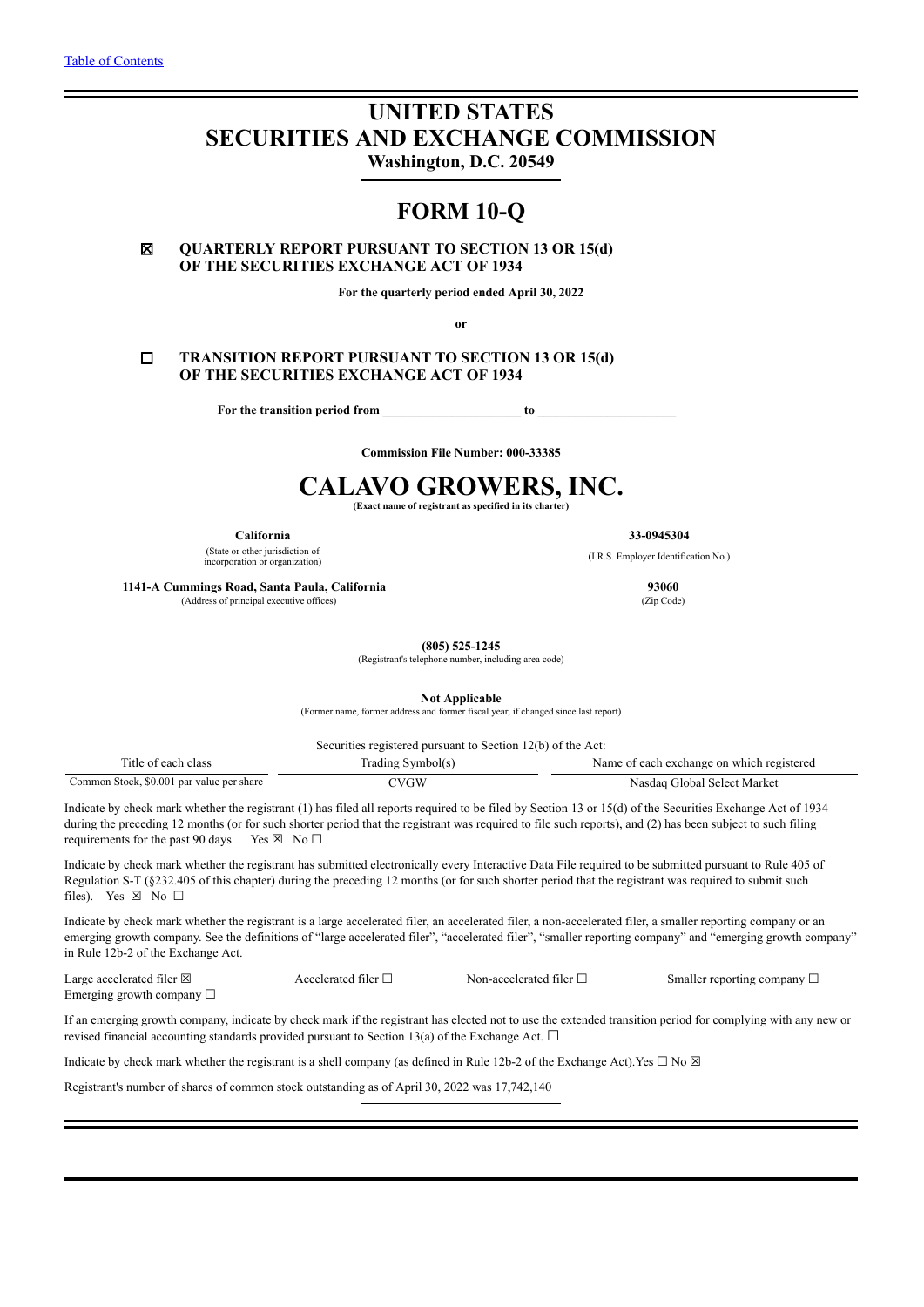#### **FORWARD-LOOKING STATEMENTS**

 This Quarterly Report on Form 10-Q, including "Management's Discussion and Analysis of Financial Condition and Results of Operations" in Item 2, contains statements relating to future events and results of Calavo Growers, Inc. and its consolidated subsidiaries (referred to in this report as "Calavo," the "Company," "we," "us" or "our"), including certain projections and business trends, that are "forward-looking statements," as defined in the Private Securities Litigation and Reform Act of 1995, that involve risks, uncertainties and assumptions. These statements are based on our current expectations and are not promises or guarantees. If any of the risks or uncertainties ever materialize or the assumptions prove incorrect, the results of Calavo may differ materially from those expressed or implied by such forward-looking statements and assumptions. All statements, other than statements of historical fact, are statements that could be deemed forward-looking statements, including, but not limited to, any projections of revenue, gross profit, expenses, gain/(loss) on Limoneira shares, income/(loss) from unconsolidated entities, earnings, earnings per share, tax provisions, cash flows and currency exchange rates; the impact of COVID-19 on our business, results of operations and financial condition; the impact of acquisitions or debt or equity investments or other financial items; any statements of the plans, strategies and objectives of management for future operations, including execution of restructuring and integration (including information technology systems integration) plans; any statements regarding current or future macroeconomic trends or events and the impact of those trends and events on Calavo and its financial performance, whether attributable to Calavo or any of its unconsolidated entities; any statements regarding pending investigations, legal claims or tax disputes; any statements of expectation or belief; any risks associated with doing business internationally (including possible restrictive U.S. and foreign governmental actions, such as restrictions on transfers of funds and COVID-19 and trade protection measures such as import/export/customs duties, tariffs and/or quotas); any risks associated with receivables from and/or equity investments in unconsolidated entities; system security risk and cyber-attacks and any statements of assumptions underlying any of the foregoing.

Risks and uncertainties that may cause our actual results to be materially different from any future results expressed or implied by the forward-looking statements include, but are not limited to, the following: the ability of our future management team to work together successfully; the impact of Project Uno initiatives on our business, results of operations, and financial condition, including uncertainty as to whether the desired effects will be achieved; the impact of the COVID-19 pandemic on our business, results of operations, and financial condition, including, but not limited to, disruptions in the manufacturing of our products and the operations of the related supply chains supporting our ability to deliver our products to consumers, impacts on our employees and uncertainty regarding our ability to implement health and safety measures for our employees, uncertainties regarding consumer demand for our products, impact on our food service customers, increased costs, the impact of governmental trade restrictions imposed as a result of COVID-19 and the possible adverse impact of COVID-19 on our goodwill and other intangible assets; our ability to raise prices, particularly in our RFG and Foods segments, to offset increases in costs of goods sold, and the impact of such price increases on future net sales; seasonality of our business; sensitivity of our business to changes in market prices of avocados and other agricultural products and other raw materials including fuel, packaging and paper; potential disruptions to our supply chain; risks associated with potential future acquisitions, including integration; potential exposure to data breaches and other cyber-attacks on our systems or those of our suppliers or customers; dependence on large customers; dependence on key personnel, including personnel that have not yet been hired, and the ability of our future management team to work together successfully; potential for labor disputes; reliance on co-packers for a portion of our production needs; competitive pressures, including from foreign growers; risks of recalls and food-related injuries to our customers; changing consumer preferences; the impact of environmental regulations, including those related to climate change; risks associated with the environment and climate change, especially as they may affect our sources of supply; our ability to develop and transition new products and services and enhance existing products and services to meet customer needs; risks associated with doing business internationally (including possible restrictive U.S. and foreign governmental actions, such as restrictions on transfers of funds and COVID-19 and trade protection measures such as import/export/customs duties, tariffs and/or quotas and currency fluctuations); risks associated with receivables from, loans to and/or equity investments in unconsolidated entities, volatility in the value of our common stock; the impact of macroeconomic trends and events; and the resolution of pending investigations, legal claims and tax disputes, including an assessment imposed by the Mexican Tax Administrative Service (the "SAT") and our defenses against collection activities commenced by the SAT.

For a further discussion of these risks and uncertainties and other risks and uncertainties that we face, please see the risk factors described in our most recent Annual Report on Form 10-K for the fiscal year ended October 31, 2021 filed with the Securities and Exchange Commission and any subsequent updates that may be contained in our Quarterly Reports on Form 10-Q (including this Quarterly Report on Form 10-Q) and other filings with the Securities and Exchange Commission. Forward-looking statements contained in this Quarterly Report on Form 10-Q are made only as of the date of this report, and we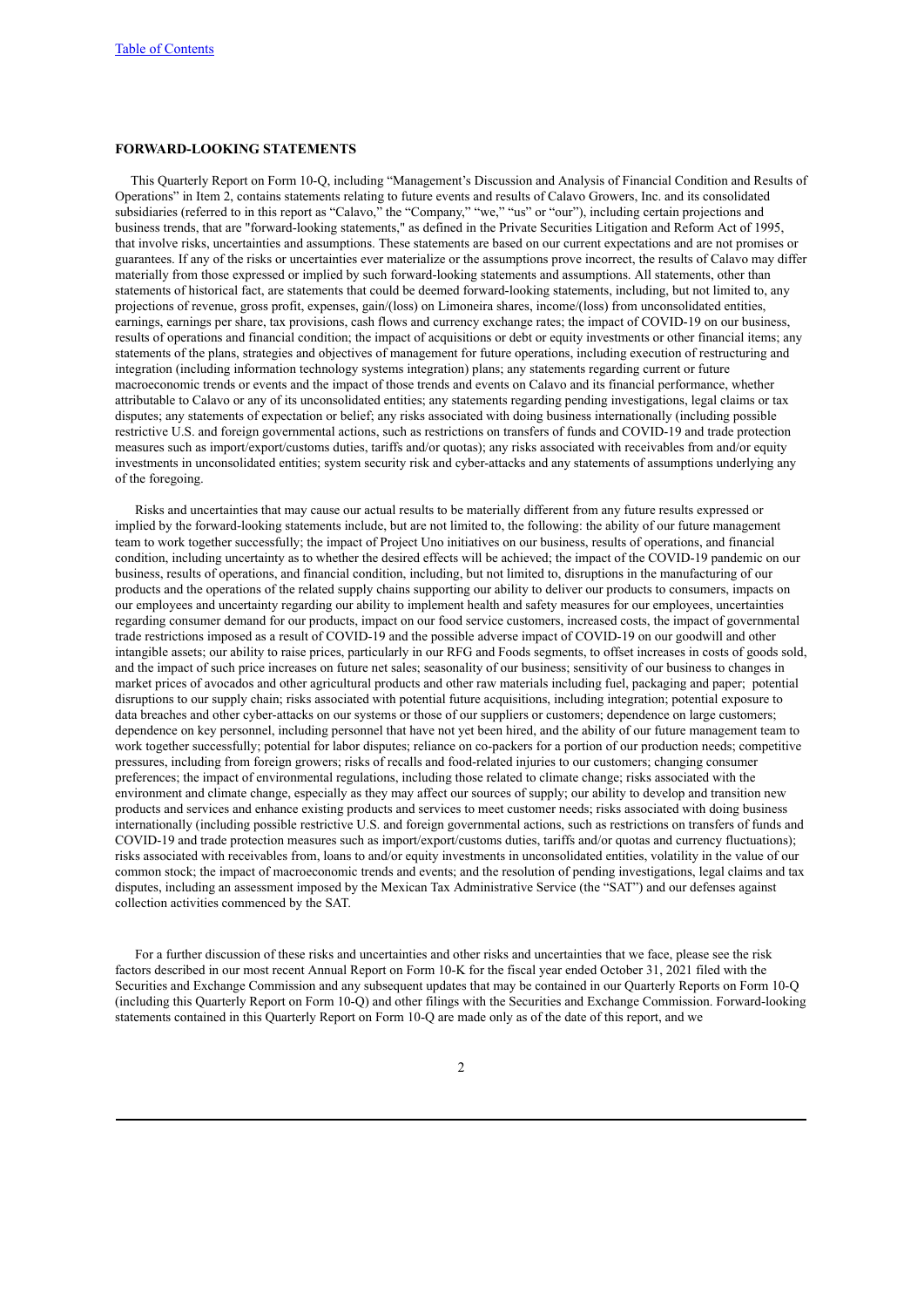undertake no obligation to update or revise the forward-looking statements, whether as a result of new information, future events or otherwise.

# **CALAVO GROWERS, INC.**

# **INDEX**

# PAGE

# <span id="page-2-0"></span>**PART I. FINANCIAL [INFORMATION](#page-3-0)**

| Item 1. | Financial Statements (unaudited):                                                                              |                |
|---------|----------------------------------------------------------------------------------------------------------------|----------------|
|         | Consolidated Condensed Balance Sheets – April 30, 2022 and October 31, 2021                                    | 4              |
|         | Consolidated Condensed Statements of Operations – Three and Six Months Ended April 30, 2022 and 2021           | 5              |
|         | Consolidated Condensed Statements of Cash Flows -Six Months Ended April 30, 2022 and 2021                      | 6              |
|         | Consolidated Condensed Statements of Shareholders' Equity - Three and Six Months Ended April 30, 2022 and 2021 | $\overline{7}$ |
|         | <b>Notes to Consolidated Condensed Financial Statements</b>                                                    | 8              |
| Item 2. | Management's Discussion and Analysis of Financial Condition and Results of Operations                          | 22             |
| Item 3. | Quantitative and Qualitative Disclosures About Market Risk                                                     | 35             |
| Item 4. | <b>Controls and Procedures</b>                                                                                 | 35             |
|         | <b>PART II. OTHER INFORMATION</b>                                                                              |                |
| Item 1. | <b>Legal Proceedings</b>                                                                                       | 36             |
|         | Item 1A. Risk Factors                                                                                          | 36             |
|         | Item 5. Other Information                                                                                      | 36             |
| Item 6. | <b>Exhibits</b>                                                                                                | 37             |
|         | <b>Signatures</b>                                                                                              | 38             |
|         |                                                                                                                |                |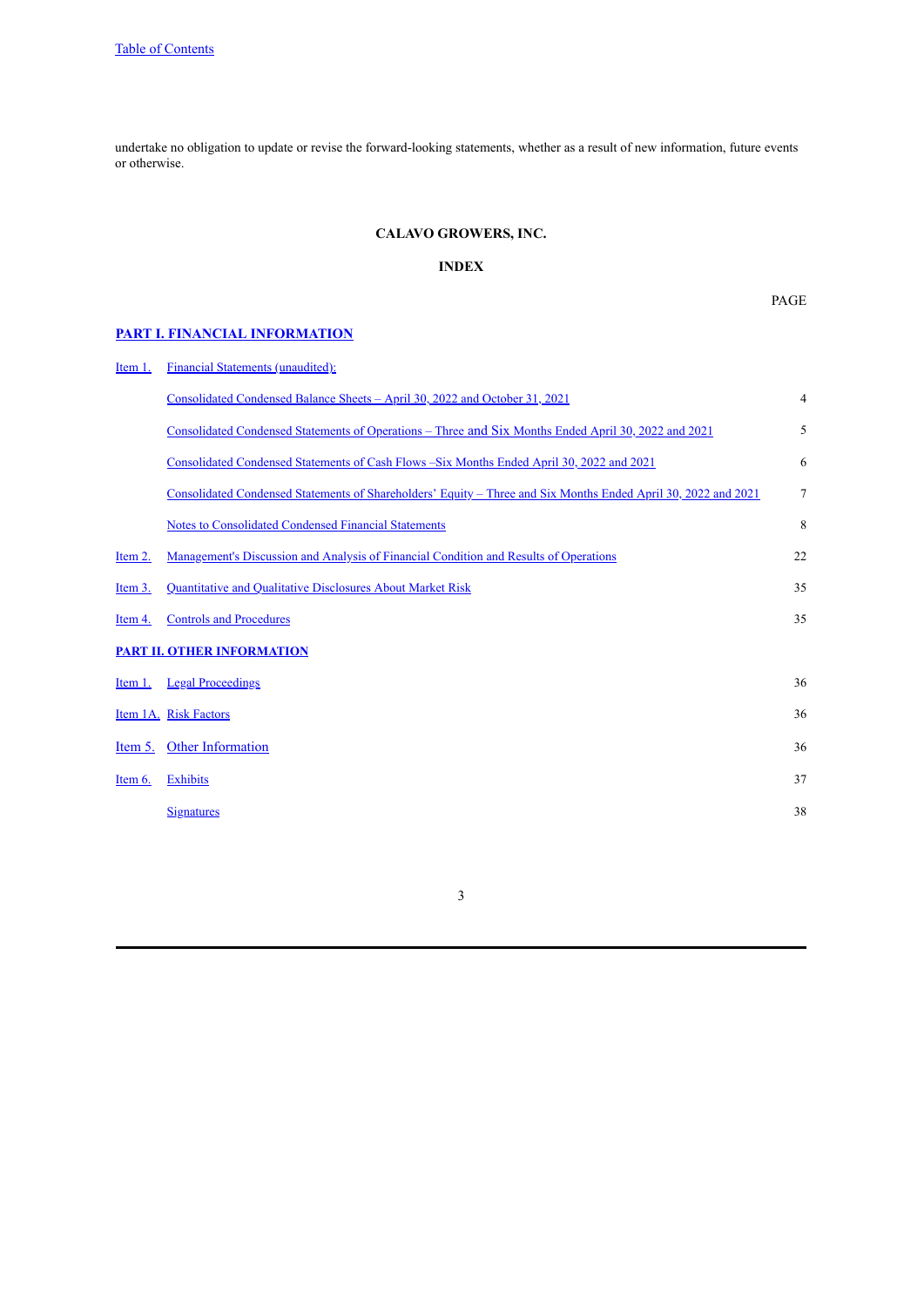# <span id="page-3-1"></span><span id="page-3-0"></span>**PART I. FINANCIAL INFORMATION ITEM 1. FINANCIAL STATEMENTS**

# **CALAVO GROWERS, INC. CONSOLIDATED CONDENSED BALANCE SHEETS (UNAUDITED, in thousands)**

<span id="page-3-2"></span>

|                                                                                                                                                                         | April 30,<br>2022    | October 31,<br>2021 |
|-------------------------------------------------------------------------------------------------------------------------------------------------------------------------|----------------------|---------------------|
| <b>Assets</b>                                                                                                                                                           |                      |                     |
| Current assets:                                                                                                                                                         |                      |                     |
| Cash and cash equivalents                                                                                                                                               | $\mathbf S$<br>2,317 | \$<br>1,885         |
| Restricted cash                                                                                                                                                         | 949                  | 970                 |
| Accounts receivable, net of allowances of \$4,569 (2022) and \$4,816 (2021)                                                                                             | 103,153              | 78,866              |
| Inventories                                                                                                                                                             | 53,617               | 40,757              |
| Prepaid expenses and other current assets                                                                                                                               | 9,333                | 11,946              |
| Advances to suppliers                                                                                                                                                   | 7,904                | 6,693               |
| Income taxes receivable                                                                                                                                                 | 8,664                | 11,524              |
| Total current assets                                                                                                                                                    | 185,937              | 152,641             |
| Property, plant, and equipment, net                                                                                                                                     | 114,778              | 118,280             |
| Operating lease right-of-use assets                                                                                                                                     | 57,042               | 59,842              |
| Investment in Limoneira Company                                                                                                                                         | 20,027               | 27,055              |
| Investments in unconsolidated entities                                                                                                                                  | 3,802                | 4,346               |
| Deferred income taxes                                                                                                                                                   | 5,316                | 5,316               |
| Goodwill                                                                                                                                                                | 28,653               | 28,653              |
| Intangibles, net                                                                                                                                                        | 7,992                | 8,769               |
| Other assets                                                                                                                                                            | 44,745               | 40,500              |
|                                                                                                                                                                         | \$468,292            | $\sqrt{$445,402}$   |
| Liabilities and shareholders' equity                                                                                                                                    |                      |                     |
| Current liabilities:                                                                                                                                                    |                      |                     |
| Payable to growers                                                                                                                                                      | \$52,105             | 23,033<br>\$        |
| Trade accounts payable                                                                                                                                                  | 18,639               | 9,794               |
| Accrued expenses                                                                                                                                                        | 50,086               | 42,063              |
| Dividend payable                                                                                                                                                        |                      | 20,330              |
| Other current liabilities                                                                                                                                               | 11,000               | 11,000              |
| Current portion of operating leases                                                                                                                                     | 6,879                | 6,817               |
| Current portion of long-term obligations and finance leases                                                                                                             | 1,539                | 1,587               |
| Total current liabilities                                                                                                                                               | 140,248              | 114,624             |
| Long-term liabilities:                                                                                                                                                  |                      |                     |
| Borrowings pursuant to credit facilities, long-term                                                                                                                     | 41,900               | 37,700              |
| Long-term operating leases, less current portion                                                                                                                        | 54,760               | 57,561              |
| Long-term obligations and finance leases, less current portion                                                                                                          | 4,647                | 5,553               |
| Other long-term liabilities                                                                                                                                             | 2,970                | 3,081               |
| Total long-term liabilities                                                                                                                                             | 104,277              | 103,895             |
| Commitments and contingencies                                                                                                                                           |                      |                     |
| Shareholders' equity:                                                                                                                                                   |                      |                     |
| Common stock (\$0.001 par value, 100,000 shares authorized; 17,742 and 17,686 shares<br>issued and outstanding as of April 30, 2022 and October 31, 2021, respectively) | 18                   | 18                  |
| Additional paid-in capital                                                                                                                                              | 169,453              | 168,133             |
| Noncontrolling interest                                                                                                                                                 | 1,166                | 1,368               |
| Retained earnings                                                                                                                                                       | 53,130               | 57,364              |
| Total shareholders' equity                                                                                                                                              | 223,767              | 226,883             |
|                                                                                                                                                                         | \$468,292            | \$445,402           |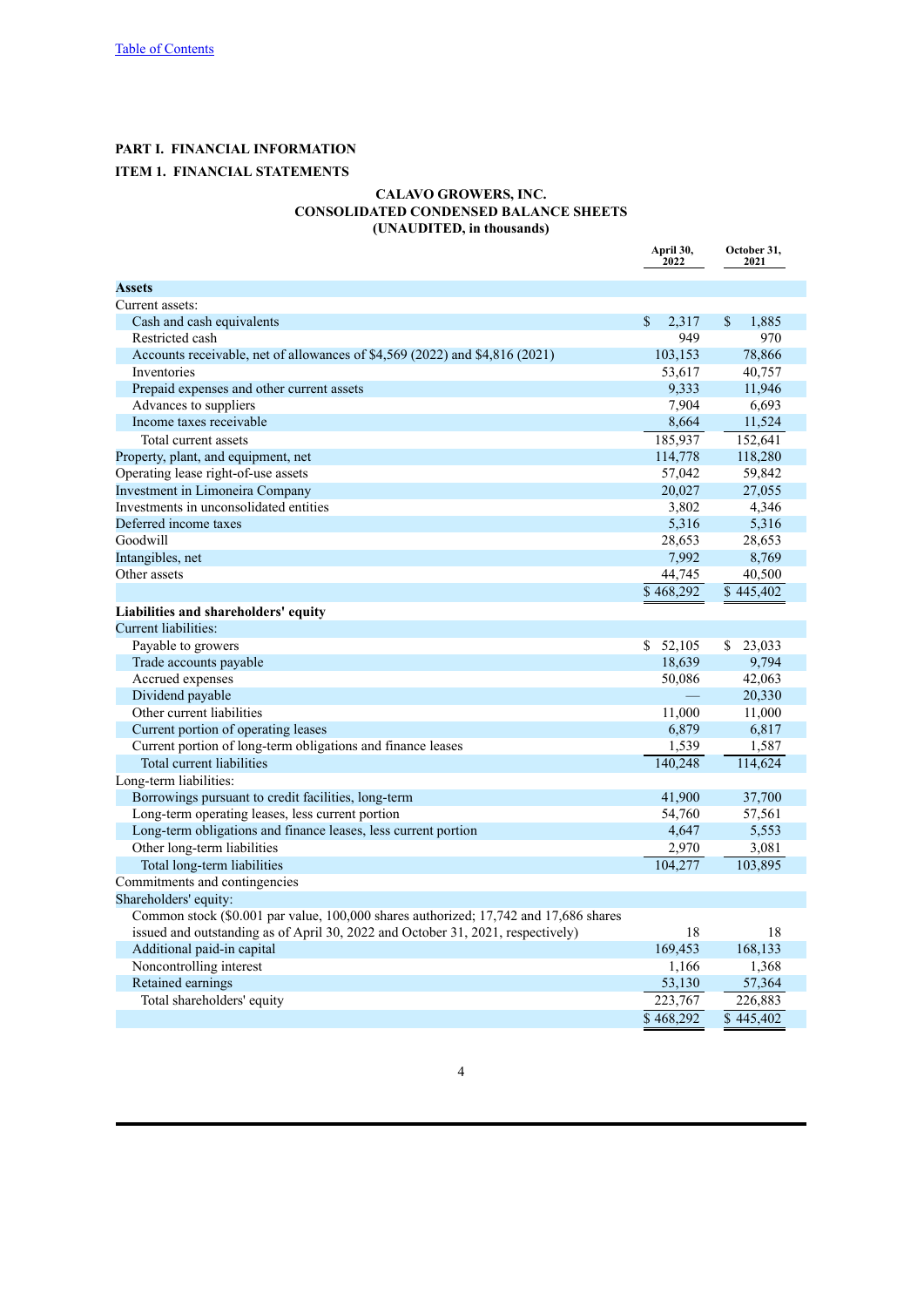# <span id="page-4-0"></span>*The accompanying notes are an integral part of these consolidated condensed financial statements.* **CALAVO GROWERS, INC.**

# **CONSOLIDATED CONDENSED STATEMENTS OF OPERATIONS (UNAUDITED) (in thousands, except per share amounts)**

|                                                                | April 30,    | Three months ended      | April 30,     | Six months ended      |
|----------------------------------------------------------------|--------------|-------------------------|---------------|-----------------------|
|                                                                | 2022         | 2021                    | 2022          | 2021                  |
| Net sales                                                      | \$331,418    | \$276,821               | \$605,510     | \$497,399             |
| Cost of sales                                                  | 309,677      | 254,221                 | 570,541       | 456,960               |
| Gross profit                                                   | 21,741       | 22,600                  | 34,969        | 40,439                |
| Selling, general and administrative                            | 16,605       | 13,683                  | 31,853        | 27,857                |
| Expenses related to Mexican tax matters                        | 478          |                         | 845           |                       |
| Impairment and charges related to RFG Florida facility closure | 305          |                         | 959           |                       |
| Gain on sale of Temecula packinghouse                          | (54)         | (54)                    | (108)         | (108)                 |
| Operating income                                               | 4,407        | 8,971                   | 1,420         | 12,690                |
| Interest expense                                               | (460)        | (191)                   | (787)         | (365)                 |
| Other income, net                                              | 496          | 411                     | 1,155         | 612                   |
| Unrealized net gain (loss) on Limoneira shares                 | (4,898)      | 3,506                   | (7,028)       | 7,095                 |
| Income (loss) before income taxes and loss from unconsolidated |              |                         |               |                       |
| entities                                                       | (455)        | 12,697                  | (5,240)       | 20,032                |
| Income tax (provision) benefit                                 | 187          | (2,772)                 | 1,347         | (4,715)               |
| Net loss from unconsolidated entities                          | (8)          | (1,131)                 | (543)         | (1,286)               |
| Net income (loss)                                              | (276)        | 8,794                   | (4, 436)      | 14,031                |
| Add: Net loss attributable to noncontrolling interest          | 85           | 47                      | 202           | 87                    |
| Net income (loss) attributable to Calavo Growers, Inc.         | \$<br>(191)  | \$<br>8,841             | (4,234)<br>\$ | $\mathbf S$<br>14,118 |
| Calavo Growers, Inc.'s net income (loss) per share:            |              |                         |               |                       |
| <b>Basic</b>                                                   | \$<br>(0.01) | \$<br>0.50              | \$<br>(0.24)  | $\mathbb{S}$<br>0.80  |
| Diluted                                                        | \$<br>(0.01) | $\overline{\$}$<br>0.50 | \$<br>(0.24)  | \$<br>0.80            |
|                                                                |              |                         |               |                       |
| Number of shares used in per share computation:                |              |                         |               |                       |
| Basic                                                          | 17,664       | 17,619                  | 17,659        | 17,609                |
| Diluted                                                        | 17,664       | 17,679                  | 17,659        | 17,668                |

*The accompanying notes are an integral part of these consolidated condensed financial statements.*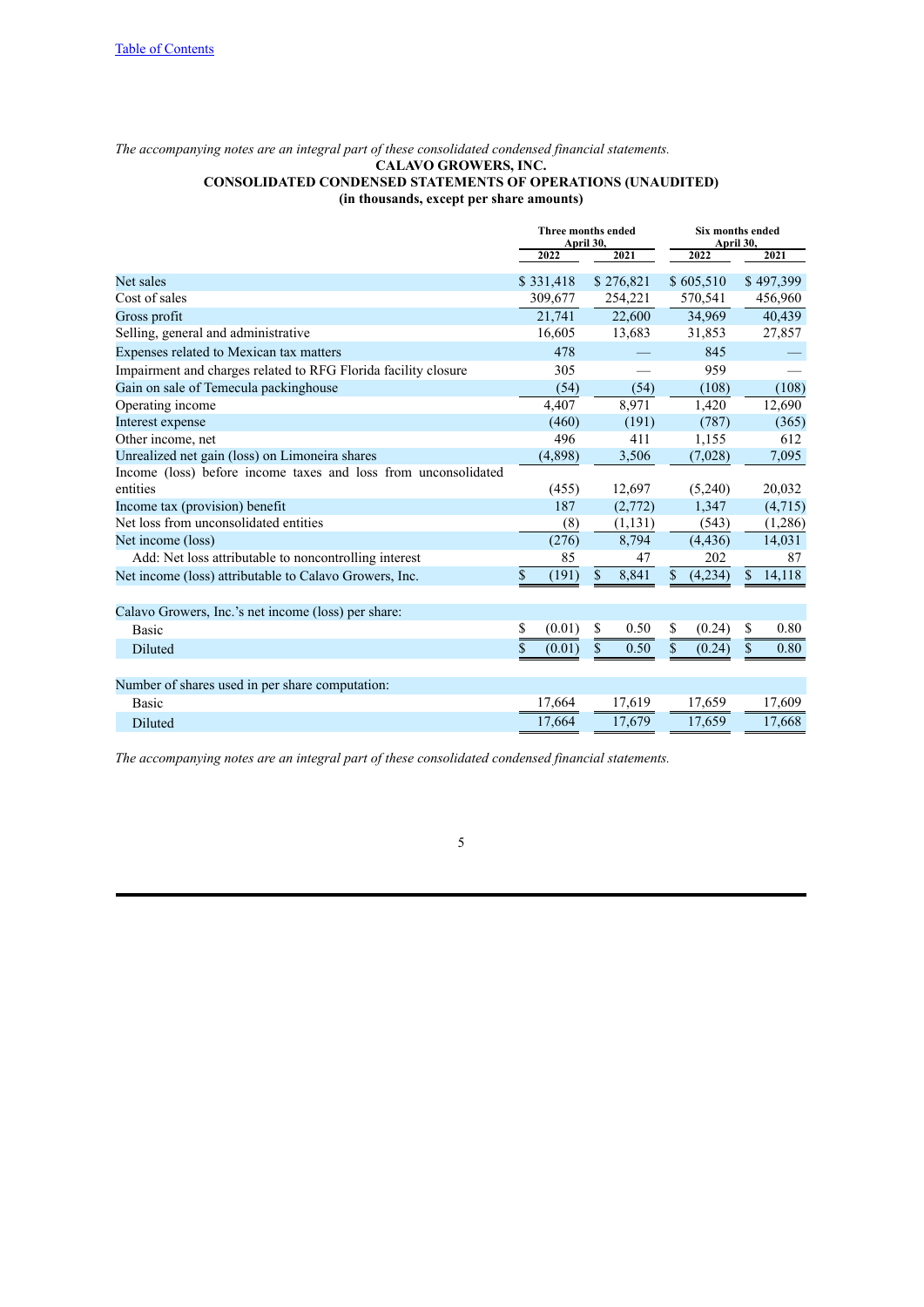## **CALAVO GROWERS, INC. CONSOLIDATED CONDENSED STATEMENTS OF CASH FLOWS (UNAUDITED) (in thousands)**

<span id="page-5-0"></span>

|                                                                                          | Six months ended April 30, |              |  |  |
|------------------------------------------------------------------------------------------|----------------------------|--------------|--|--|
|                                                                                          | 2022                       | 2021         |  |  |
|                                                                                          |                            |              |  |  |
| <b>Cash Flows from Operating Activities:</b>                                             |                            |              |  |  |
| Net income (loss)                                                                        | S<br>(4, 436)              | 14,031<br>\$ |  |  |
| Adjustments to reconcile net income (loss) to net cash provided by operating activities: |                            |              |  |  |
| Depreciation and amortization                                                            | 8.405                      | 8,371        |  |  |
| Non-cash operating lease expense                                                         | 61                         | 59           |  |  |
| Net loss from unconsolidated entities                                                    | 543                        | 1,286        |  |  |
| Unrealized net loss (gain) on Limoneira shares                                           | 7.028                      | (7,095)      |  |  |
| Impairment and non-cash charges related to closure of RFG Florida facility               | 317                        |              |  |  |
| Stock-based compensation expense                                                         | 1.368                      | 2.264        |  |  |
| Gain on sale of Temecula packinghouse                                                    | (108)                      | (108)        |  |  |
| Effect on cash of changes in operating assets and liabilities:                           |                            |              |  |  |
| Accounts receivable, net                                                                 | (24, 287)                  | (26, 400)    |  |  |
| Inventories                                                                              | (12,950)                   | (11, 579)    |  |  |
| Prepaid expenses and other current assets                                                | 13                         | 2,700        |  |  |
| Advances to suppliers                                                                    | (1,211)                    | (4, 460)     |  |  |
| Income taxes receivable/payable                                                          | 2,860                      | 8,172        |  |  |
| Other assets                                                                             | (1,645)                    | (5, 126)     |  |  |
| Payable to growers                                                                       | 29,072                     | 20,044       |  |  |
| Trade accounts payable, accrued expenses and other liabilities                           | 16,302                     | 8,264        |  |  |
| Net cash provided by operating activities                                                | 21,332                     | 10,423       |  |  |
| <b>Cash Flows from Investing Activities:</b>                                             |                            |              |  |  |
| Purchases of property, plant, and equipment                                              | (3,787)                    | (7,659)      |  |  |
| Infrastructure advance to tomato growers                                                 |                            | (1,326)      |  |  |
| Net cash used in investing activities                                                    | (3,787)                    | (8,985)      |  |  |
| <b>Cash Flows from Financing Activities:</b>                                             |                            |              |  |  |
| Payment of dividend to shareholders                                                      | (20, 330)                  | (20, 343)    |  |  |
| Proceeds from revolving credit facility                                                  | 168,800                    | 172,600      |  |  |
| Payments on revolving credit facility                                                    | (164, 600)                 | (150,900)    |  |  |
| Payments of minimum withholding taxes on net share settlement of equity awards           | (95)                       | (602)        |  |  |
| Payments on long-term obligations and finance leases                                     | (956)                      | (713)        |  |  |
| Proceeds from stock option exercises                                                     | 47                         | 47           |  |  |
| Net cash provided by (used in) financing activities                                      | (17, 134)                  | 89           |  |  |
| Net increase in cash, cash equivalents and restricted cash                               | 411                        | 1.527        |  |  |
| Cash, cash equivalents and restricted cash, beginning of period                          | 2,855                      | 4,055        |  |  |
| Cash, cash equivalents and restricted cash, end of period                                | \$<br>3,266                | \$<br>5,582  |  |  |
| <b>Noncash Investing and Financing Activities:</b>                                       |                            |              |  |  |
| Right of use assets obtained in exchange for new financing lease obligations             | \$                         | \$<br>665    |  |  |
| Property, plant, and equipment included in trade accounts payable and accrued expenses   | \$<br>878                  | \$<br>522    |  |  |

*The accompanying notes are an integral part of these consolidated condensed financial statements.*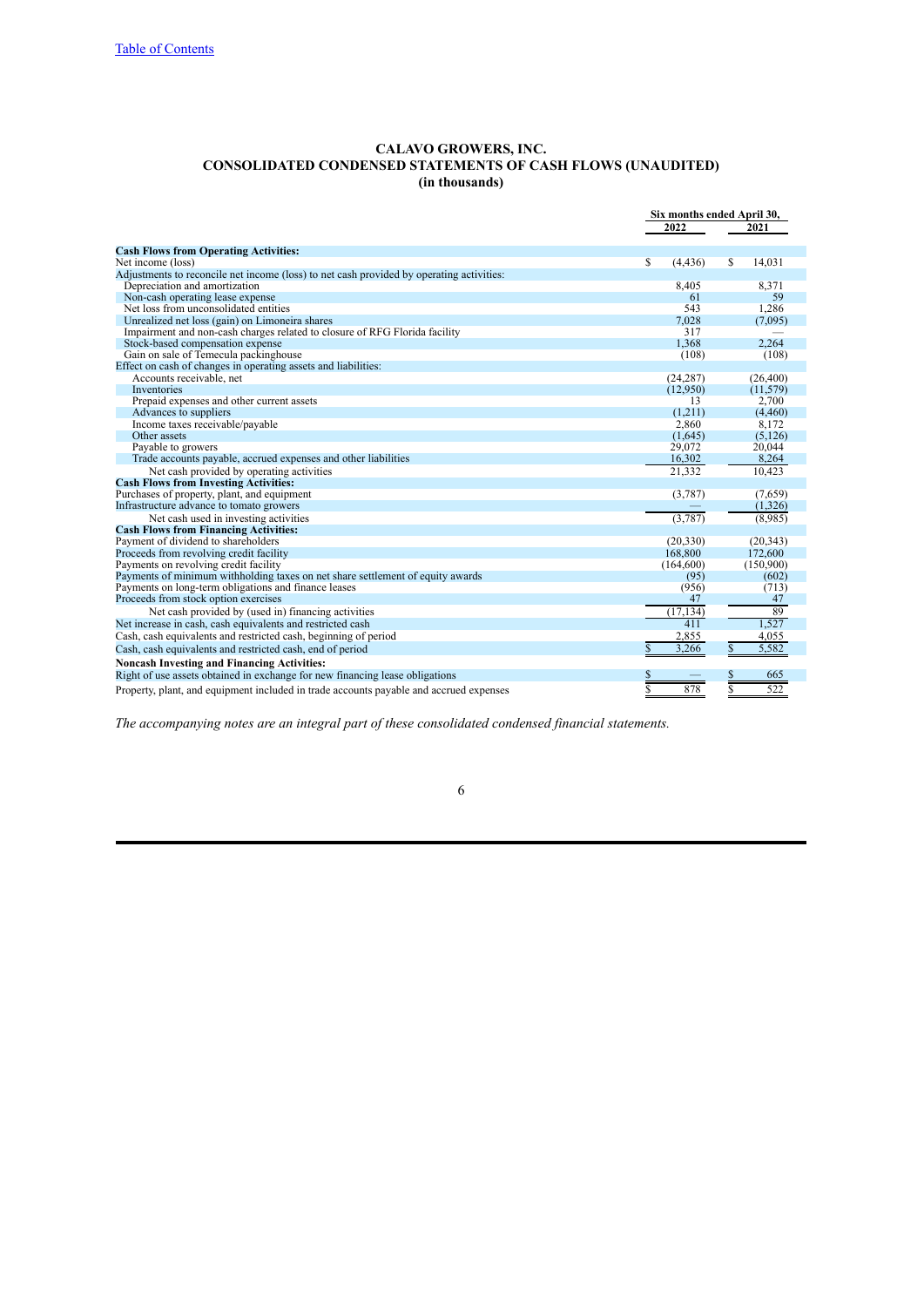# **CALAVO GROWERS, INC. CONSOLIDATED CONDENSED STATEMENTS OF SHAREHOLDERS' EQUITY (UNAUDITED) (in thousands)**

<span id="page-6-0"></span>

|                                                                               |               | <b>Common Stock</b> | <b>Additional</b><br>Paid-in | Retained | Noncontrolling |         |
|-------------------------------------------------------------------------------|---------------|---------------------|------------------------------|----------|----------------|---------|
|                                                                               | <b>Shares</b> | Amount              | Capital                      | Earnings | Interest       | Total   |
| Balance, October 31, 2020                                                     | 17.661        | 18                  | 165,000                      | 89,512   | 1,472          | 256,002 |
| Exercise of stock options and income tax benefit                              |               | _                   | 47                           | __       |                | 47      |
| Payment of min. withholding of taxes on net share settlement of equity awards |               | _                   | (467)                        | _        |                | (467)   |
| Stock compensation expense                                                    |               |                     | 907                          |          |                | 907     |
| Restricted stock issued                                                       | 23            |                     |                              |          |                |         |
| Avocados de Jalisco noncontrolling interest contribution                      |               |                     |                              |          | (40)           | (40)    |
| Net income attributable to Calavo Growers, Inc.                               |               |                     |                              | 5,277    |                | 5,277   |
| Balance, January 31, 2021                                                     | 17.686        | 18                  | 165,487                      | 94,789   | ,432           | 261,726 |
| Stock compensation expense                                                    |               |                     | 1,357                        |          |                | 1,357   |
| Payments of minimum withholding taxes on net share settlement of equity       |               |                     |                              |          |                |         |
| awards                                                                        | (2)           |                     | (135)                        |          |                | (135)   |
| Avocados de Jalisco noncontrolling interest contribution                      |               |                     |                              |          | (47)           | (47)    |
| Net income attributable to Calavo Growers, Inc.                               |               |                     |                              | 8,841    |                | 8,841   |
| Balance, April 30, 2021                                                       | 17,684        | 18                  | 166.709                      | 103,630  | .385           | 271,742 |

|                                                                               | <b>Shares</b> | Common Stock<br>Amount | <b>Additional</b><br>Paid-in<br>Capital | Retained<br>Earnings | Noncontrolling<br>Interest | Total        |
|-------------------------------------------------------------------------------|---------------|------------------------|-----------------------------------------|----------------------|----------------------------|--------------|
| <b>Balance, October 31, 2021</b>                                              | 17,686        | S<br>18                | 168,133                                 | 57,364               | 1,368                      | 226,883<br>× |
| Exercise of stock options and income tax benefit                              |               |                        | 47                                      |                      |                            | 47           |
| Payment of min. withholding of taxes on net share settlement of equity awards |               |                        | (44)                                    | _                    |                            | (44)         |
| Stock compensation expense                                                    |               |                        | 556                                     |                      |                            | 556          |
| Restricted stock issued                                                       | 28            |                        |                                         |                      |                            |              |
| Avocados de Jalisco noncontrolling interest contribution                      |               |                        |                                         |                      | (117)                      | (117)        |
| Net loss attributable to Calavo Growers, Inc.                                 |               |                        |                                         | (4,043)              |                            | (4,043)      |
| Balance, January 31, 2022                                                     | 17.716        | 18                     | 168.692                                 | 53,321               | 1.251                      | 223,282      |
| Stock compensation expense                                                    |               |                        | 812                                     |                      |                            | 812          |
| Restricted stock issued                                                       | 26            |                        |                                         |                      |                            |              |
| Payments of minimum withholding taxes on net share settlement of equity       |               |                        |                                         |                      |                            |              |
| awards                                                                        |               |                        | (51)                                    |                      |                            | (51)         |
| Avocados de Jalisco noncontrolling interest contribution                      |               |                        |                                         |                      | (85)                       | (85)         |
| Net loss attributable to Calavo Growers, Inc.                                 |               |                        |                                         | (191)                |                            | (191)        |
| Balance, April 30, 2022                                                       | 17,742        | 18                     | 169,453                                 | 53,130               | 1,166                      | 223,767      |

*See accompanying notes to consolidated condensed financial statements.*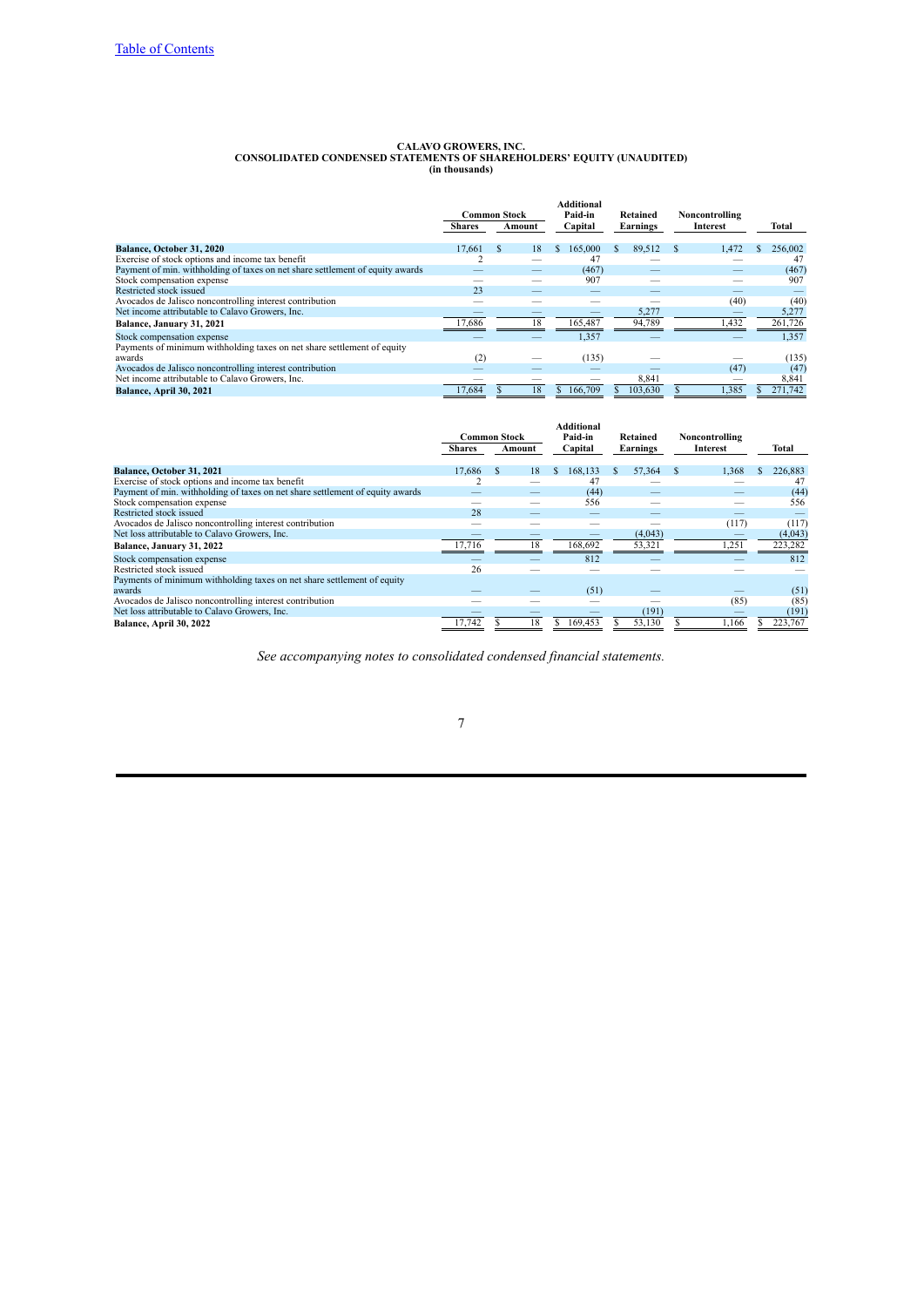# **CALAVO GROWERS, INC. NOTES TO CONSOLIDATED CONDENSED FINANCIAL STATEMENTS (UNAUDITED)**

# <span id="page-7-0"></span>**1. Description of the business**

#### *Business*

Calavo Growers, Inc. (referred to in this report as "Calavo", the "Company", "we', "us" or "our"), is a global leader in the avocado industry and a provider of value-added fresh food. Our expertise in marketing and distributing avocados, prepared avocados, and other perishable foods allows us to deliver a wide array of fresh and prepared food products to retail grocery, foodservice, club stores, mass merchandisers, food distributors and wholesalers on a worldwide basis. We procure avocados from California, Mexico and other growing regions around the world. Through our various operating facilities, we (i) sort, pack, and/or ripen avocados, tomatoes and/or Hawaiian grown papayas, (ii) create, process and package a portfolio of healthy fresh foods including fresh-cut fruit and vegetables, and prepared foods and (iii) process and package guacamole and salsa. We distribute our products both domestically and internationally and report our operations in three different business segments: Fresh products, Renaissance Food Group (RFG) and Calavo Foods.

The accompanying unaudited consolidated condensed financial statements have been prepared by the Company in accordance with accounting principles generally accepted in the United States and with the instructions to Form 10-Q and Article 10 of Regulation S-X of the Securities and Exchange Commission. Accordingly, they do not include all the information and footnotes required by accounting principles generally accepted in the United States for complete financial statements. In the opinion of management, the accompanying unaudited consolidated condensed financial statements contain all adjustments, consisting of adjustments of a normal recurring nature necessary to present fairly the Company's financial position, results of operations and cash flows. The results of operations for interim periods are not necessarily indicative of the results that may be expected for a full year. These statements should be read in conjunction with the consolidated financial statements and notes thereto included in the Company's Annual Report on Form 10-K for the fiscal year ended October 31, 2021.

#### *Recently Adopted Accounting Standards*

In December 2019, the Financial Accounting Standards Board issued ASU 2019-12, "Income Taxes (Topic 740): Simplifying the Accounting for Income Taxes," which amends and simplifies the accounting for income taxes by removing certain exceptions and providing new guidance to reduce complexity in certain aspects of the current guidance. This guidance was adopted by the Company during the first quarter of 2022 and did not impact the Company's financial statements or related disclosures.

#### **2. Information regarding our operations in different segments**

We report our operations in three different business segments: (1) Fresh products, (2) RFG, and (3) Calavo Foods. These three business segments are presented based on how information is used by our Chief Executive Officer (our Chief Operating Decision Maker) to measure performance and allocate resources. The Fresh products segment includes operations that involve the distribution of avocados and other fresh produce products. The RFG segment represents operations related to the manufacturing and distribution of fresh-cut fruit, fresh-cut vegetables, and prepared foods. The Calavo Foods segment represents operations related to the purchase, manufacturing, and distribution of prepared avocado products, including guacamole, and salsa. Selling, general and administrative expenses, as well as other non-operating income/expense items, are evaluated by our Chief Executive Officer in the aggregate. We do not allocate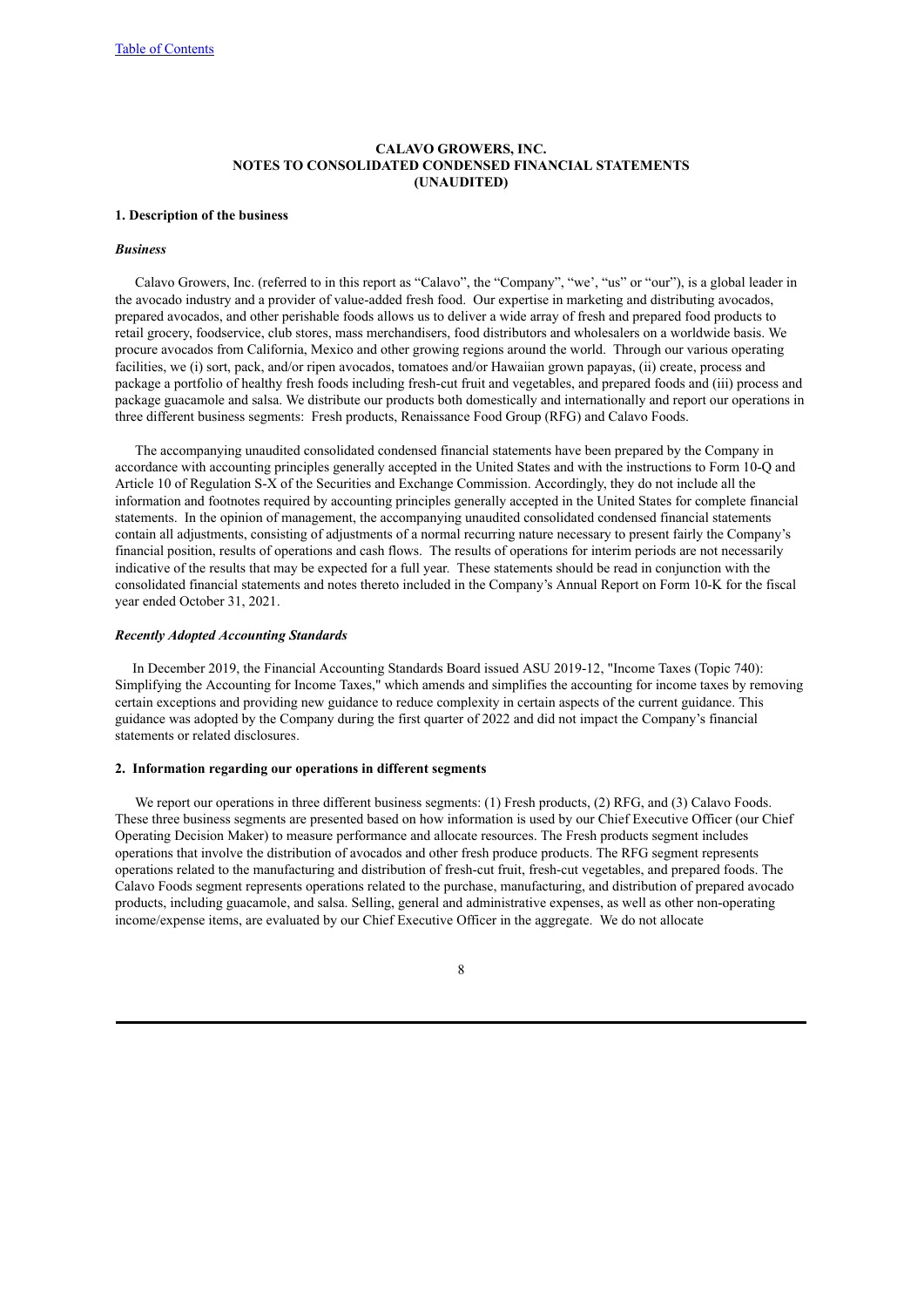assets, or specifically identify them, to our operating segments. The sales data in the following tables is presented in thousands:

|                                 |                   | Three months ended April 30, 2022 |                 |           |                   | Three months ended April 30, 2021 |                 |           |  |  |  |
|---------------------------------|-------------------|-----------------------------------|-----------------|-----------|-------------------|-----------------------------------|-----------------|-----------|--|--|--|
|                                 | Fresh<br>products | RFG                               | Calavo<br>Foods | Total     | Fresh<br>products | <b>RFG</b>                        | Calavo<br>Foods | Total     |  |  |  |
| Avocados                        | \$191,754         | <sup>\$</sup>                     |                 | \$191,754 | \$146,359         | S                                 | S               | \$146,359 |  |  |  |
| Tomatoes                        | 17,353            |                                   |                 | 17,353    | 13,433            |                                   |                 | 13,433    |  |  |  |
| Papayas                         | 2,743             |                                   |                 | 2,743     | 2,647             |                                   |                 | 2,647     |  |  |  |
| Other fresh income              | 8                 |                                   |                 | 8         | 126               |                                   |                 | 126       |  |  |  |
| Fresh-cut fruit                 |                   | 48,829                            |                 | 48,829    |                   | 48,006                            |                 | 48,006    |  |  |  |
| Fresh-cut vegetables            |                   | 26,777                            |                 | 26,777    |                   | 25,215                            |                 | 25,215    |  |  |  |
| Prepared products               |                   | 27,380                            | 20,809          | 48,189    |                   | 23,790                            | 20,915          | 44,705    |  |  |  |
| Salsa                           |                   |                                   | 403             | 403       |                   |                                   | 696             | 696       |  |  |  |
| Total gross sales               | 211,858           | 102,986                           | 21,212          | 336,056   | 162,565           | 97,011                            | 21,611          | 281,187   |  |  |  |
| Less sales allowances           | (861)             | (827)                             | (1,397)         | (3,085)   | (879)             | (722)                             | (875)           | (2, 476)  |  |  |  |
| Less inter-company eliminations | (486)             |                                   | (1,067)         | (1, 553)  | (717)             |                                   | (1, 173)        | (1,890)   |  |  |  |
| Net sales                       | \$210,511         | \$102,159                         | \$18,748        | \$331,418 | \$160,969         | \$96,289                          | \$19,563        | \$276,821 |  |  |  |

|                                 | Six months ended April 30, 2022 |            |                          |           | Six months ended April 30, 2021 |            |                 |           |  |  |
|---------------------------------|---------------------------------|------------|--------------------------|-----------|---------------------------------|------------|-----------------|-----------|--|--|
|                                 | Fresh<br>products               | <b>RFG</b> | Calavo<br>Foods          | Total     | Fresh<br>products               | <b>RFG</b> | Calavo<br>Foods | Total     |  |  |
| Avocados                        | \$342,258                       | \$         | S                        | \$342,258 | \$250,130                       | \$         | S               | \$250,130 |  |  |
| Tomatoes                        | 27,340                          |            |                          | 27,340    | 22,619                          |            |                 | 22,619    |  |  |
| Papayas                         | 5,783                           |            |                          | 5,783     | 5,397                           |            |                 | 5,397     |  |  |
| Other fresh income              | 33                              |            |                          | 33        | 454                             |            |                 | 454       |  |  |
| Fresh-cut fruit                 |                                 | 92,202     | $\overline{\phantom{0}}$ | 92,202    | $\overline{\phantom{0}}$        | 90,950     |                 | 90,950    |  |  |
| Fresh-cut vegetables            |                                 | 54,863     |                          | 54,863    |                                 | 54,804     |                 | 54,804    |  |  |
| Prepared products               |                                 | 52,198     | 39,219                   | 91,417    |                                 | 42,508     | 37,753          | 80,261    |  |  |
| Salsa                           |                                 |            | 824                      | 824       |                                 |            | 1,408           | 1,408     |  |  |
| Total gross sales               | 375,414                         | 199,263    | 40,043                   | 614,720   | 278,600                         | 188,262    | 39,161          | 506,023   |  |  |
| Less sales allowances           | (1, 832)                        | (1,340)    | (3,100)                  | (6,272)   | (1, 455)                        | (1,667)    | (1,967)         | (5,089)   |  |  |
| Less inter-company eliminations | (1,090)                         |            | (1, 848)                 | (2,938)   | (1,243)                         |            | (2,292)         | (3,535)   |  |  |
| Net sales                       | \$372.492                       | \$197,923  | \$35,095                 | \$605,510 | \$275,902                       | \$186.595  | \$34.902        | \$497.399 |  |  |

|                                   | Fresh<br>products | <b>RFG</b>                               | Calavo<br>Foods | Interco.<br>Elimins. | Total      |
|-----------------------------------|-------------------|------------------------------------------|-----------------|----------------------|------------|
|                                   |                   | (All amounts are presented in thousands) |                 |                      |            |
| Three months ended April 30, 2022 |                   |                                          |                 |                      |            |
| Net sales                         | \$210,997         | \$102,159                                | \$19,815        | \$(1,553)            | \$ 331,418 |
| Cost of sales                     | 192,841           | 99.915                                   | 18,474          | (1, 553)             | 309,677    |
| Gross profit                      | 18,156            | 2,244                                    | 1,341           |                      | 21,741     |
|                                   |                   |                                          |                 |                      |            |
| Three months ended April 30, 2021 |                   |                                          |                 |                      |            |
| Net sales                         | \$161,686         | 96,289<br>S.                             | \$20,736        | \$(1,890)            | \$276,821  |
| Cost of sales                     | 146,678           | 94,001                                   | 15,432          | (1,890)              | 254,221    |
| Gross profit                      | 15,008            | 2,288                                    | 5,304           | S                    | 22,600     |
|                                   |                   |                                          |                 |                      |            |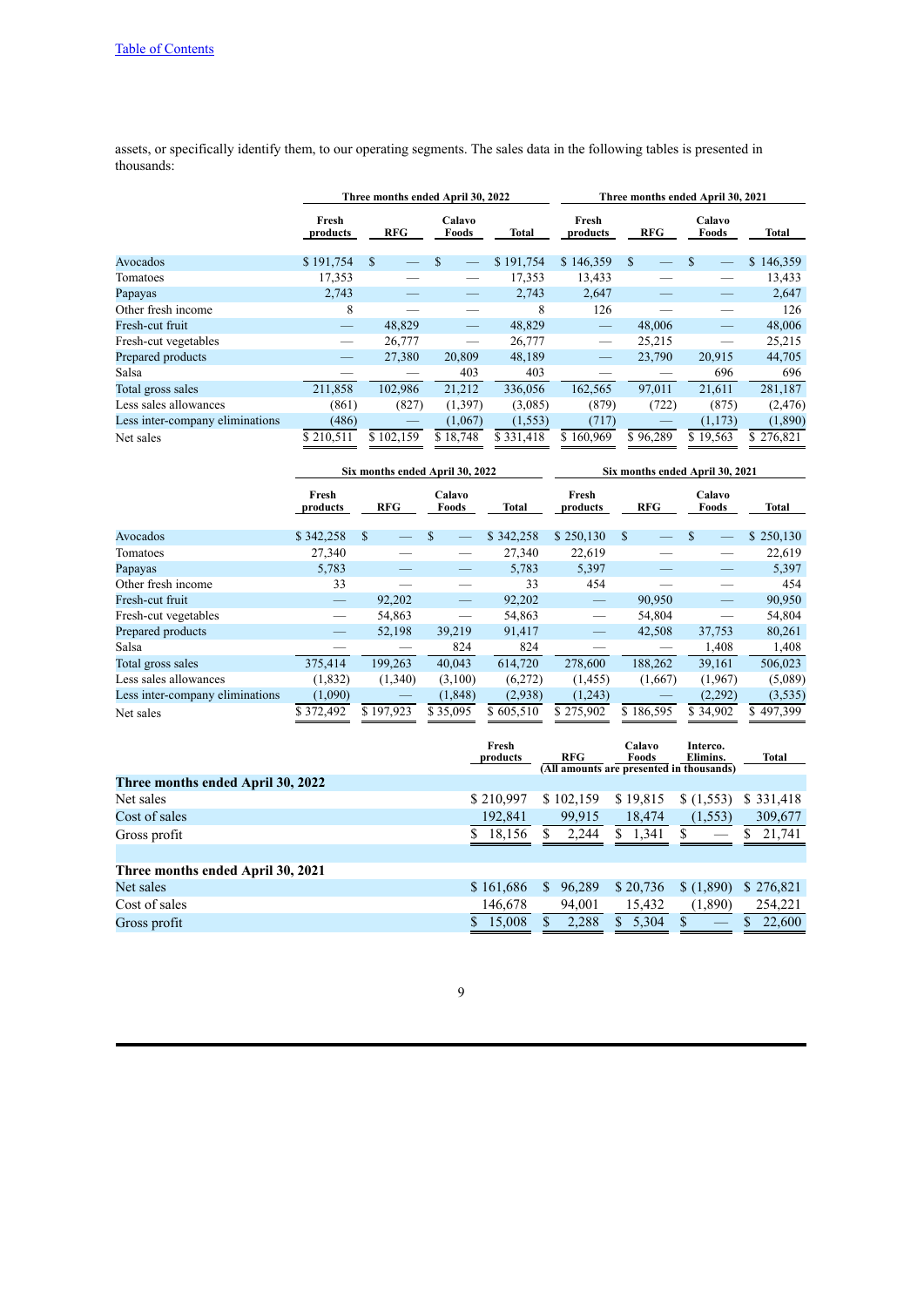|                                 | Fresh        |                                          | Calavo   | Interco.   |             |
|---------------------------------|--------------|------------------------------------------|----------|------------|-------------|
|                                 | products     | <b>RFG</b>                               | Foods    | Elimins.   | Total       |
|                                 |              | (All amounts are presented in thousands) |          |            |             |
| Six months ended April 30, 2022 |              |                                          |          |            |             |
| Net sales                       | \$373,582    | \$197.923                                | \$36,943 | \$ (2,938) | \$605,510   |
| Cost of sales                   | 343,760      | 196,331                                  | 33,388   | (2,938)    | 570,541     |
| Gross profit                    | 29,822<br>S. | 1,592                                    | \$3,555  | S          | 34,969<br>S |
|                                 |              |                                          |          |            |             |
| Six months ended April 30, 2021 |              |                                          |          |            |             |
| Net sales                       | \$277,145    | \$186,595                                | \$37,194 | \$ (3,535) | \$497,399   |
| Cost of sales                   | 248,992      | 184,329                                  | 27,174   | (3,535)    | 456,960     |
| Gross profit                    | 28,153       | 2,266                                    | \$10,020 | S          | 40,439      |
|                                 |              |                                          |          |            |             |

For the three months ended April 30, 2022 and 2021, intercompany sales and cost of sales of \$0.5 million and \$0.7 million between Fresh products and RFG were eliminated. For the three months ended April 30, 2022 and 2021, intercompany sales and cost of sales of \$1.1 million and \$1.2 million between Calavo Foods and RFG were eliminated. For the six months ended April 30, 2022 and 2021, intercompany sales and cost of sales of \$1.1 million and \$1.2 million between Fresh products and RFG were eliminated. For the six months ended April 30, 2022 and 2021, intercompany sales and cost of sales of \$1.8 million and \$2.3 million between Calavo Foods and RFG were eliminated.

Sales to customers outside the U.S. were approximately \$8.3 million, and \$8.8 million for the three months ended April 30, 2022 and 2021. Sales to customers outside the U.S. were approximately \$15.4 million, and \$16.9 million for the six months ended April 30, 2022 and 2021.

Our foreign operations in Mexico are subject to exchange rate fluctuations and foreign currency transaction costs. The functional currency of our foreign subsidiaries in Mexico is the United States dollar (U.S. dollar). As a result, monetary assets and liabilities are translated into U.S. dollars at exchange rates as of the balance sheet date and non-monetary assets, liabilities and equity are translated at historical rates. Sales and expenses are translated using a weighted-average exchange rate for the period. Gains and losses resulting from those remeasurements and foreign currency transactions are recognized within cost of sales. We recognized foreign currency remeasurement losses in the current quarter. These losses were due primarily to certain long-term net peso receivables. Foreign currency remeasurement losses, net of gains, for the three months ended April 30, 2022 and 2021 was \$0.3 million and \$0.5 million. Foreign currency remeasurement losses, net of gains, for the six months ended April 30, 2022 was \$0.9 million. Foreign currency remeasurement gains, net of losses, for the six months ended April 30, 2021 was \$0.6 million.

Long-lived assets attributed to geographic areas as of April 30, 2022 and October 31, 2021, are as follows (in thousands):

|                  | <b>United States</b> |                                | Mexico |  | <b>Consolidated</b> |
|------------------|----------------------|--------------------------------|--------|--|---------------------|
| April 30, 2022   |                      | \$ 78.604 \$ 36.174 \$ 114.778 |        |  |                     |
| October 31, 2021 |                      | $$81,059$ $$37,221$ $$118,280$ |        |  |                     |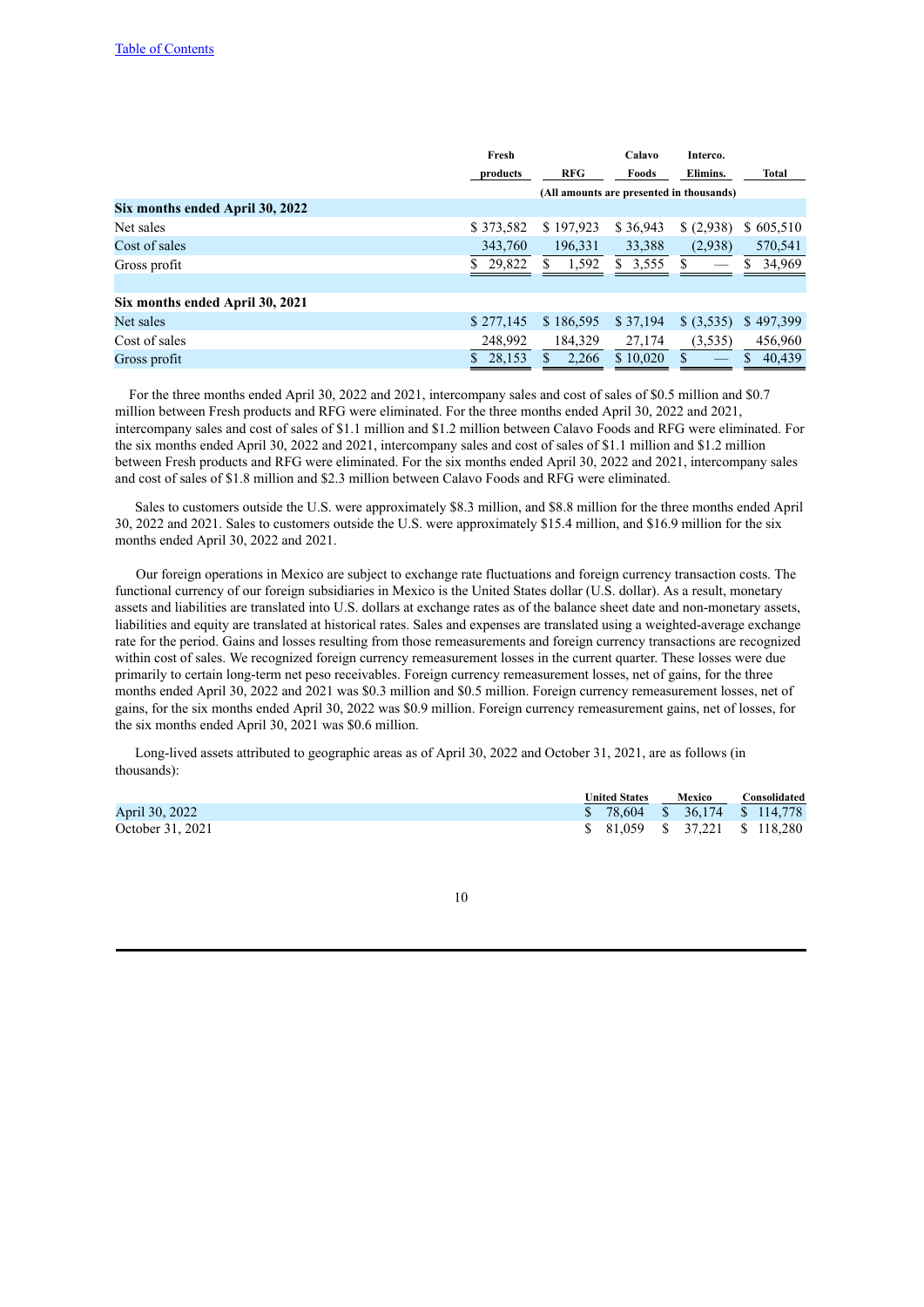# **3. Inventories**

Inventories consist of the following (in thousands):

|                                  | April 30,<br>2022 | October 31,<br>2021 |
|----------------------------------|-------------------|---------------------|
| Fresh fruit                      | \$31,633          | \$17,648            |
| Packing supplies and ingredients | 14.539            | 13.088              |
| Finished prepared foods          | 7.445             | 10,021              |
| Total                            | \$53,617          | 40,757              |

Inventories are stated at the lower of cost or net realizable value. We periodically review the value of items in inventory and record any necessary write downs of inventory based on our assessment of market conditions. Inventory includes reserves of \$0.4 million and \$0.2 million in slow moving and obsolete packing supply inventory as of April 30, 2022 and October 31, 2021.

## **4. Related party transactions**

#### *Board of Directors*

Certain members of our Board of Directors market California avocados through Calavo pursuant to marketing agreements substantially similar to the marketing agreements that we enter into with other growers. For the three months ended April 30, 2022 and 2021, the aggregate amount of avocados procured from entities owned or controlled by members of our Board of Directors was \$1.4 million and \$5.0 million. For the six months ended April 30, 2022 and 2021, the aggregate amount of avocados procured from entities owned or controlled by members of our Board of Directors was \$1.6 million and \$5.0 million. Amounts payable to these Board members were \$0.5 million as of April 30, 2022. We did not have any amounts payable to these Board members as of October 31, 2021.

## *Limoneira*

During the three months ended April 30, 2022 and 2021, we received \$0.1 million as dividend income from Limoneira Company (Limoneira). During the six months ended April 30, 2022 and 2021, we received \$0.2 million as dividend income from Limoneira. In addition, we lease office space from Limoneira for our corporate office. We paid rent expense to Limoneira totaling \$0.1 million for the three months ended April 30, 2022 and 2021. We paid rent expense to Limoneira totaling \$0.2 million for the six months ended April 30, 2022 and 2021. Harold Edwards, who resigned as a member of our Board of Directors in February 2022, is the Chief Executive Officer of Limoneira Company. As of April 30, 2022, we own approximately 9% of Limoneira's outstanding shares. In February 2022, Limoneira ended its marketing agreement with Calavo. The termination of this agreement is not expected to have a significant effect on either sales or results of operations.

# *Agricola Don Memo, S.A. de C.V. ("Don Memo")*

Calavo and Agricola Belher ("Belher") have an equal one-half ownership interest in Don Memo. Pursuant to a management service agreement, Belher, through its officers and employees, has day-to-day power and authority to manage the operations.

As of April 30, 2022, and October 31, 2021, we had an investment of \$3.8 million and \$4.3 million, representing Calavo's 50% ownership in Don Memo, which was included as an investment in unconsolidated entities on our balance sheet. We make advances to Don Memo for operating purposes, provide additional advances as shipments are made during the season, and return the proceeds from tomato sales under our marketing program to Don Memo, net of our commission and aforementioned advances. As of April 30, 2022 and October 31, 2021, we had outstanding advances of \$4.2 million and \$4.2 million to Don Memo. In October 2020, we entered into an infrastructure loan agreement with Don Memo for up to \$2.4 million secured by certain property and equipment of Don Memo. This infrastructure loan accrues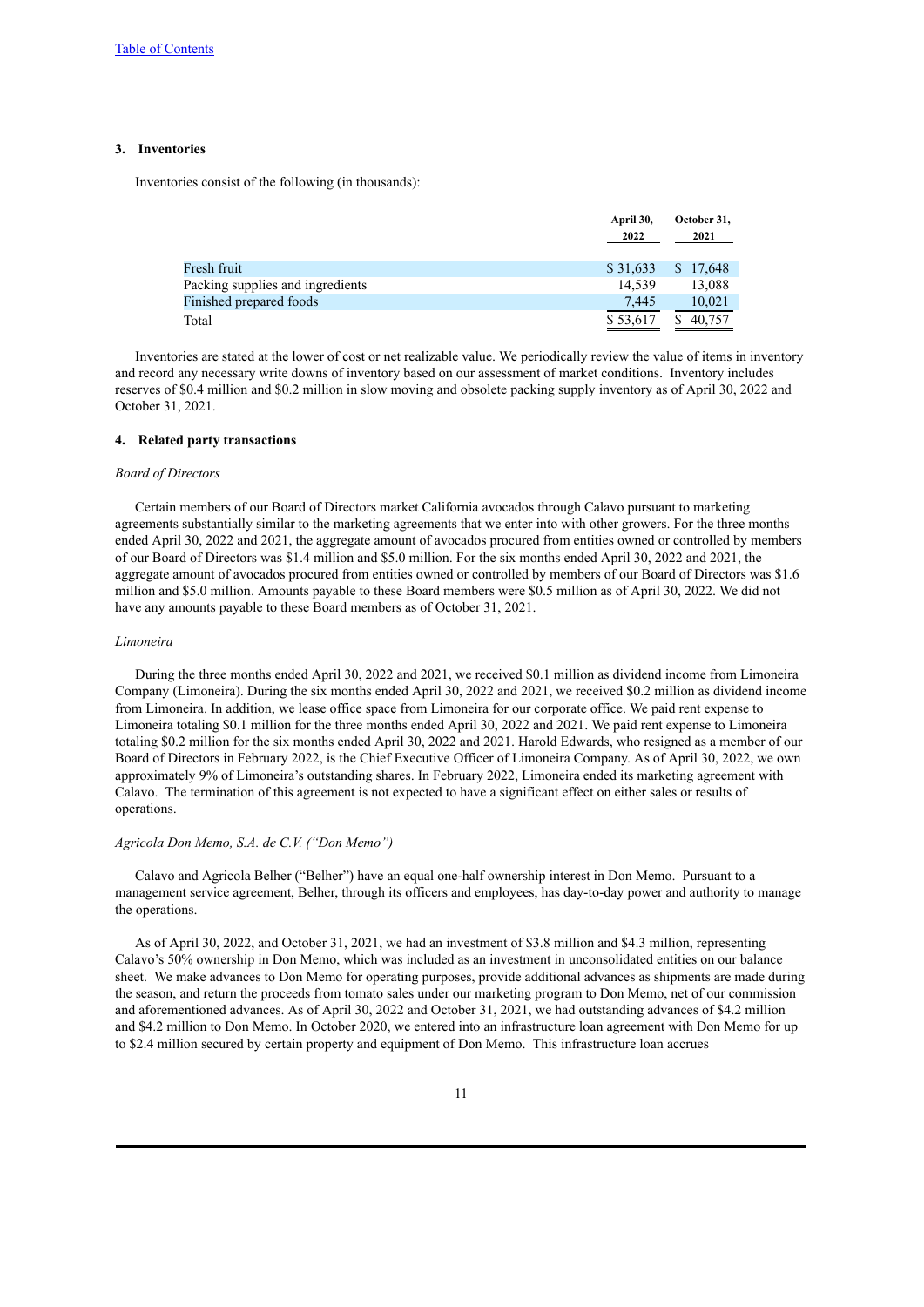interest at 7.25%. In October 2020, we funded \$0.7 million related to this loan agreement, and we funded an additional \$0.7 million, and \$0.6 million in the first, and second quarters of fiscal 2021, for a total outstanding balance at April 30, 2022 of \$2.0 million (\$0.4 million is included in prepaids and other current assets and \$1.6 million in other assets). This infrastructure loan agreement will mature in fiscal 2024. During the three months ended April 30, 2022 and 2021, we incurred \$0.5 million and \$0.4 million of cost of sales to Don Memo pursuant to our purchase consignment agreement. During the six months ended April 30, 2022 and 2021, we incurred \$3.9 million and \$3.9 million of cost of sales to Don Memo pursuant to our purchase consignment agreement.

# *Belher*

We make advances to Belher for operating purposes, provide additional advances as shipments are made during the season, and return the proceeds from tomato sales under our marketing program to Belher, net of our commission and aforementioned advances. We had grower advances due from Belher totaling \$1.8 million and \$4.5 million as of April 30, 2022 and October 31, 2021, which are netted against the grower payable. In addition, we had infrastructure advances due from Belher of \$0.9 million as of April 30, 2022 and October 31, 2021. These infrastructure advances were recorded as a receivable in prepaid and other current assets as of April 30, 2022 and October 31, 2021. In July 2021, we made a bridge loan of \$3.5 million to Belher. This loan is secured by certain farmland in Mexico and accrues interest at 10%. In the first quarter of fiscal 2022, this loan was amended to be due with installments of \$0.9 million on July 31, 2022, \$0.9 million on July 31, 2023 and \$1.7 million on July 31, 2024. This bridge loan has been recorded as \$0.9 million in prepaid expenses and other current assets and \$2.6 million in other assets. As part of this amended loan agreement, we can withhold payments on both the infrastructure advances and the bridge loan through the netting against the grower payable due to Belher. For the three and six months ended April 30, 2022, we withheld \$1.0 million from payments to Belher to offset infrastructure advances and the bridge loan repayments. During the three months ended April 30, 2022 and 2021, we incurred \$14.6 million and \$11.2 million of cost of sales to Belher pursuant to our purchase consignment agreement. During the three months ended April 30, 2022 and 2021, we incurred \$18.0 million and \$14.5 million of cost of sales to Belher pursuant to our purchase consignment agreement.

# *Avocados de Jalisco, S.A.P.I. de C.V. ("Avocados de Jalisco")*

In August 2015, we entered into a Shareholder's Agreement with various Mexican partners and created Avocados de Jalisco. Avocados de Jalisco is a Mexican corporation created to engage in procuring, packing and selling avocados. As of April 30, 2022, this entity was approximately 83% owned by Calavo and was consolidated in our financial statements. Avocados de Jalisco built a packinghouse located in Jalisco, Mexico, which began operations in June of 2017. During the three months ended April 30, 2021 we purchased approximately \$1.0 million of avocados from the partners of Avocados de Jalisco. During the six months ended April 30, 2022 and 2021, we purchased approximately \$3.5 million and \$3.2 million of avocados from the partners of Avocados de Jalisco.

# **5. Other assets and Intangibles**

Other assets consist of the following (in thousands):

|                                                               | April 30, | October 31, |
|---------------------------------------------------------------|-----------|-------------|
|                                                               | 2022      | 2021        |
| Mexican IVA (i.e. value-added) taxes receivable (see note 11) | \$39.830  | \$37,493    |
| Infrastructure advances to Agricola Belher                    | 1.641     | 1.641       |
| Bridge loan to Agricola Belher                                | 2,600     |             |
| Other                                                         | 674       | 1.366       |
| Total                                                         | \$44,745  | 40.500      |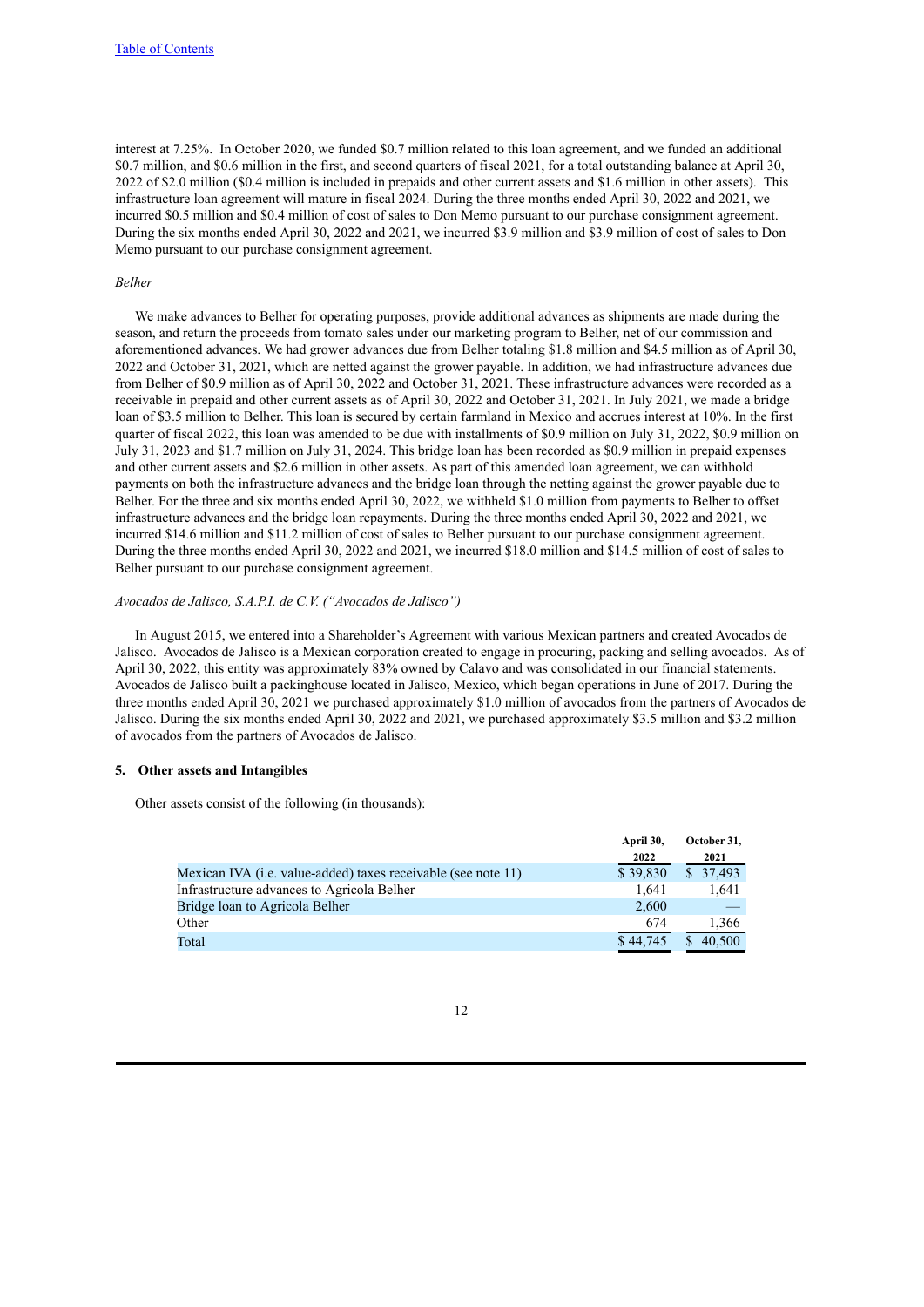# Intangible assets consist of the following (in thousands):

|                             |                    |          | April 30, 2022           |       |          | <b>October 31, 2021</b> |             |
|-----------------------------|--------------------|----------|--------------------------|-------|----------|-------------------------|-------------|
|                             | Weighted-          | Gross    |                          | Net   | Gross    |                         | <b>Net</b>  |
|                             | Average            | Carrying | Accum.                   | Book  | Carrying | Accum.                  | <b>Book</b> |
|                             | <b>Useful Life</b> | Value    | Amortization             | Value | Value    | Amortization            | Value       |
| Customer list/relationships | 7 years            | \$17,340 | $(10,681)$ \$ 6,659<br>S |       | \$17,340 | (9.989)                 | \$7,351     |
| Trade names                 | 11 years           | 4,060    | (3.040)                  | 1,020 | 4.060    | (2,980)                 | 1,080       |
| Trade secrets/recipes       | 9 years            | 630      | (592)                    | 38    | 630      | (567)                   | 63          |
| Brand name intangibles      | indefinite         | 275      |                          | 275   | 275      |                         | 275         |
| Intangibles, net            |                    | \$22,305 | $(14,313)$ \$ 7,992      |       | \$22,305 | (13, 536)               | \$8,769     |

We anticipate recording amortization expense of \$0.8 million for the remainder of fiscal 2022, \$1.5 million for fiscal year 2023, \$1.5 million for fiscal year 2024, \$1.5 million for fiscal year 2025, and \$2.4 million thereafter.

#### **6. Stock-Based Compensation**

In April 2011, our shareholders approved the Calavo Growers, Inc. 2011 Management Incentive Plan (the "2011 Plan"). All directors, officers, employees and consultants (including prospective directors, officers, employees and consultants) of Calavo and its subsidiaries are eligible to receive awards under the 2011 Plan. Shares were issuable under the 2011 Plan through December 2020. On April 21, 2021, the shareholders of Calavo approved the Calavo Growers, Inc. 2020 Equity Incentive Plan (the "2020 Plan"). This is a five-year plan, with up to 1,500,000 shares that are issuable pursuant to awards that may be made through December 9, 2025.

## *Restricted Stock Awards*

On December 13, 2021, certain of our officers were granted a total of 5,355 restricted shares. These shares have full voting rights and participate in dividends as if unrestricted. The closing price of our stock on such date was \$40.53. These shares vest over two years, on an annual basis, beginning December 13, 2022. These shares were granted pursuant to our 2020 Plan. The total recognized stock-based compensation expense for these grants was less than \$0.1 million for the three and six months ended April 30, 2022.

On January 3, 2022, all 10 of our current directors were granted 2,814 restricted shares each (for a total of 28,140 shares). These shares have full voting rights and participate in dividends as if unrestricted. The closing share price of our stock on such grant date was \$42.64. As of January 3, 2023, these shares will vest and become unrestricted subject to the continued service of the director. The total recognized stock-based compensation expense for these grants was \$0.3 million and \$0.4 million for the three and six months ended April 30, 2022.

On January 20, 2022, one of our current directors was granted 1,500 unrestricted shares as a component of her compensation for services rendered during the 2021 fiscal year. The closing share price of our stock on such grant date was \$41.73. The stock-based compensation expense for this grant was recognized in total upon grant and aggregated \$0.1 million for the three and six months ended April 30, 2022.

On February 1, 2022, Brian Kocher, our new Chief Executive Officer, was granted 28,993 of restricted shares as part of his employment agreement. The closing share price of our stock on such grant date was \$41.39. These shares will vest over three years on an annual basis, beginning February 1, 2023. The total recognized stock-based compensation expense for this grant was \$0.1 million for the three and six months ended April 30, 2022.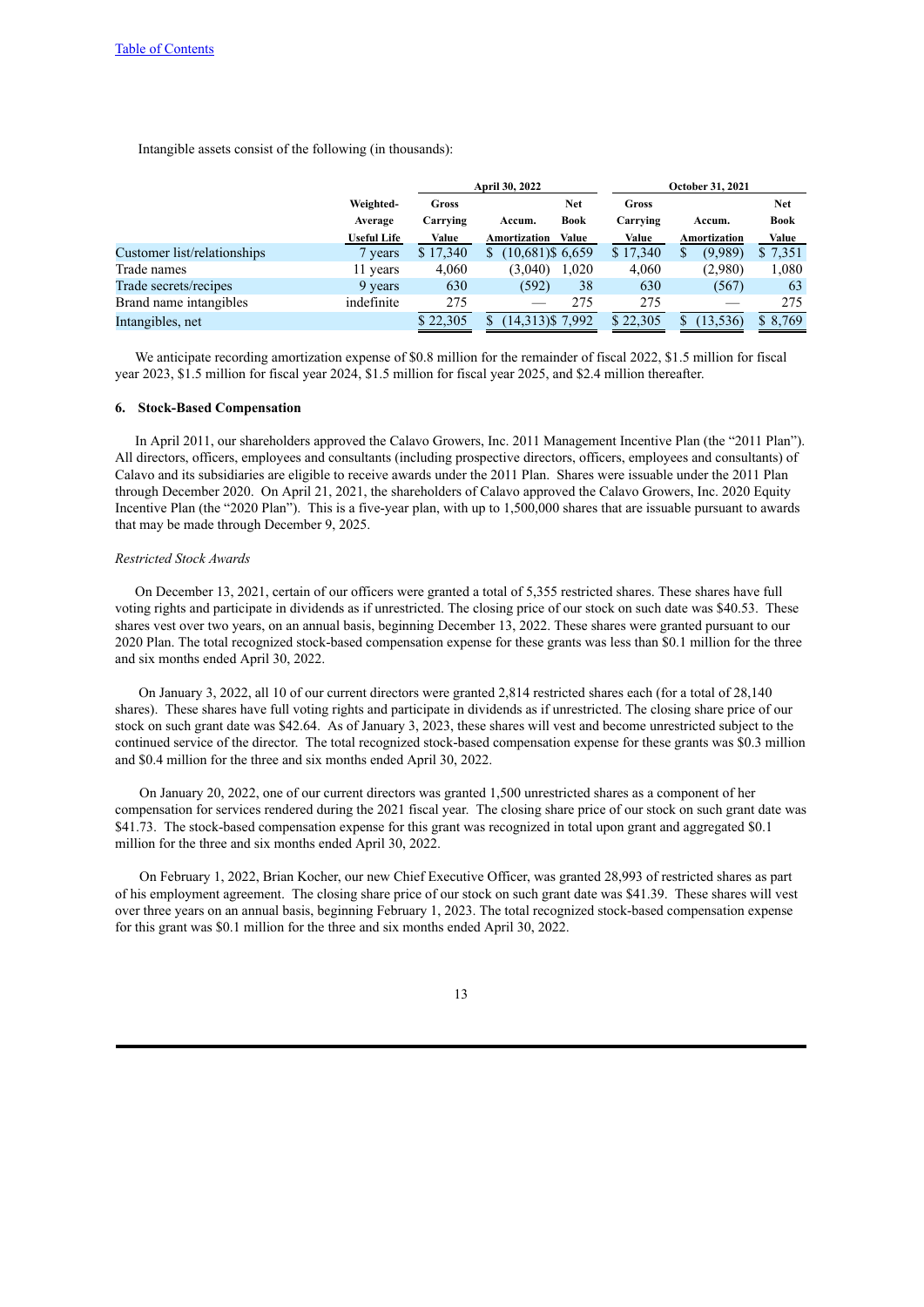A combined summary of restricted stock award activity, related to our 2011 and 2020 Plans, is as follows (in thousands, except for per share amounts):

|                                 | <b>Number of Shares</b> | Weighted-Average<br><b>Grant Price</b> | Aggregate<br><b>Intrinsic Value</b> |
|---------------------------------|-------------------------|----------------------------------------|-------------------------------------|
| Outstanding at October 31, 2021 | 43                      | 64.89                                  |                                     |
| Vested                          |                         | 45.44                                  |                                     |
| Forfeited                       | (1)                     | 44.57                                  |                                     |
| Granted                         | 64                      | 41.88                                  |                                     |
| Outstanding at April 30, 2022   | 75                      | \$<br>44.08                            | 2,718                               |

The total recognized stock-based compensation expense for restricted stock was \$0.8 million and \$1.4 million for the three months ended April 30, 2022 and 2021. The total recognized stock-based compensation expense for restricted stock was \$1.4 million and \$2.3 million for the six months ended April 30, 2022 and 2021. Total unrecognized stock-based compensation expense totaled \$1.5 million as of April 30, 2022 and will be amortized through fiscal year 2024.

#### *Restricted Stock Units (RSUs) and Performance Restricted Stock Units (PRSUs)*

On April 1, 2022, we issued RSUs for officers and other members of management as part of our long-term incentive plan. The RSUs are time-based and vest annually in equal amounts over a three-year period. The PRSUs are based on three-year cumulative performance targets of net sales, adjusted EBITDA and return on invested capital and vest entirely at the third anniversary. We granted 34,269 shares of RSUs and 27,547 shares of PRSUs at a grant stock price of \$37.49. Based on our current projections, we recognized approximately \$0.1 million of stock-based compensation for the three and six months ended April 30, 2022. As of April 30, 2022, there was \$2.3 million of unrecognized stock-based compensation costs related to non-vested RSUs and PRSUs, which the Company expects to recognize over a weighted-average period of 2.5 years. The total fair value of the restricted stock units at April 30, 2022, is approximately \$2.3 million.

#### *Stock Options*

Stock options are granted with exercise prices of not less than the fair market value at grant date, generally vest over one to five years and generally expire two to five years after the vest date. We settle stock option exercises with newly issued shares of common stock.

We measure compensation cost for all stock-based awards at fair value on the date of grant and recognize compensation expense in our consolidated statements of operations over the service period that the awards are expected to vest. We measure the fair value of our stock-based compensation awards on the date of grant.

A summary of stock option activity, related to our 2011 and 2020 Plans, is as follows (in thousands, except for weighted-average exercise price):

|                                 |                         |   | Weighted-Average<br><b>Exercise</b> | Aggregate<br><b>Intrinsic</b> |
|---------------------------------|-------------------------|---|-------------------------------------|-------------------------------|
|                                 | <b>Number of Shares</b> |   | Price                               | Value                         |
| Outstanding at October 31, 2021 | 19                      |   | 42.89                               |                               |
| Exercised                       | (2)                     | S | 23.48                               |                               |
| Outstanding at April 30, 2022   | 17                      |   | 47.62                               | 193                           |
| Exercisable at April 30, 2022   | 12                      |   | 51.12                               | 179                           |

At April 30, 2022, outstanding and exercisable stock options had a weighted-average remaining contractual term of 2.9 years. The total recognized and unrecognized stock-based compensation expense was insignificant for the three and six months ended April 30, 2022 and 2021.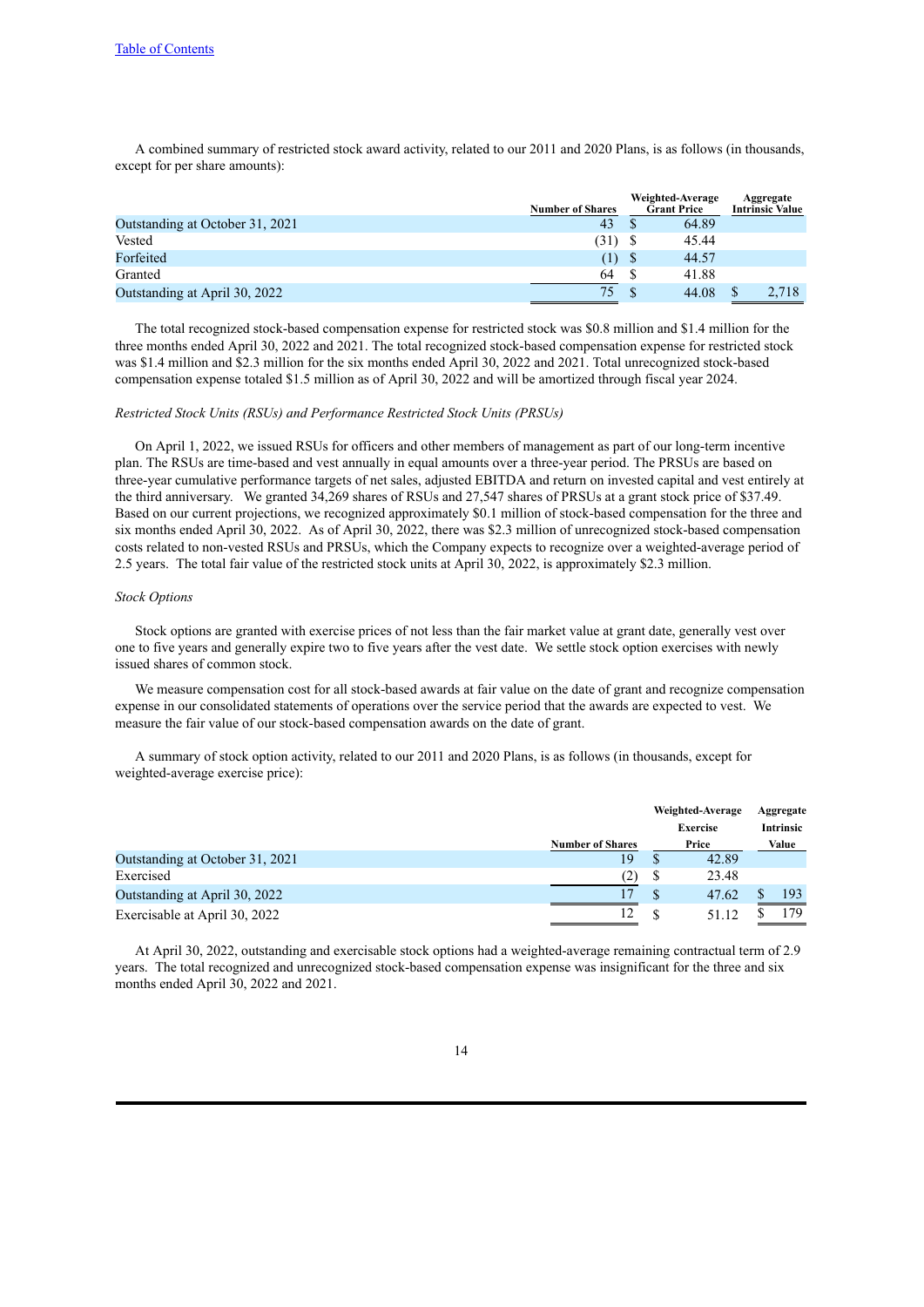# **7. Other events**

#### *Dividend payment*

On December 3, 2021, we paid a \$1.15 per share dividend in the aggregate amount of \$20.3 million to shareholders of record on November 12, 2021.

#### *Litigation*

From time to time, we are involved in litigation arising in the ordinary course of our business that we do not believe will have a material adverse impact on our financial statements.

#### *Mexico tax audits*

We conduct business both domestically and internationally and, as a result, one or more of our subsidiaries files income tax returns in U.S. federal, U.S. state and certain foreign jurisdictions. Accordingly, in the normal course of business, we are subject to examination by taxing authorities, primarily in Mexico and the United States.

#### **2011 Assessment**

On June 16, 2021 Calavo reached a settlement agreement with the Ministry of Finance and Administration of the government of the State of Michoacan, Mexico (MFM) regarding a 2011 Assessment of approximately \$2.2 billion Mexican pesos related to income tax, flat rate business tax and value added tax. Calavo agreed to pay approximately \$47.8 million Mexican pesos (approximately \$2.4 million USD) as a full and final settlement of all taxes, fines, and penalties.

#### **2013 Assessment**

In January 2017, we received preliminary observations from the Servicio de Administracion Tributaria in Mexico (the "SAT") related to an audit for fiscal year 2013 outlining certain proposed adjustments primarily related to intercompany funding, deductions for services from certain vendors/suppliers and IVA. We provided a written rebuttal to these preliminary observations during our second fiscal quarter of 2017. During the period from our third fiscal quarter of 2017 through our third fiscal quarter of 2018, we attempted to resolve our case with the SAT through the conclusive agreement submitted before PRODECON (Mexican Tax Ombudsman), having several working meetings attended by representatives of the SAT, Calavo de Mexico (CDM) and the PRODECON. However, we were unable to materially resolve our case with the SAT through the PRODECON process.

As a result, in July 2018, the SAT's local office in Uruapan issued to CDM a final tax assessment (the "2013 Assessment") totaling approximately \$2.6 billion Mexican pesos (which includes annual adjustments for inflation, and equals approximately \$129.5 million USD at April 30, 2022) related to Income Tax, Flat Rate Business Tax, and value added tax, related to this fiscal 2013 tax audit. This amount has been adjusted for inflation as of April 30, 2022 to the amount of \$3.08 billion Mexican pesos (approx. \$153.5 million USD). Additionally, the tax authorities have determined that we owe our employee's profit-sharing liability, totaling approximately \$118 million Mexican pesos (approx. \$5.9 million USD at April 30, 2022). In August 2018, we filed an Administrative Appeal on the 2013 Assessment, appealing our case to the SAT's central legal department in Michoacan.

On June 25, 2021, we became aware that the Administrative Appeal had been resolved by the SAT against CDM on March 12, 2021, and that we had allegedly failed to timely respond to and challenge the SAT's notification of such resolution, therefore rendering the 2013 Assessment as definitive. Consequently, the SAT placed liens on the fixed assets of CDM, with a net book value of approximately \$26 million USD, and on bank accounts of CDM totaling approximately \$1 million USD in order to guaranty the 2013 Assessment. Based on legal counsel from our tax advisory firm, we and our tax advisory firm have concluded that the March notification was not legally communicated.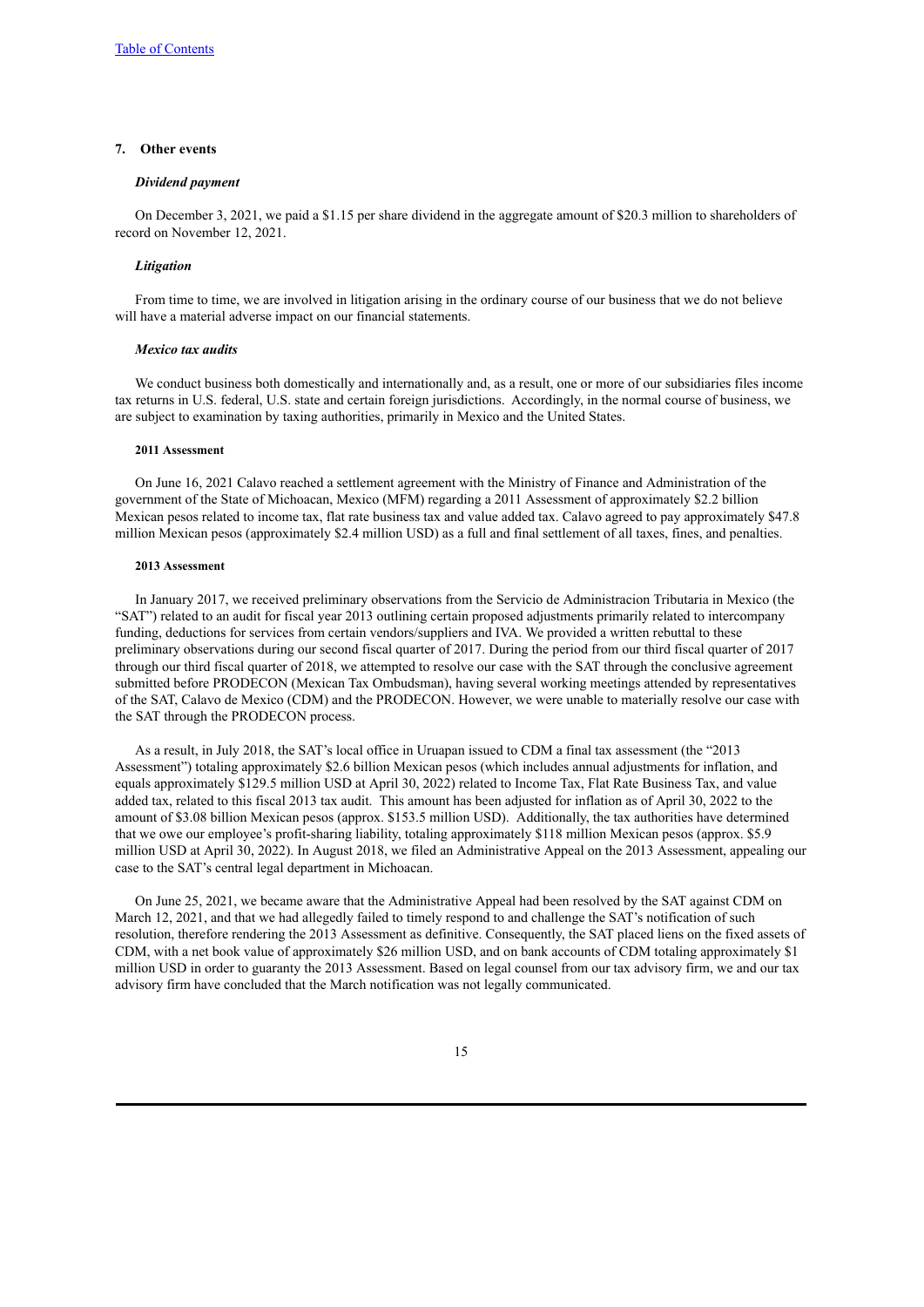On August 27, 2021, we filed a formal complaint, or *queja*, (the "Complaint") before the PRODECON to request its assistance with having the SAT act upon the Reconsideration. The Complaint was withdrawn in September, but may still be reinstated if deemed appropriate in the future.

On August 18, 2021, we filed an Administrative Reconsideration (the Reconsideration) before the Central Legal Department of the SAT located in Mexico City, asserting that the resolution in March of the Administrative Appeal was wrongly concluded, in particular with respect to the following matters:

- o Failure to recognize CDM as a "maquiladora"
- o Considering the Company to have a permanent establishment in Mexico,
- o Including fruit purchase deposits transferred by the Company to CDM as taxable,
- o Application of 16% IVA tax to fruit purchase deposits; and
- o Imposing double-taxation on the fruit purchase transactions

On August 20, 2021 we filed an Annulment Suit (the Annulment Suit) with the Federal Tax Court, which among other things, strongly contends that the notifications made by the SAT to CDM and its designated advisors of the resolution of the Administrative Appeal in March 2021 were not legally communicated. In addition, the Annulment Suit asserts the same matters central to the Reconsideration, as described above, as wrongly concluded in the resolution of the Administrative Appeal.

On September 22, 2021, we had an initial in-person meeting with the SAT in Mexico City to formally present and discuss the Reconsideration. The SAT agreed to review our Reconsideration in more detail; however, on January 3, 2022, the SAT formally rejected our request for the Reconsideration. In response to this rejection, on January 21, 2022, we filed an injunction suit (*the "Amparo"*) with a federal district court seeking to nullify the arguments against the Reconsideration made by the SAT on constitutional grounds.

On February 4, 2022, we had a follow-up meeting with the SAT in Mexico City to begin a dialog with the objective of reaching a settlement of the 2013 Assessment. The SAT agreed in principle to continue this dialog, but requested that we provide a financial guaranty to secure the related tax as a pre-requisite to these discussions.

On February 25, 2022, we filed an additional injunction in which we seek to have the liens against the bank accounts of CDM lifted. The injunction suit has been accepted by the court and we are expecting a response by September 2022. The main purpose of the injunction suit was to challenge the SAT's response issued to the Reconsideration, and with that, to keep the Reconsideration alive until the injunction suit is decided. This would allow time to continue the discussions with SAT at the administrative level and would give SAT the legal basis to issue a new resolution in terms of what may be agreed in the ongoing discussions with SAT. This injunction suit represents a further opportunity as well for a Court of Law to analyze this matter from a constitutional perspective.

The injunction suit has been admitted for analysis by the District Court, however, SAT filed a complaint (queja) against the ruling allowing CDM to file an extension of the injunction suit aiming to appoint as a defendant other than SAT's authority that were involved in the reconsideration appeal's resolution. This complaint was filed by SAT to challenge the admission and analysis of the injunction suit; this complaint is expected to be decided by the Circuit Courts within the next couple of months.

On March 10, 2022, we met with the SAT and offered an Administrative Guaranty (*Embargo en Via Administrativa)* to secure the 2013 Assessment*,* which provides the SAT with certain administrative rights to CDM assets in the unlikely event we do not prevail in our actions through the Federal Tax Court (see below). Once the Administrative Guaranty is in place, the existing liens over the assets of CDM will be removed and the SAT collection process will be suspended.

On March 4, 2022, the Annulment Suit was formally accepted by the Federal Tax Court, which simultaneously granted a provisional suspension of the collections proceedings by the SAT. The acceptance by the court of the Annulment Suit renders the 2013 Assessment as non-definitive, until such time as the suit is resolved.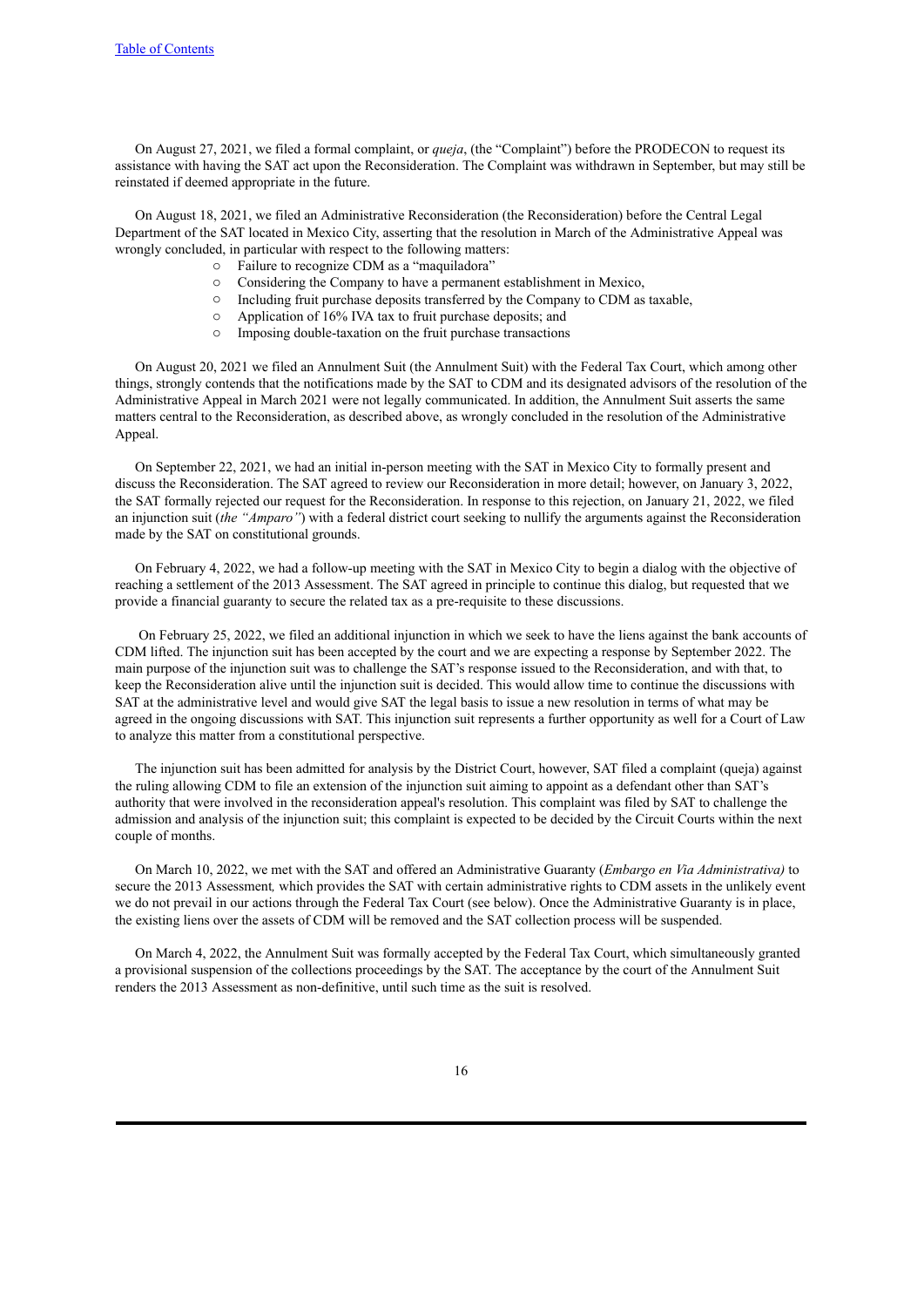On April 27, 2022, the SAT provided a Positive Compliance Opinion to CDM, and consequently on April 29, 2022, the Tax Authority renewed the VAT Certification to CDM. These two resolutions signal a positive development on the Tax controversies in Mexico.

On April 29, 2022, we submitted all the documentation required to the Tax Authority and the Federal Tax Court to continue with the consideration of the Administrative Guaranty. Once the Administrative Guaranty is ruled and accepted by the FTC and tax authority, they will permanently suspend and remove the liens on the fixed assets and bank accounts of CDM.

While we continue to believe that the 2013 Assessment is completely without merit, and that we will prevail on the Annulment Suit in the Tax Court, we also believe it is in the best interest of CDM and the Company to settle the 2013 Assessment as quickly as possible. Furthermore, we believe that the above actions taken by CDM will encourage the SAT to agree to reach a settlement. In accordance with our cumulative probability analysis on uncertain tax positions, our recent settlements, made by the SAT in other cases, the 2011 Assessment settlement reached by CDM with the MFM, and the value of CDM assets, we recorded a provision of \$11 million USD, in the third quarter of fiscal 2021, as a discrete item in Income Tax Provision. The provision includes estimated penalties, interest and inflationary adjustments. We believe that this provision remains appropriate as of April 30, 2022 based on or cumulative probability analysis. We incurred \$0.5 million and \$0.8 million of related professional fees for the three and six months ended April 30, 2022, which have been recorded in Expenses related to Mexican Tax matters.

#### **8. Fair value measurements**

A fair value measurement is determined based on the assumptions that a market participant would use in pricing an asset or liability. A three-tiered hierarchy draws distinctions between market participant assumptions based on (i) observable inputs such as quoted prices in active markets (Level 1), (ii) inputs other than quoted prices in active markets that are observable either directly or indirectly (Level 2) and (iii) unobservable inputs that require the Company to use present value and other valuation techniques in the determination of fair value (Level 3).

The following table sets forth our financial assets and liabilities as of April 30, 2022 that are measured on a recurring basis during the period, segregated by level within the fair value hierarchy:

|                                                  | <b>Level 1</b> | <b>Level 2</b> | Level 3                  | Total                                    |
|--------------------------------------------------|----------------|----------------|--------------------------|------------------------------------------|
|                                                  |                |                |                          | (All amounts are presented in thousands) |
| <b>Assets at Fair Value at April 30, 2022:</b>   |                |                |                          |                                          |
| Investment in Limoneira Company <sup>(1)</sup>   | \$20,027       | -              |                          | \$20,027                                 |
| Total assets at fair value                       | \$20,027       |                | $\overline{\phantom{a}}$ | \$20,027                                 |
|                                                  |                |                |                          |                                          |
| <b>Assets at Fair Value at October 31, 2021:</b> |                |                |                          |                                          |
| Investment in Limoneira Company $(1)$            | \$27,055       |                |                          | \$27,055                                 |
| Total assets at fair value                       | \$27,055       |                | $\overline{\phantom{a}}$ | \$27,055                                 |

(1) The investment in Limoneira Company consists of marketable securities in the Limoneira Company common stock. We currently own approximately 9% of Limoneira's outstanding common stock. These securities are measured at fair value using quoted market prices. For the three months ended April 30, 2022 and 2021, we recognized losses of \$4.9 million and gains of \$3.5 million,<br>respectively, on the consolidated condensed statements of operations. For the six months ended Apr recognized losses of \$7.0 million and gains of \$7.1 million, respectively, on the consolidated condensed statement of operations.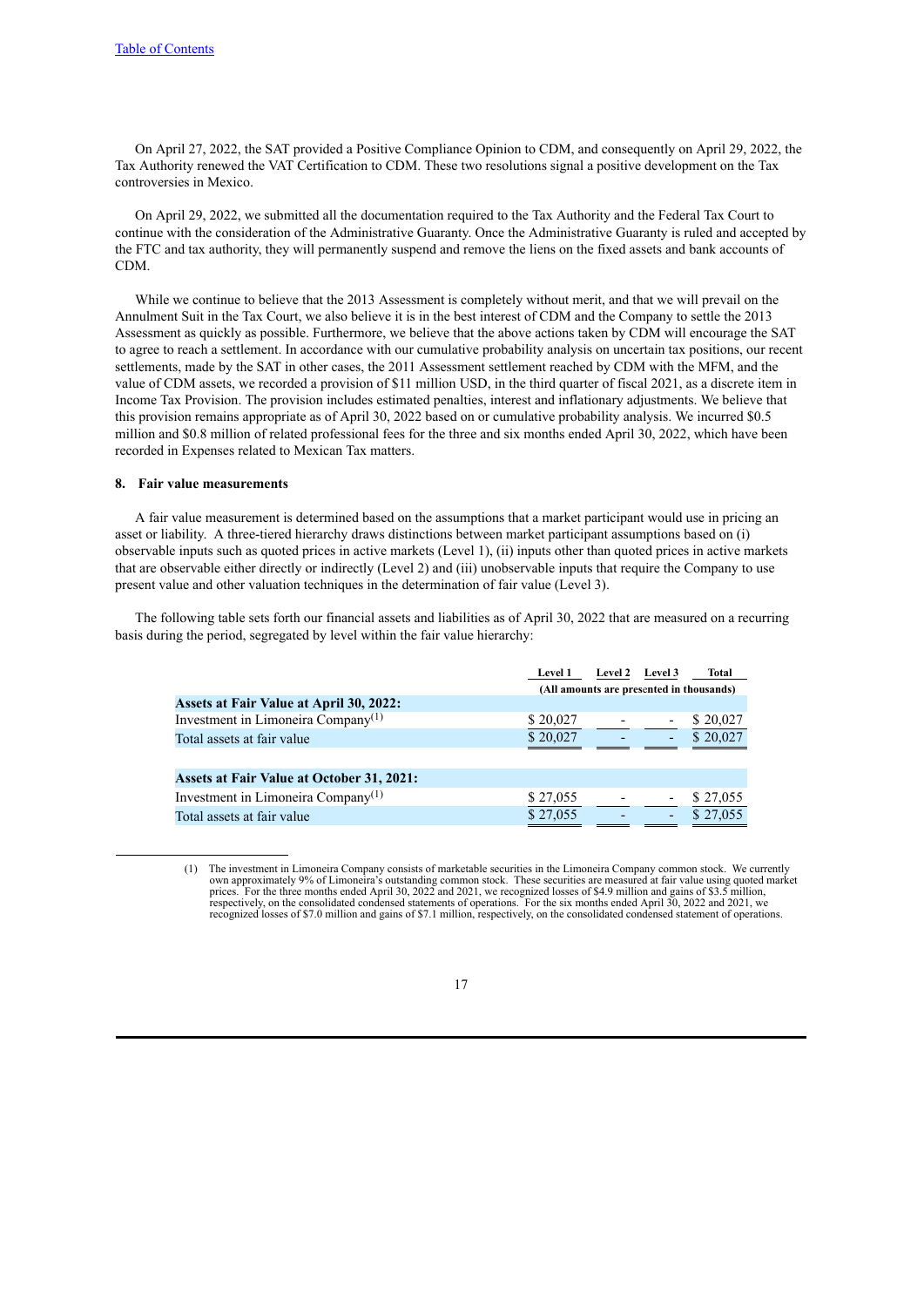# **9. Noncontrolling interest**

The following table reconciles shareholders' equity attributable to noncontrolling interest related to Avocados de Jalisco (in thousands).

|                                                                         | Three months ended<br>April 30, |                               |    |       |  |  |  |
|-------------------------------------------------------------------------|---------------------------------|-------------------------------|----|-------|--|--|--|
| Avocados de Jalisco noncontrolling interest                             |                                 | 2022                          |    | 2021  |  |  |  |
| Noncontrolling interest, beginning                                      | S                               | 1.251                         | S  | 1,432 |  |  |  |
| Net loss attributable to noncontrolling interest of Avocados de Jalisco |                                 | (85)                          |    | (47)  |  |  |  |
| Noncontrolling interest, ending                                         |                                 | 1.166                         | \$ | 1,385 |  |  |  |
|                                                                         |                                 | Six months ended<br>April 30, |    |       |  |  |  |
| Avocados de Jalisco noncontrolling interest                             |                                 | 2022                          |    | 2021  |  |  |  |
| Noncontrolling interest, beginning                                      | \$                              | 1.368                         | S  | 1,472 |  |  |  |
| Net loss attributable to noncontrolling interest of Avocados de Jalisco |                                 | (202)                         |    | (87)  |  |  |  |
| Noncontrolling interest, ending                                         |                                 | 1,166                         | \$ | 1,385 |  |  |  |

# **10. Earnings per share**

Basic and diluted net income per share is calculated as follows (data in thousands, except per share data):

|                                                                      | <b>Three months ended</b><br>April 30, |                               |               |             |
|----------------------------------------------------------------------|----------------------------------------|-------------------------------|---------------|-------------|
|                                                                      |                                        | 2022                          |               | 2021        |
| Numerator:                                                           |                                        |                               |               |             |
| Net income (loss) attributable to Calavo Growers, Inc.               | \$                                     | (191)                         | \$            | 8,841       |
| <b>Denominator:</b>                                                  |                                        |                               |               |             |
| Weighted average shares - Basic                                      |                                        | 17,664                        |               | 17,619      |
| Effect of dilutive securities – Restricted stock/units/options $(1)$ |                                        |                               |               | 60          |
| Weighted average shares – Diluted                                    |                                        | 17,664                        |               | 17,679      |
| Net income (loss) per share attributable to Calavo Growers, Inc:     |                                        |                               |               |             |
| Basic                                                                | \$                                     | (0.01)                        | <sup>\$</sup> | 0.50        |
| Diluted                                                              | \$                                     | (0.01)                        | <sup>\$</sup> | 0.50        |
|                                                                      |                                        | Six months ended<br>April 30, |               |             |
| <b>Numerator:</b>                                                    |                                        | 2022                          |               | 2021        |
| Net Income (loss) attributable to Calavo Growers, Inc.               |                                        | \$<br>(4,234)                 |               | S<br>14,118 |
| Denominator:                                                         |                                        |                               |               |             |
| Weighted average shares - Basic                                      |                                        | 17,659                        |               | 17,609      |
| Effect on dilutive securities – Restricted stock/units/options $(1)$ |                                        |                               |               | 59          |
| Weighted average shares - Diluted                                    |                                        | 17,659                        |               | 17,668      |
| Net income (loss) per share attributable to Calavo Growers, Inc:     |                                        |                               |               |             |
| Basic                                                                |                                        | \$<br>(0.24)                  |               | S<br>0.80   |
| Diluted                                                              |                                        | \$<br>(0.24)                  |               | S<br>0.80   |

(1) For the three and six months ended April 30, 2022 approximately 92,000 shares and 59,000 shares of common stock equivalents were excluded in the computation of diluted net loss per share, as the effect would be antidilutive since the Company reported a net loss.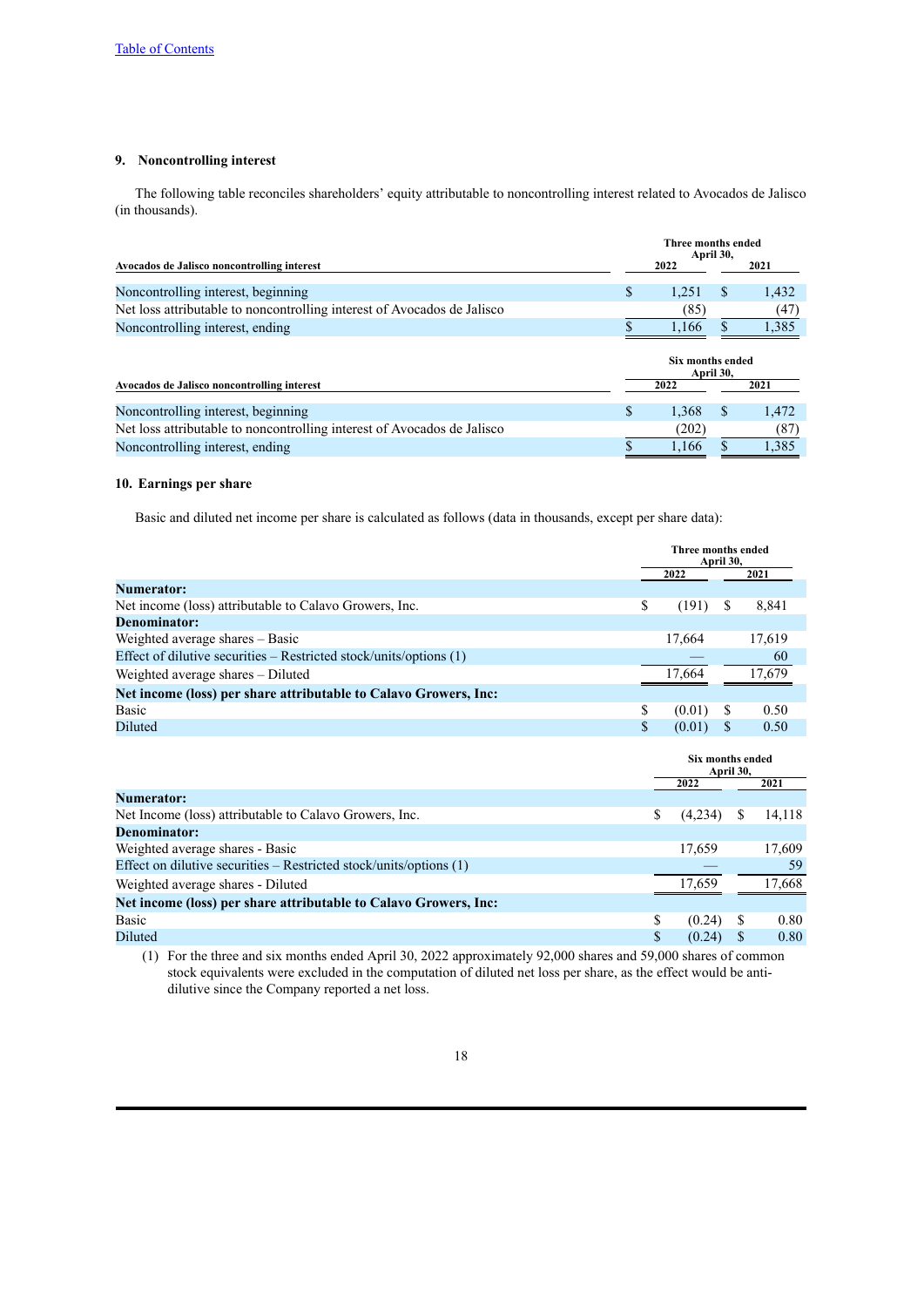## **11. Mexican IVA taxes receivable**

Included in other assets are tax receivables due from the Mexican government for value-added taxes ("IVA") paid in advance. CDM is charged IVA by vendors on certain expenditures in Mexico, which, insofar as they relate to the exportation of goods, translate into IVA amounts recoverable from the Mexican government.

As of April 30, 2022, and October 31, 2021, CDM IVA receivables totaled \$39.8 million (819.2 million Mexican pesos) and \$37.5 million (762.1 million Mexican pesos). Historically, CDM received IVA refund payments from the Mexican tax authorities on a timely basis. Beginning in fiscal 2014 and continuing into fiscal 2022, the tax authorities began carrying out more detailed reviews of our refund requests and our supporting documentation. Additionally, they are also questioning the refunds requested attributable to IVA paid to certain suppliers that allegedly did not fulfill their own tax obligations. We believe these factors and others have contributed to delays in the processing of IVA claims by the Mexican tax authorities. Currently, we are in the process of collecting such balances primarily through regular administrative processes, but these amounts may ultimately need to be recovered through Administrative Appeals and/or legal means.

During the first quarter of fiscal 2017, the tax authorities informed us that their internal opinion, based on the information provided by the local SAT office, considers that CDM is not properly documented relative to its declared tax structure and therefore CDM cannot claim the refundable IVA balance. CDM has strong arguments and supporting documentation to sustain its declared tax structure for IVA and income tax purposes. CDM started an Administrative Appeal for the IVA related to the request of the months of July, August and September of 2015 (the "2015 Appeal") in order to assert its argument that CDM is properly documented and to therefore change the SAT's internal assessment. In August 2018, we received a favorable ruling from the SAT's Legal Administration in Michoacan on the 2015 Appeal indicating that they believe CDM's legal interpretation of its declared tax structure is indeed accurate. While favorable on this central matter of CDM's declared tax structure, the ruling, however, still does not recognize the taxpayers right to a full refund for the IVA related to the months of July, August and September 2015. Therefore, in October 2018, CDM filed a substance-over-form Annulment Suit in the Federal Tax Court to recover its full refund for IVA over the subject period, which is currently pending resolution.

In April 2022, the Tax Court issued the ruling for the months of July, August and September 2015 through which it was declared that the following resolutions were resolved:

- It is recognized that CDM operates as a maquila under the authorization of the Ministry of Finance.
- It is recognized that all bank deposits corresponding to the purchase of avocados on behalf of Calavo Growers Inc. (CGI), are subject to the maquila program and it is not accruable income for purposes of Income Tax nor activities subject to VAT.
- It is recognized that VAT is recoverable, since CDM demonstrated the existence of operations carried under the maquila services.
- Resolved that certain VAT amounts attributed to the purchase of certain packing materials are not recoverable as CDM was not the buyer on record and therefore did not pay for the materials, which approximated \$6.9 million pesos (approximately \$0.3 million USD).

On May 9, 2022, the Company filed an appeal against the ruling which resolved that certain VAT amounts are not recoverable.

While the latest court resolution sustains the Company's position that it is entitled to substantially all of its VAT amounts, the Company is also considering its options for resolution of the VAT receivable. In the unlikely event of an unfavorable resolution of the Administrative Appeals, we plan to file Annulment Suits with the Mexican Federal Tax Court. If these suits result in an unfavorable ruling, there is an option to appeal to the Collegiate Circuit Court. The estimated time for the resolution of these suits could be  $2 - 3$  years.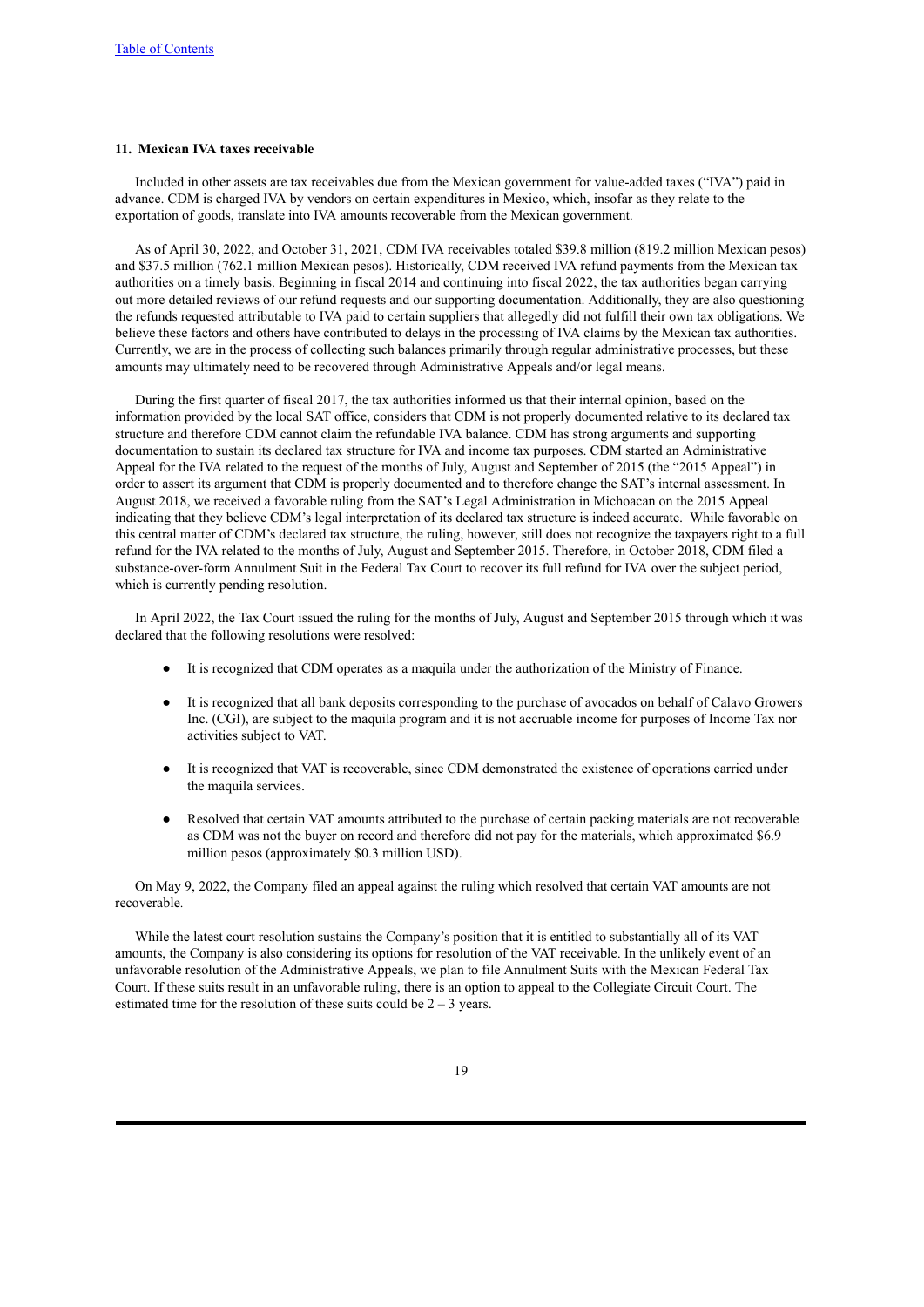We believe that our operations in Mexico are properly documented, and our internationally recognized tax advisors believe that there are legal grounds to prevail in collecting the corresponding IVA amounts. With assistance from our internationally recognized tax advisory firm, as of April 30, 2022, CDM has filed Administrative Appeals for months for which IVA refunds have been denied by the SAT, and will continue filing such appeals for any months for which refunds are denied in the future. Therefore, it is probable that the Mexican tax authorities will ultimately authorize the refund of the corresponding IVA amounts.

# **12. Credit Facility**

On December 1, 2021, we entered into the Fourth and Fifth Amendments to the Credit Agreement with Bank of America, N.A., as administrative agent ("Bank of America"), and Farm Credit West, PCA (together with Bank of America, the "Lenders"), relating to our Credit Agreement dated as of June 14, 2016, The Fourth and Fifth Amendments, among other terms, included CDM as a guarantor, increased the interest rate by 0.5% and amended the financial covenant requirements as follows:

- The Fixed Charge Coverage Ratio (FCCR) covenant was waived for the quarters ended October 31, 2021, January 31, 2022 and April 30, 2022. The covenant will resume for the quarter ended July 31, 2022.
- The quarterly FCCR covenant was replaced by a cumulative monthly minimum Consolidated EBITDA covenant, with the first measurement occurring as of January 31, 2022 for the three months then ended, and continuing monthly thereafter through June 2022.
- Consolidated financial statements must be submitted monthly for the month and year-to-date period, beginning with the financial statements for the month of November 2021 and continuing through June 2022.

The Company also pledged the 1,677,000 shares it holds of Limoneira stock as collateral (which was in addition to the general business assets of the Company that already secure the credit facility).

The above terms and conditions will remain in effect until such time as the Company has certified compliance with a 1.15 to 1.0 minimum FCCR for two consecutive fiscal quarters.

As of January 31, 2022, the Company was not in compliance with the cumulative monthly minimum Consolidated EBITDA covenant, and the Consolidated Leverage Ratio (CLR) covenant. In March 2022, the Company and the Lenders entered into the Sixth Amendment, Limited Waiver, and Limited Consent to Credit Agreement (the "Sixth Amendment"). The Sixth Amendment, among other terms, waived the non-compliance of the financial covenants as of January 31, 2022 and amended the financial covenant requirements as follows:

- The cumulative monthly minimum Consolidated EBITDA testing has been waived and the CLR covenant testing is waived through July 31, 2022.
- Minimum Consolidated EBITDA of \$3 million, \$3 million and \$5 million for the months of February, March and April 2022 will be required.
- Monthly cumulative FCCR of 1.20 starting with the quarter ended April 30, 2022, converting to trailing 12 months calculation starting as of October 31, 2022 and quarterly thereafter. For April through September 2022, dividends paid in December 2021 are included on a pro-rata basis.

The interest rate of the facility increased to BSBY plus 3.0%, until the first business day of the month after we certify that no default or event of default exists for the period ended July 31, 2022, at which point the interest rate will range between BSBY plus 1.25 – 1.75% based on our CLR. The total facility reduced from \$100 million to \$80 million and will be limited to a borrowing base consisting of the sum of eligible accounts receivable (80%), eligible US inventory (50%), and Limoneira shares (60%), less grower payables.

As of April 30, 2022, we were in compliance with the financial covenants, and we expect to remain in compliance through June 2023. As of April 30, 2022, approximately \$5.6 million was available for borrowing, based on our borrowing base calculation, as discussed above.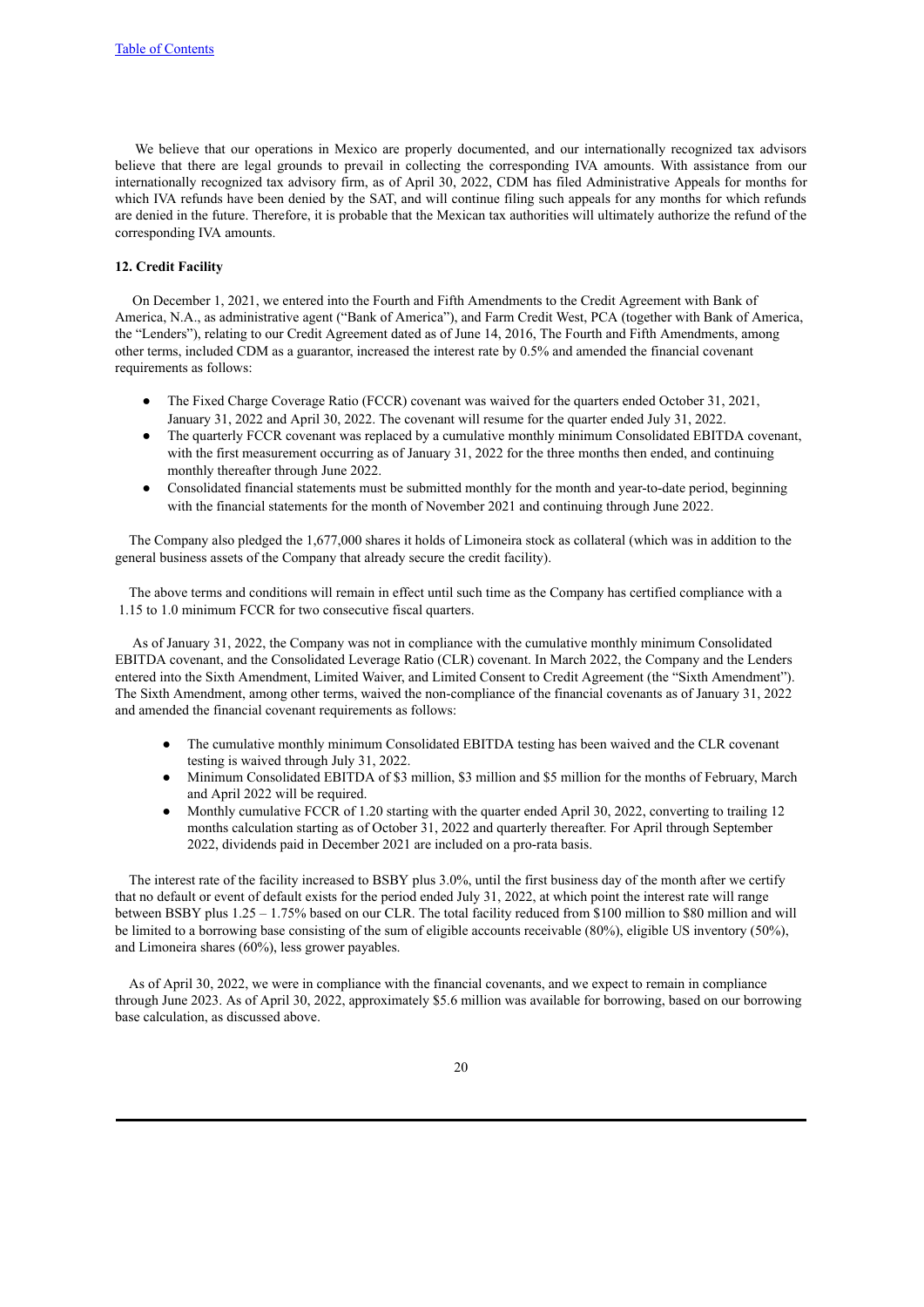# **13. COVID-19 Pandemic Impact**

The COVID-19 pandemic has created challenging and unprecedented conditions for our business, and we are committed to taking action in support of a Company-wide response to the crisis. The COVID-19 pandemic has negatively impacted the global economy, disrupted global supply chains, changed certain purchasing norms in retail and foodservice channels and created significant volatility and disruption of financial markets. This has resulted in inflationary and cost pressures that have significantly increased, and continue to adversely impact, our production and distribution costs, including costs of raw materials, packaging, labor, and freight. We are also experiencing pressure in our supply chain due to strained transportation capacity and lack of sufficient labor availability. We believe, however, that we are well-positioned for the future as we continue to navigate the crisis and have successfully implemented contingency plans in the U.S. and in Mexico to monitor the evolving needs of our businesses, as well as those related to our Peru partner in consignment avocado sales.

The effects of the pandemic have been more pronounced in the portions of our business servicing foodservice customers and to a lesser extent certain segments of our retail business, including behind-the-glass deli and grab-and-go convenience items.

While many of such restrictions have since been lifted, the pace of the recovery from the COVID-19 pandemic is not presently known. Additionally, we cannot forecast future variants or the impact on our business of such variants, if any. We cannot reasonably estimate the duration or extent of the pandemic's adverse impact on our business, operating results, and long-term liquidity position.

# **14. Closure of RFG Florida facility**

On November 15, 2021, the Green Cove facility of RFG has ceased operations. The Company's Fresh avocado operations at this facility will continue in operation and are not affected. RFG will continue to serve customers of this location from its other food processing locations, primarily in Georgia.

The closure resulted in a reduction of 140 employees, impairment of leasehold improvements, writedowns of inventory and other assets, and certain cash expenditures for the relocation of machinery and equipment and the closure of the leased facilities. During the fourth quarter of fiscal 2021, we wrote down \$8.7 million of leasehold improvements, \$0.1 million of equipment, and \$0.6 million of inventory (recognized through cost of goods sold). We also paid \$0.4 million in employee severance. The impairment related to the RFG Florida closure has been recorded on the face of the income statement under "Impairment and charges related to RFG Florida facility closure".

As of April 30, 2022 and October 31, 2021, the Company had right of use assets with a net book value of \$4.2 million and \$4.8 million respectively, and lease liabilities of \$5.4 million and \$6.0 million, respectively, recorded on the balance sheet related to the closed facility. The facility lease has a maturity date of October 31, 2031. The Company intends to seek a sub-lease tenant to assume the vacated space, and believes such a sub-lease can be obtained at a lease rate, and for a lease period, sufficient to realize the right of use asset. Management will continue to evaluate the actual amounts and duration of expected future sub-lease revenues. Should the actual sub-lease revenues be less than those currently expected, the Company may need to record impairment of some or all of its investment in the right of use asset.

During the three and six months ended April 30, 2022, we incurred \$0.3 million and \$1.0 million of incremental restructuring and related costs due to the transition to other facilities.

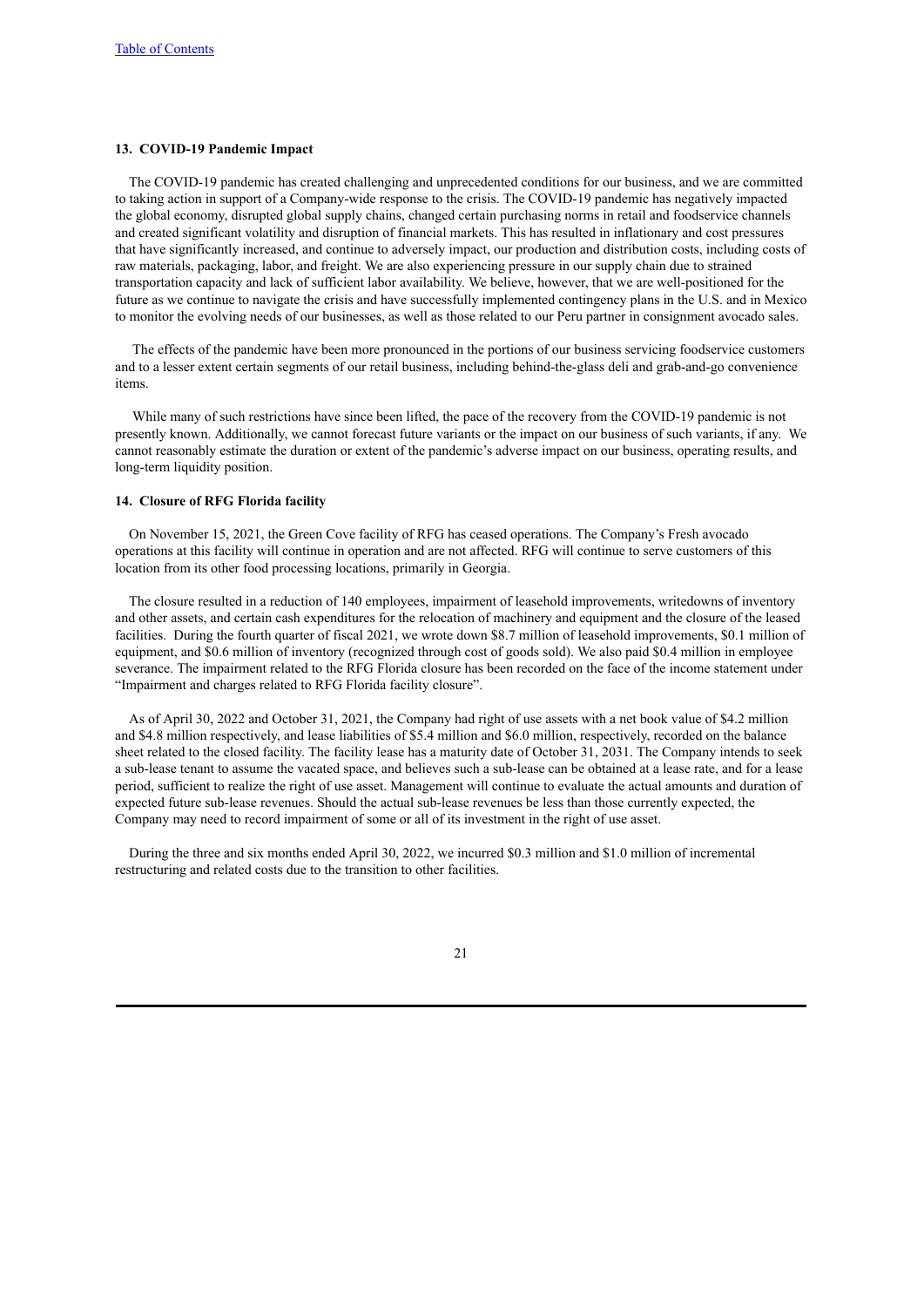# <span id="page-21-0"></span>**ITEM 2. MANAGEMENT'S DISCUSSION AND ANALYSIS OF FINANCIAL CONDITION AND RESULTS OF OPERATIONS**

This information should be read in conjunction with the unaudited consolidated condensed financial statements and the notes thereto included in this Quarterly Report, and the audited consolidated financial statements and notes thereto and Management's Discussion and Analysis of Financial Condition and Results of Operations contained in the Annual Report on Form 10-K for the fiscal year ended October 31, 2021 of Calavo Growers, Inc. ("we", "Calavo", or the "Company").

#### *Recent Developments*

#### *Change in Reporting Segments*

On April 13, 2022, the Company issued a press release announcing its plans to reorganize the business into two reporting segments, Grown and Prepared. The Grown segment will consist of fresh avocados, tomatoes and papaya. The Prepared segment will comprise all other products including fresh cut fruits and vegetables, ready-to-eat sandwiches, wraps, salads and snacks, guacamole, and salsa sold at retail and food service as well as avocado pulp sold to foodservice. The management transition to operate into Grown and Prepared segments is expected to occur in the third quarter of 2022. Therefore, for the three and six month periods ended April 30, 2022, we continue to report our operations in three different business segments: (1) Fresh products, (2) RFG, and (3) Calavo Foods.

#### *COVID-19 Pandemic Impact*

The COVID-19 pandemic has created challenging and unprecedented conditions for our business, and we are committed to taking action in support of a Company-wide response to the crisis. The COVID-19 pandemic has negatively impacted the global economy, disrupted global supply chains, changed certain purchasing norms in retail and foodservice channels and created significant volatility and disruption of financial markets. This has resulted in inflationary and cost pressures that have significantly increased, and continue to adversely impact, our production and distribution costs, including costs of raw materials, packaging, labor, and freight. We are also experiencing pressure in our supply chain due to strained transportation capacity and lack of sufficient labor availability. We believe that we are well-positioned for the future as we continue to navigate the crisis and have successfully implemented contingency plans in the U.S. and in Mexico to monitor the evolving needs of our businesses in those countries, as well as those related to our Peru partner in consignment avocado sales.

The effects of the pandemic have been more pronounced in the portions of our business servicing foodservice customers and to a lesser extent certain segments of our retail business, including behind-the-glass deli and grab-and-go convenience items.

While many of such restrictions have since been lifted, the pace of the recovery from the COVID-19 pandemic is not presently known. Additionally, we cannot forecast future variants or the impact on our business of such variants, if any. We cannot reasonably estimate the duration or extent of the pandemic's adverse impact on our business, operating results, and long-term liquidity position.

#### *COVID-19 Recovery Economic Impact*

The recovery from the COVID-19 pandemic and the current economic climate is increasing labor costs, commodity costs and logistical costs. We are experiencing operational challenges that impact our production facilities and our logistics network; the impact of prices for petroleum-based products, packaging materials and commodity costs; and the availability of sufficient labor is increasing costs companywide.

In response to the inflationary costs described above, we notified our customers of our plans to institute price increases for our RFG and Foods products. Management believes the price increases will largely be accepted by our customers without significant loss of sales, will reverse the margin compression experienced by RFG and Foods segments during the pandemic, and will enable us to continue to invest in initiatives that drive growth.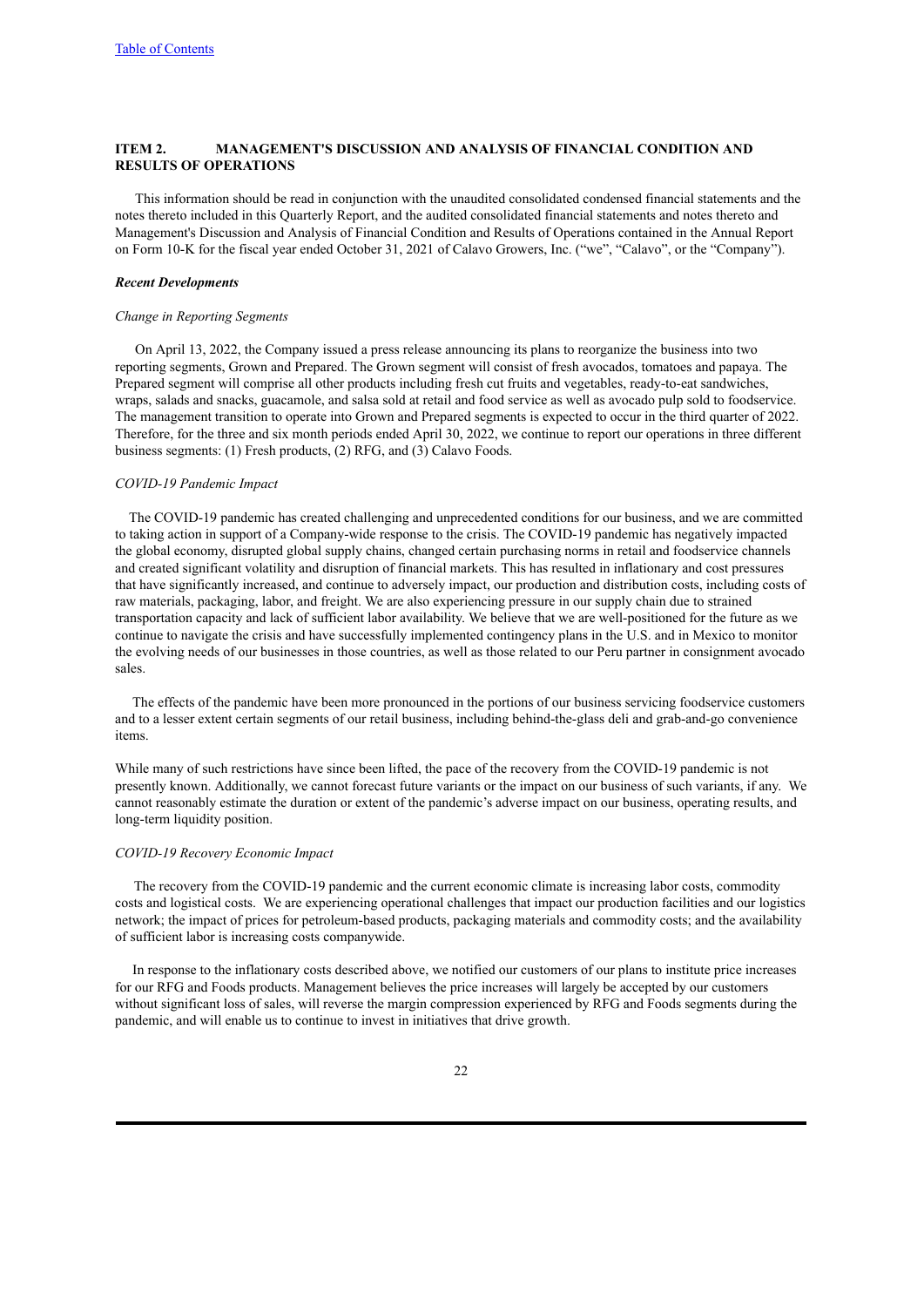# *Dividend payment*

On December 3, 2021, we paid a \$1.15 per share dividend in the aggregate amount of \$20.3 million to shareholders of record on November 12, 2021.

#### *Litigation*

From time to time, we are involved in litigation arising in the ordinary course of our business that we do not believe will have a material adverse impact on our financial statements.

#### *Project Uno*

During the third quarter of 2021, the Company launched Project Uno, a strategic set of initiatives that seeks to identify areas of operating efficiencies and cost savings to expand profit margins, cash flow and return on invested capital. We have undertaken multiple productivity and transformation initiatives, including (1) closure of the RFG Florida plant and transfer of its viable operations into RFG Georgia, (2) implementing broader supply chain operational improvements, (3) integrating our commercial, logistics, IT, procurement and accounting functions across the three divisions, (4) product rationalization initiatives which are aimed at eliminating unprofitable or slow moving SKUs and (5) outsourcing certain functions in our North American business to third-party service providers and the associated implementation of new procurement technology solutions. The Company will continue to carry out the existing productivity initiatives as well as additional initiatives under this strategy in fiscal 2022.

On April 7, 2022, Calavo's board of directors approved plans to reorganize its business to execute Project Uno integration efforts. As a result of the reorganization, the positions of Chief Operations Officer and Chief Accounting Officer were eliminated effective as of April 13, 2022.

As part of this reorganization we accrued \$1.3 million of severance to be paid out over the next year. This amount includes \$0.1 million in stock based compensation related to accelerated vesting of restricted stock held by our Chief Operations Officer.

#### *Mexico tax audits*

In January 2017, we received preliminary observations from the Servicio de Administracion Tributaria in Mexico (the "SAT") related to an audit for fiscal year 2013 outlining certain proposed adjustments primarily related to intercompany funding, deductions for services from certain vendors/suppliers and IVA. We provided a written rebuttal to these preliminary observations during our second fiscal quarter of 2017.

On February 4, 2022, we had a follow-up meeting with the SAT in Mexico City to begin a dialog with the objective of reaching a settlement of the 2013 Assessment. The SAT agreed in principle to continue this dialog, but requested that we provide a financial guaranty to secure the related tax as a pre-requisite to these discussions.

On February 25, 2022, we filed an additional injunction in which we seek to have the liens against the bank accounts of CDM lifted. The injunction suit has been accepted by the court and we are expecting a response by September 2022. The main purpose of the injunction suit was to challenge the SAT's response issued to the Reconsideration, and with that, to keep the Reconsideration alive until the injunction suit is decided. This would allow time to continue the discussions with SAT at the administrative level and would give SAT the legal basis to issue a new resolution in terms of what may be agreed in the ongoing discussions with SAT. This injunction suit represents a further opportunity as well for a Court of Law to analyze this matter from a constitutional perspective.

The injunction suit has been admitted for analysis by the District Court, however, SAT filed a complaint (queja) against the ruling allowing CDM to file an extension of the injunction suit aiming to appoint as a defendant other than SAT's authority that were involved in the reconsideration appeal's resolution. This complaint was filed by SAT to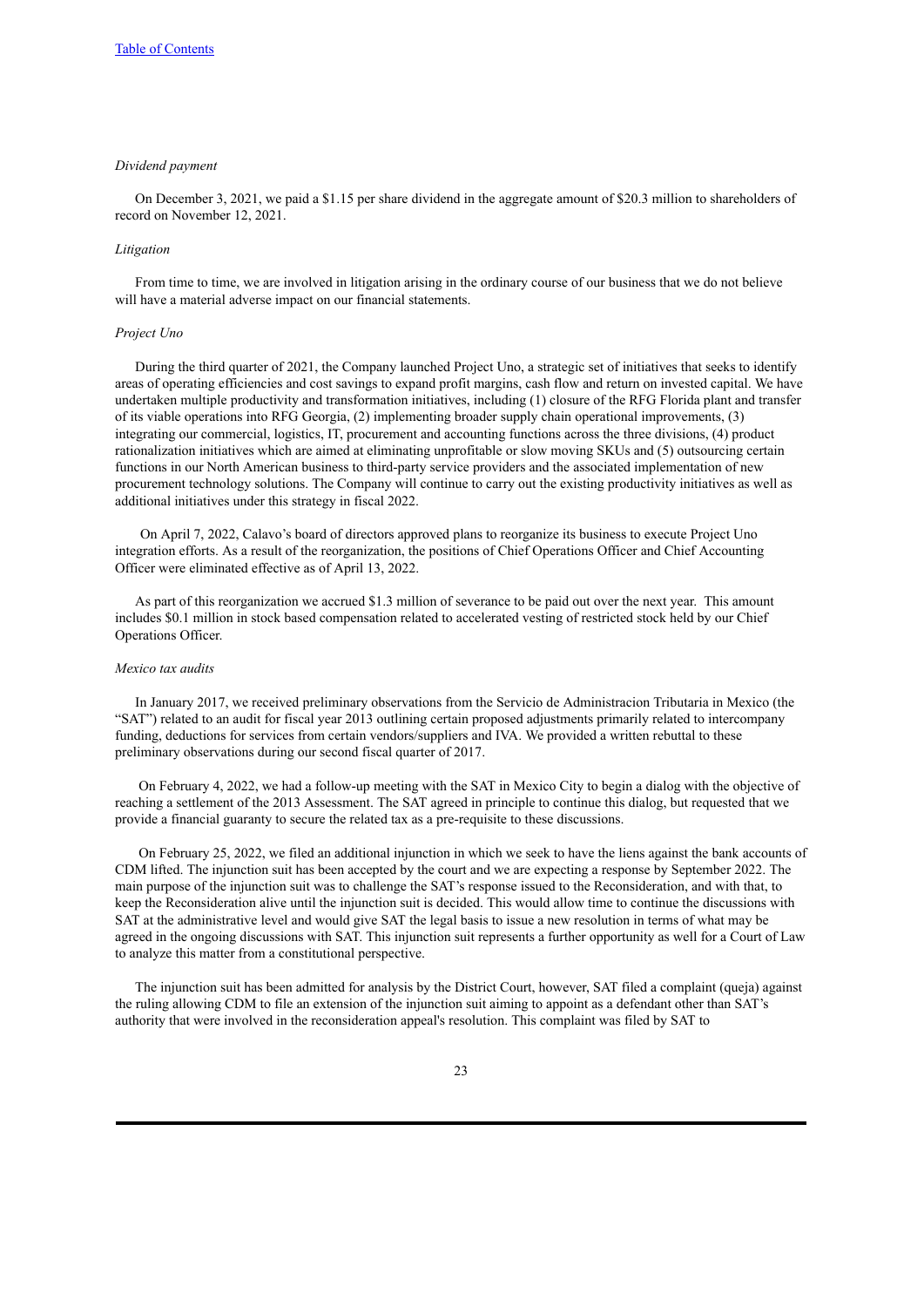challenge the admission and analysis of the injunction suit; this complaint is expected to be decided by the Circuit Courts within the next couple of months.

On March 10, 2022, we met with the SAT and offered an Administrative Guaranty (*Embargo en Via Administrativa)* to secure the 2013 Assessment*,* which provides the SAT with certain administrative rights to CDM assets in the unlikely event we do not prevail in our actions through the Federal Tax Court (see below). Once the Administrative Guaranty is in place, the existing liens over the assets of CDM will be removed and the SAT collection process will be suspended.

On March 4, 2022, the Annulment Suit was formally accepted by the Federal Tax Court, which simultaneously granted a provisional suspension of the collections proceedings by the SAT. The acceptance by the court of the Annulment Suit renders the 2013 Assessment as non-definitive, until such time as the suit is resolved.

On April 27, 2022, the SAT provided a Positive Compliance Opinion to CDM, and consequently on April 29, 2022, the Tax Authority renewed the VAT Certification to CDM. These two resolutions signal a positive development on the Tax controversies in Mexico.

On April 29, 2022, we submitted all the documentation required to the Tax Authority and the Federal Tax Court to continue with the consideration of the Administrative Guaranty. Once the Administrative Guaranty is ruled and accepted by the FTC and tax authority, they will permanently suspend and remove the liens on the fixed assets and bank accounts of CDM.

While we continue to believe that the 2013 Assessment is completely without merit, and that we will prevail on the Annulment Suit in the Tax Court, we also believe it is in the best interest of CDM and the Company to settle the 2013 Assessment as quickly as possible. Furthermore, we believe that the above actions taken by CDM will encourage the SAT to agree to reach a settlement. In accordance with our cumulative probability analysis, based on factors such as recent settlements made by the SAT in other cases, the 2011 Assessment settlement reached by CDM with the MFM, and the value of CDM assets, we recorded a provision of \$11 million USD, in the third quarter of fiscal 2021, as a discrete item in Income Tax Provision. The provision includes estimated penalties, interest and inflationary adjustments. We believe that this provision remains appropriate as of April 30, 2022 based on or cumulative probability analysis. We incurred \$0.5 million and \$0.8 million of related professional fees for the three and six months ended April 30, 2022, which have been recorded in Expenses related to Mexican Tax matters. See Note 7 of the Consolidated Condensed Financial Statements for more information.

#### *Closure of RFG Florida facility*

On November 15, 2021, the Green Cove facility of RFG has ceased operations. The Company's Fresh avocado operations at this facility will continue in operation and are not affected. RFG will continue to serve customers of this location from its other food processing locations, primarily in Georgia.

The closure resulted in a reduction of 140 employees, impairment of leasehold improvements, writedowns of inventory and other assets, and certain cash expenditures for the relocation of machinery and equipment and the closure of the leased facilities. During the fourth quarter of fiscal 2021, we wrote down \$8.7 million of leasehold improvements, \$0.1 million of equipment, and \$0.6 million of inventory (recognized through cost of goods sold). We also paid \$0.4 million in employee severance. The impairment related to the RFG Florida closure has been recorded on the face of the income statement under "Impairment and charges related to RFG Florida facility closure".

As of April 30, 2022 and October 31, 2021, the Company had right of use assets with a net book value of \$4.2 million and \$4.8 million respectively, and lease liabilities of \$5.4 million and \$6.0 million, respectively, recorded on the balance sheet related to the closed facility. The facility lease has a maturity date of October 31, 2031. The Company intends to seek a sub-lease tenant to assume the vacated space, and believes such a sub-lease can be obtained at a lease rate, and for a lease period, sufficient to realize the right of use asset. Management will continue to evaluate the actual amounts and duration of expected future sub-lease revenues. Should the actual sub-lease revenues be less than those currently expected, the Company may need to record impairment of some or all of its investment in the right of use asset.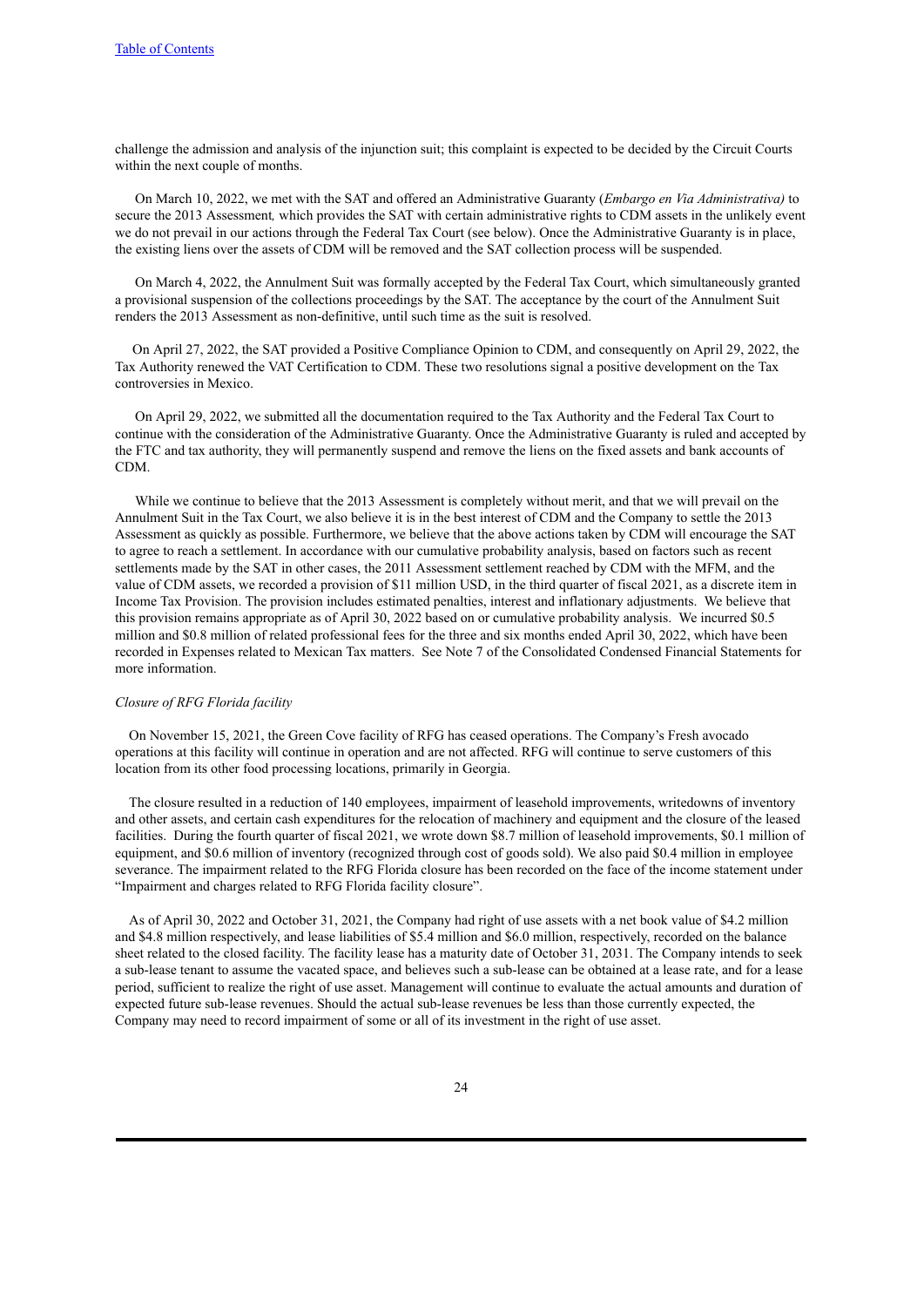During the three and six months ended April 30, 2022, we incurred \$0.3 million and \$1.0 million of incremental restructuring and related costs due to the transition to other facilities.

#### **Critical Accounting Estimates**

In preparing our financial statements in accordance with GAAP, we are required to make estimates and assumptions that affect the amounts of assets, liabilities, revenue, and costs and expenses that are reported in the financial statements and accompanying disclosures. We evaluate our estimates and assumptions on an ongoing basis. Our estimates are based on historical experience and various other assumptions that we believe to be reasonable under the circumstances. Our actual results may differ from these estimates and assumptions. To the extent that there are differences between our estimates and actual results, our future financial statement presentation, financial condition, results of operations and cash flows will be affected.

There have been no material changes in our critical accounting estimates during the three and six months ended April 30, 2022, as compared to those disclosed in the "Management's Discussion and Analysis of Financial Condition and Results of Operations—Critical Accounting Estimates" in our Annual Report on Form 10-K for our fiscal year ended October 31, 2021.

### **Non-GAAP Financial Measures**

The below tables include non-GAAP measures EBITDA, adjusted EBITDA, adjusted net income and adjusted diluted EPS, which are not prepared in accordance with U.S. generally accepted accounting principles, or "GAAP."

EBITDA is defined as net income (loss) attributable to Calavo Growers, Inc. excluding (1) interest income and expense, (2) income taxes (benefit) provision, (3) depreciation and amortization and (4) stock-based compensation expense. Adjusted EBITDA is EBITDA with further adjustments for (1) non-cash net losses recognized from unconsolidated entities, (2) goodwill impairment, (3) write-off of long-lived assets, (4) acquisition-related costs, (5) restructuring-related costs, including certain severance costs, (6) certain litigation and other related costs, and (7) one-time items. Adjusted EBITDA is a primary metric by which management evaluates the operating performance of the business, on which certain operating expenditures and internal budgets are based and by which, in addition to other factors, the Company's senior management is compensated. The adjustments to calculate EBITDA and adjusted EBITDA are items recognized and recorded under GAAP in particular periods but might be viewed as not necessarily coinciding with the underlying business operations for the periods in which they are so recognized and recorded.

Adjusted net income is defined as net income (loss) attributable to Calavo Growers, Inc. excluding (1) non-cash net losses recognized from unconsolidated entities, (2) goodwill impairment, (3) write-off of long-lived assets, (4) acquisitionrelated costs, (5) restructuring-related costs, including certain severance costs, (6) certain litigation and other related costs, and (7) one-time items. Adjusted net income and the related measure of adjusted diluted EPS exclude certain items that are recognized and recorded under GAAP in particular periods but might be viewed as not necessarily coinciding with the underlying business operations for the periods in which they are so recognized and recorded. We believe adjusted net income affords investors a different view of the overall financial performance of the Company than adjusted EBITDA and the GAAP measure of net income (loss) attributable to Calavo Growers, Inc.

Reconciliations of non-GAAP financial measures to the most directly comparable GAAP financial measures are provided in the financial tables below.

Items are considered one-time in nature if they are non-recurring, infrequent or unusual and have not occurred in the past two years or are not expected to recur in the next two years, in accordance with SEC rules. One-time items are identified in the notes to the reconciliations in the financial tables below.

Non-GAAP information should be considered as supplemental in nature and not as a substitute for, or superior to, any measure of performance prepared in accordance with GAAP. None of these metrics are presented as measures of liquidity. The way the Company measures EBITDA, adjusted EBITDA, adjusted net income and adjusted diluted EPS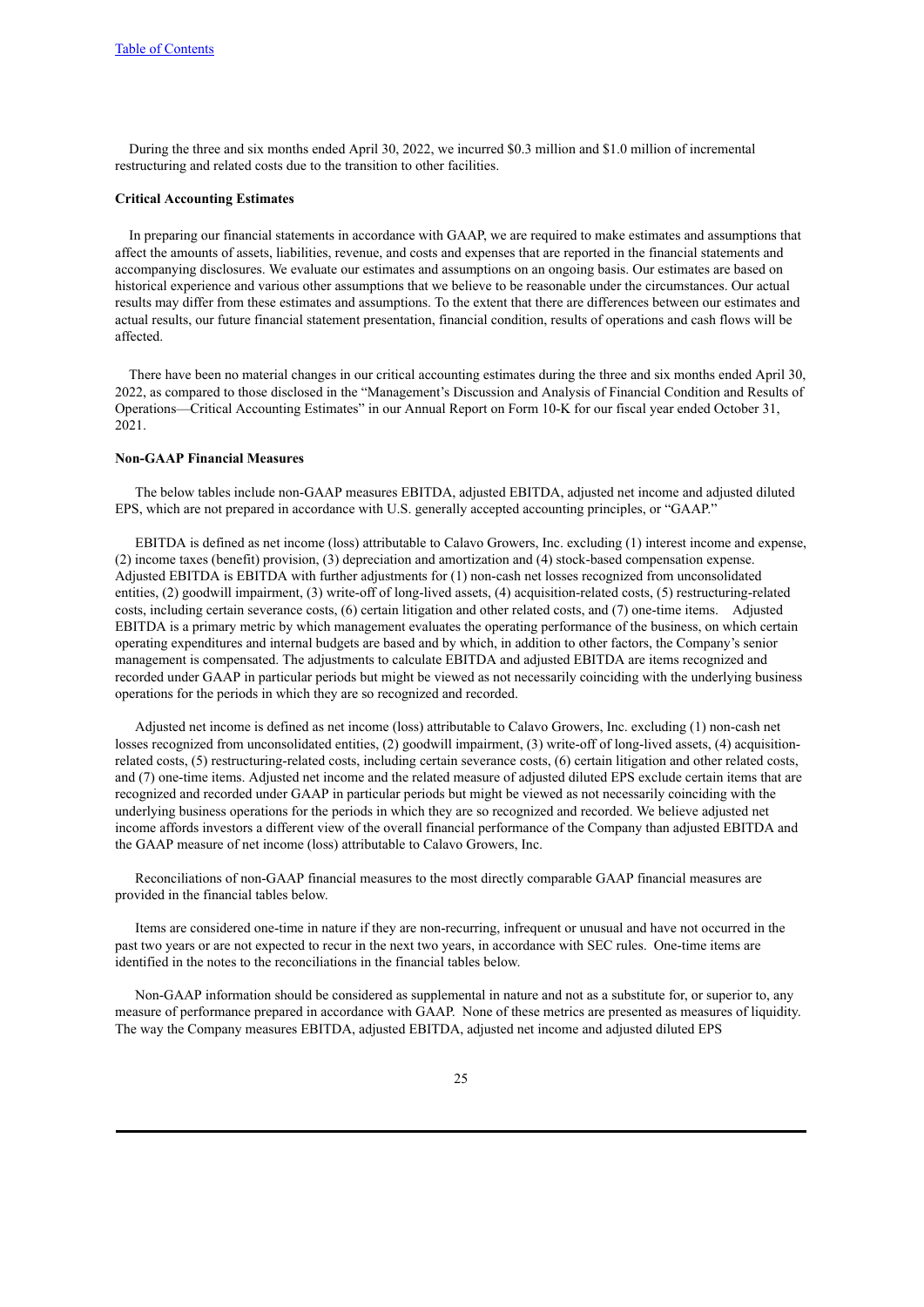may not be comparable to similarly titled measures presented by other companies and may not be identical to corresponding measures used in Company agreements.

#### *Adjusted Net Income (Non-GAAP, Unaudited)*

The following table presents adjusted net income and adjusted diluted EPS, each a non-GAAP measure, and reconciles them to net income (loss) attributable to Calavo Growers, Inc., and Diluted EPS, which are the most directly comparable GAAP measures. See "Non-GAAP Financial Measures" above (in thousands, except per share amounts).

|                                                                   | Three months ended<br>April 30, |         |             |         | Six month ended<br>April 30, |         |              |         |
|-------------------------------------------------------------------|---------------------------------|---------|-------------|---------|------------------------------|---------|--------------|---------|
|                                                                   | 2022                            |         |             | 2021    |                              | 2022    | 2021         |         |
| Net income (loss) attributable to Calavo Growers, Inc.            | \$                              | (191)   | $\mathbf S$ | 8,841   | $\mathbb{S}$                 | (4,234) | $\mathbf{s}$ | 14,118  |
| Non-GAAP adjustments:                                             |                                 |         |             |         |                              |         |              |         |
| Non-cash losses recognized from unconsolidated entities (a)       |                                 | 8       |             | 1,131   |                              | 543     |              | 1,286   |
| Loss from FreshRealm and other related expenses (b)               |                                 |         |             | 50      |                              |         |              | 11      |
| Acquisition costs (c)                                             |                                 |         |             |         |                              |         |              | 262     |
| Net (gain) loss on Limoneira shares (d)                           |                                 | 4,898   |             | (3,506) |                              | 7,028   |              | (7,095) |
| RFG rent expense add back (e)                                     |                                 | 108     |             | 108     |                              | 216     |              | 216     |
| Restructure costs - consulting, management recruiting and         |                                 |         |             |         |                              |         |              |         |
| severance (f)                                                     |                                 | 2,157   |             | 685     |                              | 3,275   |              | 685     |
| Mexican tax matters $(g)$                                         |                                 | 478     |             |         |                              | 845     |              |         |
| Impairment and charges related to closure of RFG Florida facility |                                 |         |             |         |                              |         |              |         |
| (h)                                                               |                                 | 305     |             |         |                              | 959     |              |         |
| Tax impact of adjustments (i)                                     |                                 | (1,979) |             | 367     |                              | (3,217) |              | 1,166   |
| Adjusted net income attributed to Calavo Growers, Inc.            |                                 | 5,784   |             | 7,676   | \$.                          | 5,415   | S            | 10,649  |
| Calavo Growers, Inc.'s net income (loss) per share:               |                                 |         |             |         |                              |         |              |         |
| Diluted EPS (GAAP)                                                | \$                              | (0.01)  | \$          | 0.50    | \$.                          | (0.24)  | \$           | 0.80    |
| <b>Adjusted Diluted EPS</b>                                       | \$                              | 0.33    |             | 0.43    | S                            | 0.31    | \$           | 0.60    |
|                                                                   |                                 |         |             |         |                              |         |              |         |
| Number of shares used in per share computation:                   |                                 |         |             |         |                              |         |              |         |
| Diluted                                                           |                                 | 17,756  |             | 17,679  |                              | 17,718  |              | 17,668  |

- (a) For the three months ended April 30, 2022 and 2021, we realized losses from Agricola Don Memo totaling less than \$0.1 million and \$1.1 million. For the six months ended April 30, 2022 and 2021, we realized losses from Agricola Don Memo totaling less than \$0.5 million and \$1.3 million.
- (b) We had professional fees related to the FreshRealm Separation Agreement for the three and six months ended April 30, 2021. Partially offsetting this expense, as part of the FreshRealm Separation Agreement, we received \$0.1 million of previously reserved receivables for the six months ended April 30, 2021.
- (c) For the six months ended April 30, 2021, we incurred professional service costs related to a considered but non-consummated acquisition.
- (d) For the three months ended April 30, 2022 and 2021, we recorded \$4.9 million in unrealized losses and \$3.5 million in unrealized gains related to these mark-to-market adjustments, respectively. For the six months ended April 30, 2022 and 2021, we recorded \$7.0 million in unrealized losses and \$7.1 million in unrealized gains related to these mark-to-market adjustments, respectively.
- (e) For the three months ended April 30, 2022 and 2021, we incurred \$0.1 million related to rent paid for RFG corporate office space that we have vacated and plan to sublease. For the six months ended April 30, 2022 and 2021, we incurred \$0.2 million related to rent paid for RFG corporate office space that we have vacated and plan to sublease.
- (f) For the three and six months ended April 30, 2022, we recorded \$0.7 million and \$1.8 million of consulting expenses related to an enterprise-wide strategic business operations study conducted by a third-party management consulting organization for the purpose of restructuring to improve the profitability of the organization and efficiency of our operations. In addition, for the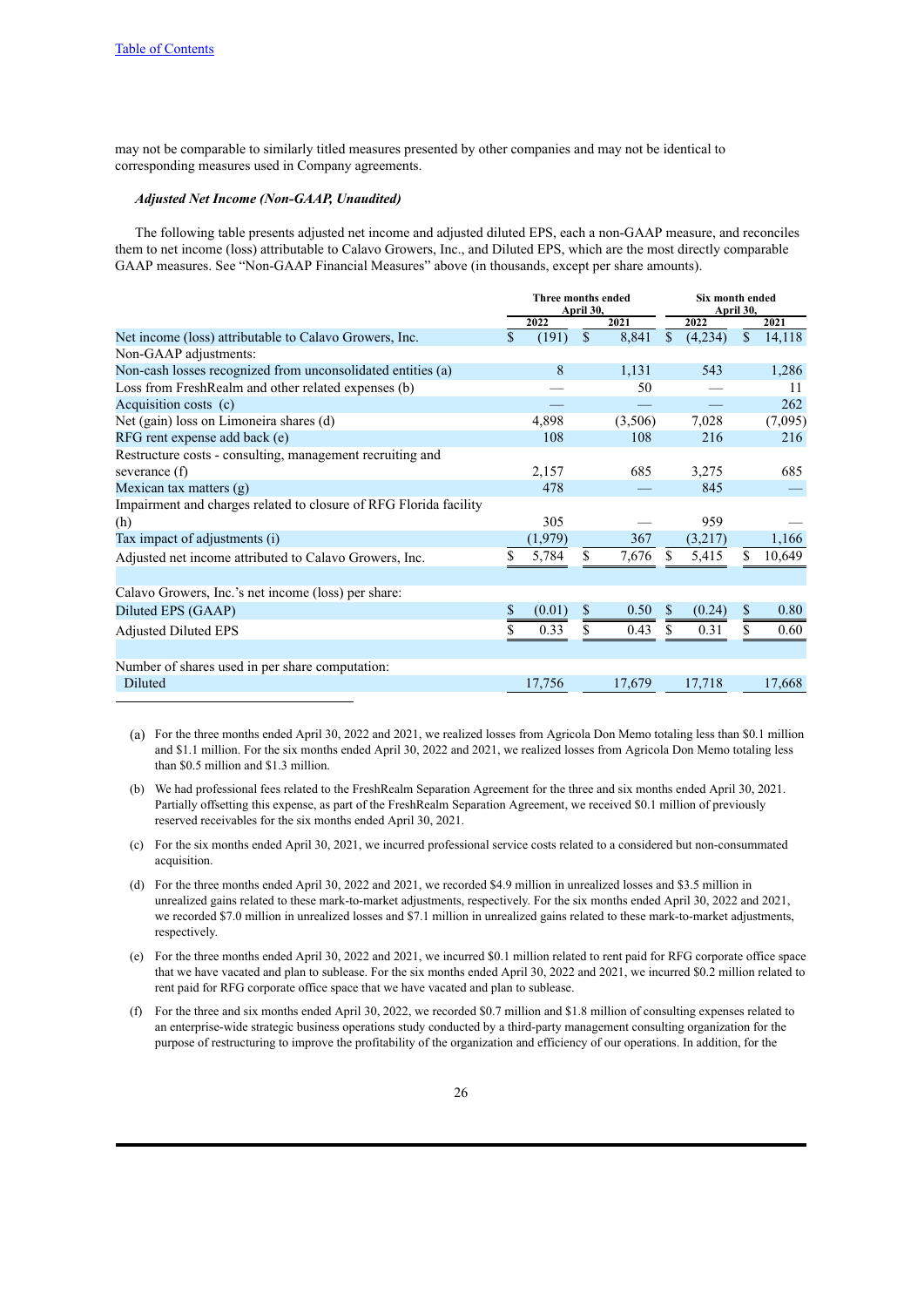three and six months ended April 30, 2022, we recorded \$1.4 million of severance accrual related to the Project Uno restructuring. For the three months and six months ended April 30, 2021, we recorded higher stock-based compensation for the early vesting of restricted stock for the retirement of our former Chief Executive Officer and Board member.

- (g) For the three and six months ended April 30, 2022, we incurred \$0.5 million and \$0.8 million of related professional fees related to the Mexican tax matters. See Note 7 to the consolidated condensed financial statements included in this Quarterly Report for further information.
- (h) On October 18, 2021, we announced the closure of RFG's food processing operations at our Green Cove Springs (near Jacksonville), Florida facility, as part of our Project Uno profit improvement program. As of November 15, the Green Cove facility of RFG has ceased operations. We incurred \$0.3 million and \$1.0 million of expenses for the three and six months ended April 30, 2022, related to the closure of this facility.
- (i) Tax impact of non-GAAP adjustments are based on effective year-to-date tax rates.

# *Reconciliation of EBITDA and Adjusted EBITDA (Non-GAAP, Unaudited)*

The following table presents EBITDA and adjusted EBITDA, each a non-GAAP measure, and reconciles them to net income (loss) attributable to Calavo Growers, Inc., which is the most directly comparable GAAP measure. See "Non-GAAP Financial Measures" above (in thousands, except per share amounts).

|                                                                            | Three months ended        |          |    |                   | Six months ended |      |          |
|----------------------------------------------------------------------------|---------------------------|----------|----|-------------------|------------------|------|----------|
|                                                                            | April 30,<br>2021<br>2022 |          |    | April 30,<br>2022 |                  | 2021 |          |
| Net income (loss) attributable to Calavo Growers, Inc.                     |                           | (191)    | \$ | 8,841             | (4,234)          |      | \$14,118 |
| Interest Income                                                            |                           | (133)    |    | (17)              | (266)            |      | (89)     |
| <b>Interest Expense</b>                                                    |                           | 460      |    | 191               | 787              |      | 365      |
| Provision (Benefit) for Income Taxes                                       |                           | (187)    |    | 2,772             | (1,347)          |      | 4,715    |
| Depreciation & Amortization                                                |                           | 4,093    |    | 4,077             | 8,405            |      | 8,371    |
| Stock-Based Compensation (d)                                               |                           | 812      |    | 1,357             | 1,368            |      | 2,264    |
| <b>EBITDA</b>                                                              | \$                        | 4,854    |    | \$17,221          | \$4,713          |      | \$29,744 |
|                                                                            |                           |          |    |                   |                  |      |          |
| Adjustments:                                                               |                           |          |    |                   |                  |      |          |
| Non-cash losses recognized from unconsolidated entities (a)                |                           | 8        |    | 1,131             | 543              |      | 1,286    |
| Net (gain) loss on Limoneira shares (d)                                    |                           | 4,898    |    | (3,506)           | 7,028            |      | (7,095)  |
| Loss (Recovery) from Fresh Realm and other related expenses (b)            |                           |          |    | 50                |                  |      | 11       |
| RFG rent expense add back (e)                                              |                           | 108      |    | 108               | 216              |      | 216      |
| Acquisition costs (c)                                                      |                           |          |    |                   |                  |      | 262      |
| Restructure costs - consulting and management recruiting and severance (f) |                           | 2,019    |    |                   | 3,137            |      |          |
| Expenses related to Mexican tax matters $(g)$                              |                           | 478      |    |                   | 845              |      |          |
| Impairment and charges related to closure of RFG Florida facility (h)      |                           | 311      |    |                   | 929              |      |          |
| <b>Adjusted EBITDA</b>                                                     |                           | \$12,676 |    | \$15,004          | \$17,411         |      | \$24,424 |
| Adjusted EBITDA per dilutive share                                         |                           | 0.71     |    | 0.85              | 0.98             |      | 1.38     |

See prior page for footnote references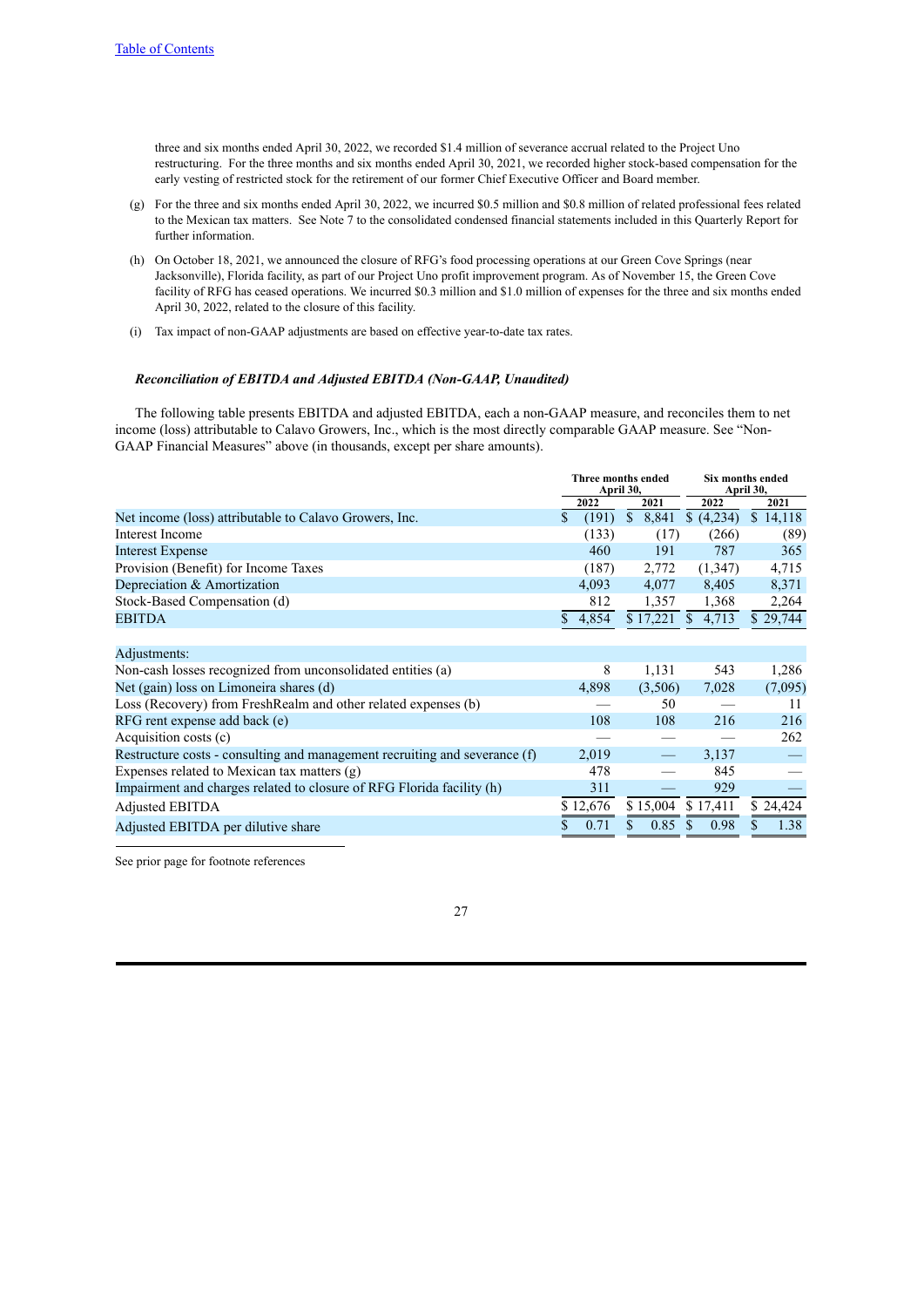# *Net Sales*

The following table summarizes our net sales by business segment for each of the three and six months ended April 30, 2022 and 2021:

|                                | Three months ended April 30, |          |                 |           | Six months ended April 30, |                 |  |  |
|--------------------------------|------------------------------|----------|-----------------|-----------|----------------------------|-----------------|--|--|
|                                | 2022                         | Change   | 2021            | 2022      | Change                     | 2021            |  |  |
| Gross sales:                   |                              |          |                 |           |                            |                 |  |  |
| Fresh products                 | \$210,997                    |          | 30 % \$161,686  | \$373,582 |                            | 35 % \$ 277,145 |  |  |
| <b>RFG</b>                     | 102,159                      | $6\%$    | 96,289          | 197,923   | $6\%$                      | 186,595         |  |  |
| Calavo Foods                   | 19.815                       | (4)%     | 20,736          | 36,943    | (1)%                       | 37,194          |  |  |
| Less intercompany eliminations | (1,553)                      | $(18)\%$ | (1,890)         | (2,938)   | (17)%                      | (3,535)         |  |  |
| Total net sales                | \$331,418                    |          | 20 % \$ 276,821 | \$605,510 |                            | 22 % \$497,399  |  |  |
|                                |                              |          |                 |           |                            |                 |  |  |
| As a percentage of sales:      |                              |          |                 |           |                            |                 |  |  |
| Fresh products                 | 63.4 %                       |          | 58.0 %          | 61.4 %    |                            | 55.3 %          |  |  |
| <b>RFG</b>                     | $30.7\%$                     |          | $34.5 \%$       | 32.5%     |                            | $37.2 \%$       |  |  |
| Calavo Foods                   | $6.0\%$                      |          | $7.4\%$         | $6.1\%$   |                            | $7.4\%$         |  |  |
|                                | $100.0\%$                    |          | $100.0 \%$      | $100.0\%$ |                            | 100.0 $%$       |  |  |

# **Results of Operations**

#### *Summary*

Net sales for the three months ended April 30, 2022, compared to the corresponding period in fiscal 2021, increased by \$54.6 million, or approximately 20%. The increase was primarily due to our Fresh products segment. Net sales for the six months ended April 30, 2022, compared to the corresponding period in fiscal 2021, increased by \$108.1 million, or approximately 22%. The increase was primarily due to our Fresh products segment.

For the three and six months ended April 30, 2022, the increase in Fresh product sales was primarily due to an increase in price per unit of avocados slightly offset by lower sales volume resulting from industry-wide constraints of fruit available for purchase in Mexico. For the three and six months ended April 30, 2022, the increase in RFG sales was due primarily to increased per unit sales prices of fresh-cut fruit & vegetables and prepared foods products. For the three and six months ended April 30, 2022, the decrease in Calavo Foods was due primarily to lower sales volume of guacamole and other prepared avocado products. See discussion below for further details.

All three segments of our business are subject to seasonal trends which can impact the volume and/or quality of raw materials sourced in any particular quarter. All intercompany sales are eliminated in our consolidated results of operations.

#### *Fresh products*

#### Second Quarter 2022 vs. Second Quarter 2021

Net sales for the Fresh products business increased by approximately \$49.3 million, or 31%, for the second quarter of fiscal 2022 compared to the corresponding period in fiscal 2021. This increase in Fresh product sales during the second quarter of fiscal 2022 was primarily related to increased sales prices of avocados due to increased demand and lower overall supply of avocados in the marketplace. In addition, tomato sales increased due to an increase in overall sales volume, partially offset by a decrease in sales prices.

Sales of avocados increased \$45.4 million, or 31%, for the second quarter of 2022 compared to the prior year period. The average avocado sales price per carton increased 51% compared to the prior year period. This increase in the sales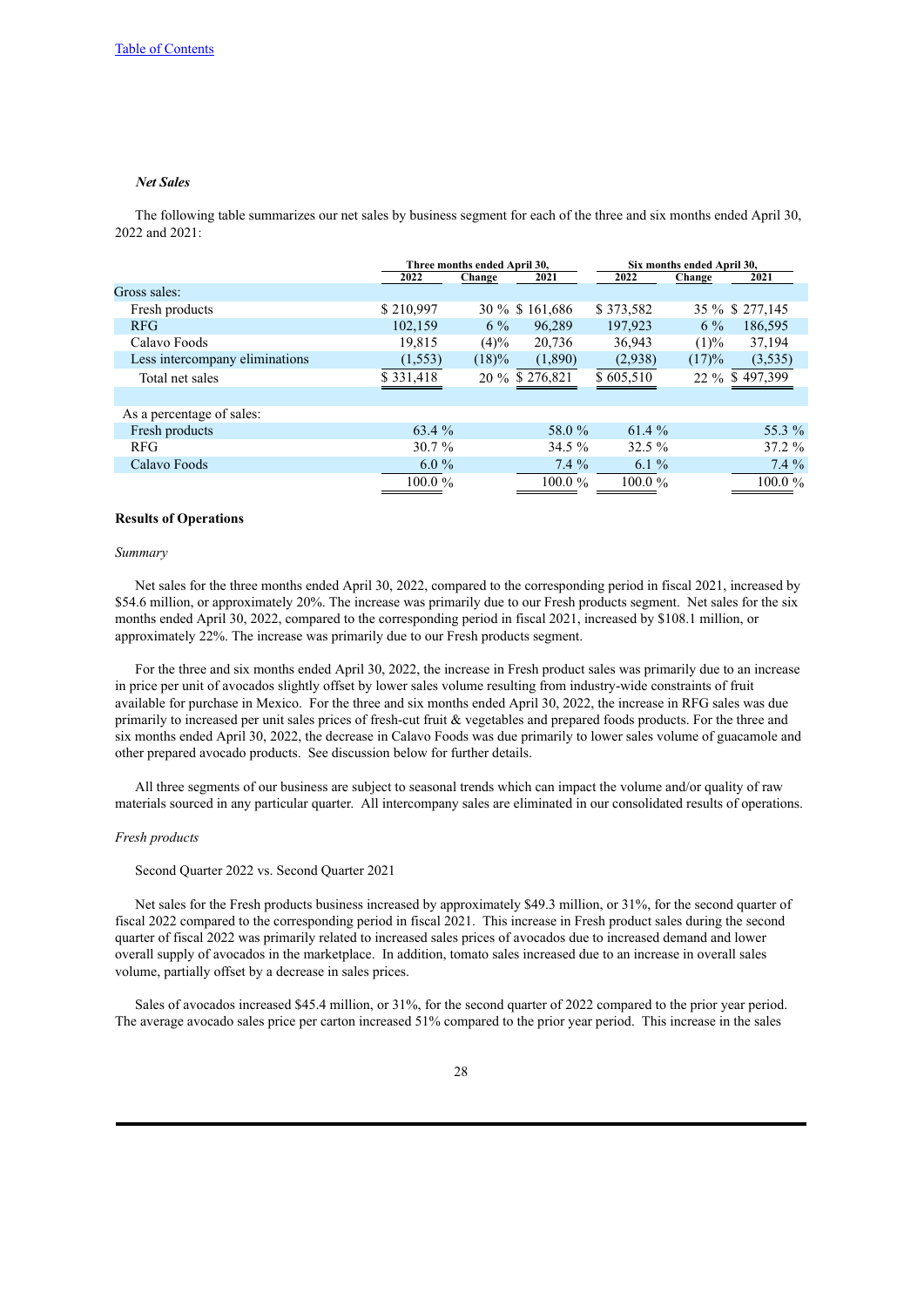price per carton was mainly due to an industry-wide decrease of supply of avocados in the marketplace. The volume of avocados sold in the second quarter of 2022 decreased 13% compared to the prior year period which is consistent with the decrease of avocados imported from Mexico into the United States for the same period.

Sales of tomatoes increased \$3.9 million, or 29%, for the second quarter of 2022, when compared to the prior year period. This increase in tomato sales was primarily due to a 26% increase in the cartons sold of tomatoes.

Six Months Ended April 30, 2022 vs. Six Months Ended April 30, 2021

Net sales for the Fresh products business increased by approximately \$96.4 million, or 35%, for the six months ended April 30, 2022, compared to the corresponding period in fiscal 2021. This increase in Fresh product sales during the six months ended April 30, 2022, was primarily related to increased sales prices of avocados due to increased demand and lower overall supply of avocados in the marketplace. In addition, tomato sales increased due to an increase in overall sales volume, partially offset by a decrease in sales prices.

Sales of avocados increased \$91.8 million, or 37%, for the six months ended April 30, 2022, compared to the prior year period. The average avocado sales price per carton increased 56% compared to the prior year period. This increase in the sales price per carton was mainly due to a decrease of supply of avocados in the marketplace. The volume of avocados sold in the second quarter of 2022 decreased 12% compared to the prior year period.

Sales of tomatoes increased \$4.7 million, or 21%, for the six months ended April 30, 2022, when compared to the prior year period. This increase in tomato sales was primarily due to a 25% increase in the cartons sold of tomatoes, partially offset by a 3% decrease in average sales prices per carton.

#### *RFG*

Second Quarter 2022 vs. Second Quarter 2021

Net sales for RFG for the quarter ended April 30, 2022, compared to the corresponding period in fiscal 2021, increased \$5.9 million, or 6%. This increase was primarily reflecting price increases of 11% and favorable product mix, partially offset by a 5% decrease in lower sales volumes.

Six Months Ended April 30, 2022 vs. Six Months Ended April 30, 2021

Net sales for RFG for the six months ended April 30, 2022, compared to the corresponding period in fiscal 2021, increased \$11.3 million, or 6%. This increase was primarily reflecting prices increases of 10% and favorable product mix, partially offset by a 3% decrease in lower sales volumes.

#### *Calavo Foods*

Second Quarter 2022 vs. Second Quarter 2021

Net sales for Calavo Foods for the quarter ended April 30, 2022, compared to the corresponding period in fiscal 2021, decreased \$0.9 million, or 4%. Sales of prepared avocado products decreased by approximately \$0.6 million, or 3%, primarily related to a decrease in the total volume of pounds sold. Sales of salsa decreased by approximately \$0.3 million, or 42%, primarily related to a decrease in the total volume of pounds sold.

Six Months Ended April 30, 2022 vs. Six Months Ended April 30, 2021

Net sales for Calavo Foods for the six months ended April 30, 2022, compared to the corresponding period in fiscal 2021, decreased \$0.3 million, or 1%. Sales of salsa decreased by approximately \$0.6 million, or 41%, primarily related to a decrease in the total volume of pounds sold. Partially offsetting this decrease, sales of prepared avocado products increased by approximately \$0.3 million, or 1%, primarily related to an increase of 3% of net sales per pound, partially offset by a decrease of 2% of pounds sold.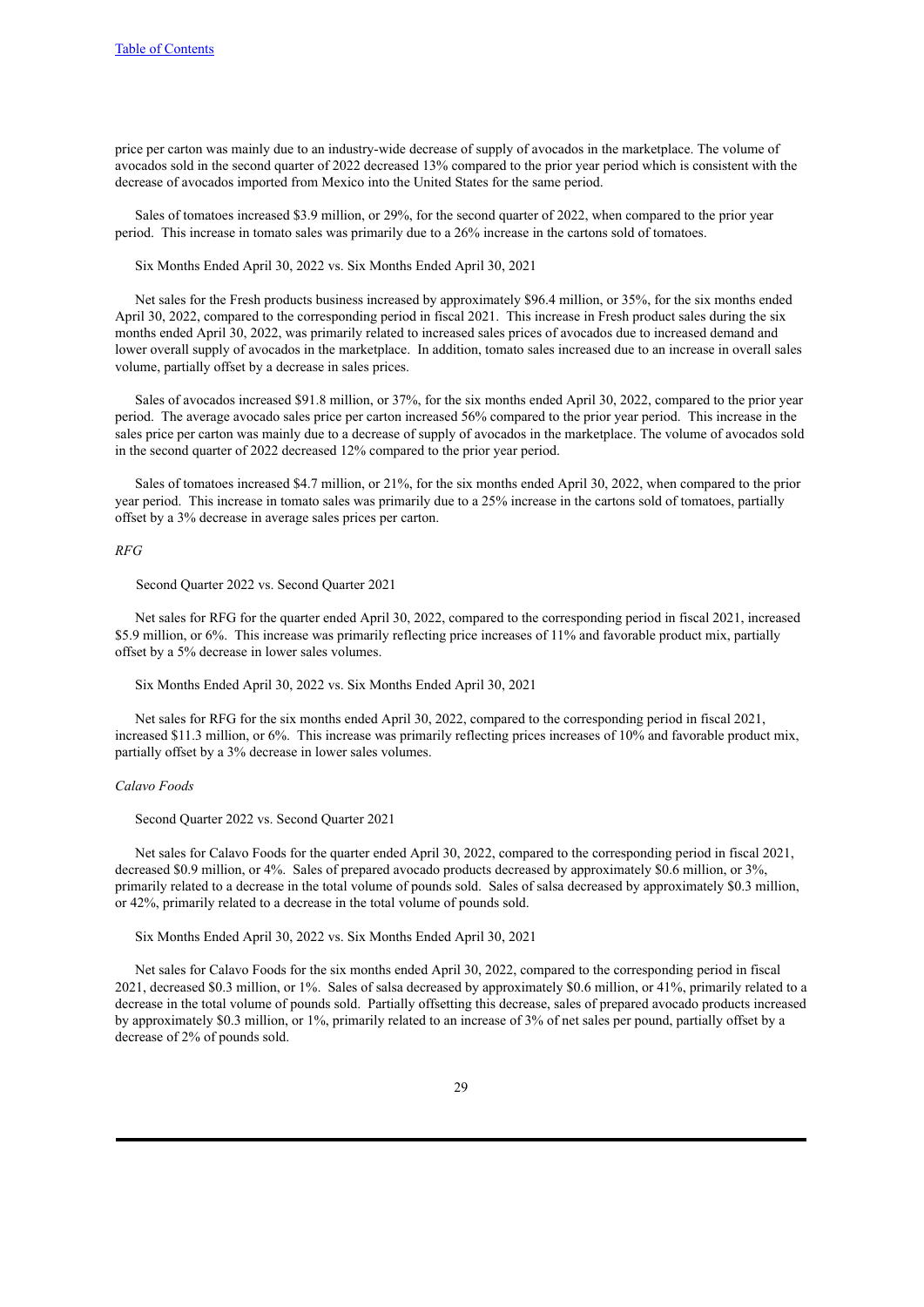# *Gross Profit*

The following table summarizes our gross profit and gross profit percentages by business segment for the three and six months ended April 30, 2022 and 2021:

|                                  |                      | Three months ended April 30, |                     | Six months ended April 30, |
|----------------------------------|----------------------|------------------------------|---------------------|----------------------------|
|                                  | 2022                 | Change                       | 2021<br>2022        | Change<br>2021             |
|                                  |                      |                              |                     |                            |
| Gross profit (loss):             |                      |                              |                     |                            |
| Fresh products                   | \$18,156             | 21 % \$15,008                | \$29,822            | 6 % \$ 28,153              |
| <b>RFG</b>                       | 2,244                | $(2)\%$                      | 1,592<br>2,288      | $(30)\%$<br>2,266          |
| Calavo Foods                     | 1,341                | (75)%                        | 5,304<br>3,555      | 10,020<br>(65)%            |
| Total gross profit               | $\overline{$}21,741$ | $(4)\%$ \$ 22,600            | \$34,969            | $(14)\%$ \$ 40,439         |
|                                  |                      |                              |                     |                            |
| Gross profit (loss) percentages: |                      |                              |                     |                            |
| Fresh products                   | $8.6\%$              |                              | $9.3\%$<br>$8.0\%$  | $10.2 \%$                  |
| <b>RFG</b>                       | $2.2\%$              |                              | $0.8 \%$<br>$2.4\%$ | $1.2\%$                    |
| Calavo Foods                     | 6.8 $%$              |                              | 25.6 %<br>$9.6\%$   | 26.9%                      |
| Consolidated                     | $6.6\%$              |                              | 5.8 %<br>$8.2 \%$   | $8.1\%$                    |

#### *Summary*

Our cost of goods sold consists predominantly of ingredient costs (fruit, vegetables and other food products), packing materials, freight and handling, labor and overhead (including depreciation) associated with preparing food products, and other direct expenses pertaining to products sold.

Gross profit decreased by approximately \$0.9 million, or 4%, for the second quarter of fiscal 2022 compared to the corresponding period in fiscal 2021. The decrease was primarily attributable to gross profit declines across the Calavo Foods segment. Gross profit decreased by approximately \$5.5 million, or 14%, for the six months ended April 30, 2022 compared to the corresponding period in fiscal 2021. The decrease was primarily attributable to gross profit declines across the RFG and Calavo Foods segments.

#### *Fresh products*

The increase in our Fresh products gross profit for the quarter ended April 30, 2022, was the result of increased gross profit for avocados. Overall gross profit increased for avocados, while the overall gross profit percentage decreased. For the second quarter of fiscal 2022, the gross profit percentage for avocados was 8.5% compared to 9.2% for the second quarter of 2021, due to lower volumes and increases in labor, and freight costs.

Gross profit for the quarter was also affected by the weakening of the U.S. dollar in relation to the Mexican peso during the quarter, resulting in a \$0.3 million net loss related the remeasurement of peso-dominated net assets at our Mexican subsidiaries. This is in comparison to a remeasurement gain of \$0.5 million for the same period last year.

The increase in our Fresh products gross profit for the six months ended April 30, 2022, was the result of increased gross profit for avocados. Overall gross profit increased for avocados, while the overall gross profit percentage decreased. For the six months ended April 30, 2022, the gross profit percentage for avocados was 7.9% compared to 10.1% for the six months ended April 30,2021, due to lower volumes and increases in labor, and freight costs.

Gross profit for the quarter was also affected by the weakening of the U.S. dollar in relation to the Mexican peso during the six months ended April 30, 2022, resulting in a \$0.9 million net loss related the remeasurement of peso-dominated net assets at our Mexican subsidiaries. This is in comparison to a remeasurement gain of \$0.6 million for the same period last year.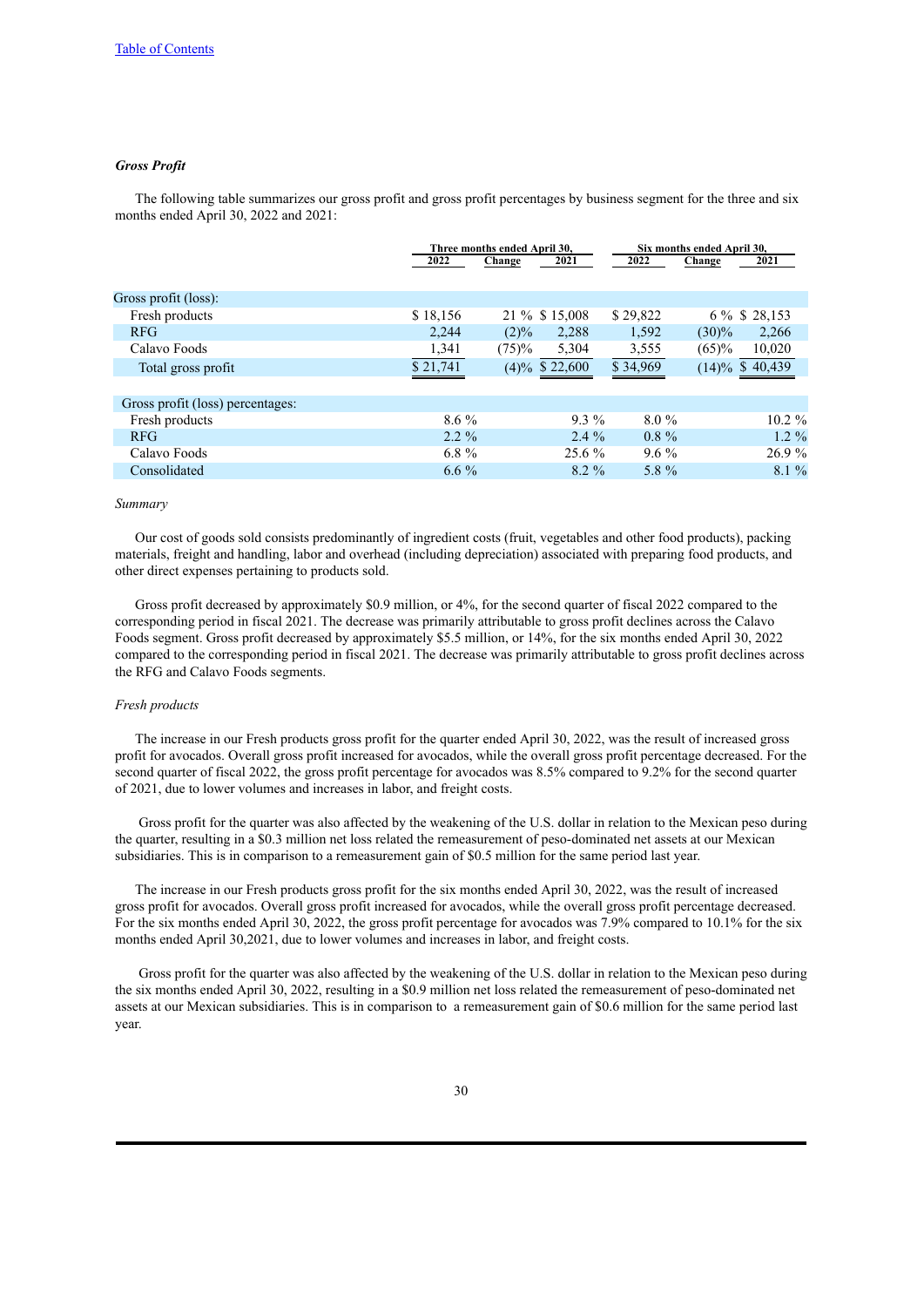Note that any additional significant fluctuations in the exchange rate between the U.S. dollar and the Mexican peso may have a material impact on future gross profits for our Fresh products segment.

# *RFG*

RFG's gross profit percentage for the quarter ended April 30, 2022 was 2.2%, compared to 2.4% for the prior year period. The declines in gross profit for the quarter ended April 30, 2022, were due to increased commodity costs, lack of availability of key commodities, and lower supply and higher turnover of labor.

RFG's gross profit percentage for the six months ended April 30, 2022 was 0.8%, compared to 1.2% for the prior year period. The declines in gross profit for the six months ended April 30, 2022, were due to increased commodity costs, lack of availability of key commodities, and lower supply and higher turnover of labor. In addition, results were negatively impacted by ramp up and consolidation of operations in our Jacksonville, Florida facility into our Georgia facility.

We continue to experience operational challenges to our production facilities and logistics networks, shortage of labor and impacts from increases in prices of petroleum-based products, packaging materials and commodities, all of which are increasing costs companywide with the effects especially pronounced at RFG.

In response to the inflationary costs described above, we notified our customers of our plans to institute price increases for our RFG and Foods products. Management believes the price increases will largely be accepted by our customers without significant loss of sales, will reverse the margin compression experienced by the RFG and Foods segments during the pandemic, and will enable us to continue to invest in initiatives that drive growth. However, we cannot assure that such price increases will not cause a loss of sales, will improve margins in our RFG and Foods segments or that we will be able to undertake future initiatives to drive growth.

Management has considered the impact of current operating results as well as expected future results and has concluded that there were no impairment indicators with regard to intangible assets carried on the balance sheet as of April 30, 2022. This is consistent with the Company's previous assessments which had reflected a significant cushion between the Company's fair value determinations and the recorded carrying values of the respective intangible assets. Management will continue to evaluate the impact of operating results on these considerations in future quarters.

## *Calavo Foods*

Calavo Foods' gross profit percentage for the second quarter of fiscal 2022 was 6.8%, compared to 25.6% for the prior year period. Calavo Foods' gross profit percentage for the six months ended April 30, 2022 was 9.6%, compared to 26.9% for the prior year period. The decreases in Calavo Foods gross profit percentage were due primarily to higher fruit costs and manufacturing costs. Any significant fluctuation in the cost of fruit used in the production process or the exchange rate between the U.S. dollar and the Mexican peso may have a material impact on future gross profit for our Calavo Foods segment.

#### *Selling, General and Administrative*

|                                     | Three months ended April 30. |                        |               | Six months ended April 30. |                |  |  |  |
|-------------------------------------|------------------------------|------------------------|---------------|----------------------------|----------------|--|--|--|
|                                     | 2022<br>hange.               |                        | 2021          | 2022                       | 2021<br>hange. |  |  |  |
|                                     |                              | (Dollars in thousands) |               | (Dollars in thousands)     |                |  |  |  |
| Selling, general and administrative | \$16.605                     |                        | 21 % \$13.683 | \$ 31.853                  | 14 % \$ 27.857 |  |  |  |
| Percentage of net sales             | 5.0 $\%$                     |                        | 49 %          | 53%                        | 5.6 $\%$       |  |  |  |

Selling, general and administrative expenses of \$16.6 million for the three months ended April 30, 2022 include costs of marketing and advertising, sales expenses (including broker commissions) and other general and administrative costs. Selling, general and administrative expenses increased by \$2.9 million, or 21%, for the three months ended April 30, 2022 compared to the prior year period. This increase was primarily due to an increase in management restructuring costs that include recruiting fees and severance expenses (\$1.5 million), an increase in consulting services related to restructuring efforts (\$0.7 million), and an increase in salaries related to the investment in key personnel to advance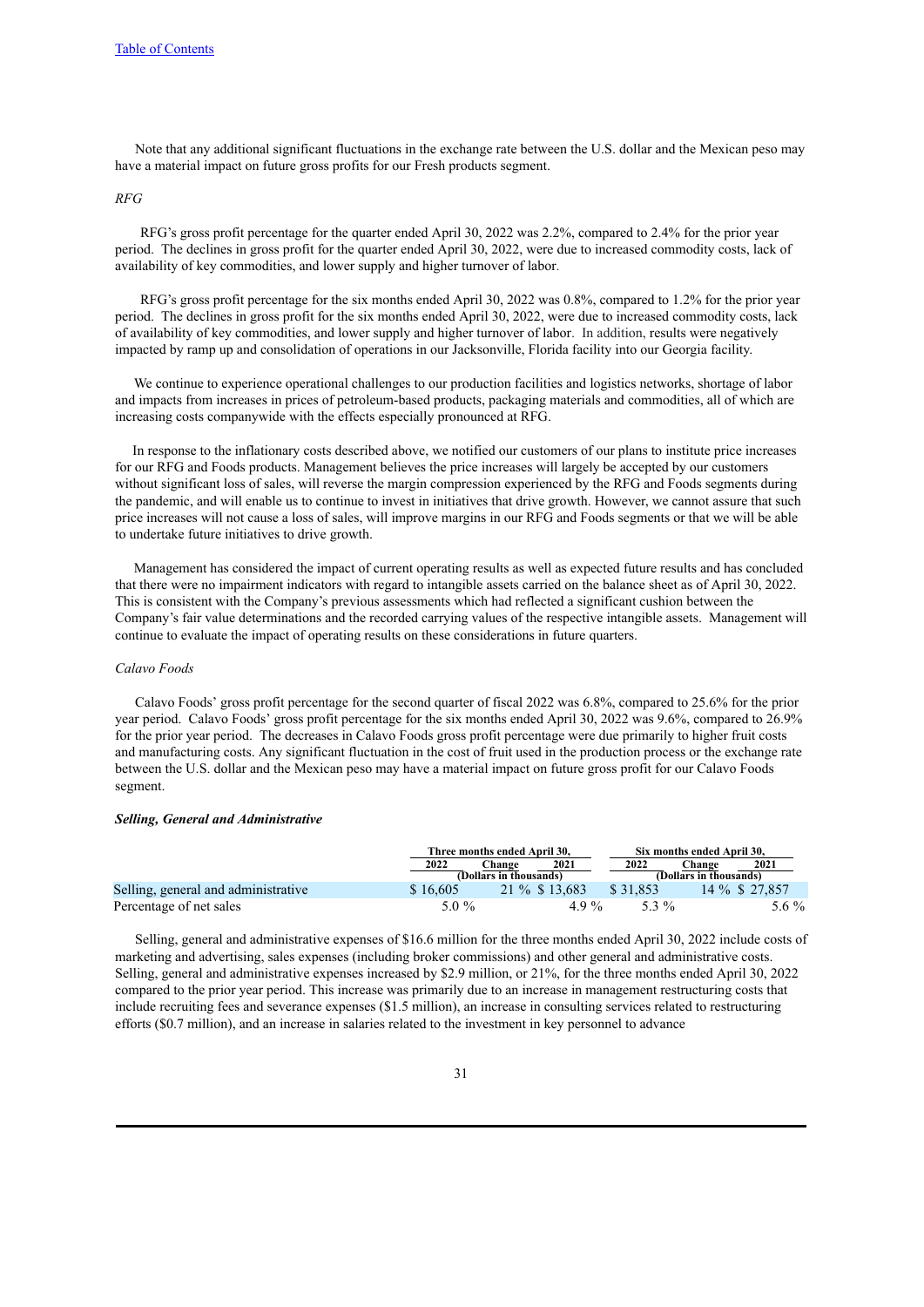Project Uno (\$0.7 million). Partially offsetting this increase was a decrease of stock-based compensation due to less amortization related to management incentive stock awards (\$0.5 million).

Selling, general and administrative expenses of \$31.9 million for the six months ended April 30, 2022 include costs of marketing and advertising, sales expenses (including broker commissions) and other general and administrative costs. Selling, general and administrative expenses increased by \$4.0 million, or 14%, for the six months ended April 30, 2022 compared to the prior year period. This increase was primarily due to an increase in consulting services related to restructuring efforts (\$1.8 million), an increase in management restructuring costs that include recruiting fees and severance (\$1.5 million), and an increase in salaries related to the investment in key personnel to advance Project Uno (\$1.0 million). Partially offsetting this increase was a decrease of stock-based compensation due to less amortization related to management incentive stock awards (\$0.9 million).

# *Loss from unconsolidated entities*

|                |  |      | Six months ended April 30.                                                      |         |                       |  |  |
|----------------|--|------|---------------------------------------------------------------------------------|---------|-----------------------|--|--|
| 2022<br>Change |  | 2021 | 2022                                                                            | Change  | 2021                  |  |  |
|                |  |      | (Dollars in thousands)                                                          |         |                       |  |  |
|                |  |      |                                                                                 |         |                       |  |  |
| \$ (8)         |  |      |                                                                                 |         | $(58)\%$ \$ $(1,286)$ |  |  |
|                |  |      | Three months ended April 30.<br>(Dollars in thousands)<br>$(99)\%$ \$ $(1,131)$ | \$(543) |                       |  |  |

Losses from unconsolidated entities includes our participation in earnings or losses from our investments in Don Memo. For the three months ended April 30, 2022, we realized losses from Agricola Don Memo totaling less than \$0.1 million and \$1.1 million. For the six months ended April 30, 2022, we realized losses from Agricola Don Memo totaling less than \$0.5 million and \$1.3 million.

#### *Income Taxes (Provision) Benefit*

|                                |       | Three months ended April 30. |                                 | Six months ended April 30, |                |  |  |
|--------------------------------|-------|------------------------------|---------------------------------|----------------------------|----------------|--|--|
|                                | 2022  | Change                       | 2021                            | 2022                       | 2021<br>Change |  |  |
|                                |       |                              |                                 |                            |                |  |  |
|                                |       |                              |                                 |                            |                |  |  |
| Income tax benefit (provision) | \$187 |                              | $(107)\%$ \$ $(2,772)$ \$ 1,347 |                            | NA \$ (4,715)  |  |  |
| Effective tax rate             | 40.4% |                              | 24 0 %                          | 23 3 %                     | $25.2 \%$      |  |  |

Our tax provision is determined using an estimated annual effective tax rate and adjusted for discrete taxable events that may occur during the quarter.

#### **Liquidity and Capital Resources**

Cash provided by operating activities was \$21.3 million for the six months ended April 30, 2022, compared to cash provided by operating activities of \$10.4 million for the corresponding period in fiscal 2021. Cash provided by operating activities for the six months ended April 30, 2022 reflect primarily our net loss of \$4.4 million, plus add-backs for non-cash activities (depreciation and amortization, stock-based compensation expense, provision for losses on accounts receivable, losses from unconsolidated entities, net gains or losses on Limoneira shares, deferred taxes, loss on disposal of property, plant and equipment, and gain on the sale of the Temecula packinghouse) of \$17.6 million and a net increase in the components of our working capital of approximately \$8.2 million.

Increases in operating cash flows caused by working capital changes include an increase in payable to growers of \$29.1 million, a net increase in accounts payable, accrued expenses and other liabilities of \$16.3 million, and a decrease in income taxes receivable of \$2.9 million, partially offset by an increase in accounts receivable of \$24.3 million, an increase in inventory of \$13.0 million, an increase in other assets of \$1.6 million, and an increase in advances to suppliers of \$1.2 million.

The increase In payable to growers is mostly due to increased cost per unit, resulting from supply constraints in Mexico, for California and Mexican avocados in the month of April 2022 compared to October 2021. The increase in accounts payable, accrued expenses and other liabilities is primarily related to an increase in payables related to an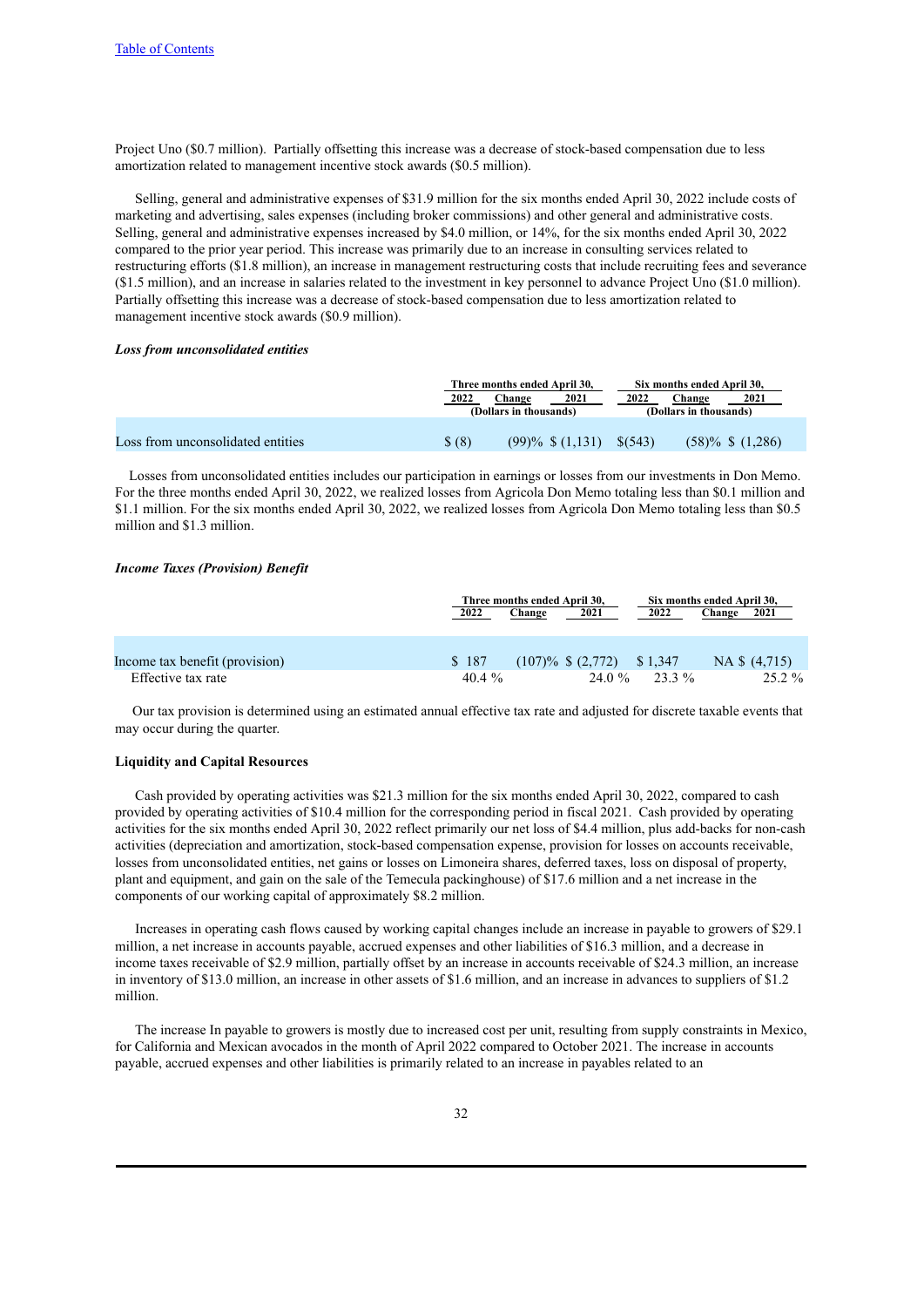increase in the price of California and Mexican avocados. The decrease in income taxes receivable is due to the receipt of an income tax refund in the first quarter of fiscal 2022. The increase in our accounts receivable, as of April 30, 2022, when compared to October 31, 2021, is primarily due an increase in sales in April 2022 compared to October 2021. The increase in our inventory, as of April 30, 2022 when compared to October 31, 2021, is primarily due to higher inventory of California and Mexican Avocados. The increase in advances to suppliers is mainly due to advances to our tomato growers in the first three months of fiscal 2022.

Cash used in investing activities was \$3.8 million for the six months ended April 30, 2022, which primarily related to the purchases of property, plant and equipment.

Cash used in financing activities was \$17.1 million for the six months ended April 30, 2022, which related principally to the payment of a \$20.3 million dividend, payments on long-term obligations of \$1.0 million and the \$0.1 million of payments on the minimum net holding of taxes on the net settlement of shares, partially offset by the net proceeds on our credit facilities totaling \$4.2 million.

Our principal sources of liquidity are our existing cash reserves, cash generated from operations and amounts available for borrowing under our existing credit facilities. Restricted cash, cash and cash equivalents as of April 30, 2022 and October 31, 2021 totaled \$3.3 million and \$2.9 million. Our working capital at April 30, 2022 was \$45.7 million, compared to \$38.0 million at October 31, 2021.

We believe that cash flows from operations, the available Credit Facility, and other sources will be sufficient to satisfy our future capital expenditures, grower recruitment efforts, working capital and other financing requirements for at least the next twelve months. We will continue to pursue grower recruitment opportunities and expand relationships with retail and/or foodservice customers to fuel growth in each of our business segments. We have a revolving credit facility with Bank of America as administrative agent and Farm Credit West as joint lead arranger. Under the terms of this agreement, we may draw on funds for both working capital and long-term productive asset purchases. Total credit available under this agreement is \$80 million and it expires in January 2026. For our Credit Facility, the weighted-average interest rate was 2.2% and 2.2% at April 30, 2022 and October 31, 2021. Under the Credit Facility, we had \$41.9 million and \$37.7 million outstanding as April 30, 2022 and October 31, 2021.

On December 1, 2021, we entered into the Fourth and Fifth Amendments to the Credit Agreement with Bank of America, N.A., as administrative agent ("Bank of America"), and Farm Credit West, PCA (together with Bank of America, the "Lenders"), relating to our Credit Agreement dated as of June 14, 2016, The Fourth and Fifth Amendments, among other terms, included Calavo de Mexico (CDM) as a guarantor, increased the interested rate by 0.5%, and amended the financial covenant requirements as follows:

- The Fixed Charge Coverage Ratio (FCCR) covenant was waived for the quarters ended October 31, 2021, January 31, 2022 and April 30, 2022. The covenant will resume for the quarter ended July 31, 2022.
- The quarterly FCCR covenant was replaced by a cumulative monthly minimum Consolidated EBITDA covenant, with the first measurement occurring as of January 31, 2022 for the three months then ended, and continuing monthly thereafter through June 2022.
- Consolidated financial statements must be submitted monthly for the month and year-to-date period, beginning with the financial statements for the month of November 2021 and continuing through June 2022.

The Company also pledged the 1,677,000 shares it holds of Limoneira stock as collateral (which was in addition to the general business assets of the Company that already secure the credit facility).

The above terms and conditions will remain in effect until such time as the Company has certified compliance with a 1.15 to 1.0 minimum FCCR for two consecutive fiscal quarters.

As of January 31, 2022, the Company was not in compliance with the cumulative monthly minimum Consolidated EBITDA covenant, and the Consolidated Leverage Ratio (CLR) covenant. In March 2022, the Company and Bank of America, N.A. have entered into the Sixth Amendment, Limited Waiver, and Limited Consent to Credit Agreement (the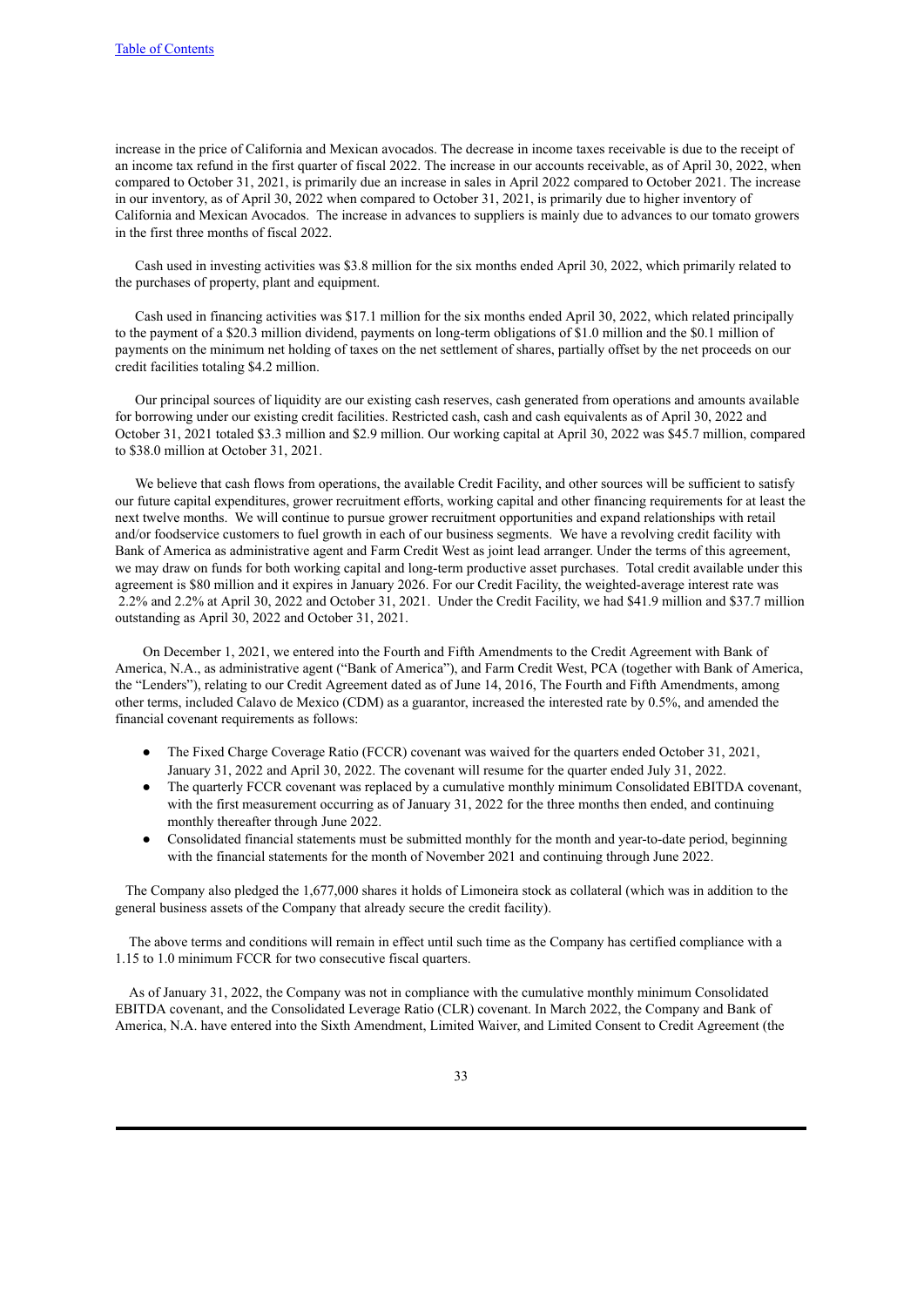"Sixth Amendment"). The Sixth Amendment, among other terms, waived the non-compliance of the financial covenants as of January 31, 2022 and amended the financial covenant requirements as follows:

- The cumulative monthly minimum Consolidated EBITDA testing has been waived and the CLR covenant testing is waived through July 31, 2022.
- Minimum Consolidated EBITDA of \$3 million, \$3 million and \$5 million for the months of February, March and April 2022, respectively, will be required.
- Monthly cumulative FCCR of 1.20 will be required starting with the quarter ended April 30, 2022, converting to trailing 12 months calculation starting as of October 31, 2022 and quarterly thereafter. For April through September 2022, dividends paid in December 2021 are included on a pro-rata basis.

The interest rate of the facility increased to BSBY plus 3.0%, until the first business day of the month after we certify that no default or event of default exists for the period ended July 31, 2022, at which point the interest rate will range between BSBY 1.25 – 1.75% based on our CLR. The total facility reduced from \$100 million to \$80 million and will be limited to a borrowing base consisting of the sum of eligible accounts receivable (80%), eligible US inventory (50%), and Limoneira shares (60%), less grower payables.

As of April 30, 2022, we were in compliance with the financial covenants, and we expect to remain in compliance through June 2023. As of April 30, 2022, approximately \$5.6 million was available for borrowing, based on our borrowing base calculation, as discussed above.

## **Contractual Commitments**

There have been no other material changes to our contractual commitments from those previously disclosed in our Annual Report on Form 10-K for our fiscal year ended October 31, 2021. For a summary of the contractual commitments at October 31, 2021, see Part II, Item 7, in our 2021 Annual Report on Form 10-K.

#### **Impact of Recently Issued Accounting Pronouncements**

See Note 1 to the consolidated condensed financial statements included in this Quarterly Report.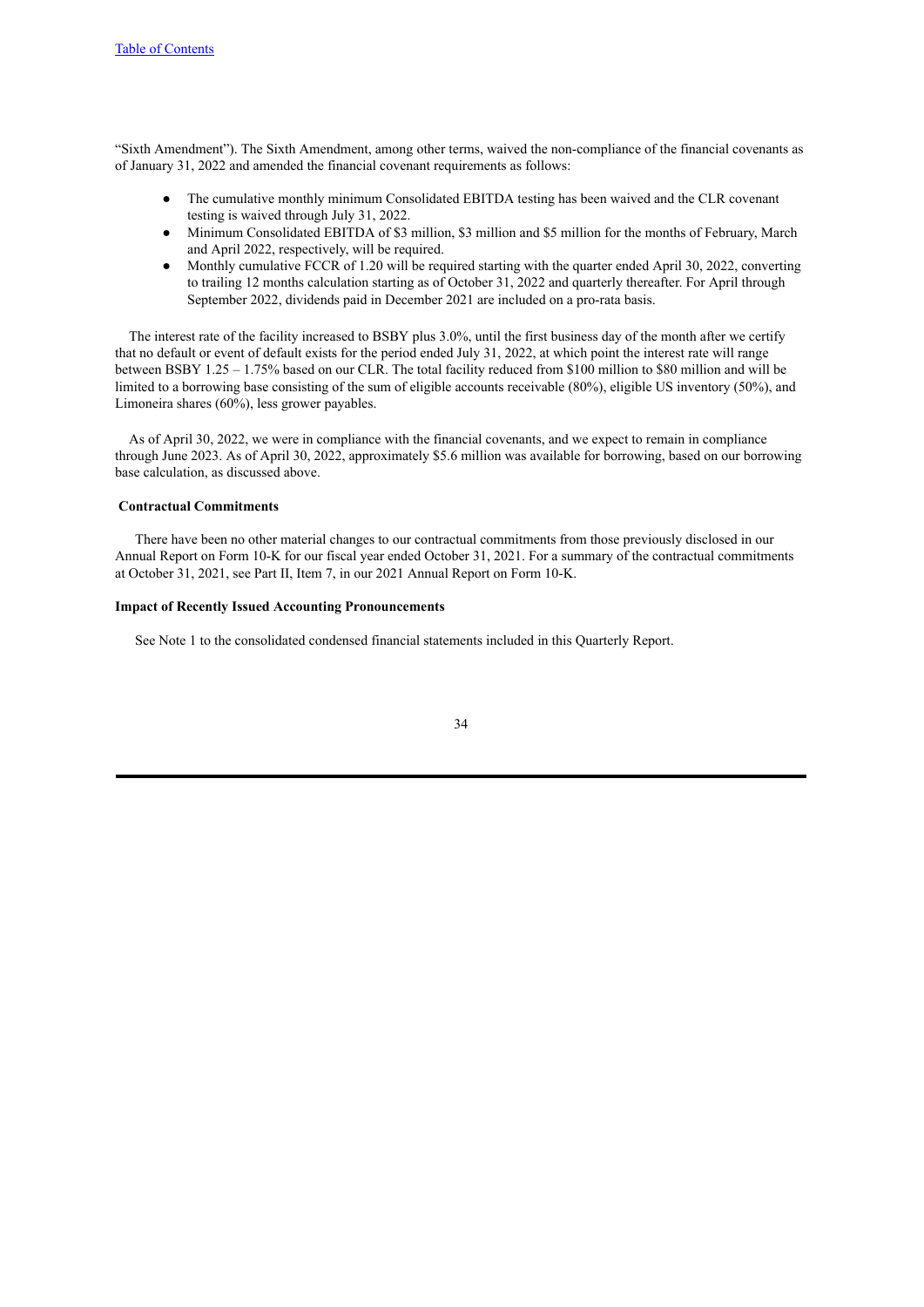#### <span id="page-34-0"></span>**ITEM 3. QUANTITATIVE AND QUALITATIVE DISCLOSURES ABOUT MARKET RISK**

Our financial instruments include cash and cash equivalents, accounts receivable, payable to growers, accounts payable, current and long-term borrowings pursuant to our Credit Facility, and long-term, fixed-rate obligations. All of our financial instruments are entered into during the normal course of operations and have not been acquired for trading purposes. The table below summarizes interest rate sensitive financial instruments and presents principal cash flows in U.S. dollars, which is our reporting currency, and weighted-average interest rates by expected maturity dates, as of April 30, 2022.

| (All amounts in thousands)     |    | Expected maturity date April 30.     |              |  |  |  |        |            |       |  |            |         |    |         |
|--------------------------------|----|--------------------------------------|--------------|--|--|--|--------|------------|-------|--|------------|---------|----|---------|
|                                |    | 2026<br>2024<br>2025<br>2027<br>2023 |              |  |  |  |        | Thereafter | Total |  | Fair Value |         |    |         |
| Assets                         |    |                                      |              |  |  |  |        |            |       |  |            |         |    |         |
| Restricted cash, cash and cash |    |                                      |              |  |  |  |        |            |       |  |            |         |    |         |
| equivalents $(1)$              | S  | 3,266                                | <sup>S</sup> |  |  |  |        | $S -$      | -S    |  | S          | 3.266   | S  | 3,266   |
| Accounts receivable (1)        |    | 103,153                              |              |  |  |  |        |            |       |  |            | 103,153 |    | 103,153 |
| Advances to suppliers (1)      |    | 7,904                                |              |  |  |  |        |            |       |  |            | 7.904   |    | 7,904   |
|                                |    |                                      |              |  |  |  |        |            |       |  |            |         |    |         |
| Liabilities                    |    |                                      |              |  |  |  |        |            |       |  |            |         |    |         |
| Payable to growers (1)         | S. | 52,105                               | \$.          |  |  |  |        |            | -S    |  | \$         | 52.105  | S. | 52,105  |
| Accounts payable (1)           |    | 18,639                               |              |  |  |  |        |            |       |  |            | 18,639  |    | 18,639  |
| Borrowings pursuant to credit  |    |                                      |              |  |  |  |        |            |       |  |            |         |    |         |
| facilities $(1)$               |    |                                      |              |  |  |  | 41,900 |            |       |  |            | 41,900  |    | 41,900  |
|                                |    |                                      |              |  |  |  |        |            |       |  |            |         |    |         |

(1) We believe the carrying amounts of cash and cash equivalents, accounts receivable, advances to suppliers, payable to growers, and accounts payable approximate their fair value due to the short maturity of these financial instruments and the carrying amount of borrowings pursuant to credit facilities approximates fair market value due to the variable rate of interest.

We were not a party to any derivative instruments during the fiscal year. It is currently our intent not to use derivative instruments for speculative or trading purposes. Additionally, we do not use any hedging or forward contracts to offset market volatility.

Our Mexican-based operations transact a significant portion of business in Mexican pesos. Funds are transferred by our corporate office to Mexico on a weekly basis to satisfy domestic cash needs. We do not currently use derivative instruments to hedge fluctuations in the Mexican peso to U.S. dollar exchange rates. Management does, however, evaluate this opportunity from time to time. Total foreign currency remeasurement losses for the three months ended April 30, 2022 and 2021, net of gains, was \$0.3 million and \$0.5 million. Total foreign currency remeasurement losses for the six months ended April 30, 2022, net of gains, was \$0.9 million. Total foreign currency remeasurement gains for the six months ended April 30, 2021, net of losses, was \$0.6 million.

#### <span id="page-34-1"></span>**ITEM 4. CONTROLS AND PROCEDURES**

Under the supervision and with the participation of our management, including our principal executive officer and principal financial officer, we conducted an evaluation of our disclosure controls and procedures, as such term is defined in Rule 13a-15I under the Securities Exchange Act of 1934, as amended (the "Exchange Act"), as of the end of the period covered by this report. Based on this evaluation, our principal executive officer and our principal financial officer concluded that our disclosure controls and procedures were effective.

Except as set forth below, there were no changes in the Company's internal control over financial reporting during the quarter ended April 30, 2022 that have materially affected, or are reasonably likely to materially affect, the Company's internal control over financial reporting. During the second quarter of fiscal 2022, we had changes in our management structure, including the departure of our Chief Accounting Officer, Chief Operations Officer and Chief Financial Officer. These changes resulted in material changes in our internal control over financial reporting as their responsibilities shifted to other personnel. Taking into account these changes, as noted above, our principal executive officer and principal financial officer concluded that our disclosure controls and procedures were effective.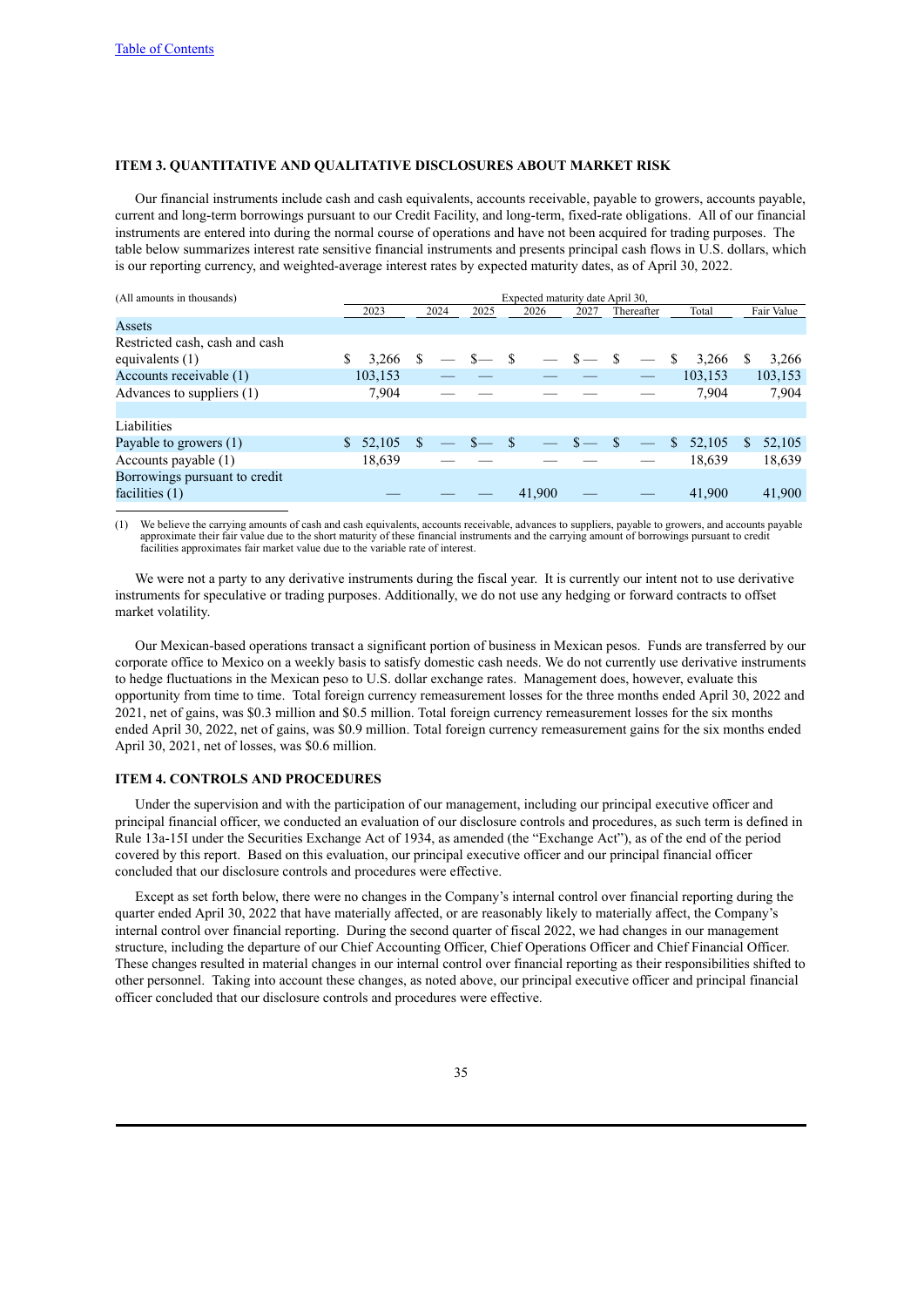# <span id="page-35-0"></span>**PART II. OTHER INFORMATION**

# <span id="page-35-1"></span>**ITEM 1. LEGAL PROCEEDINGS**

From time to time, we may become involved in litigation arising in the ordinary course of our business. We have provided information about certain legal proceedings in which we are involved in Note 7 to the consolidated condensed financial statements included in this Quarterly Report for further information.

#### <span id="page-35-2"></span>**ITEM 1A. RISK FACTORS**

For a discussion of our risk factors, see Part I, Item 1A "Risk Factors" of our Annual Report on Form 10-K for the year ended October 31, 2021. Except as set forth below, there have been no material changes from the risk factors set forth in such Annual Report on Form 10-K. However, the risks and uncertainties that we face are not limited to those set forth in the 2021 Form 10-K. Additional risks and uncertainties not presently known to us or that we currently believe to be immaterial may also adversely affect our business and the trading price of our common stock.

## <span id="page-35-3"></span>**ITEM 5. OTHER INFORMATION**

Because this Quarterly Report on Form 10-Q is being filed within four business days after the applicable triggering events, the information below is being disclosed under this Item 5 instead of under Item 1.01 (Entry into a Material Definitive Agreement) of Form 8-K. All terms capitalized but not defined shall have the meanings given in the Indemnification Agreement filed herewith.

On May 27, 2022, the Board of Directors of the Company (the "Board") approved the form of Indemnification Agreement to be entered into by the Company and each of its directors and executive officers (the "D&O Indemnification Agreement").

To the fullest extent permitted by applicable law but subject to the indemnification limitations set forth in the Indemnification Agreement, the Company shall indemnify any director or executive officer who is a party or is threatened to be made a party to any Action, subject to certain limitations described in the Indemnification Agreement, by reason of the fact that such director or executive officer is or was an Agent, against all Expenses, judgments, Fines, amounts paid in settlement and other amounts actually and reasonably incurred by such director or executive officer in connection with such Action unless the Company shall establish, in accordance with the Indemnification Agreement, that such director or executive officer did not act in good faith and in a manner reasonably believed to be in the best interests of the Company and, with respect to any criminal Action, had no reasonable cause to believe such director or executive officer's conduct was unlawful.

In addition, the D&O Indemnification Agreement provides that, to the fullest extent permitted by applicable law, the Company will advance all Expenses actually and reasonably incurred by its directors and executive officers in connection with a legal proceeding involving their status as a director or executive officer, or initiated to establish or enforce a right to indemnification or advances under the Indemnification Agreement.

Insofar as indemnification for liabilities arising under the Securities Act may be permitted to our directors, officers and controlling persons pursuant to the foregoing provisions, or otherwise, we have been advised that, in the opinion of the SEC, such indemnification is against public policy as expressed in the Securities Act, and is, therefore, unenforceable. There is no pending litigation or proceeding naming any of our directors or officers as to which indemnification is being sought, nor are we aware of any pending or threatened litigation that may result in claims for indemnification by any director or officer.

The foregoing description of the D&O Indemnification Agreement does not purport to be complete and is qualified in its entirety by reference to the complete text of the form of D&O Indemnification Agreement, a copy of which is attached as Exhibit 10.2 hereto and is incorporated herein by reference.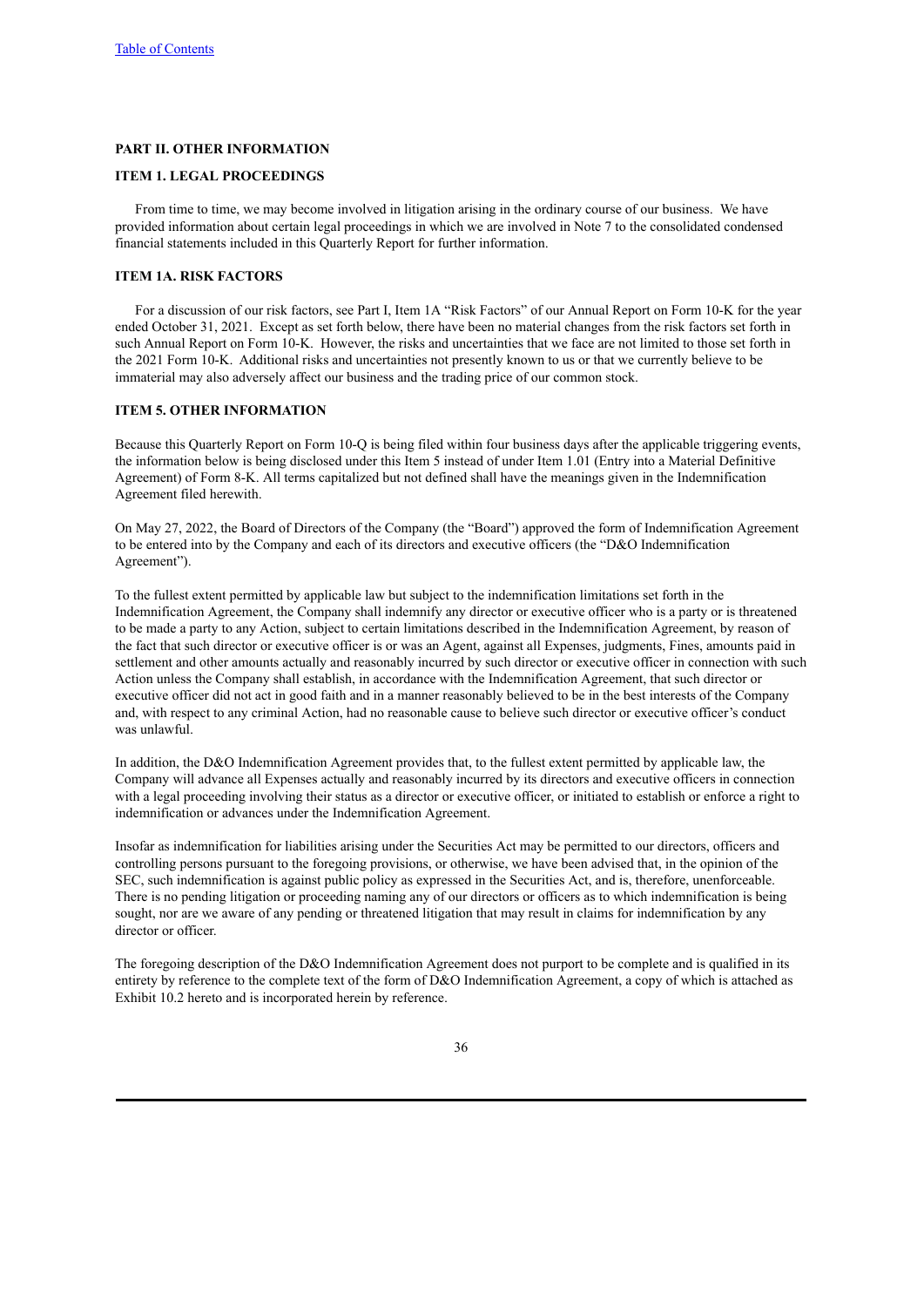### **ITEM 6. EXHIBITS**

- 10.1 Sixth [Amendment,](#page-38-0) Limited Waiver and Limited Consent to Credit Agreement, dated March 14, 2022 \*
- 10.2 Form of [Indemnification](#page-67-0) Agreement between the Company and each of its directors and executive officers \*
- 31.1 Certification of Chief Executive Officer and interim Chief Financial Officer Pursuant to 15 U.S.C. § 7241, as Adopted Pursuant to Section 302 of the [Sarbanes-Oxley](#page-84-0) Act of 2002. \*
- 32.1 [Certification](#page-85-0) by Chief Executive Officer and Interim Chief Financial Officer of Periodic Report Pursuant to 18 U.S.C. Section 1350. \*
- 101 The following financial information from the Quarterly Report on Form 10-Q of Calavo Growers, Inc. for the quarter ended April 30, 2022, formatted in Inline XBRL (Extensible Business Reporting Language): (1) Consolidated Condensed Balance Sheets as of April 30, 2022 and October 31, 2021; (2) Consolidated Condensed Statements of Operations for the three and six months ended April 30, 2022 and 2021; (3) Consolidated Condensed Statements of Cash Flows for the six months ended April 30, 2022 and 2021; (4) Consolidated Statements of Shareholders' Equity for the three and six months ended April 30, 2022 and 2021; and (5) Notes to Consolidated Condensed Financial Statements.
- 104 Cover Page Interactive Data File (formatted as Inline XBRL).
- Filed with this Form 10-Q.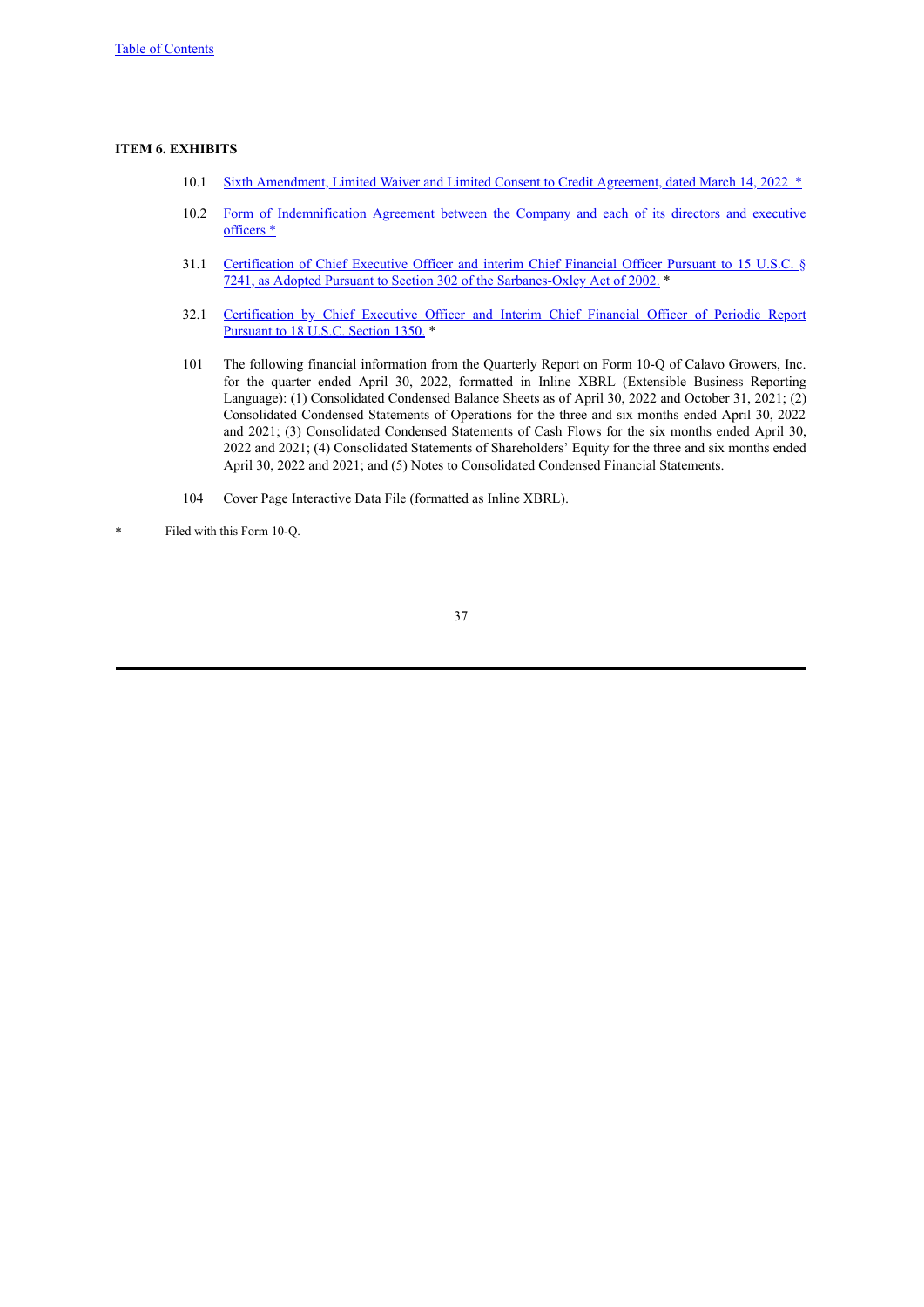# **SIGNATURES**

Pursuant to the requirements of the Securities Exchange Act of 1934, the registrant has duly caused this report to be signed on its behalf by the undersigned, thereunto duly authorized.

> Calavo Growers, Inc. (Registrant)

Date: June 2, 2022

By /s/ Brian Kocher

Brian Kocher President, Chief Executive Officer (Principal Executive Officer) and Interim Chief Financial Officer (Principal Financial Officer)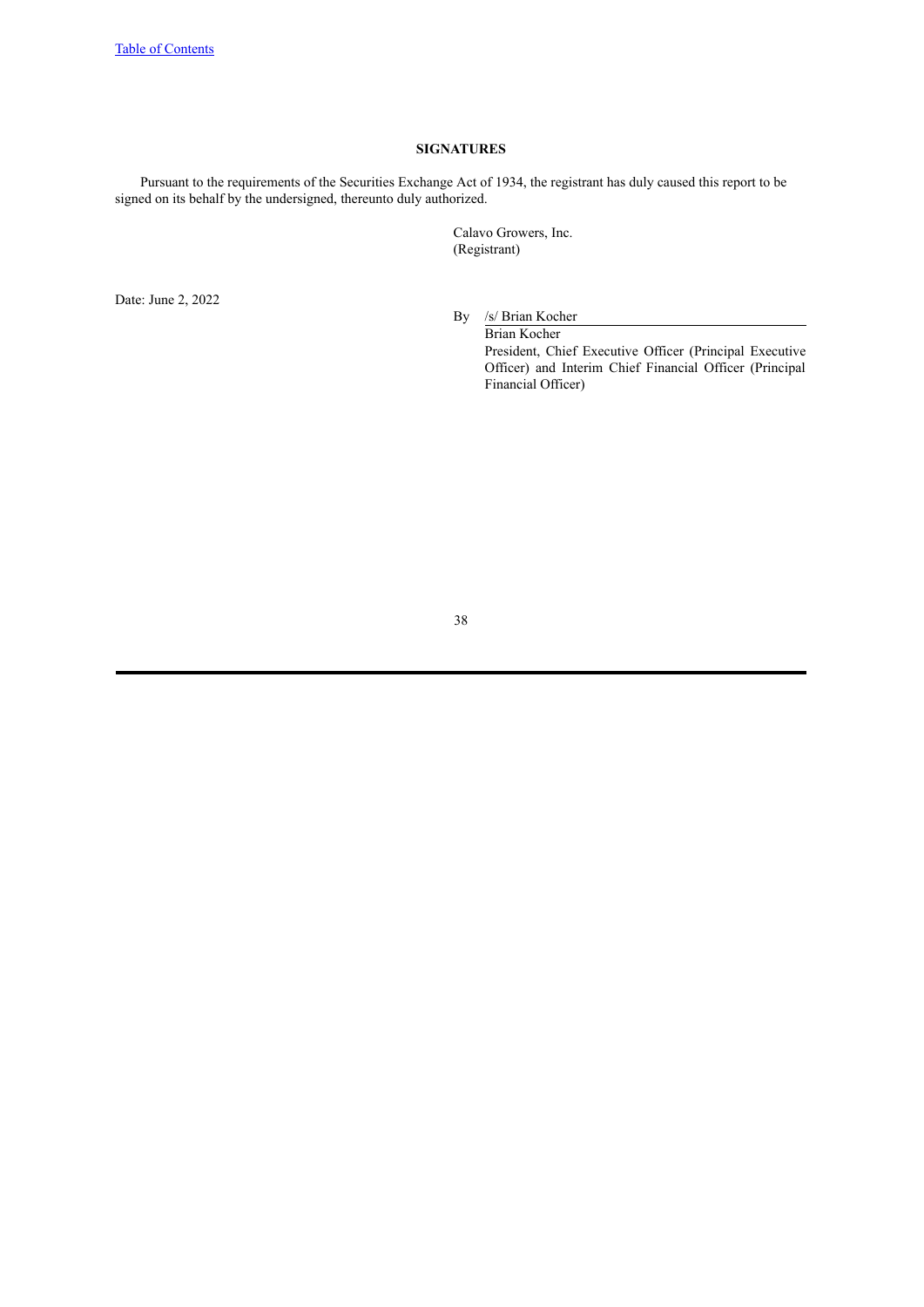#### **SIXTH AMENDMENT, LIMITED WAIVER AND LIMITED CONSENT TO CREDIT AGREEMENT**

<span id="page-38-0"></span>**THIS SIXTH AMENDMENT**, **LIMITED WAIVER AND LIMITED CONSENT TO CREDIT AGREEMENT** (this "Amendment") is dated as of March 14, 2022, and is entered into by and among **CALAVO GROWERS, INC.**, a California corporation (the "Borrower"), **RENAISSANCE FOOD GROUP, LLC**, a Delaware limited liability company ("Renaissance"), **CALAVO DE MEXICO, S.A. DE C.V.**, *a sociedad anónima de capital variable* organized under the laws of Mexico ("Calavo Mexico"; together with Renaissance, each, a "Guarantor" and collectively, the "Guarantors" and together with the Borrower, each, a "Loan Party" and collectively the "Loan Parties"), the Lenders identified on the signature pages hereto and **BANK OF AMERICA, N.A.**, as administrative agent for the Lenders (in such capacity, the "Administrative Agent").

### **W I T N E S S E T H**

**WHEREAS,** pursuant to the Credit Agreement (as amended, modified, supplemented, increased and extended from time to time, the "Credit Agreement") dated as of June 14, 2016 among the Borrower, the Guarantors identified therein, the Lenders identified therein and the Administrative Agent, the Lenders have agreed to make credit extensions available to the Loan Parties;

**WHEREAS,** the Administrative Agent and the Lenders have been made aware that (a) Borrower and its Subsidiaries have failed to maintain Consolidated EBITDA of at least \$9,948,000 as of the end of January 31, 2022, as required under Section 7.11(c) of the Credit Agreement, which failure constitutes an Event of Default under Section 8.01(b) of the Credit Agreement (such existing Event of Default, the "January EBITDA Default"); and (b) Borrower and its Subsidiaries have failed to maintain a Consolidated Leverage Ratio of not greater than 2.50:1.00 as of the end of the fiscal quarter of Borrower ending on January 31, 2022, as required under Section 7.11(a) of the Credit Agreement, which failure constitutes an Event of Default under Section 8.01(b) of the Credit Agreement (such existing Event of Default, the "January Leverage Default"; and collectively with the January EBITDA Default, the "Specified Events of Default"); and

**WHEREAS,** the Borrower and its Subsidiaries have requested that the Administrative Agent and Lenders (a) waive the Specified Events of Default, (b) provide limited waivers as set forth herein, and (c) amend the Credit Agreement in certain respects, which the Administrative Agent and Lenders are willing to do, pursuant to the terms and subject to the conditions set forth herein.

#### **AGREEMENT**

**NOW, THEREFORE, IN CONSIDERATION** of the premises and other good and valuable consideration, the receipt and sufficiency of which are hereby acknowledged, and intending to be legally bound hereby, the parties hereto agree as follows:

**1. Defined Terms.** Capitalized terms used herein but not otherwise defined herein shall have the meanings provided to such terms in the Credit Agreement.

### **2. Amendments to Credit Agreement.**

(a) **Amendment to Section 1.01 – New Definitions.** The following new definitions are hereby added to Section 1.01 of the Credit Agreement in the appropriate alphabetical order: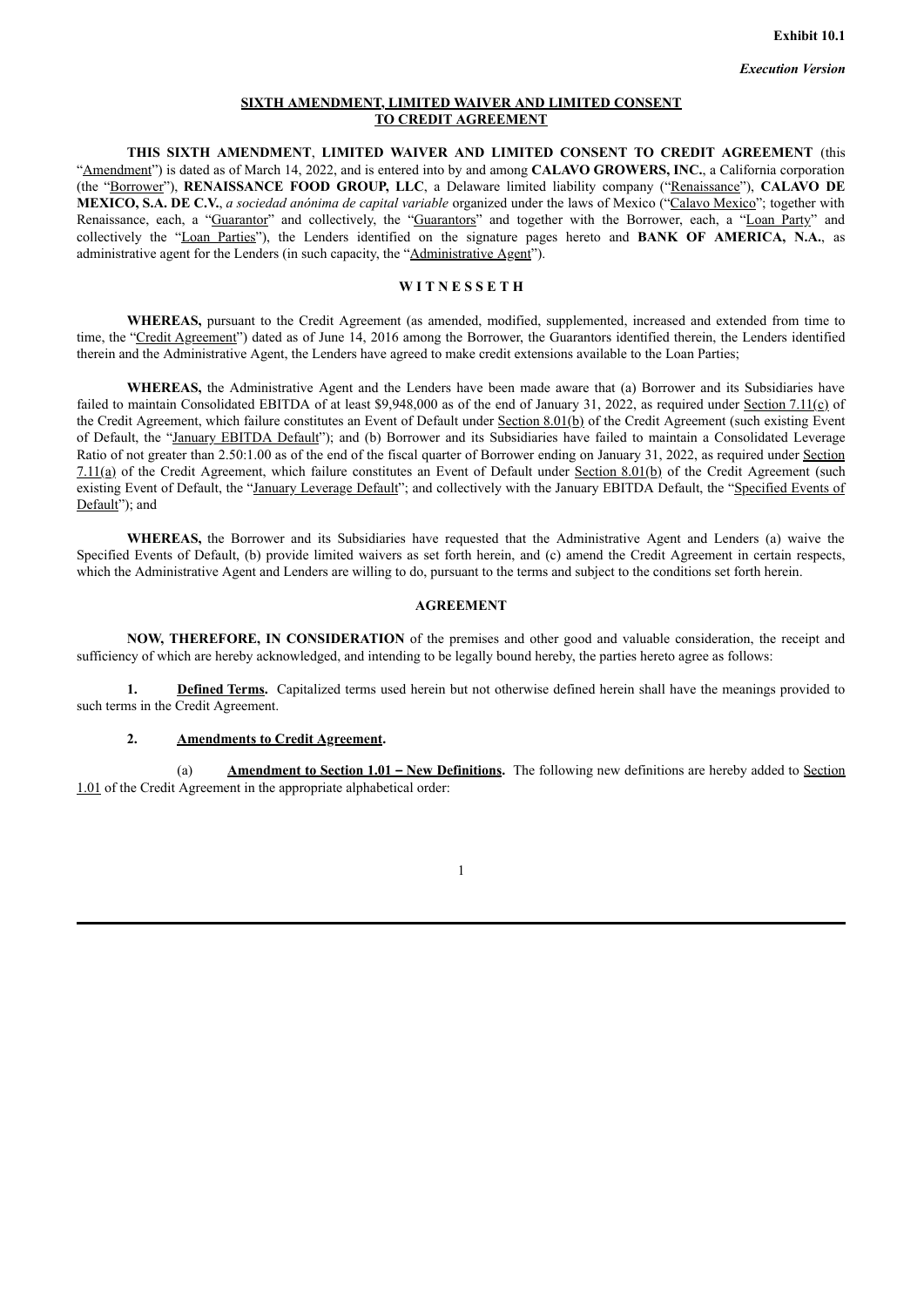"Availability Reserve" means the sum (without duplication) of the payables owed to growers and additional reserves in amounts and with respect to matters as Administrative Agent may establish from time to time in its Permitted Discretion, including any negative marked to market amounts owed with respect to Hedge Agreements.

"Borrowing Base Certificate" means a certificate in form and substance reasonably satisfactory to Administrative Agent which calculates the Loan Value and Eligible Collateral.

"Eligible Collateral" means, collectively, Eligible Inventory and Eligible Receivables.

"Eligible Inventory" means Inventory of the Borrower subject to the Lien of the Loan Documents, the value of which shall be determined by taking into consideration the lowest of its cost, its book value determined in accordance with GAAP and its net orderly liquidation value as determined in an appraisal by an appraiser reasonably satisfactory to Administrative Agent; provided, however, that none of the following classes of Inventory shall be deemed to be Eligible Inventory:

(a) Inventory in-transit or not located at the locations set forth in Schedule 6.14 or at the locations permitted pursuant to Section  $6.14(b)(ii)$ ;

(b) Inventory located on leaseholds as to which the lessor has not entered into a consent and agreement (solely with respect to locations of Borrower on Schedule 6.14 existing on the Sixth Amendment Effectiveness Date, within sixty (60) days of the Sixth Amendment Effectiveness Date (or such longer period as permitted by Administrative Agent in its Permitted Discretion)) providing the Administrative Agent with the right to receive notices of default, the right to repossess such Inventory at any time and such other rights as may be requested by the Administrative Agent, unless Administrative Agent has imposed an Availability Reserve on such leasehold in an amount equal to three (3) months' rent for such leasehold;

- (c) Inventory that is obsolete, unusable or otherwise unavailable for sale;
- (d) Inventory consisting of promotional, marketing, packaging or shipping materials and supplies;

(e) Inventory that fails to meet in all material respects all standards imposed by any Governmental Authority having regulatory authority over such Inventory or its use or sale;

(f) Inventory that is subject to any licensing, patent, royalty, trademark, trade name or copyright agreement with any third party from which the Borrower or any of its Subsidiaries has received notice of a dispute in respect of any such agreement;

(g) Inventory located outside the United States;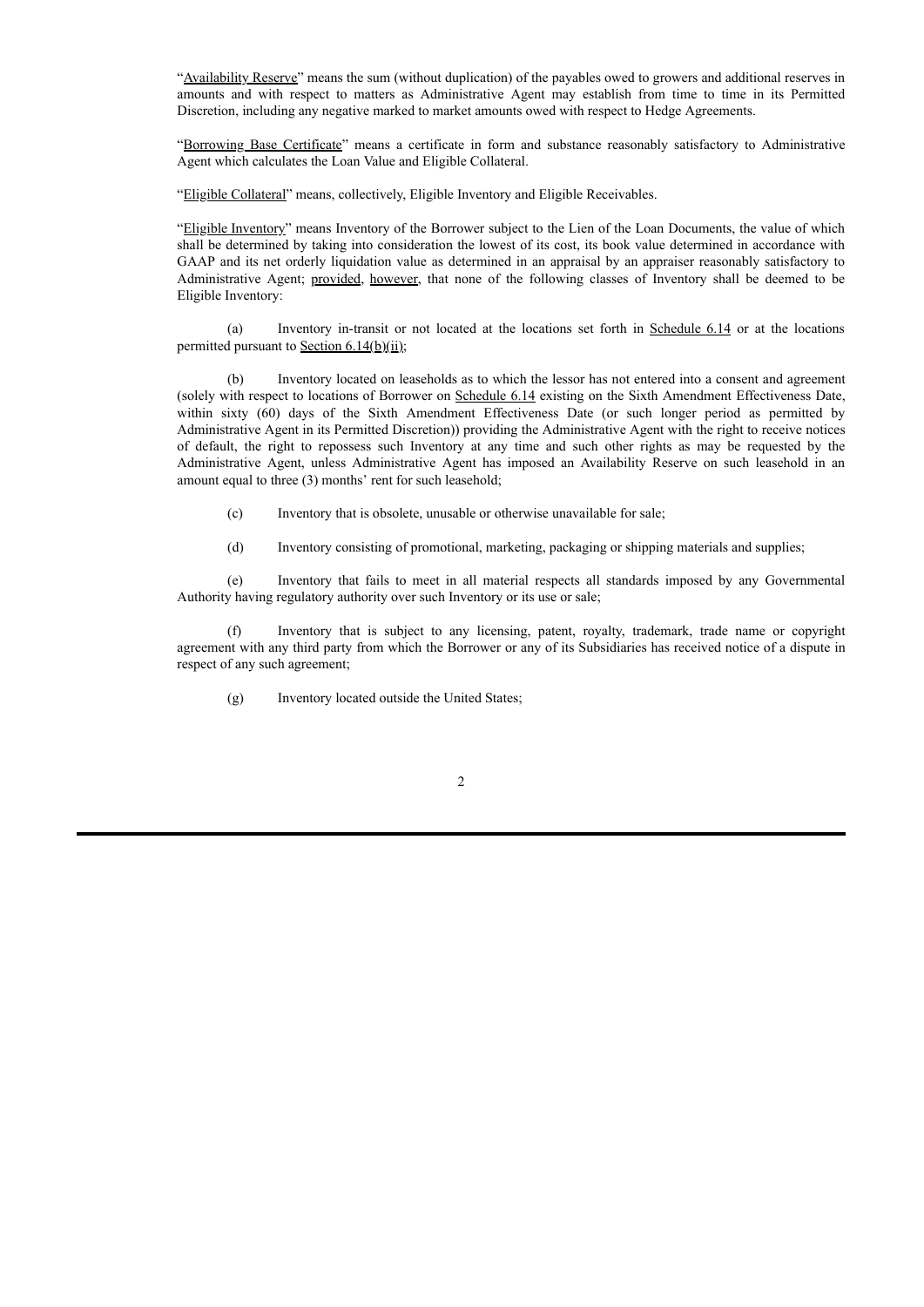(h) Inventory that is not in the possession of or under the sole control of the Borrower or any of its Subsidiaries;

(i) Inventory consisting of parts or work in progress;

(j) Inventory with respect to which the representations and warranties set forth in any Loan Document applicable to Inventory are not correct in any material respect; and

(k) Inventory in respect of which the applicable Loan Document, after giving effect to the related filings of financing statements that have then been made, if any, does not or has ceased to create a valid and perfected first priority lien or security interest in favor of the Administrative Agent, on behalf of the Secured Parties, securing the Obligations, subject to Permitted Liens which do not have priority over Administrative Agent's Lien.

"Eligible Receivables" means Receivables of the Borrower subject to the Lien of the Loan Documents, the value of which shall be determined by taking into consideration, among other factors, their book value determined in accordance with GAAP; provided, however, that none of the following classes of Receivables shall be deemed to be Eligible Receivables:

(a) Receivables that do not arise out of sales of goods or rendering of services in the ordinary course of the Borrower's or the relevant Subsidiary's business;

(b) Receivables payable other than in Dollars or that are otherwise on terms other than those normal or customary in the Borrower's or the relevant Subsidiary's business;

- (c) Receivables owing from any Person that is an Affiliate of the Borrower;
- (d) Receivables more than 90 days past original invoice date;

(e) Receivables owing from any Person from which an aggregate amount of more than 25% of the Receivables owing therefrom are ineligible under the foregoing clause;

(f) (i) Receivables, when aggregated with other Receivables owing by such Person (other than for The Kroger Co., Costco Wholesale Corporation, Walmart Inc., Trader Joe's Company and their respective Affiliates) exceeds 10% of the aggregate Receivables (or such higher percentage as Administrative Agent may establish for such Person from time to time in its Permitted Discretion); or (ii) (w) with respect to Receivables owing by The Kroger Co. and its Affiliates, when aggregated with other Accounts owing by such Persons, it exceeds 15% of the aggregate Receivables (or such higher percentage as Administrative Agent may establish for such Persons from time to time in its Permitted Discretion); (x) with respect to Receivables owing by Costco Wholesale Corporation and its Affiliates, when aggregated with other Accounts owing by such Persons, it exceeds 15% of the aggregate Receivables (or such higher percentage as Administrative Agent may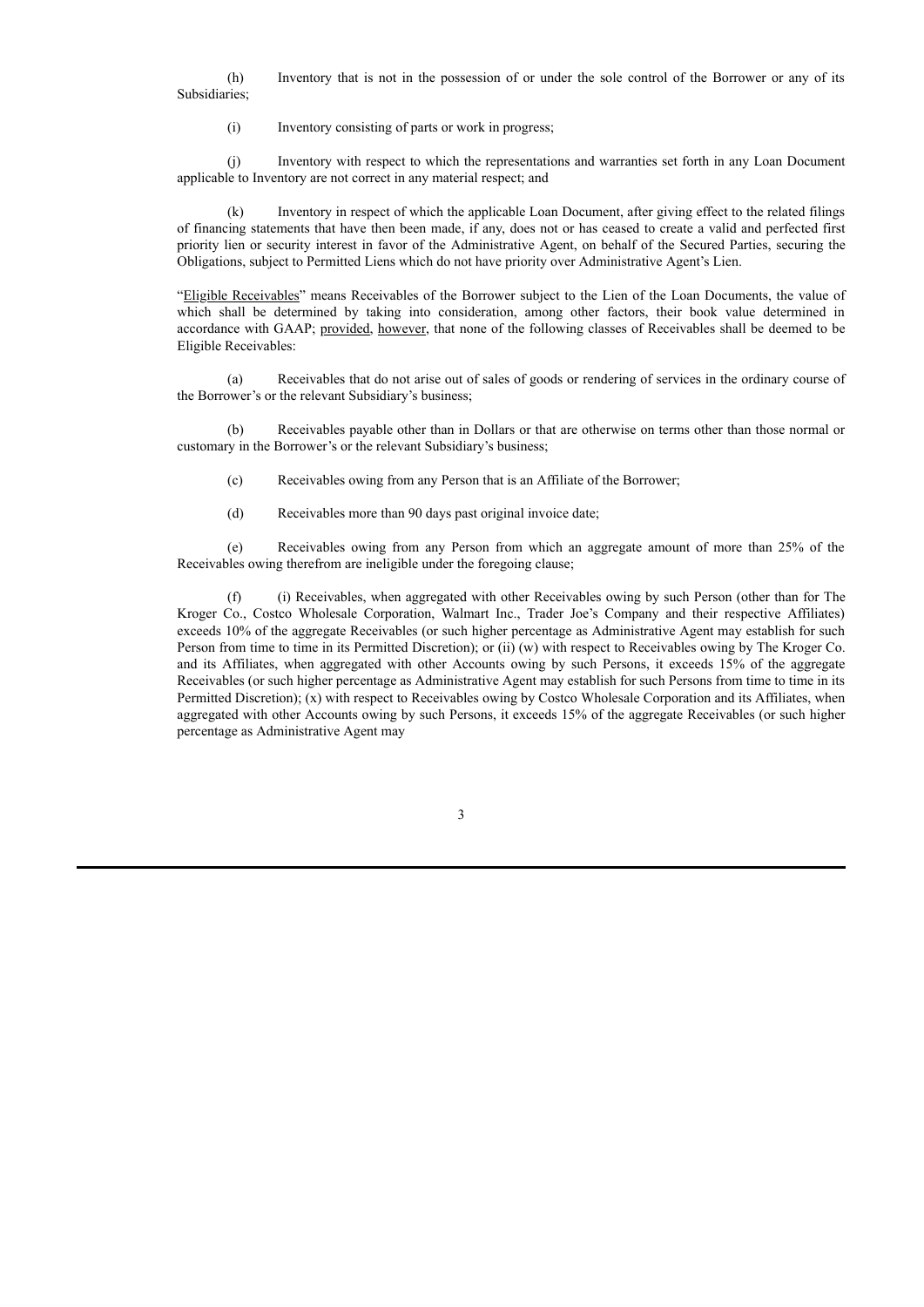establish for such Persons from time to time in its Permitted Discretion); or (y) with respect to Receivables owing by Walmart Inc. and its Affiliates, when aggregated with other Accounts owing by such Persons, it exceeds 15% of the aggregate Receivables (or such higher percentage as Administrative Agent may establish for such Persons from time to time in its Permitted Discretion); or (z) with respect to Receivables owing by Trader Joe's Company and its Affiliates, when aggregated with other Accounts owing by such Persons, it exceeds 15% of the aggregate Receivables (or such higher percentage as Administrative Agent may establish for such Persons from time to time in its Permitted Discretion);

(g) Receivables owing from any Person that (i) has disputed liability for any Receivable owing from such Person or (ii) has otherwise asserted any claim, demand or liability against the Borrower or any of its Subsidiaries, whether by action, suit, counterclaim or otherwise; provided that for purposes of subclause  $(g)(i)$ , such Receivables shall be excluded only to the extent of the amounts being disputed by such Person at any date of determination;

(h) Receivables owing from any Person that shall take or be the subject of any action or proceeding of a type described in Section 8.01(f);

(i) Receivables (i) owing from any Person that is also a supplier to or creditor of the Borrower or any of its Subsidiaries unless such Person has waived any right of setoff in a manner acceptable to the Administrative Agent or (ii) representing any manufacturer's or supplier's credits, discounts, incentive plans or similar arrangements entitling the Borrower or any of its Subsidiaries to discounts on future purchase therefrom;

(j) Receivables arising out of sales to account debtors outside the United States, unless the Receivable is supported by a letter of credit or credit insurance reasonably satisfactory to Administrative Agent;

(k) Receivables arising out of sales on a bill-and-hold, guaranteed sale, sale-or-return, sale-on-approval, cash-on-delivery, or consignment basis or subject to any right of return, setoff or charge back, but ineligibility related to such setoff or charge back shall be limited to the amount thereof;

(l) Receivables owing from an account debtor that is an agency, department or instrumentality of the United States or any state, county, city, town or municipality thereof unless the Borrower or its relevant Subsidiary shall have satisfied the requirements of the Assignment of Claims Act of 1940, and any similar state or local legislation and the Administrative Agent is satisfied as to the absence of setoffs, counterclaims and other defenses on the part of such account debtor;

(m) Receivables with respect to which the representations and warranties set forth in any Loan Document applicable to Receivables are not correct in any material respect; and

(n) Receivables in respect of which the applicable Loan Document, after giving effect to the related filings of financing statements that have then been made, if any, does not or has ceased to create a valid and perfected first priority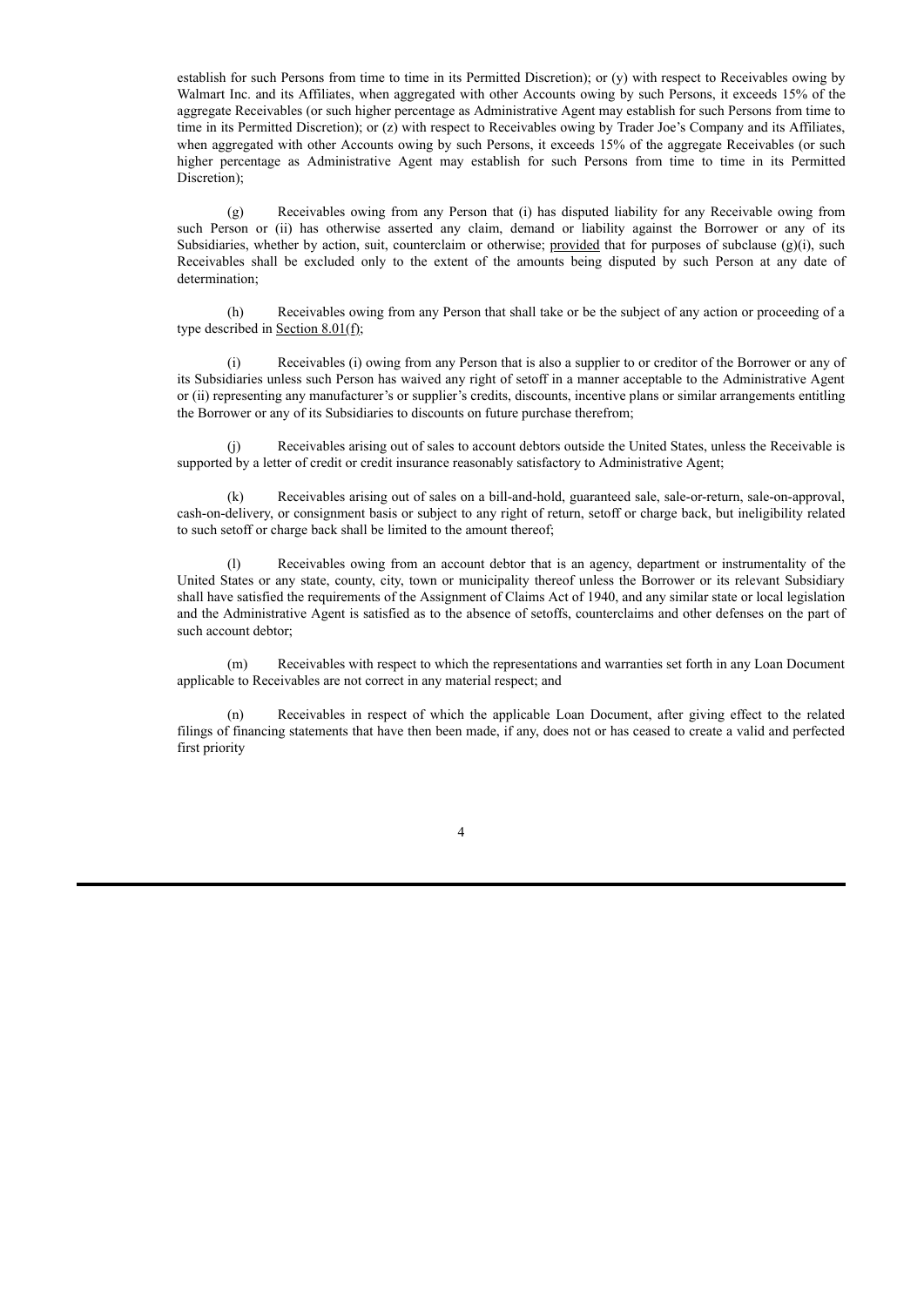lien or security interest in favor of the Administrative Agent, on behalf of the Secured Parties, securing the Obligations.

"Inventory" means "Inventory" (as defined in Section 1.A of the Security Agreement).

"Loan Value" means, at any time, with respect to the Eligible Collateral, the sum of the following amounts:

- (a) 50% of the value of Eligible Inventory; plus
- (b) 80% of the value of Eligible Receivables; plus
- (c) 60% of the market value of Equity Interests in Limoneria Company owned by the Borrower free and clear of any Liens (other than in favor of Administrative Agent); minus
- (d) the Availability Reserve.

"Permitted Discretion" means a determination made in the exercise, in good faith, of reasonable business judgement (from the perspective of a secured lender).

"Receivables" means "Accounts" (as defined in Section 1.A of the Security Agreement).

"Security Agreement" means that certain Security and Pledge Agreement dated December 1, 2021 among Borrower, other parties identified as "Grantors" on the signature pages thereto, and Administrative Agent, as amended, restated, amended and restated, supplemented or otherwise modified from time to time.

"Sixth Amendment Effectiveness Date" means March 14, 2022.

(b) **Deleted Definitions in Section 1.01.** The definitions for "Availability Block" and "Release Date" in Section 1.01 of the Credit Agreement are hereby deleted without replacement.

(c) **Amendment to definition of "Applicable Rate" in Section 1.01.** The definition for "Applicable Rate" in Section 1.01 of the Credit Agreement is hereby amended and restated in its entirety to read as follows:

"Applicable Rate" means, for any day,

(i) with respect to Credit Extensions based on Commitments provided by Patronage Lenders, the per annum rate of (x) 1.75% with respect to BSBY Daily Floating Rate Loans and Letter of Credit Fee, (y) 0.75% with respect to Base Rate Loans and (z)  $0.15\%$  with respect to the commitment fee provided for in Section 2.09(a); and

(ii) with respect to Credit Extensions based on Commitments from Non-Patronage Lenders, the rate per annum set forth below opposite the applicable Level then in effect (based on the Consolidated Leverage Ratio), it being understood that the Applicable Rate (related to Credit Extensions based on Commitments from Non-Patronage Lenders for (a) Revolving Loans that are Base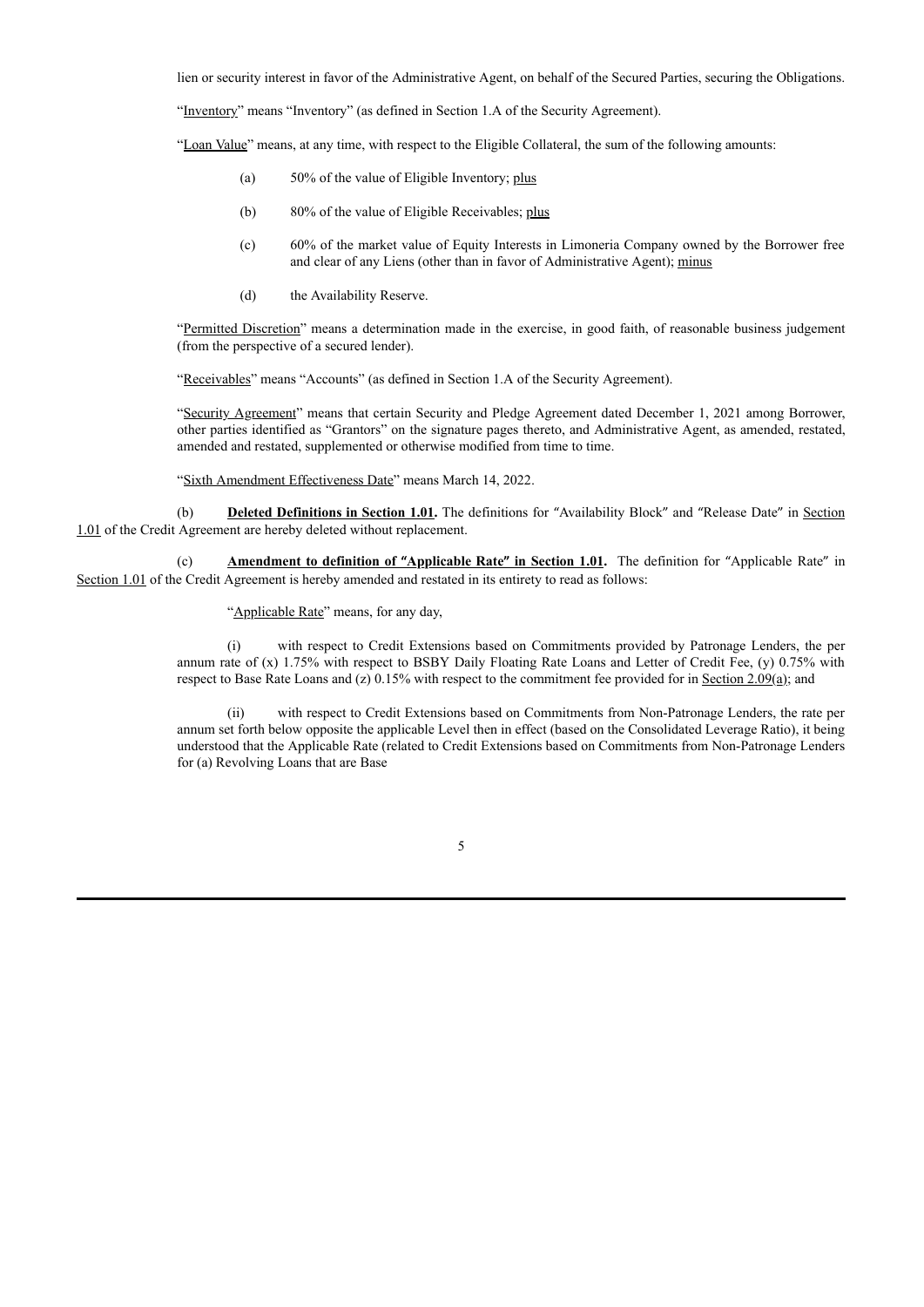Rate Loans shall be the percentage set forth under the column "Base Rate", (b) Revolving Loans that are BSBY Daily Floating Rate Loans shall be the percentage set forth under the column "BSBY Daily Floating Rate Loans & Letter of Credit Fee", (c) the Letter of Credit Fee shall be the percentage set forth under the column "BSBY Daily Floating Rate Loans & Letter of Credit Fee", and (d) the commitment fee provided for in Section 2.09(a) shall be the percentage set forth under the column "Commitment Fee":

| Level | Consolidated<br>Leverage<br>Ratio | <b>BSBY Daily</b><br><b>Floating Rate</b><br>Loans & Letter<br>of Credit Fee | <b>Base Rate</b> | Commitment<br>Fee |
|-------|-----------------------------------|------------------------------------------------------------------------------|------------------|-------------------|
|       | 2.00:1.00                         | 1.75%                                                                        | 0.75%            | 0.15%             |
| 2     | $< 2.00:1.00$ and                 |                                                                              |                  |                   |
|       | >1.00:1.00                        | 1.50%                                                                        | $0.50\%$         | 0.15%             |
|       | 1.00:1.00                         | 1.25%                                                                        | 0.25%            | 0.15%             |

Any increase or decrease in the Applicable Rate for Credit Extensions based on Commitments from Non-Patronage Lenders resulting from a change in the Consolidated Leverage Ratio shall become effective as of the first Business Day immediately following the date a Compliance Certificate is delivered pursuant to Section 6.02(b); provided, however, that if a Compliance Certificate is not delivered when due in accordance with such Section, then, upon Administrative Agent's determination, Pricing Level 1 shall apply, in each case as of the first Business Day after the date on which such Compliance Certificate was required to have been delivered and in each case shall remain in effect until the first Business Day following the date on which such Compliance Certificate is delivered. In addition, at all times while the Default Rate is in effect, the highest rate set forth in each column of the Applicable Rate shall apply to Credit Extensions based on Commitments from Non-Patronage Lenders.

Notwithstanding anything to the contrary contained in this definition, the determination of the Applicable Rate for any period shall be subject to the provisions of Section 2.10(b). Any adjustment in the Applicable Rate for Credit Extensions based on Commitments from Non-Patronage Lenders shall be applicable to all Credit Extensions based on Commitments from Non-Patronage Lenders then existing or subsequently made or issued.

Notwithstanding the foregoing, the Applicable Rate for the period commencing on the Sixth Amendment Effectiveness Date until the first Business Day of the month occurring after receipt by Administrative Agent of the July 31, 2022 Compliance Certificate reflecting that no Default or Event of Default exists, shall be (i) 3.00% for BSBY Daily Floating Rate Loans and Letter of Credit Fees, (ii) 2.00% for Base Rate Loans, and (iii) 0.25% for the Commitment Fee. For the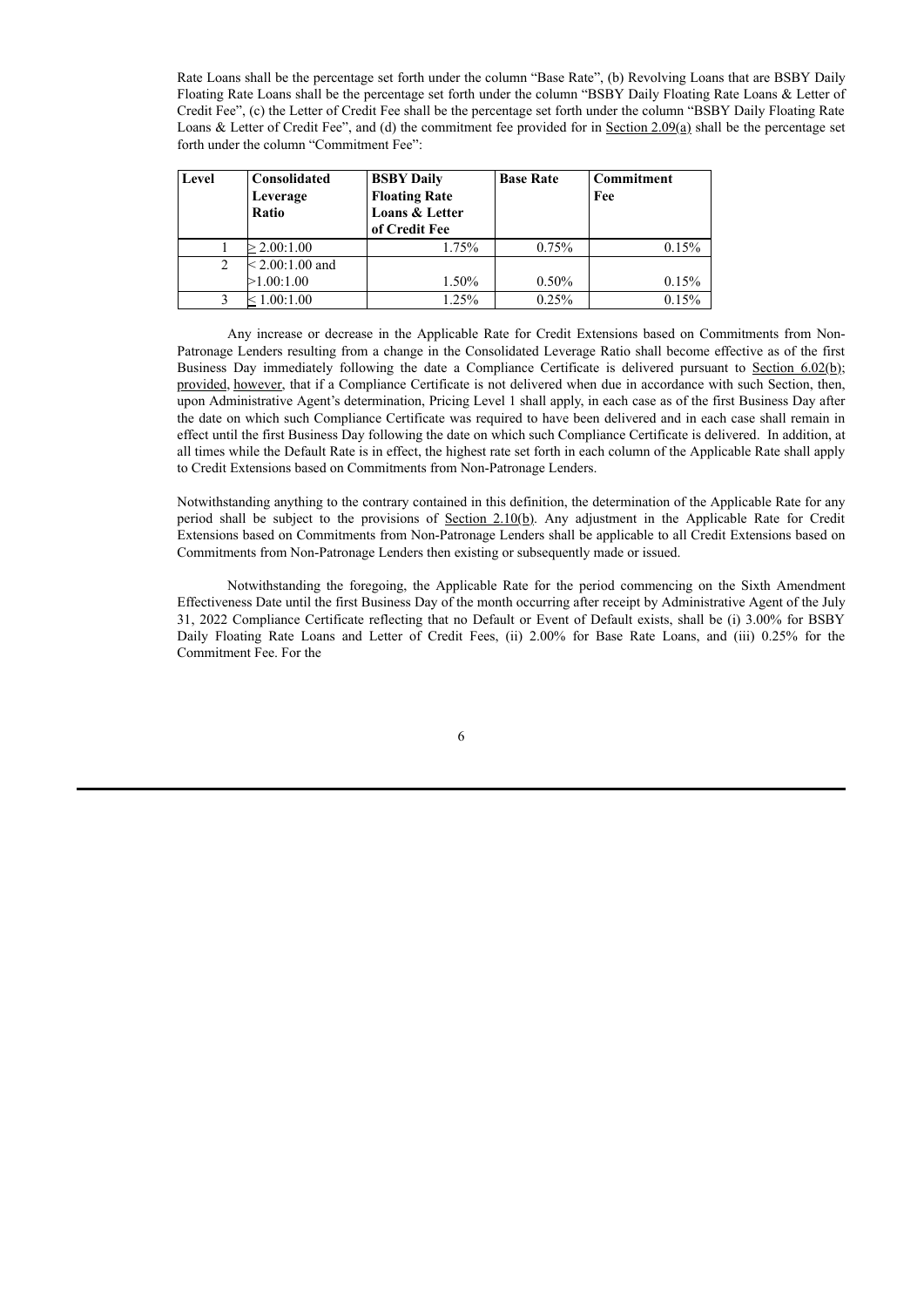avoidance of doubt, such increase pursuant hereof shall apply to both Patronage and Non-Patronage Lenders.

The Applicable Rate set forth above shall be increased as, and to the extent, required by Section 2.16.

(d) **Amendment to Section 1.01 – Amended Definitions.** The following definitions as set forth in Section 1.01 of the Credit Agreement are hereby amended and restated in their entirety as follows:

> "Consolidated Fixed Charge Coverage Ratio" means, as of any date of determination, the ratio of (a) (i) Consolidated EBITDA, minus (ii) the aggregate amount of all maintenance Consolidated Capital Expenditures (in the amount of \$6,000,000 in any Measurement Period) to (b) the sum of (i) Consolidated Interest Charges to the extent paid in cash, (ii) the aggregate principal amount of all redemptions or similar acquisitions for value of outstanding debt or regularly scheduled principal payments on debt for borrowed money or Capitalized Leases, but excluding (x) any such payments to the extent refinanced through the incurrence of additional Indebtedness otherwise expressly permitted under Section 7.02 and (y) any redemption payments by or on behalf of Calavo Mexico with respect to the Calavo Mexico Letter of Credit, (iii) the aggregate amount of all Restricted Payments paid in cash and (iv) the aggregate amount of federal, state, local and foreign income Taxes paid in cash (excluding, to the extent included in such calculation for the fiscal year ended October 31, 2021, (x) the Mexican Tax Assessment (2011), which shall be excluded commencing July 31, 2021 and (y) Mexican Tax Assessment (2013)), in each case, of or by the Borrower and its Subsidiaries for the most recently completed Measurement Period. For the purposes of calculating the Consolidated Fixed Charge Coverage Ratio for the measurement dates occurring between February 1, 2022 and September 30, 2022, (x) the dividend made by Borrower in December 2021 in the amount of \$20,343,000 shall be deemed made in each month occurring during such period in an amount equal to  $1/12<sup>th</sup>$  of such dividend, and (y) Consolidated Capital Expenditures shall be deemed to be \$500,000 for each month occurring during such period.

> "Measurement Period" means, at any date of determination, subject to Section 7.11(b)(i) solely with respect to the calculation of the Consolidated Fixed Charge Coverage Ratio and the definition thereof, the twelve (12) months ended as of the end of the most recent fiscal quarter or fiscal month of the Borrower, as applicable.

> "Letter of Credit Sublimit" means an amount equal to the lesser of (a) \$17,500,000 and (b) the Revolving Facility. The Letter of Credit Sublimit is part of, and not in addition to, the Revolving Facility.

> "Revolving Commitment" means, as to each Revolving Lender, its obligation to (a) make Revolving Loans to the Borrower pursuant to Section 2.01(b), (b) purchase participations in L/C Obligations, and (c) purchase participations in Swingline Loans, in an aggregate principal amount at any one time outstanding not to exceed the amount set forth opposite such Lender's name on Schedule  $1.01(b)$  under the caption "Revolving Commitment" or opposite such caption in the Assignment and Assumption pursuant to which such Lender becomes a party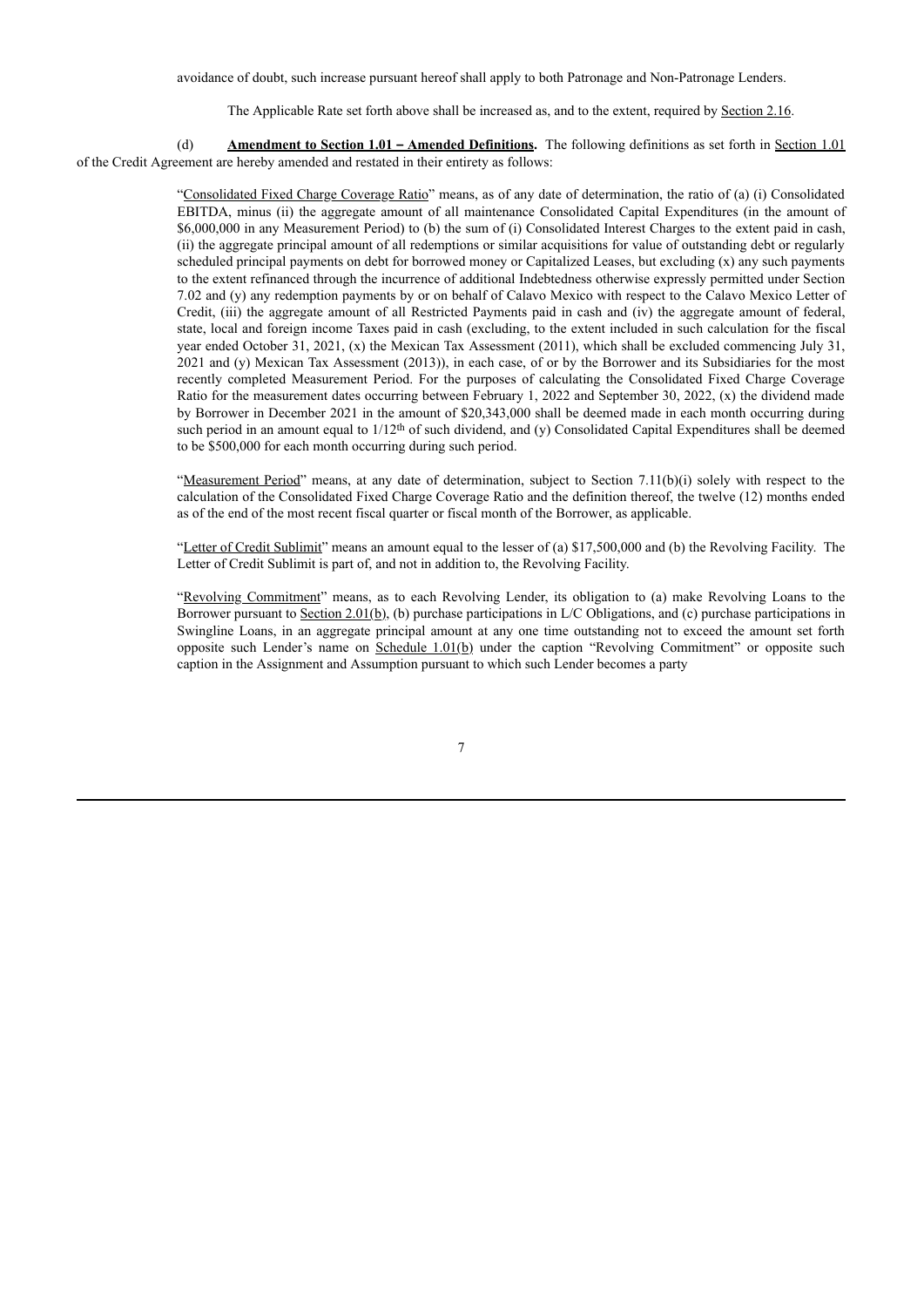hereto, as applicable, as such amount may be adjusted from time to time in accordance with this Agreement.

follows:

(e) **Amendment to Section 2.01(b)**. Section 2.01(b) of the Credit Agreement is hereby amended and restated as

(b) Revolving Borrowings. Subject to the terms and conditions set forth herein, each Revolving Lender severally agrees to make loans (each such loan, a "Revolving Loan") to the Borrower, in Dollars, from time to time, on any Business Day during the Availability Period, in an aggregate amount not to exceed at any time the amount of such Lender's Revolving Commitment; provided, however, that after giving effect to any Revolving Borrowing, (i) the Total Revolving Outstandings shall not exceed the Revolving Facility, (ii) the Total Revolving Outstandings shall not exceed the Loan Value and (iii) the Revolving Exposure of any Lender shall not exceed such Revolving Lender's Revolving Commitment. Within the limits of each Revolving Lender's Revolving Commitment, and subject to the other terms and conditions hereof, the Borrower may borrow Revolving Loans, prepay under Section 2.05, and reborrow under this Section 2.01(b). Revolving Loans may be Base Rate Loans or BSBY Daily Floating Rate Loans, as further provided herein; provided, however, any Revolving Borrowings made on the Closing Date or any of the three (3) Business Days following the Closing Date shall be made as Base Rate Loans unless the Borrower delivers a Funding Indemnity Letter not less than three (3) Business Days prior to the date of such Revolving Borrowing. If for any reason the Total Revolving Outstandings at any time exceed the lesser of the Loan Value at such time and the Revolving Facility at such time, the Borrower shall immediately prepay Revolving Loans, Swingline Loans and L/C Borrowings and/or Cash Collateralize the L/C Obligations (other than the L/C Borrowings) in an aggregate amount equal to such excess.

(f) **Amendment to Section 6.01(b).** Section 6.01(b) of the Credit Agreement is hereby amended and restated in its entirety to read as follows:

#### (b) Monthly/Quarterly Financial Statements.

(i) Commencing on the fiscal month ending November 30, 2021 and continuing until the month ending October 31, 2022, as soon as available, but in any event within thirty (30) days after the end of each fiscal month of the Borrower (except in the case of the fiscal month ending November 30, 2021 which shall be due on or prior to January 7, 2022), the Consolidated balance sheets of the Borrower and its Subsidiaries as at the end of such fiscal month, and the related Consolidated statements of income or operations, changes in shareholders' equity and cash flows for such fiscal month and for the portion of the Borrower's fiscal year then ended, setting forth in each case in comparative form the figures for the corresponding fiscal month of the previous fiscal year and the corresponding portion of the previous fiscal year, all in reasonable detail and prepared in accordance with GAAP, certified by the chief executive officer, chief financial officer, treasurer or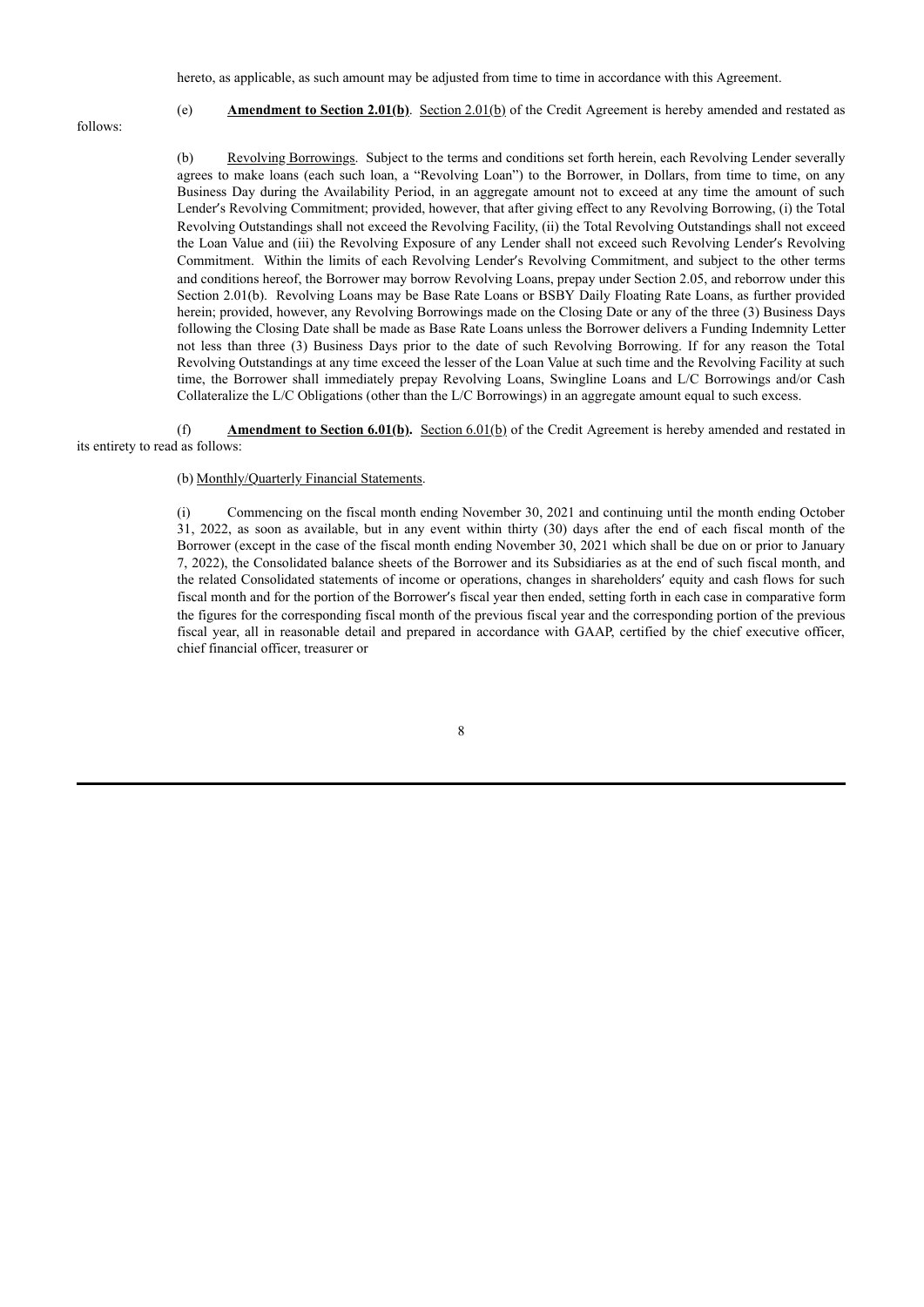controller who is a Responsible Officer of the Borrower as fairly presenting the financial condition, results of operations, shareholders' equity and cash flows of the Borrower and its Subsidiaries, subject only to normal year-end audit adjustments and the absence of footnotes and such statements to be certified by the chief executive officer, chief financial officer, treasurer or controller that is a Responsible Officer of the Borrower to the effect that such statements are fairly stated in all material respects when considered in relation to the Consolidated financial statements of the Borrower and its Subsidiaries.

(ii) Commencing on the fiscal quarter ending January 31, 2023, as soon as available, but in any event within forty-five (45) days after the end of each of the first three (3) fiscal quarters of each fiscal year of the Borrower, the Consolidated balance sheets of the Borrower and its Subsidiaries as at the end of such fiscal quarter, and the related Consolidated statements of income or operations, changes in shareholders' equity and cash flows for such fiscal quarter and for the portion of the Borrower's fiscal year then ended, setting forth in each case in comparative form the figures for the corresponding fiscal quarter of the previous fiscal year and the corresponding portion of the previous fiscal year, all in reasonable detail and prepared in accordance with GAAP, certified by the chief executive officer, chief financial officer, treasurer or controller who is a Responsible Officer of the Borrower as fairly presenting the financial condition, results of operations, shareholders' equity and cash flows of the Borrower and its Subsidiaries, subject only to normal year-end audit adjustments and the absence of footnotes and such consolidated statements to be certified by the chief executive officer, chief financial officer, treasurer or controller that is a Responsible Officer of the Borrower to the effect that such statements are fairly stated in all material respects when considered in relation to the Consolidated financial statements of the Borrower and its Subsidiaries.

(g) **Amendment to Section 6.02(a**). Section 6.02(a) of the Credit Agreement is hereby amended and restated in its entirety to read as follows:

> (a) Borrowing Base Certificate. As soon as available, but in any event within 30 days after the end of each month, a Borrowing Base Certificate, as at the end of such month, duly certified by the chief executive officer, chief financial officer, treasurer or controller of the Borrower, together with aging reports for accounts payable, accounts receivable, and growers payable, and inventory listing, in each case, in form and substance reasonably satisfactory to Administrative Agent.

(h) **Amendment to Section 6.14**. Section 6.14 of the Credit Agreement is hereby amended and restated in its entirety to read as follows:

> **6.14 Location of Inventory**. All Inventory located in the United States, other than Inventory in transit, shall at all times be kept by Borrower at the business locations set forth in Schedule 6.14, except that Borrower may (a) make sales or other dispositions of such Inventory in accordance with Section 7.05; and (b) move such Inventory (i) between such locations or (ii) to another location of Borrower that is not listed on Schedule 6.14, in the case of this clause (b) (ii), upon 20 Business Days prior written notice to Administrative Agent.

(i) **Amendment to Section 7.03.** Section 7.03 of the Credit agreement is hereby amended to add the following paragraph at the end of Section 7.03:

> Notwithstanding anything to the contrary in this Agreement, the Loan Parties shall not make any Investments under clauses  $(\underline{b})(\underline{iv})$ ,  $(\underline{b})(\underline{v})$ ,  $(\underline{f})$ ,  $(\underline{h})$ ,  $(\underline{i})$ ,  $(\underline{j})$ ,  $(\underline{k})$ ,  $(\underline{l})$  or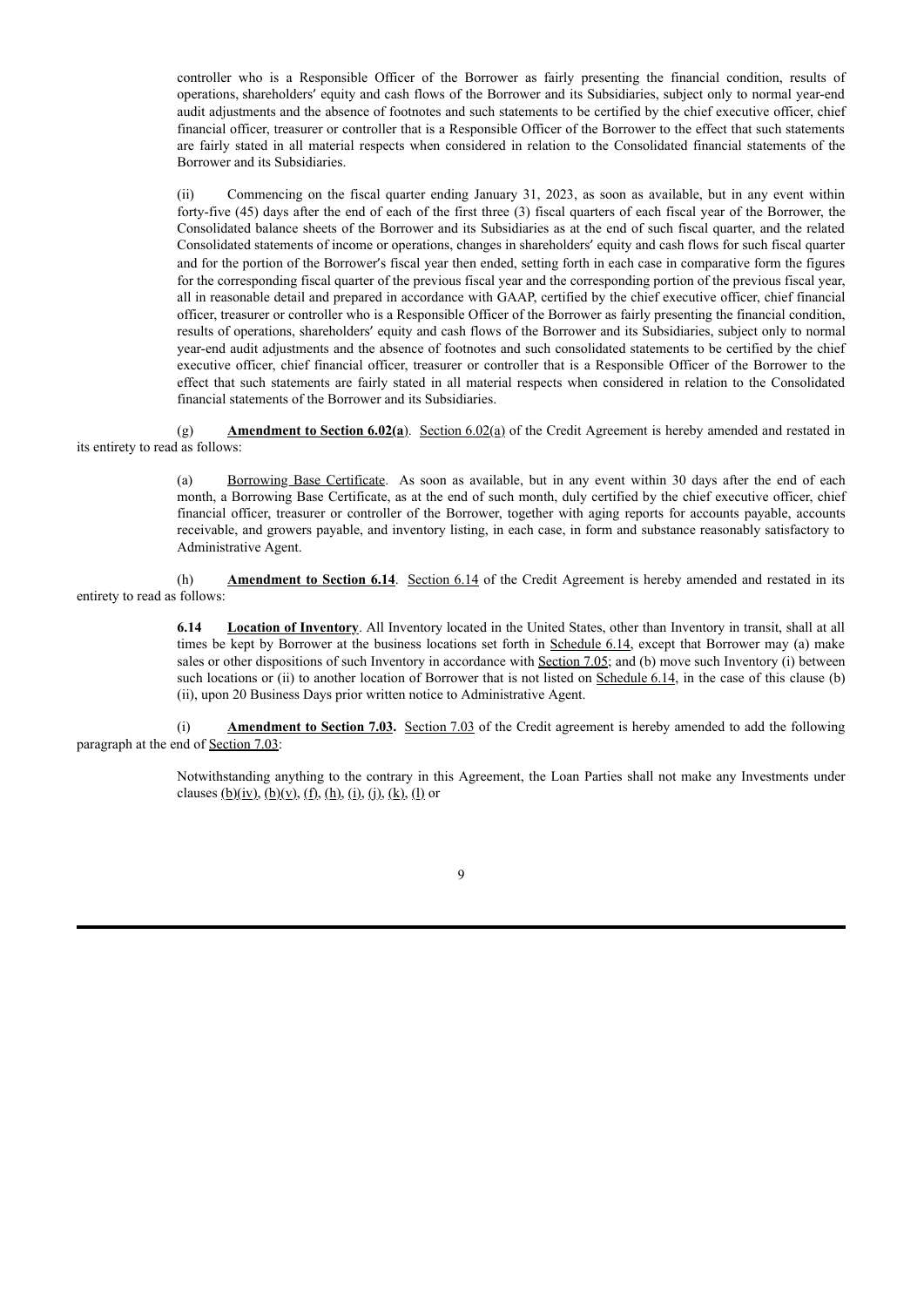(m) of this Section 7.03 during the period commencing on March 1, 2022 through and including October 31, 2022 in excess of \$4,000,000 in the aggregate.

(j) **Amendment to Section 7.04(b).** Section 7.04(b) of the Credit Agreement is hereby amended and restated in its entirety to read as follows:

> (b) any Loan Party may Dispose of all or substantially all of its assets (upon voluntary liquidation or otherwise) to the Borrower or to another Loan Party; provided, that the Borrower may Dispose of all or substantially all of its Equity Interests in Limoneria Company by selling such interests to a non-Loan Party so long as (a) the Borrower shall apply the net proceeds of such sale to repay the Loans, promptly, but no later than three (3) Business Days, of the sale (b) no Default or Event of Default exists or would result therefrom, and (c) such sale shall be in an amount not less than the fair market value taking into consideration reasonable and customary discounts for bulk sales.

(k) **Amendment to Section 7.11.** Section 7.11 of the Credit Agreement is hereby amended and restated in its entirety to read as follows:

### **7.11 Financial Covenants**

(a) Consolidated Leverage Ratio. Commencing July 31, 2022 and at all times thereafter, permit the Consolidated Leverage Ratio as of the end of any Measurement Period ending as of the end of any fiscal quarter of the Borrower to be greater than 2.50:1.00.

(b) Consolidated Fixed Charge Coverage Ratio. (i) Commencing April 30, 2022 through and including September 30, 2022, permit the Consolidated Fixed Charge Coverage Ratio as of the last day of any fiscal month, measured on a period-to-date basis for the period commencing on February 1, 2022 and ending on the date of measurement set forth in the table below, to be less than 1.20:1.00, and (ii) and at all times thereafter, permit the Consolidated Fixed Charge Coverage Ratio as of the end of any Measurement Period ending as of the end of any fiscal quarter of the Borrower to be less than 1.20:1.00.

| <b>Fiscal Month Ending</b> | <b>Period</b>                         |  |
|----------------------------|---------------------------------------|--|
| April 30, 2022             | Three consecutive fiscal month period |  |
|                            | ending on April 30, 2022              |  |
| May 31, 2022               | Four consecutive fiscal month period  |  |
|                            | ending on May $31, 2022$              |  |
| June 30, 2022              | Five consecutive fiscal month period  |  |
|                            | ending on June $30, 2022$             |  |
| July 31, 2022              | Six consecutive fiscal month period   |  |
|                            | ending on July 31, 2022               |  |
| August 31, 2022            | Seven consecutive fiscal month period |  |
|                            | ending on August 31, 2022             |  |
| September 30, 2022         | Eight consecutive fiscal month period |  |
|                            | ending on September 30, 2022          |  |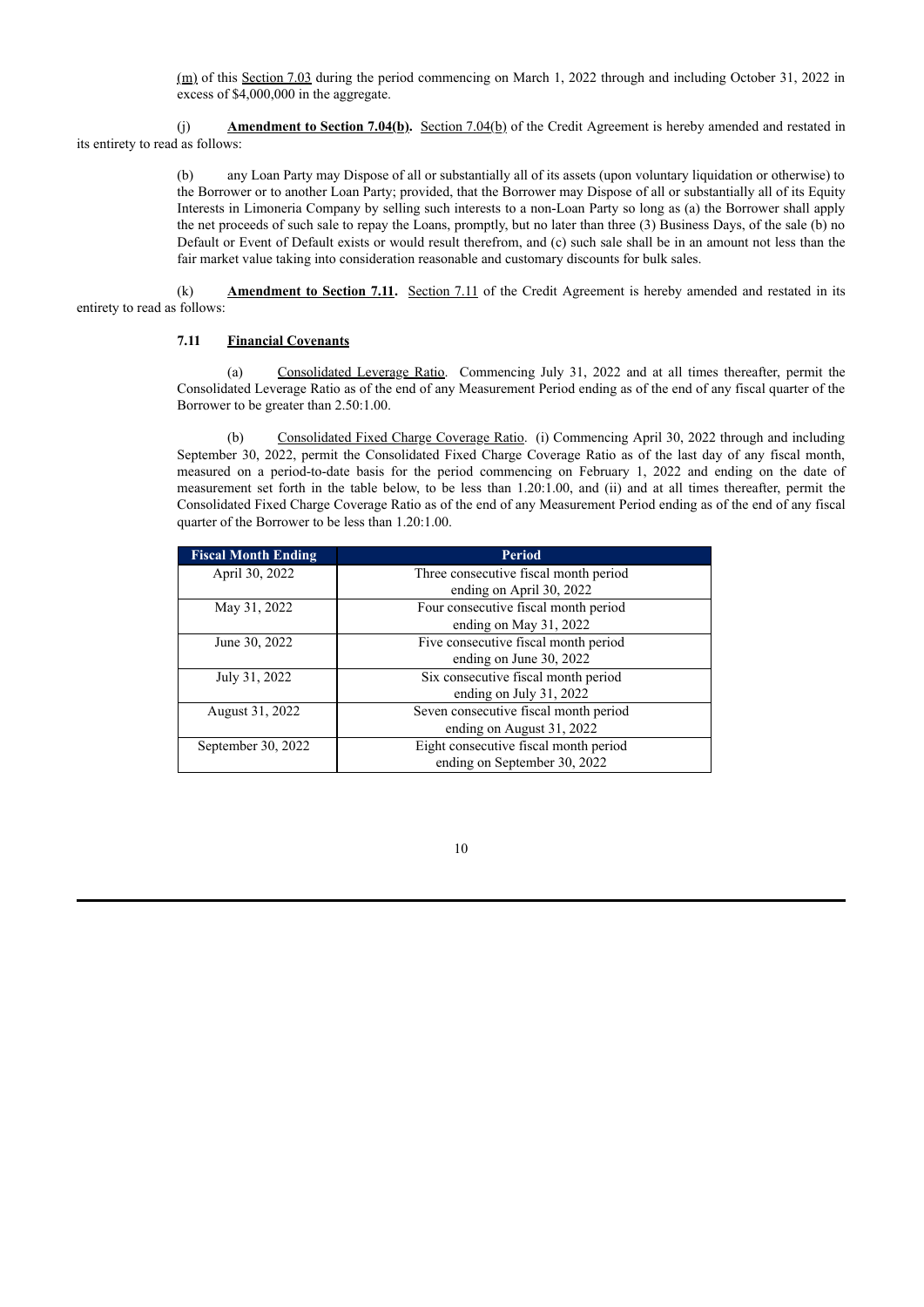(c) Minimum Consolidated EBITDA. Permit Consolidated EBITDA as of the last day of each below fiscal month, measured for that fiscal month, to be less than the amount set forth below:

| <b>Fiscal Month Ending</b> | <b>Minimum Consolidated EBITDA</b> |
|----------------------------|------------------------------------|
| <b>February 28, 2022</b>   | 3.000.000                          |
| March 31, 2022             | 3.000.000                          |
| April 30, 2022             | 5,000,000                          |

follows:

(l) **Amendment to Section 7.12.** Section 7.12 of the Credit Agreement is hereby amended and restated as

**7.12 Capital Expenditures**. Make or become legally obligated to make any Capital Expenditure, except for Capital Expenditures in the ordinary course of business not exceeding \$15,000,000 in the aggregate for the Borrower and its Subsidiaries during fiscal year ending on or about October 31, 2022, and \$30,000,000 in the aggregate for the Borrower and its Subsidiaries during any other fiscal year.

as follows:

(m) **Amendment to Section 11.04(a).** Section 11.04(a) of the Credit Agreement is hereby amended and restated

(a) Costs and Expenses. The Loan Parties shall pay (i) all reasonable out-of-pocket expenses incurred by the Administrative Agent and its Affiliates (including the reasonable fees, charges and disbursements of counsel and financial advisors for the Administrative Agent), in connection with the syndication of the credit facilities provided for herein, the preparation, negotiation, execution, delivery and administration of this Agreement and the other Loan Documents or any amendments, modifications or waivers of the provisions hereof or thereof (whether or not the transactions contemplated hereby or thereby shall be consummated), (ii) all reasonable out-of-pocket expenses incurred by the L/C Issuer in connection with the issuance, amendment, renewal or extension of any Letter of Credit or any demand for payment thereunder and (iii) all out-of-pocket expenses incurred by the Administrative Agent, any Lender or the L/C Issuer (including the reasonable fees, charges and disbursements of any counsel for the Administrative Agent, any Lender or the L/C Issuer), in connection with the enforcement or protection of its rights (A) in connection with this Agreement and the other Loan Documents, including its rights under this Section, or (B) in connection with Loans made or Letters of Credit issued hereunder, including all such out-of-pocket expenses incurred during any workout, restructuring or negotiations in respect of such Loans or Letters of Credit.

(n) **Amendment to Schedule 1.01(b).** Schedule 1.01(b) to the Credit Agreement is hereby amended and restated to the form attached hereto as Exhibit A.

Exhibit B.

(o) **Schedule 6.14**. A new Schedule 6.14 is hereby added to the Credit Agreement in the form attached hereto as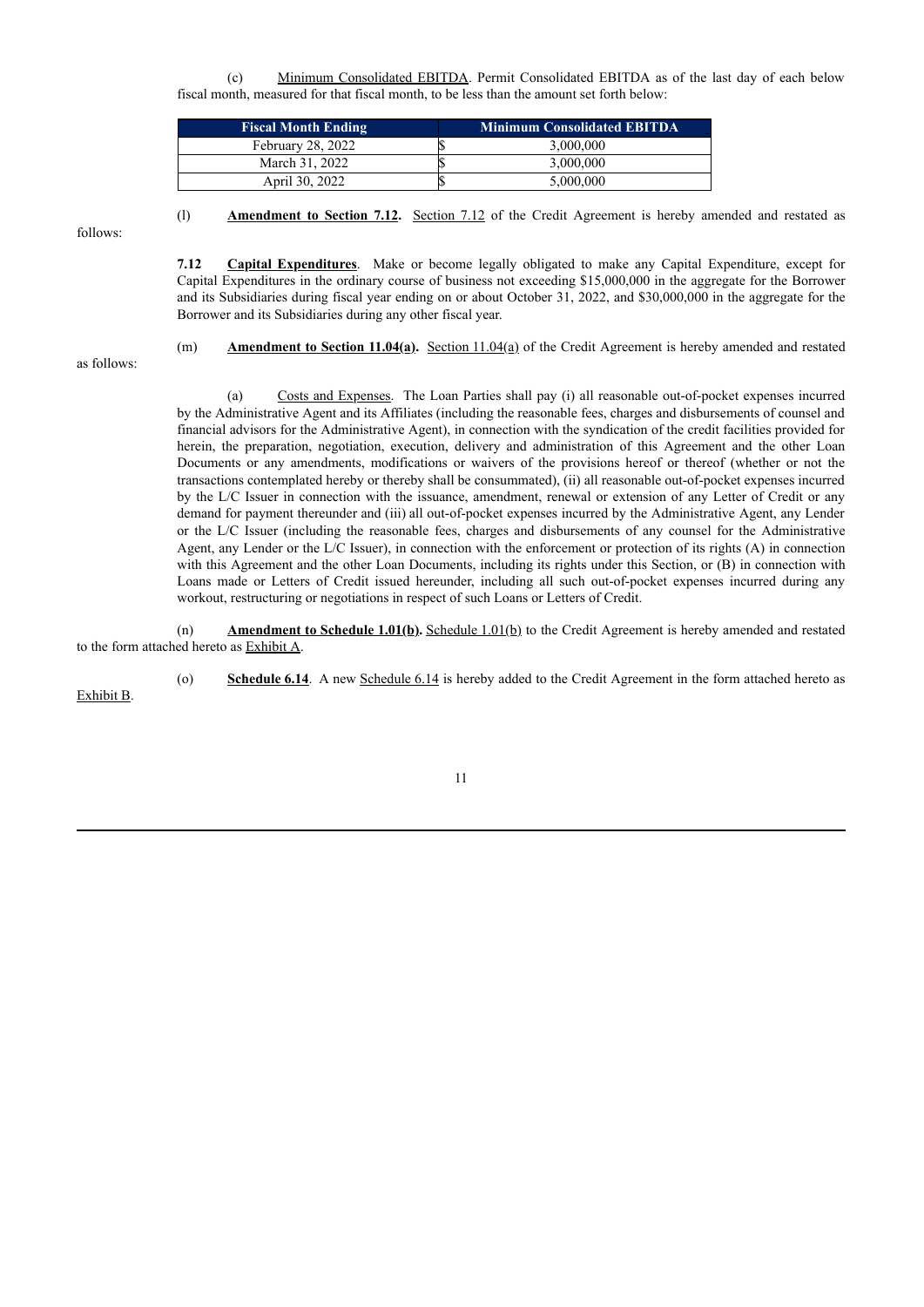(p) **Amendment to Section 3 of the Fourth Amendment**. Section 3 of the Fourth Amendment to the Credit Agreement is hereby deleted in its entirety without replacement.

(q) **Amendment to Section 5 of the Fourth Amendment**. Section 5 of the Fourth Amendment to the Credit Agreement is hereby deleted in its entirety without replacement.

(r) **Amendment to Exhibit C (Compliance Certificate).** Exhibit C of the Credit Agreement is hereby amended and restated with the form Exhibit C attached hereto as Schedule 1.

### **3. Limited Consent – Pledge to Support Mexican Tax Assessment (2013).**

(a) Borrower has informed Administrative Agent and Lenders that to support surety bonds or other requirements regarding the Mexican Tax Assessment (2013) it intends to (i) pledge certain fixed Mexican assets of Calavo Mexico and (ii) (x) pledge cash, (y) letters of credit issued under the Credit Agreement, or (z) provide an intercompany loan to or an investment in Calavo Mexico so that Calavo Mexico can pledge cash to satisfy the Mexican Tax Assessment (2013); provided that, the aggregate amount under this clause (ii) shall not exceed \$13,000,000 ("Requested Pledge/Transfer"). As the Requested Pledge/Transfer is not permitted under Section 7.01 or Section 7.03 of the Credit Agreement, Borrower has requested that Administrative Agent and Lenders provide their written consent thereto.

(b) Administrative Agent and Lenders hereby consent to the Requested Pledge/Transfer so long as (i) at the time of the making of the Requested Pledge/Transfer, no Default exists or will exist as a result thereof, (ii) the Requested Pledge/Transfer does not occur before June 1, 2022, and (iii) the Requested Pledge/Transfer occurs no later than April 30, 2023.

(c) The foregoing consent is a one-time consent and applies only to the specified circumstances and does not modify or otherwise affect the Loan Parties' obligations to comply with such applicable provisions of the Credit Agreement or any other provision of the Credit Agreement or any other Loan Document in any other instance. The agreements and consent set forth in this Section 3 are limited to the extent specifically set forth above and no other terms, covenants or provisions of the Loan Documents are intended to be affected hereby.

**4. Limited Waiver – Specified Events of Default.** Subject to the terms and conditions set forth herein, the Administrative Agent and Lenders hereby waives the Specified Events of Default. The foregoing waiver is a one-time waiver and applies only to the specified circumstance and does not modify or otherwise affect the Borrower's obligations to comply with such provision of the Credit Agreement or any other provision of the Credit Agreement in any other instance. By virtue of the waiver in the immediately preceding sentence, the Borrower hereby affirms and agrees that no other Event of Default has occurred as a result of the Specified Events of Default. The agreements and consents set forth in this Section 4 are limited to the extent specifically set forth above and no other terms, covenants or provisions of the Loan Documents are intended to be affected hereby.

**5. Conditions Precedent.** This Amendment and the obligations of Administrative Agent and the Lenders hereunder will be effective only upon satisfaction of each of the following conditions precedent, each in a manner in form and substance acceptable to Administrative Agent in its sole discretion:

(a) Executed Amendments. Receipt by Administrative Agent of a fully-executed copy of this Amendment.

(b) No Default. After giving effect to this Amendment, no Default or Event of Default shall exist.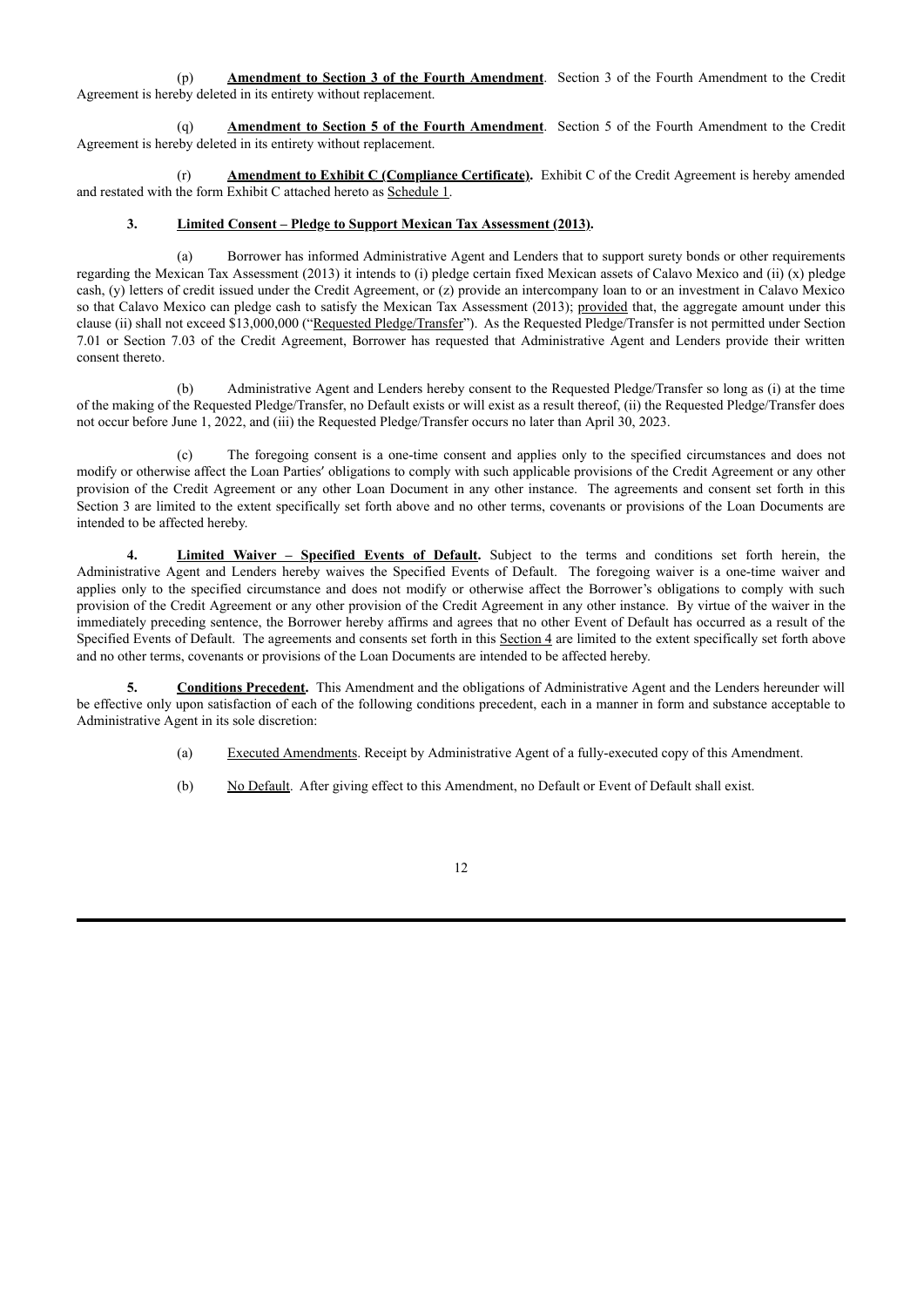(c) Legal Fees. The Borrower shall have paid all reasonable and documented out of pocket legal fees and expenses owed to counsel for Administrative Agent.

(d) Amendment Fee and Expenses. The Borrower shall have paid to Administrative Agent an amendment fee equal to 12.5 basis points of the Revolving Facility (for the pro-rata benefit of the Lenders) plus all reasonable and out-of-pocket costs and expenses owed to and/or incurred by the Administrative Agent arising in connection with this Amendment;

(e) Incumbency Certificate. Administrative Agent shall have received a duly executed omnibus Incumbency Certificate for the Loan Parties.

(f) Borrowing Base Certificate. The Borrower has delivered a monthly Borrowing Base Certificate to Administrative Agent for the period ending on January 31, 2022, which is duly certified by the chief executive officer, chief financial officer, treasurer or controller of the Borrower.

(g) Compliance Certificate. The Borrower has delivered a Compliance Certificate to Administrative Agent for the period ending on February 28, 2022 which is duly certified by the chief executive officer, chief financial officer, treasurer or controller of the Borrower.

(h) Other Agreements. The Administrative Agent shall have received such other documents, certificates and information that the Administrative Agent shall require each in form and substance satisfactory to the Administrative Agent.

**6. Reaffirmation of Representations and Warranties.** Each Loan Party represents and warrants that after giving effect to this Amendment, the representations and warranties made by each obligor set forth in the Loan Documents are true and correct in all material respects as of the date hereof (except those that expressly relate to an earlier period).

**7. Reaffirmation of Obligations.** Each Loan Party (a) acknowledges and consents to all of the terms and conditions of this Amendment, (b) affirms all of its obligations under the Loan Documents and (c) agrees that this Amendment and all documents executed in connection herewith do not operate to reduce or discharge such Loan Party's obligations under the Loan Documents.

**8. Acknowledgment by Loan Parties.** Each Loan Party hereby represents and warrants that the execution and delivery of this Amendment and compliance by each Loan Party with all of the provisions of this Amendment: (a) are within the powers and purposes of each Loan Party; (b) have been duly authorized or approved by the board of directors or managers of each Loan Party; and (c) when executed and delivered by or on behalf of each Loan Party, will constitute valid and binding obligations of each Loan Party, enforceable in accordance with their terms, except as enforceability may be limited by Debtor Relief Laws and Laws affecting the rights of creditors generally and by general equitable principles. Each Loan Party reaffirms its obligation to pay all amounts due to Lender under the Loan Documents in accordance with the terms thereof, as modified hereby.

**9. General Release.** Each Loan Party (collectively, the "Releasing Parties") releases, acquits and forever discharges Administrative Agent and each Lender, and each of their respective past and present directors, officers, employees, agents, attorneys, affiliates, predecessors, successors, administrators and assigns ("Released Parties") of and from any and all claims, actions, causes of action, demands, rights, damages, costs, loss of service, expenses and compensation whatsoever heretofore or hereafter arising from any events or occurrences, or anything done, omitted to be done, or allowed to be done by any of the Released Parties, on or before the date of execution of this Amendment, WHETHER KNOWN OR UNKNOWN, FORESEEN OR UNFORESEEN, including, without limitation, any of the same arising from or related to anything done, omitted to be done, or allowed to be done by any of the Released Parties and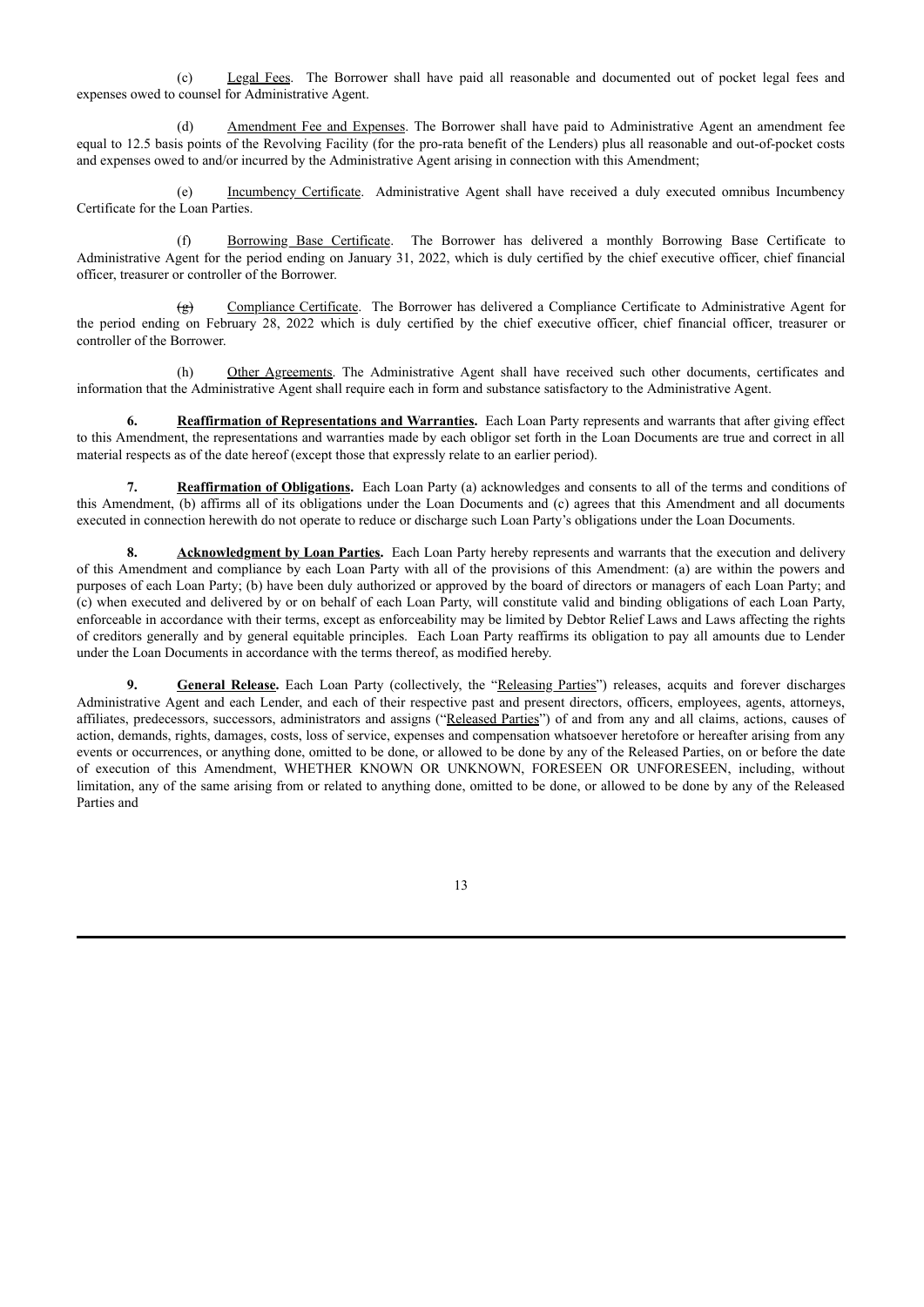in any way connected with this Amendment or any of the Loan Documents, any other credit facilities provided or not provided, any advances made or not made, or any past or present deposit or other accounts (including, without limitation, "dominion of funds" accounts and lockbox arrangements) of any Releasing Party with any Lender and the handling of the same by any Lender, including, without limitation, the manner and timing in which items were deposited or credited thereto or funds transferred therefrom or made available to any of the Releasing Parties, the honoring or returning of any checks drawn on any account, and any other dealings between the Releasing Parties and the Released Parties (the "Released Matters"); provided, however, that (A) Releasing Parties shall retain their rights to funds in deposit accounts held with any Lender, as applicable, funds in transit for deposit into any such account and any refunds to which such Releasing Party is entitled to, subject to in each case any applicable security interests of Administrative Agent or any Lender therein, and any right of offset or recoupment with respect thereto, and (B) Released Matters shall not include Administrative Agent and the Lenders' obligations under the Loan Documents or any other contracts or agreements between Administrative Agent and/or any Lender, on one hand, and Releasing Parties from and after the effectiveness of this Amendment. Releasing Parties each further agree never to commence, aid or participate in (except to the extent required by order or legal process issued by a court or governmental agency of competent jurisdiction) any legal action or other proceeding based in whole or in part upon the Released Matters. Releasing Parties each agree that this waiver and release is an essential and material component of this Amendment, and that the agreements in this paragraph are intended to be in full satisfaction of any alleged injuries or damages to or of any Releasing Parties in connection with the Released Matters. Each Releasing Party represents and warrants that it has not purported to convey, transfer or assign any right, title or interest in any Released Matter to any other person or entity and that the foregoing constitutes a full and complete release of the Released Matters. Releasing Parties each also understand that this release shall apply to all unknown or unanticipated results of the transactions and occurrences described above, as well as those known and anticipated. Releasing Parties each have consulted with legal counsel prior to signing this release, or had an opportunity to obtain such counsel and knowingly chose not to do so, and each Releasing Party executes such release voluntarily, with the intention of fully and finally extinguishing all Released Matters. In furtherance of this general release, Releasing Parties each acknowledge and waive the benefits of California Civil Code Section 1542 (and all similar ordinances and statutory, regulatory, or judicially created laws or rules of any other jurisdiction), which provides:

> A GENERAL RELEASE DOES NOT EXTEND TO CLAIMS THAT THE CREDITOR OR RELEASING PARTY DOES NOT KNOW OR SUSPECT TO EXIST IN HIS OR HER FAVOR AT THE TIME OF EXECUTING THE RELEASE AND THAT, IF KNOWN BY HIM OR HER, WOULD HAVE MATERIALLY AFFECTED HIS OR HER SETTLEMENT WITH THE DEBTOR OR RELEASED PARTY.

Releasing Parties each have consulted with legal counsel prior to signing this release, or had an opportunity to obtain such counsel and knowingly chose not to do so, and each Releasing Party executes such release voluntarily, with the intention of fully and finally extinguishing all Released Matters.

**10. No Other Changes.** Except as modified hereby, all of the terms and provisions of the Loan Documents shall remain in full force and effect.

**11. Counterparts; Electronic Delivery.** This Amendment may be executed in one or more counterparts, each of which when so executed shall be deemed to be an original, but all of which when taken together shall constitute one and the same instrument. Delivery of an executed counterpart of this Amendment may be in the form of an Electronic Record, telefacsimile or other electronic method of transmission and may be executed using Electronic Signature (including, without limitation, facsimile and .pdf) and shall be equally as effective, valid and enforceable as delivery of an original executed counterpart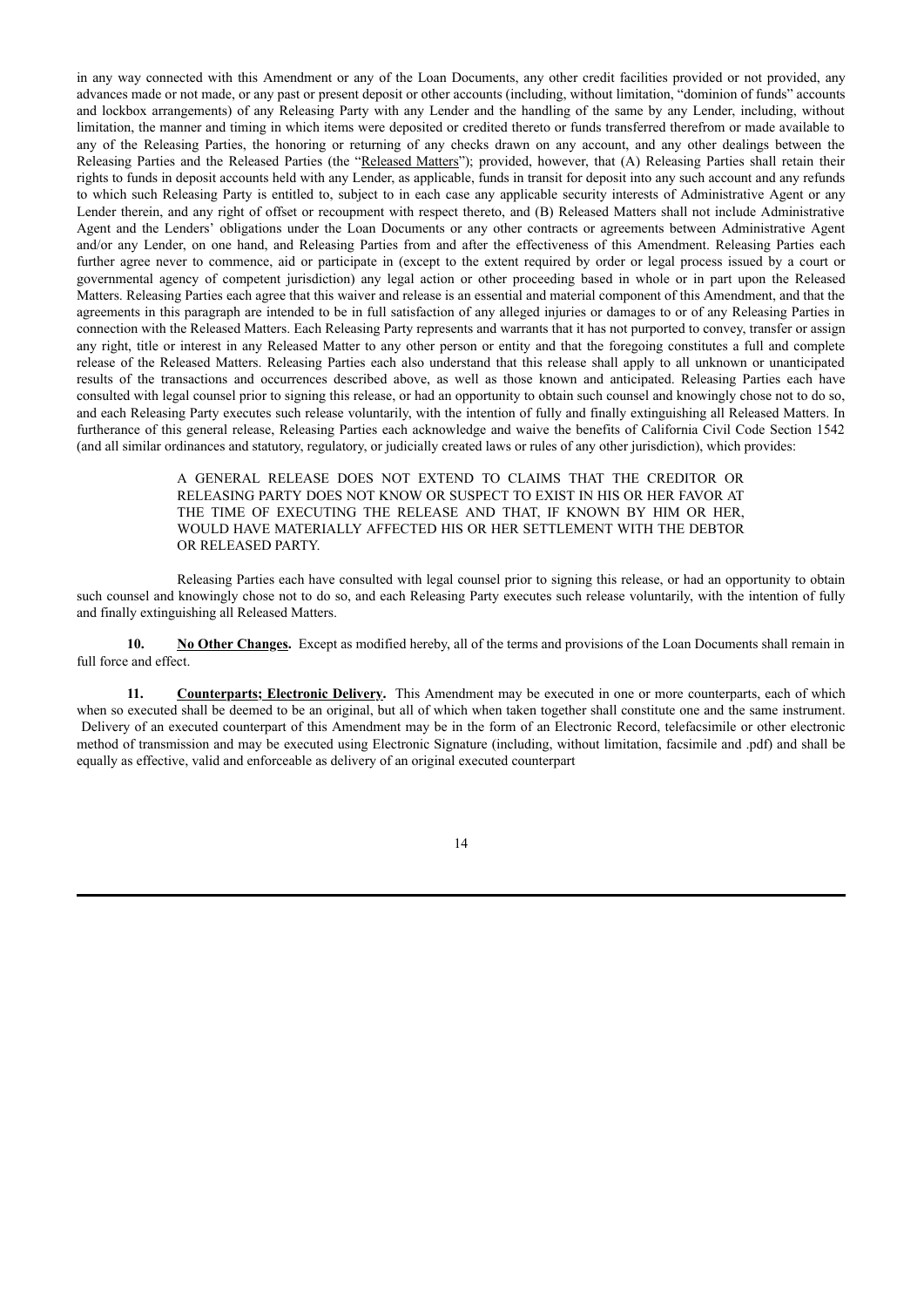of this Amendment. Any party delivering an executed counterpart of this Amendment by telefacsimile or other electronic method of transmission also shall deliver an original executed counterpart of this Amendment but the failure to deliver an original executed counterpart shall not affect the validity, enforceability, and binding effect of this Amendment. For the avoidance of doubt, the authorization under this paragraph may include, without limitation, use or acceptance by the Administrative Agent and Lenders of a manually signed paper which has been converted into electronic form (such as scanned into PDF format), or an electronically signed document converted into another format, for transmission, delivery and/or retention. For purposes hereof, "Electronic Record" and "Electronic Signature" shall have the meanings assigned to them, respectively, by 15 USC § 7006, as it may be amended from time to time.

**12. Governing Law.** This Amendment shall be deemed to be a contract made under, and for all purposes shall be construed in accordance with, the laws of the State of California (without regards to principles of conflict of laws which would defer to the laws of another jurisdiction as governing).

13. Jury Trial Waiver; California Judicial Reference. To the fullest extent permitted by applicable law, each of the parties hereto waives its right to trial by jury in any proceeding or dispute of any kind relating to this Amendment or the other **Loan Documents, Obligations or Collateral.** Without limiting the applicability of any other section of this Amendment, Section 11.16 and Section 11.17 of the Credit Agreement are hereby incorporated by this reference and shall apply to any action, proceeding, claim or controversy arising out of this Amendment.

**14. Total Agreement.** This Amendment, the Credit Agreement, and all other Loan Documents embody the entire understanding of the parties with respect to the subject matter thereof and supersede all prior understandings regarding the same subject matter.

**15. Loan Document.** This Amendment along with any document and certificate executed in connection herein, including but not limited to the security and pledge agreements and certificates referenced in Section 6 herein shall constitute a Loan Document under the Credit Agreement. Any provision of any Loan Document which applies to Loan Documents generally shall apply to this Amendment. It shall be an Event of Default under the Credit Agreement if any Loan Party breaches any covenant contained herein (subject to any applicable cure period set forth in the Credit Agreement) or if any representation or warranty contained herein proves to be inaccurate or untrue in any material respect.

[SIGNATURE PAGES FOLLOW]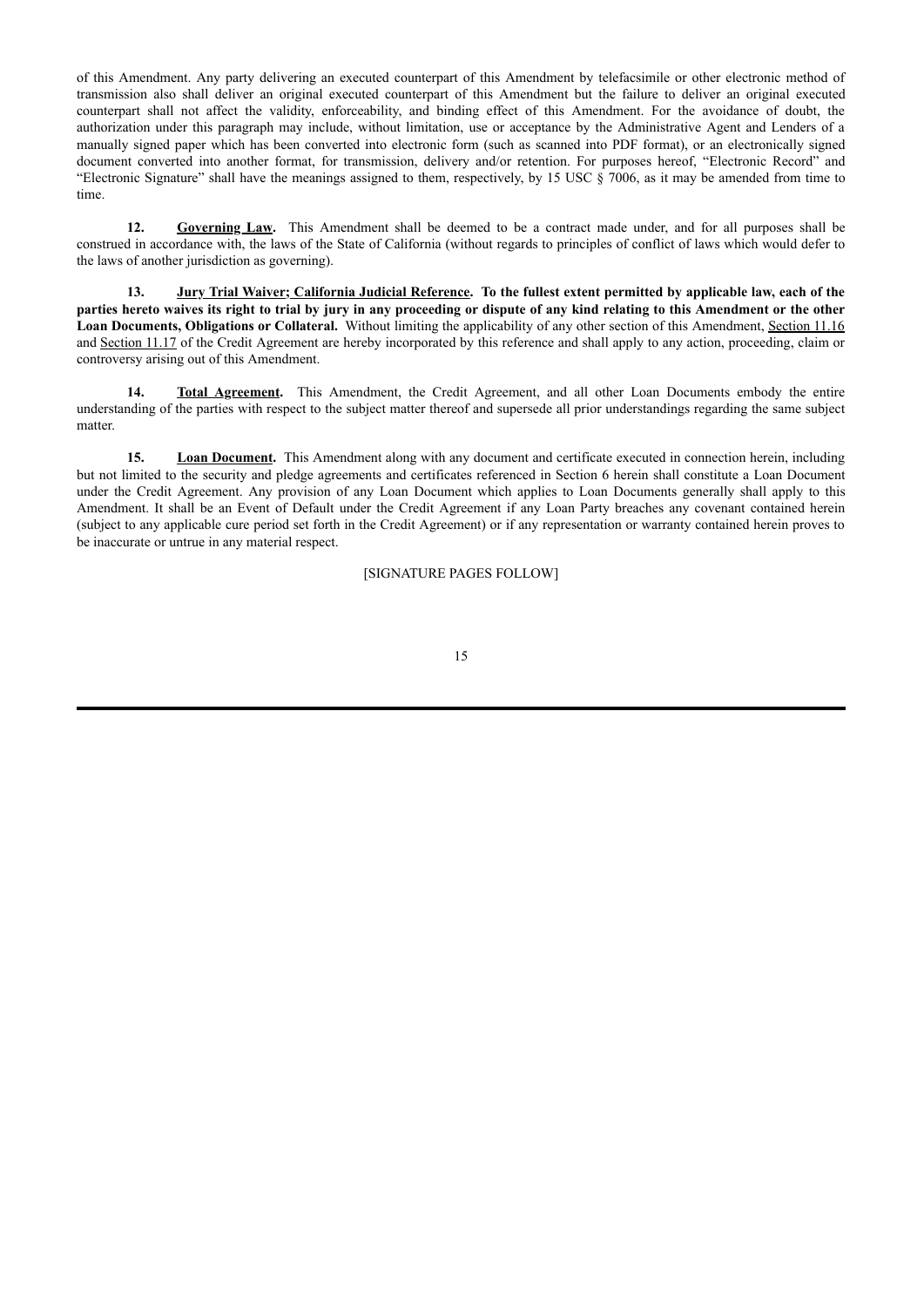IN WITNESS WHEREOF, each of the parties hereto has caused a counterpart of this Amendment to be duly executed and delivered as of the date first above written.

| <b>BORROWER:</b>   | CALAVO GROWERS, INC.,<br>a California corporation                                                               |
|--------------------|-----------------------------------------------------------------------------------------------------------------|
|                    | By:<br>Name:<br>Title:                                                                                          |
| <b>GUARANTORS:</b> | RENAISSANCE FOOD GROUP, LLC,<br>a Delaware limited liability company                                            |
|                    | By:<br>Name:<br>Title:                                                                                          |
|                    | CALAVO DE MEXICO, S.A. DE C.V.,<br>a sociedad anónima de capital variable organized under<br>the laws of Mexico |
|                    | By:<br>Name:<br>Title:                                                                                          |
|                    | [Signature Pages Continue]                                                                                      |
|                    |                                                                                                                 |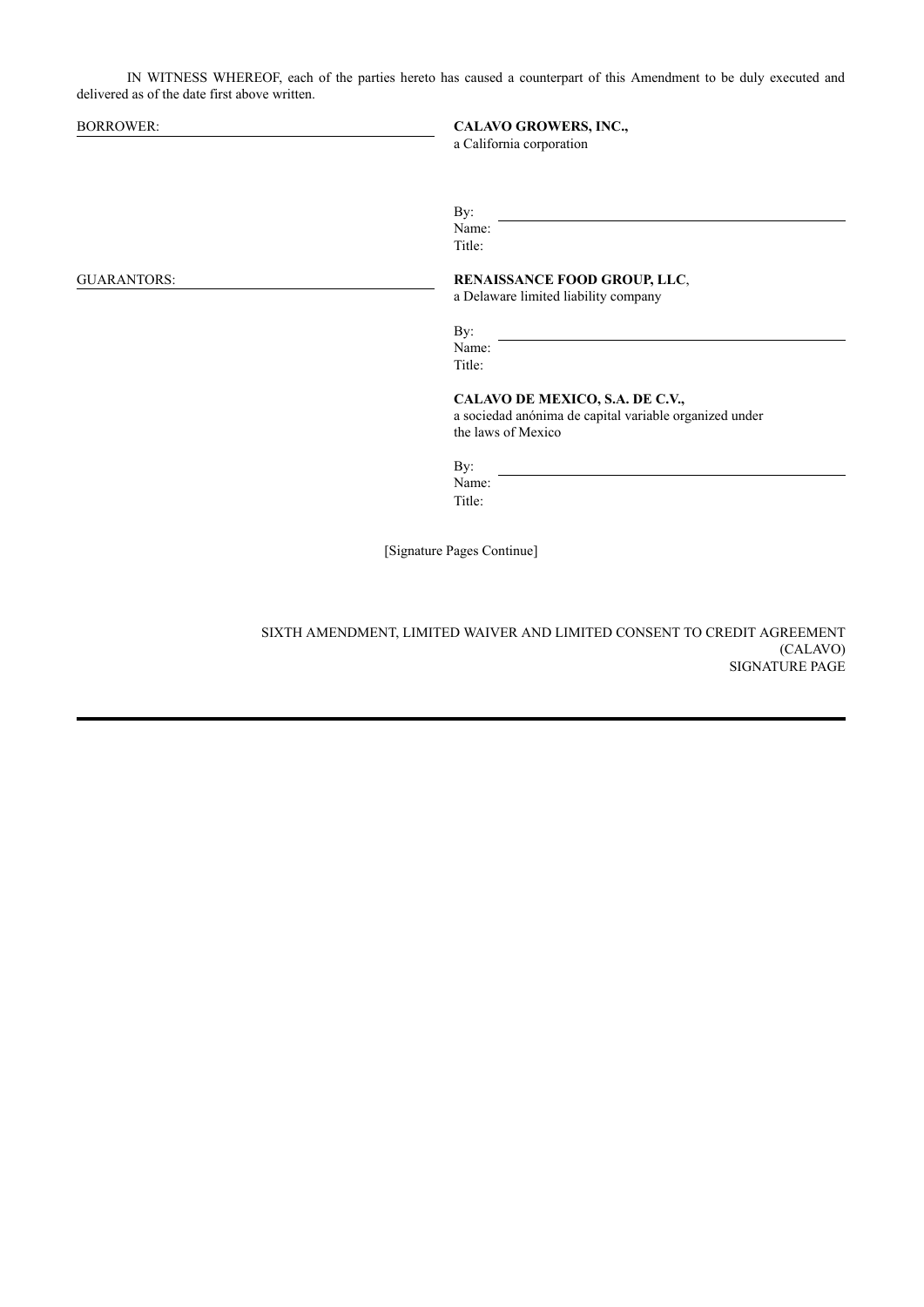as Administrative Agent

| By:    |  |
|--------|--|
| Name:  |  |
| Title: |  |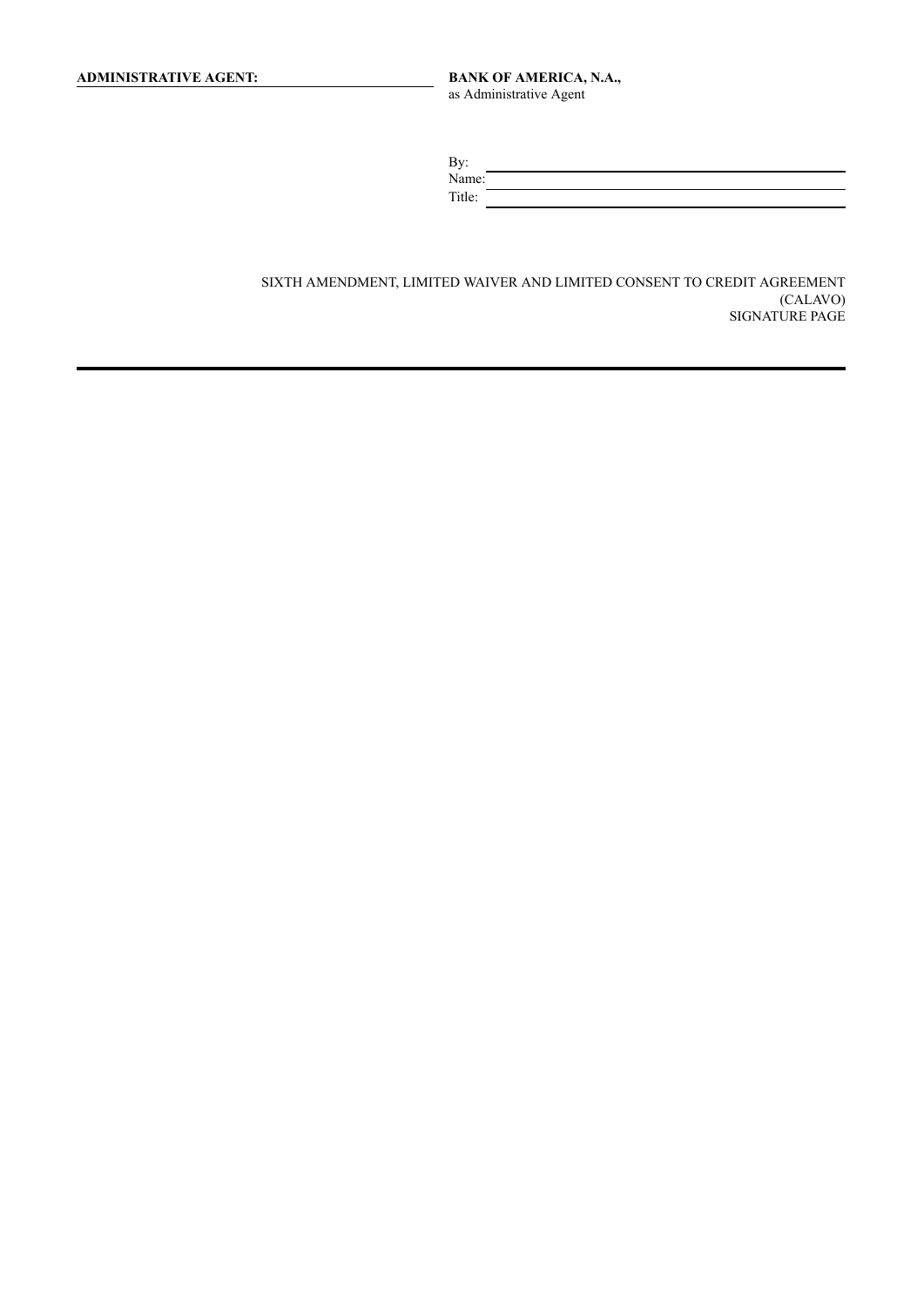**LENDERS**: **BANK OF AMERICA, N.A.**, as Lender, Non-Patronage Lender, L/C Issuer and Swingline Lender

| By:    |  |
|--------|--|
| Name:  |  |
| Title: |  |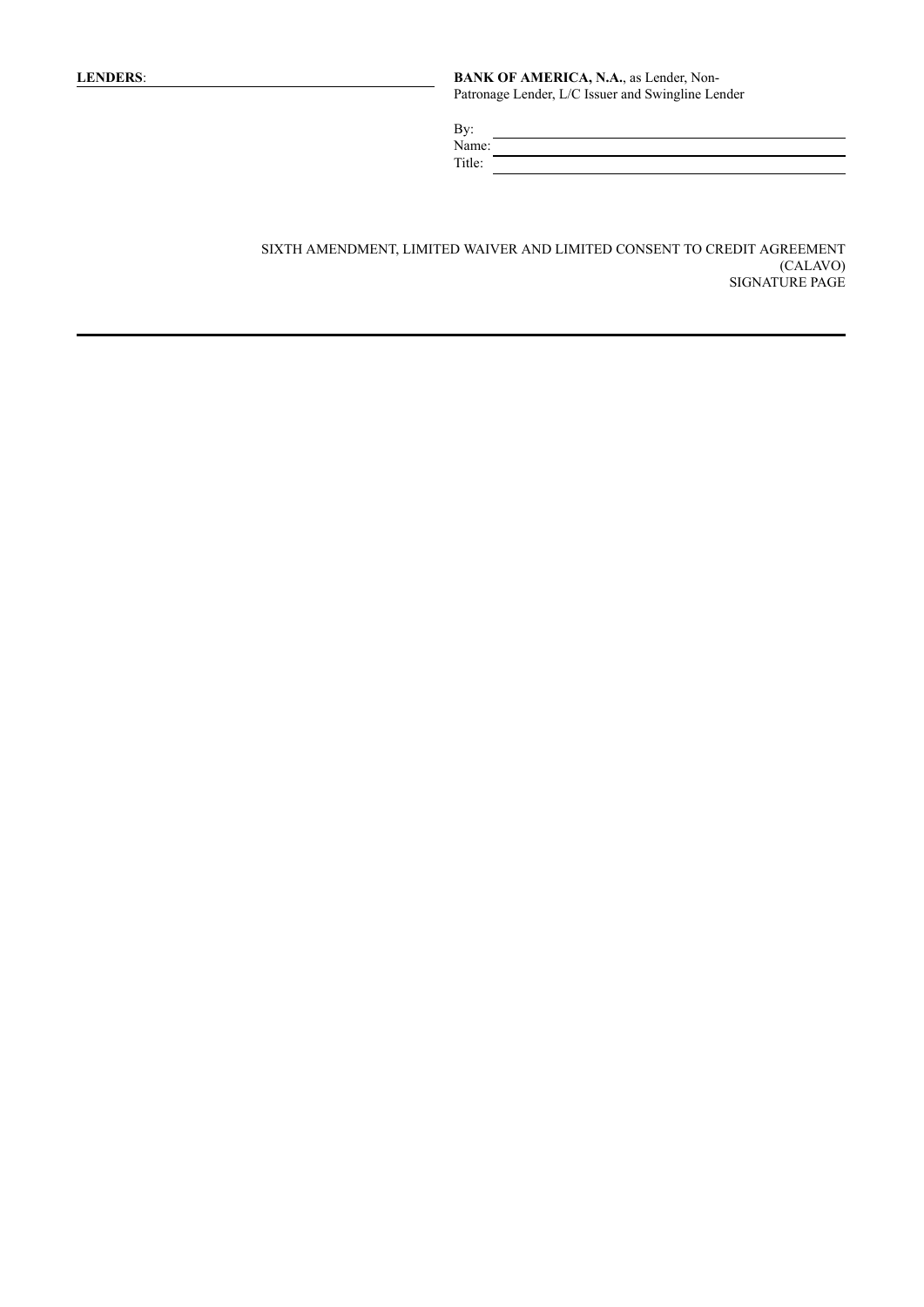# **FARM CREDIT WEST, PCA**

as a Lender and Patronage Lender

By: Name: Title: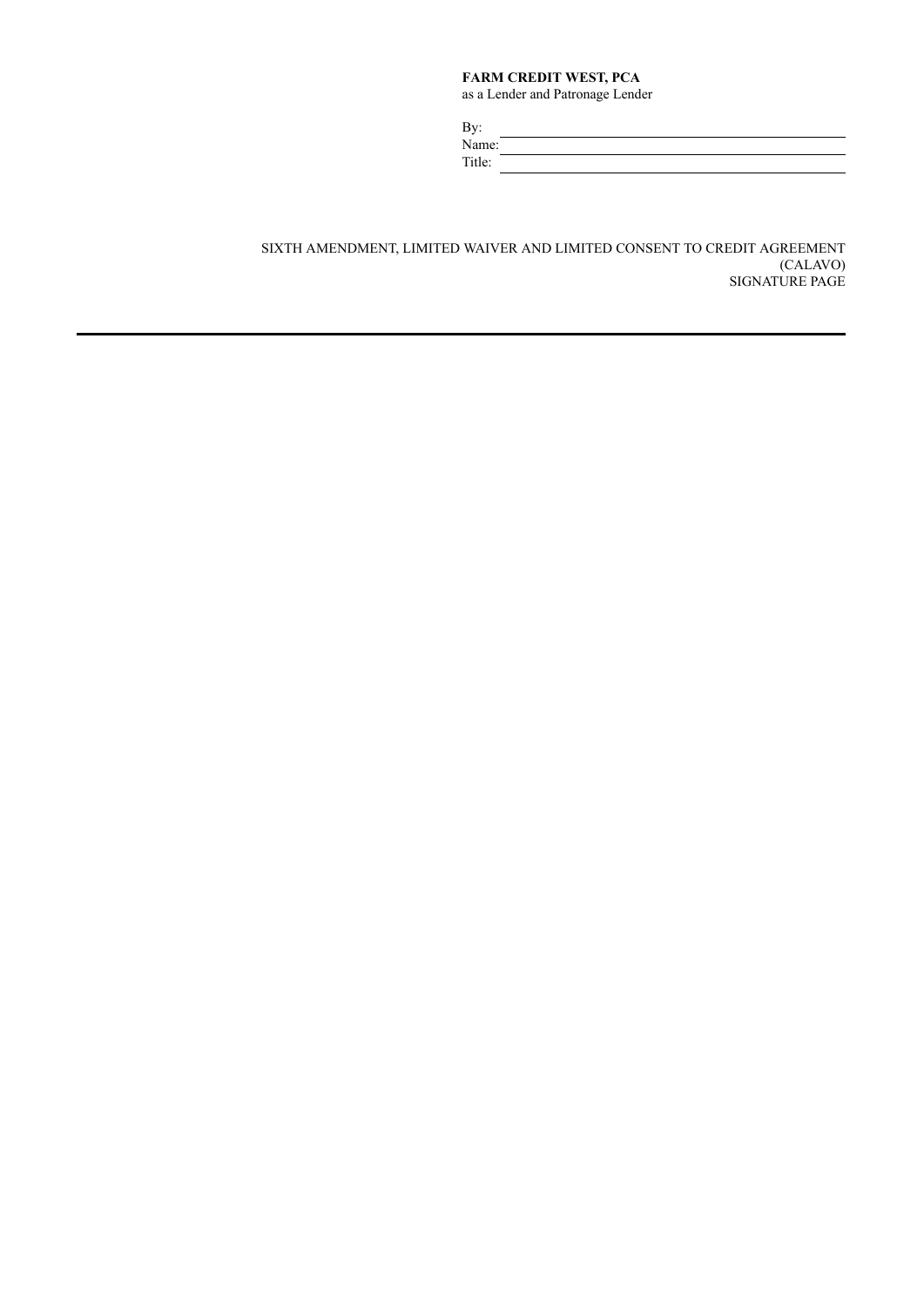#### **GUARANTOR ACKNOWLEDGMENT AND CONSENT**

Guarantor hereby expressly: (a) consents to the execution by Borrower, Administrative Agent and Lenders of this Amendment; (b) acknowledges that the "Guaranteed Obligations" (as defined in the Credit Agreement) includes all of the obligations and liabilities owing from time to time by the Borrower under and/or in connection with the "Loan Documents" including, but not limited to, the obligations and liabilities of Borrower to Lenders under and pursuant to the Credit Agreement, as amended from time to time; (c) acknowledges that the Guarantor does not have any set-off, defense, or counterclaim to the payment or performance of any of the obligations of Borrower under the Credit Agreement or the Guarantor under the Guaranty (as defined in the Credit Agreement); (d) reaffirms, assumes, and binds itself in all respects to all of the obligations, liabilities, duties, covenants, terms, and conditions that are contained in the Guaranty; and (e) agrees that all such obligations and liabilities under the Guaranty shall continue in full force and that the execution and delivery of this Amendment to, and its acceptance by, Administrative Agent shall not in any manner whatsoever (i) impair or affect the liability of the Guarantor, (i) prejudice, waive, or be construed to impair, affect, prejudice, or waive the rights and abilities of Administrative Agent at law, in equity or by statute, against the Guarantor, and/or (ii) release or discharge, nor be construed to release or discharge, any of the obligations and liabilities owing to Administrative Agent or any Lender by the Guarantor.

#### **AGREED TO AND ACCEPTED BY:**

### **GUARANTOR: RENAISSANCE FOOD GROUP, LLC,** a Delaware limited liability company

By: Name: Title:

#### **GUARANTOR: CALAVO DE MEXICO, S.A. DE C.V.,** *a*

*sociedad anónima de capital variable* organized under the laws of Mexico

 $Bv$ Name: Title:

GUARANTOR ACKNOWLEDGMENT AND CONSENT TO SIXTH AMENDMENT LIMITED WAIVER AND LIMITED CONSENT TO CREDIT AGREEMENT (CALAVO) SIGNATURE PAGE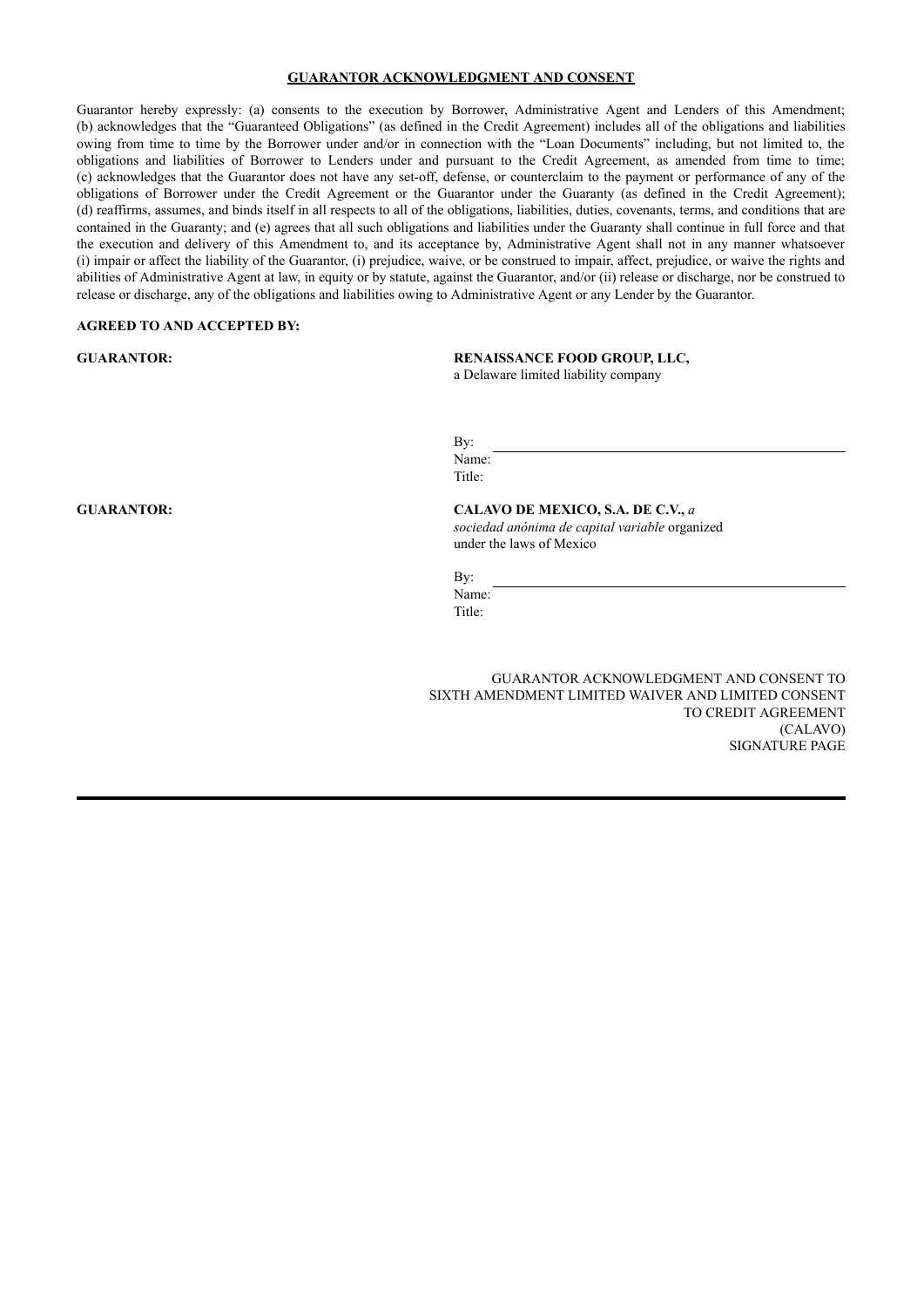# **EXHIBIT A**

# Schedule 1.01(b) to Credit Agreement

# Initial Commitments and Applicable Percentages as of Sixth Amendment Effectiveness Date

| Lender                | <b>Revolving Commitment</b> | <b>Applicable Percentage</b><br>(Revolving Loans) |
|-----------------------|-----------------------------|---------------------------------------------------|
| Bank of America, N.A. | \$40,000,000                | 50%                                               |
| Farm Credit West      | \$40,000,000                | 50%                                               |
| Total:                | \$80,000,000                | 100%                                              |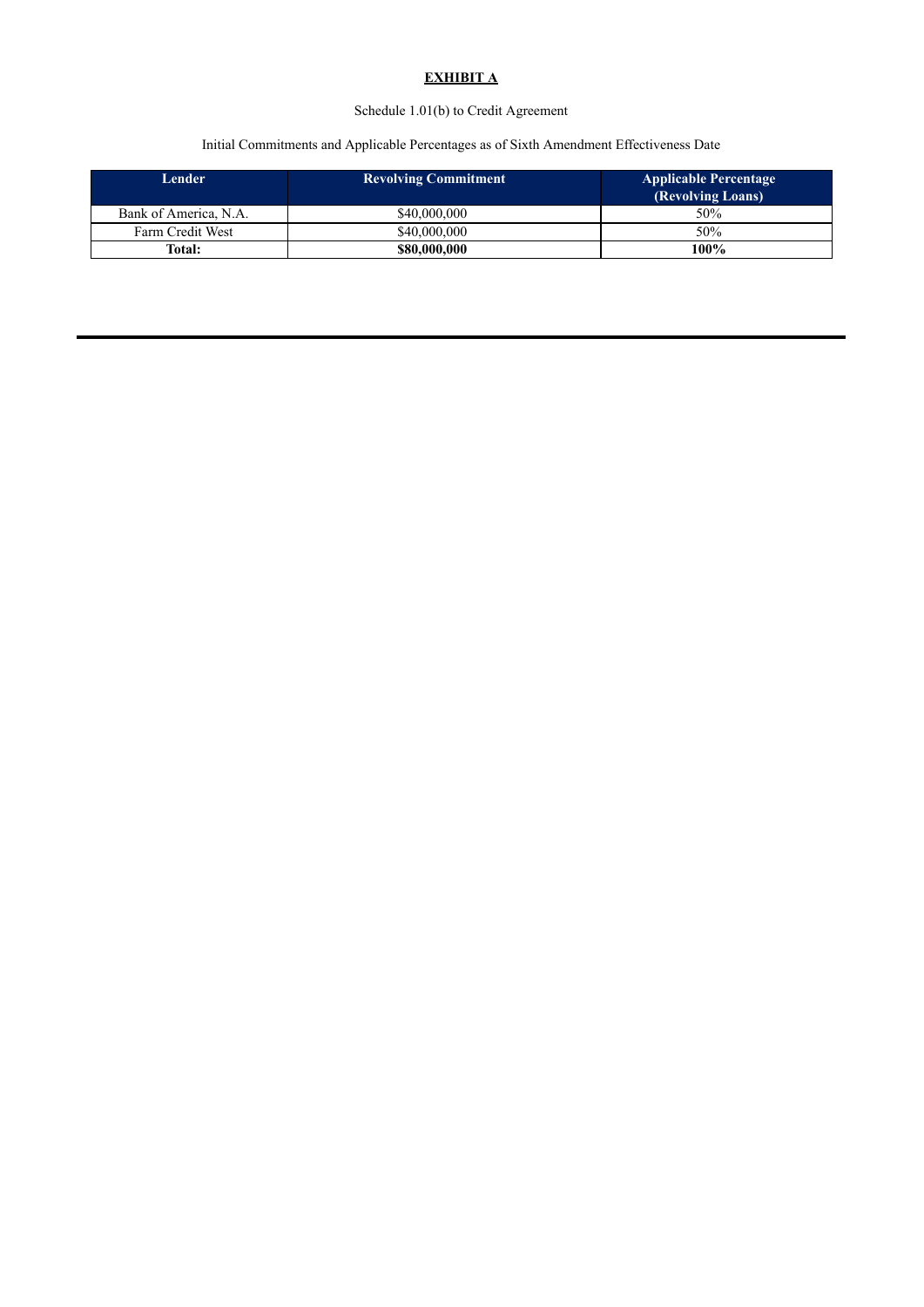# **EXHIBIT B**

# Schedule 6.14 to Credit Agreement

# Business Locations

# 1. The Borrower currently has the following U.S. business locations:

Chief Executive Office: 1141-A Cummings Road, Santa Paula, CA 93060

Other Locations:

| Address                                                       | Operations                        |
|---------------------------------------------------------------|-----------------------------------|
| 655 W. Main Street, Santa Paula, CA 93060                     | SPPH (own and operate facility)   |
| 15765 W. Telegraph Road, Santa Paula, CA 93060                | CA VAD (own and operate facility) |
| 1730 Eastridge Ave Riverside CA 92507                         | GHSC (own and operate facility)   |
| 300 Old Tucson Rd., Nogales, AZ 85648                         | Tomatoes – rented cold storage    |
| 500 W. Elmer Road, Vineland, NJ 08360                         | Co-packer                         |
| 16-664 Milo Street, Keaau, HI 96749                           | Office space                      |
| 11020 White Rock Rd., Ste 100, Rancho Cordova, CAOffice space |                                   |
| 95670                                                         |                                   |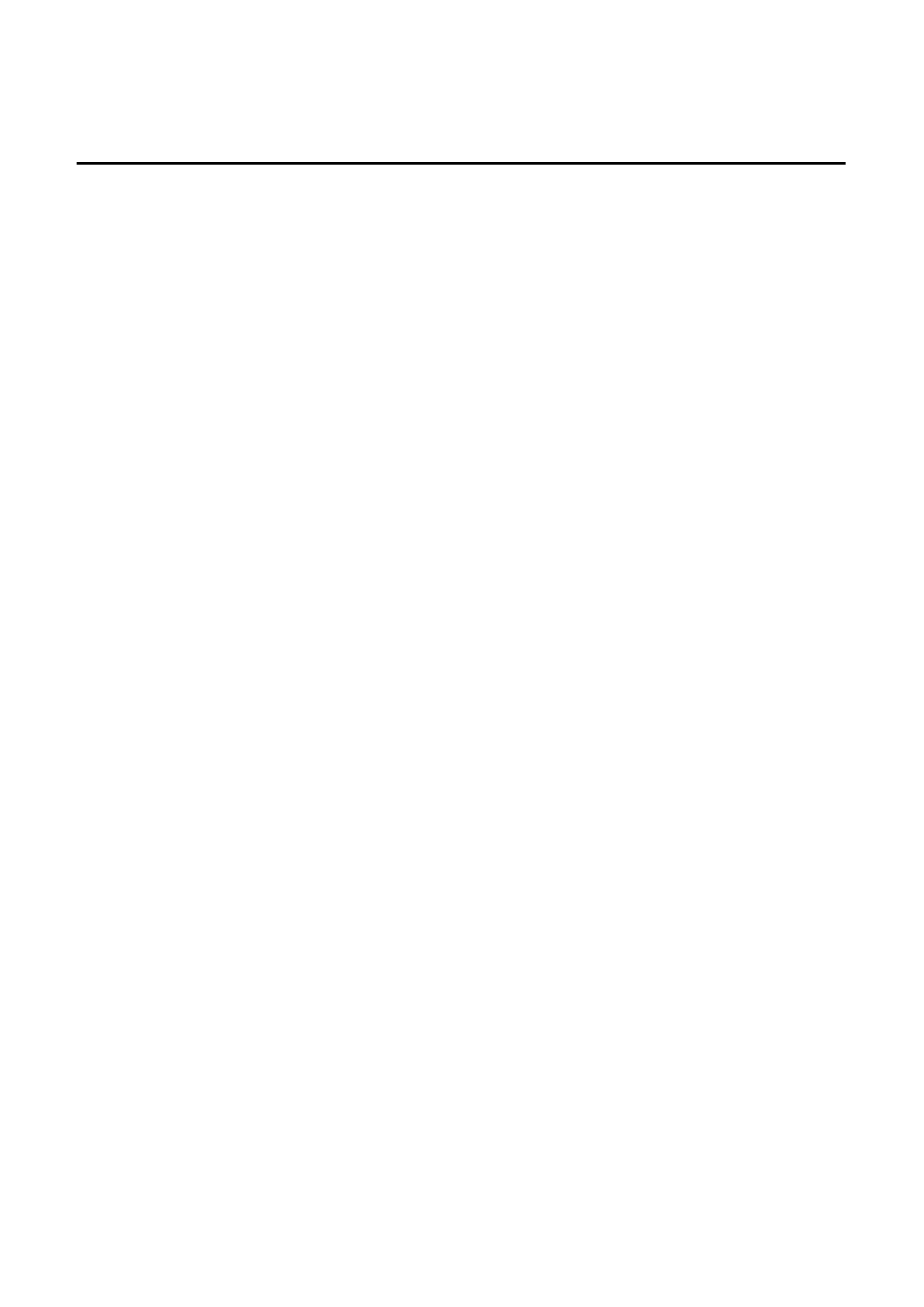# **Form of Compliance Certificate**

*Financial Statement Date: [\_\_\_\_\_\_\_\_, \_\_\_\_]*

#### TO: Bank of America, N.A., as Administrative Agent

RE: Credit Agreement, dated as of June 14, 2016, by and among Calavo Growers, Inc., a California corporation (the "Borrower"), the Guarantors, the Lenders and Bank of America, N.A., as Administrative Agent, L/C Issuer and Swingline Lender (as amended, modified, extended, restated, replaced, or supplemented from time to time, the "Credit Agreement"; capitalized terms used herein and not otherwise defined shall have the meanings set forth in the Credit Agreement)

DATE: [Date]

The undersigned Responsible Officer<sup>1</sup> hereby certifies as of the date hereof that  $[he/she]$  is the  $[$ the Borrower, and that, as such, [he/she] is authorized to execute and deliver this Certificate to the Administrative Agent on the behalf of the Borrower and the other Loan Parties, and that:

### *[Use following paragraph 1 for fiscal year-end financial statements]*

1. The Borrower has delivered (i) the year-end audited financial statements required by Section 6.01(a) of the Credit Agreement for the fiscal year of the Borrower ended as of the above date, together with the report and opinion of an independent certified public accountant required by such section and (ii) the Consolidated balance sheets of the Borrower and its Subsidiaries as at the end of such fiscal year and the related Consolidated statements of income or operations, changes in shareholders' equity and cash flows for such fiscal year, setting forth in each case in comparative form the figures for the previous fiscal year, all in reasonable detail and prepared in accordance with GAAP.

### *[Use following paragraph 1 for fiscal [month-end/quarter-end] financial statements]*

1. The Borrower has delivered the unaudited financial statements required by Section 6.01(b) of the Credit Agreement for the fiscal [month/quarter] of the Borrower ended as of the above date. Such Consolidated financial statements fairly present the financial condition, results of operations, changes in shareholders' equity and cash flows of the Borrower and its Subsidiaries in accordance with GAAP as at such date and for such period, subject only to normal year-end audit adjustments and the absence of footnotes and such Consolidated financial statements are fairly stated in all material respects when considered in relation to the Consolidated financial statements of the Borrower and its Subsidiaries.

2. The undersigned has reviewed and is familiar with the terms of the Credit Agreement and has made, or has caused to be made under [his/her] supervision, a review of the transactions and condition

<sup>1</sup> This certificate should be from the chief executive officer, president, chief financial officer, treasurer, assistant treasurer or controller of the Borrower or Parent, as applicable.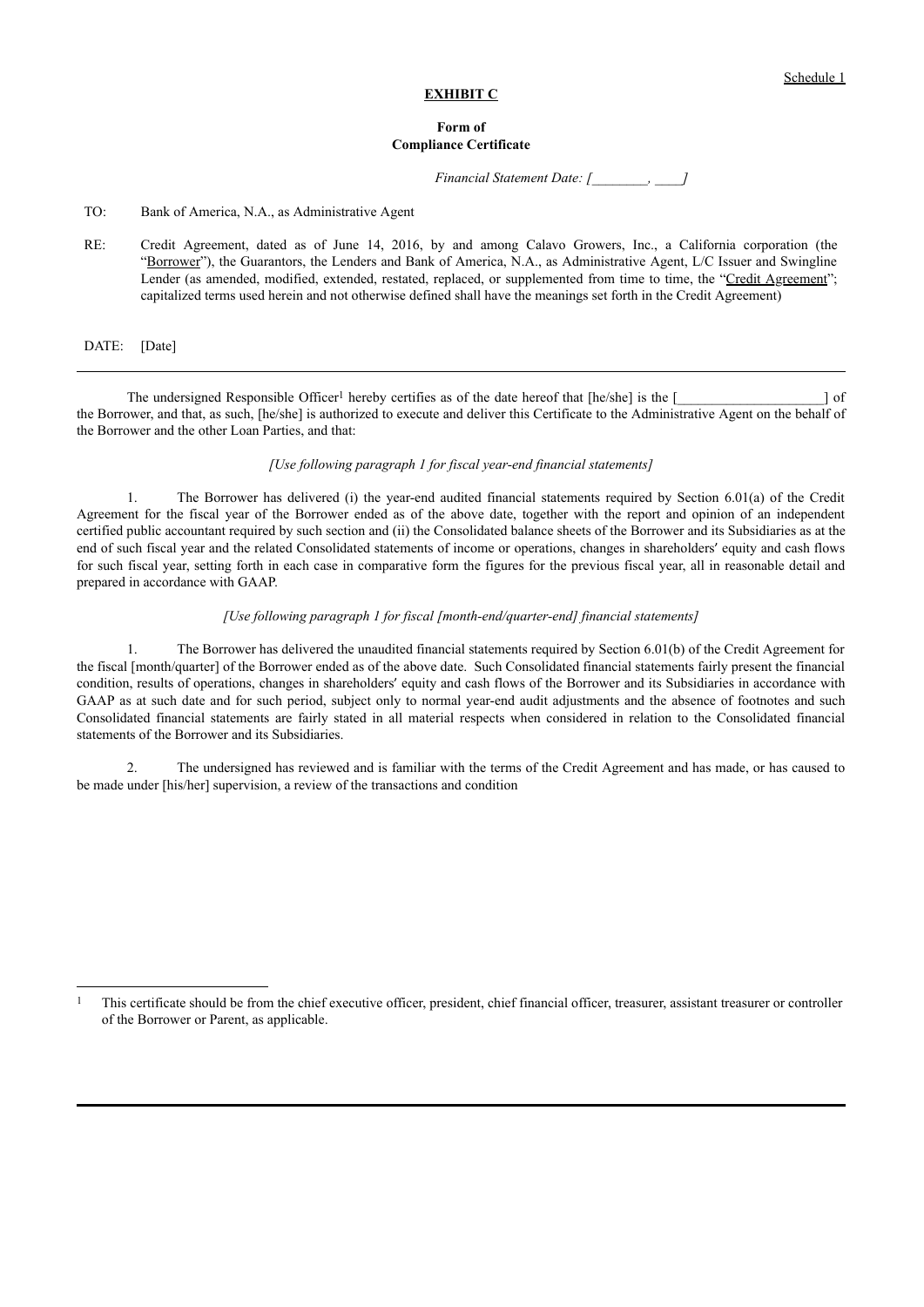(financial or otherwise) of the Borrower and its Subsidiaries during the accounting period covered by such financial statements.

3. A review of the activities of the Borrower and its Subsidiaries during such fiscal period has been made under the supervision of the undersigned with a view to determining whether during such fiscal period the Borrower and each of the other Loan Parties performed and observed all its obligations under the Loan Documents, and

## *[select one:]*

[to the best knowledge of the undersigned, during such fiscal period each of the Loan Parties performed and observed each covenant and condition of the Loan Documents applicable to it, and no Default has occurred and is continuing.]

*--or—*

[to the best knowledge of the undersigned, the following covenants or conditions have not been performed or observed and the following is a list of each such Default and its nature and status:]

4. The representations and warranties of the Borrower and each other Loan Party contained in Article V of the Credit Agreement or any other Loan Document, or which are contained in any document furnished at any time under or in connection therewith are true and correct in all material respects on and as of the date hereof, and except that for purposes of this Compliance Certificate, the representations and warranties contained in subsections (a) and (b) of Section 5.05 of the Credit Agreement shall be deemed to refer to the most recent statements furnished pursuant to clauses (a) and (b), respectively, of Section 6.01 of the Credit Agreement, including the statements in connection with which this Compliance Certificate is delivered.

5. The financial covenant analyses and information set forth on Schedule A attached hereto are true and accurate on and as of the date of this Certificate.

Delivery of an executed counterpart of a signature page of this Certificate by fax transmission or other electronic mail transmission (e.g. "pdf" or "tif") shall be effective as delivery of a manually executed counterpart of this Certificate.

*[REMAINDER OF PAGE INTENTIONALLY LEFT BLANK]*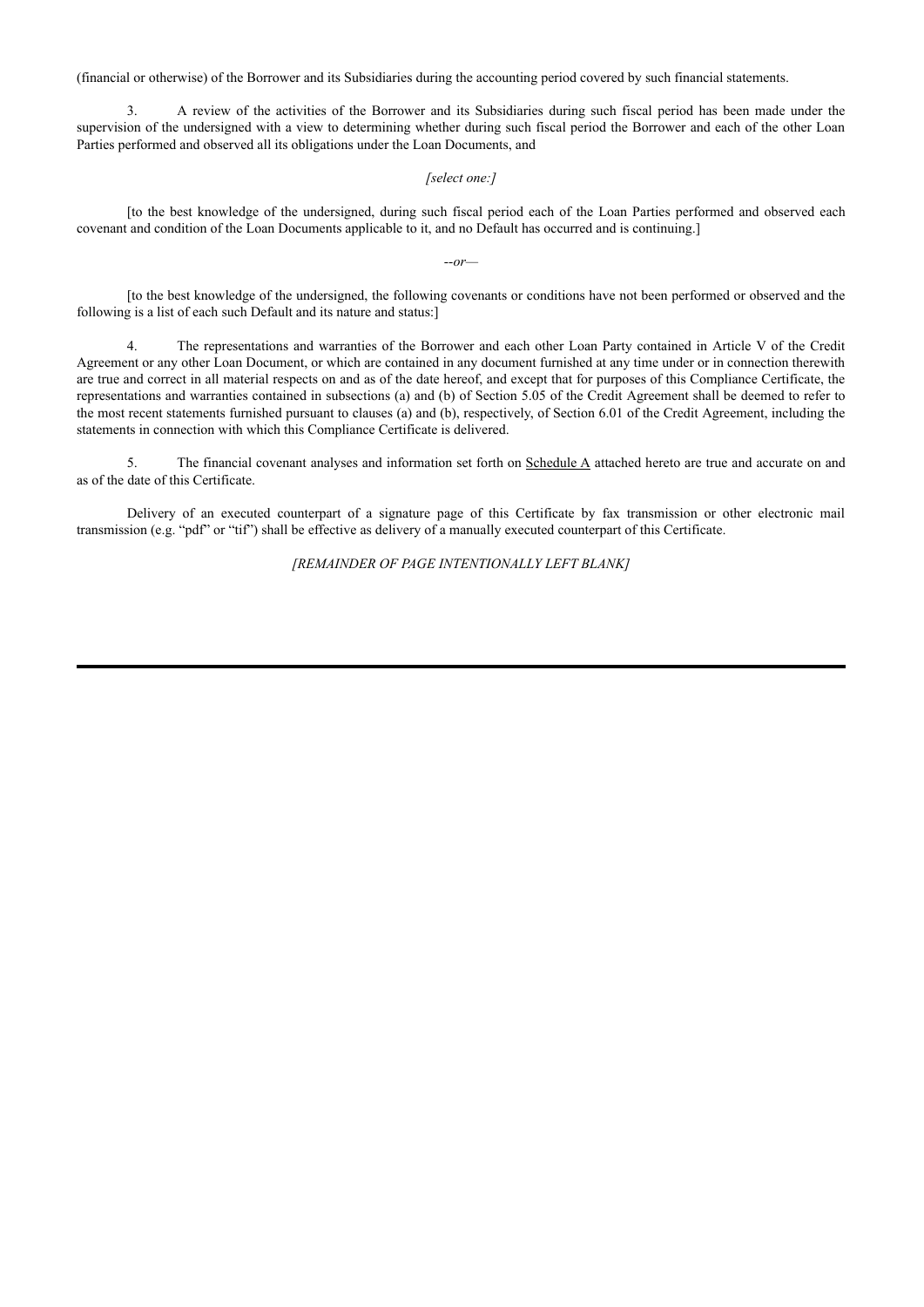# **CALAVO GROWERS, INC.,**

a California corporation

| By:    |  |
|--------|--|
| Name:  |  |
| Title: |  |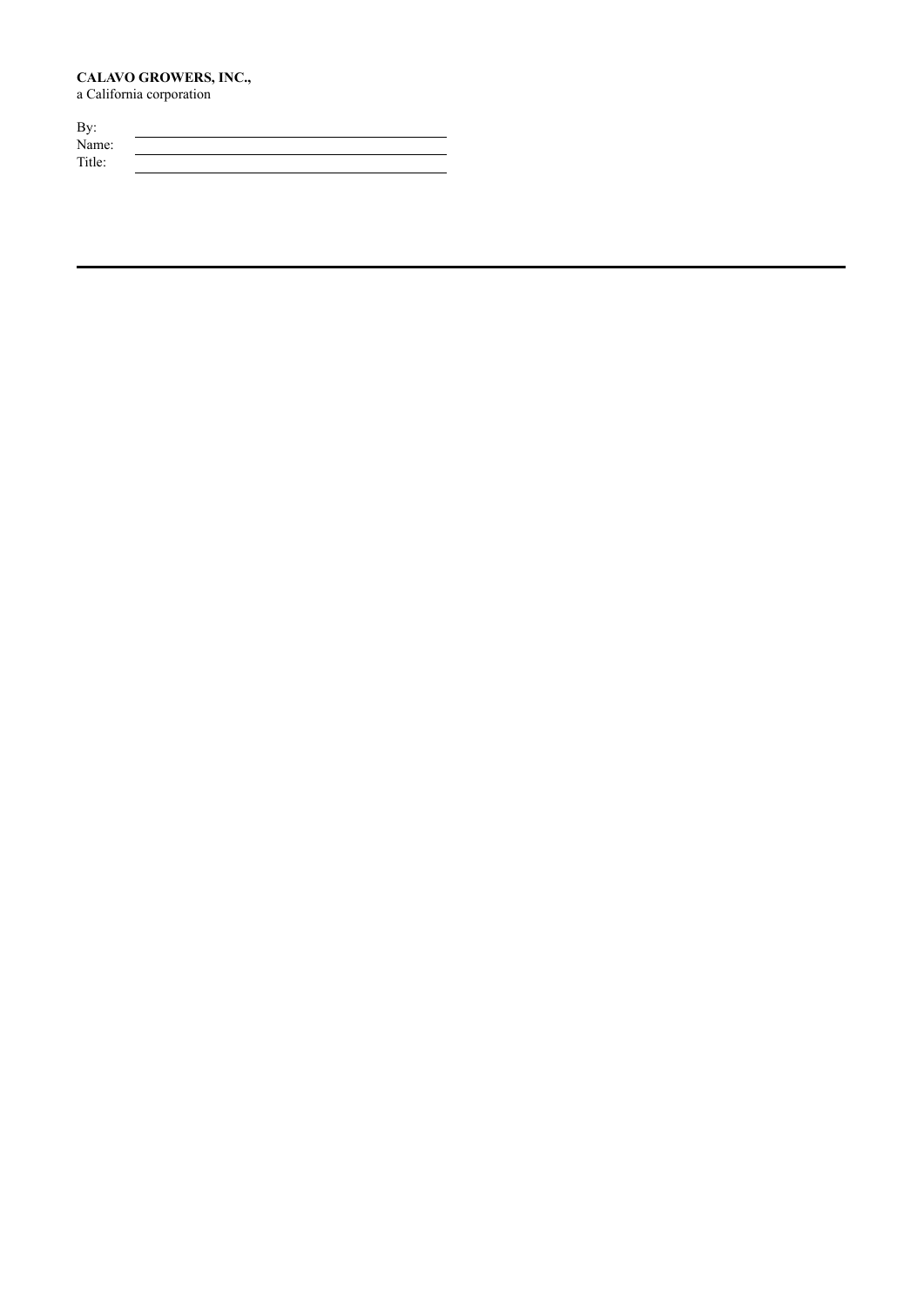*Financial Statement Date: [\_\_\_\_\_\_\_\_, \_\_\_\_] ("Statement Date")*

## **I. Consolidated Fixed Charge Coverage Ratio (\$ in 000's)**

- A. Consolidated EBITDA of the Borrower and its Subsidiaries for the applicable period (or if after September 30, 2022, the Measurement Period) ending on above date ("Subject Period"):
	- 1. Consolidated Net Income for Subject Period:
	- 2. Consolidated Interest Charges for Subject Period:
	- 3. provision for federal, state, local and foreign income taxes for Subject Period:
	- 4. depreciation and amortization expenses for Subject Period:
	- 5. non-cash non-recurring charges and losses (excluding any such non-cash charges or losses to the extent (A) there were cash charges with respect to such charges and losses in past accounting periods or (B) there is a reasonable expectation that there will be cash charges with respect to such charges and losses in future accounting periods) for Subject Period:
	- 6. non-cash stock-based compensation expense for Subject Period:
	- 7. non-recurring or unusual expenses, losses, write-offs or charges for Subject Period; provided that the aggregate amount thereof at no time shall exceed ten percent (10%) of the Consolidated EBITDA (before giving effect to such expenses, losses, write-offs or charges) during any Subject Period, or such other amount as agreed to by the Administrative Agent in writing  $\sim$
	- 8. non-cash non-recurring gains (excluding any such non-cash gains to the extent (A) there were cash gains with respect to such gains in past accounting periods or (B) there is a reasonable expectation that there will be cash gains with respect to such gains in future accounting periods) for Subject Period:
	- 9. EBITDA (Lines I.A.1 + 2 + 3 + 4 + 5 + 6 + 7 -8):
- B. maintenance Consolidated Capital Expenditures for Subject Period; provided for the purposes of calculating the Consolidated Fixed Charge Coverage Ratio for the measurement dates occurring between February 1, 2022 and September 30, 2022, Consolidated Capital Expenditures shall be deemed to be \$500,000 for each month occurring during such period:
- C. Fixed Charges for Subject Period:
	- 1. Consolidated Interest Charges to the extent paid in cash during the Subject Period:
	- 2. the aggregate principal amount of all redemptions or similar acquisitions for value of outstanding debt or regularly scheduled principal payments on debt for borrowed money or Capitalized Leases, but excluding (x) any such payments to the extent refinanced through the incurrence of additional Indebtedness otherwise expressly permitted under Section 7.02 of the Credit Agreement and (y) any redemption payments by or on behalf of Calavo Mexico with respect to the Calavo Mexico Letter of Credit, each made during the Subject Period: \$\_\_\_\_\_\_\_\_\_\_
	- 3. the aggregate amount of all Restricted Payments paid in cash during the Subject Period; provided, that for the purposes of calculating the Consolidated Fixed Charge Coverage Ratio for the measurement dates occurring between February 1, 2022 and September 30, 2022, the dividend made by Borrower in December 2021 in the amount of \$20,343,000 shall be deemed made in each month occurring during such period in an amount equal to  $1/12$ <sup>th</sup> of such dividend:
	- 4. the aggregate amount of federal, state, local and foreign income Taxes paid in cash, in each case, of or by the Borrower and its Subsidiaries during the Subject Period (excluding, to the extent included in such calculation for the fiscal year ended October 31, 2021, (x) the Mexican Tax Assessment (2011), which shall be excluded commencing July 31, 2021 and (y) the Mexican Tax Assessment (2013)):
	- 5. Fixed Charges (Lines I.C.1 +  $2 + 3 + 4$ ):

D. Fixed Charge Coverage Ratio ((Line I.A.9 – Line I.B)  $\div$  (Line I.C.5))

*Minimum Permitted* 1.20 to 1.00

| s                           |  |
|-----------------------------|--|
| $\frac{\sqrt{2}}{2}$        |  |
| $\frac{\text{S}}{\text{S}}$ |  |
| $\frac{\sqrt{2}}{2}$        |  |
|                             |  |
|                             |  |
|                             |  |
| s                           |  |
| $\frac{\sqrt{2}}{2}$        |  |
|                             |  |
|                             |  |
|                             |  |
| $\frac{1}{2}$               |  |
|                             |  |
|                             |  |
|                             |  |
| s                           |  |
| $\frac{\sqrt{2}}{2}$        |  |
|                             |  |
|                             |  |
|                             |  |
|                             |  |
| s                           |  |
|                             |  |
| s                           |  |
|                             |  |
|                             |  |
|                             |  |
|                             |  |
|                             |  |
|                             |  |
| $\frac{\sqrt{2}}{2}$        |  |
|                             |  |
|                             |  |
|                             |  |
|                             |  |
| $\frac{\sqrt{2}}{2}$        |  |
|                             |  |
|                             |  |
|                             |  |
|                             |  |
|                             |  |
| s                           |  |
|                             |  |
| $\frac{1}{2}$ to 1.00       |  |
|                             |  |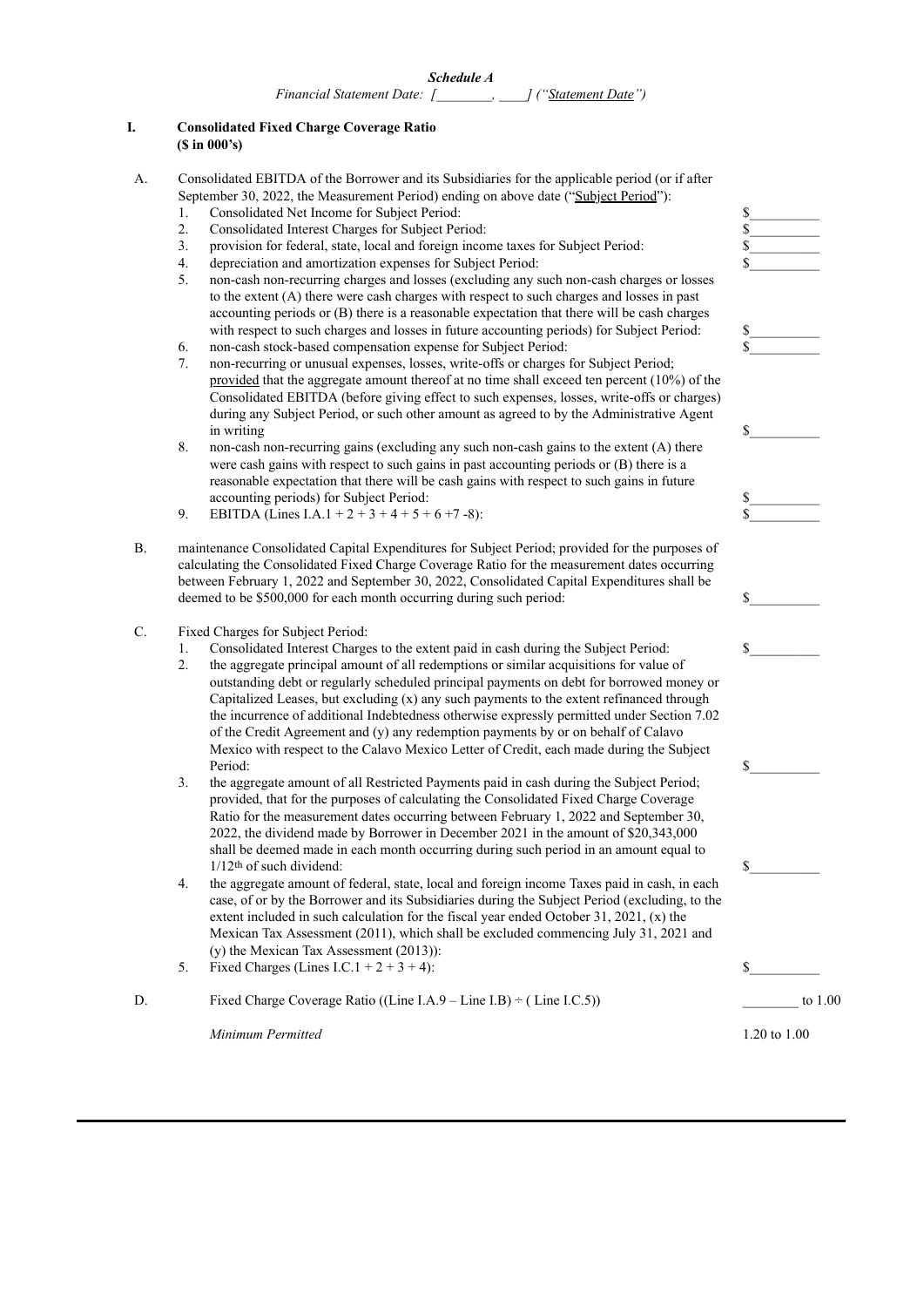# **II. Consolidated Leverage Ratio. (\$ in 000's)**

- A. Consolidated Funded Indebtedness at Statement Date (excluding Indebtedness under the Calavo Mexico Letter of Credit, to the extent such letter of credit is fully secured by cash):
- B. Consolidated EBITDA of the Borrower and its Subsidiaries for Measurement Period (or other applicable period) ending on above date ("Subject Period"):
	- 1. Consolidated Net Income for Subject Period:
	-
	- 2. Consolidated Interest Charges for Subject Period:<br>3. provision for federal, state, local and foreign incom provision for federal, state, local and foreign income taxes for Subject Period:
	- 4. depreciation and amortization expenses for Subject Period:
	- 5. non-cash non-recurring charges and losses (excluding any such non-cash charges or losses to the extent (A) there were cash charges with respect to such charges and losses in past accounting periods or (B) there is a reasonable expectation that there will be cash charges with respect to such charges and losses in future accounting periods) for the Subject Period:
	-

| 6. | non-cash stock-based compensation expense for Subject Period:                                  |  |
|----|------------------------------------------------------------------------------------------------|--|
|    | non-recurring or unusual expenses, losses, write-offs or charges for Subject Period;           |  |
|    | provided that the aggregate amount thereof at no time shall exceed ten percent $(10\%)$ of the |  |
|    | Consolidated EBITDA (before giving effect to such expenses, losses, write-offs or charges)     |  |
|    | during any Subject Period, or such other amount as agreed to by the Administrative Agent       |  |
|    | in writing:                                                                                    |  |
|    |                                                                                                |  |

- 8. non-cash non-recurring gains (excluding any such non-cash gains to the extent (A) there were cash gains with respect to such gains in past accounting periods or (B) there is a reasonable expectation that there will be cash gains with respect to such gains in future accounting periods) for Subject Period:
- 9. Consolidated EBITDA (Lines II.A.1 + 2 + 3 + 4 + 5 + 6 + 7 8):
- C. Consolidated Leverage Ratio (Line II.A  $\div$  Line II.B.9): to 1.0 *Maximum permitted: 2.5:1.0*

| \$                                                                                                                                                                                                                                                                                                                                                                                                                                       |  |
|------------------------------------------------------------------------------------------------------------------------------------------------------------------------------------------------------------------------------------------------------------------------------------------------------------------------------------------------------------------------------------------------------------------------------------------|--|
|                                                                                                                                                                                                                                                                                                                                                                                                                                          |  |
| \$<br>$\sim 10^{11}$ m $^{-1}$                                                                                                                                                                                                                                                                                                                                                                                                           |  |
| $\overline{\mathbb{S}}$                                                                                                                                                                                                                                                                                                                                                                                                                  |  |
| $\frac{1}{\sqrt{1-\frac{1}{2}}\sqrt{1-\frac{1}{2}}\sqrt{1-\frac{1}{2}}\sqrt{1-\frac{1}{2}}\sqrt{1-\frac{1}{2}}\sqrt{1-\frac{1}{2}}\sqrt{1-\frac{1}{2}}\sqrt{1-\frac{1}{2}}\sqrt{1-\frac{1}{2}}\sqrt{1-\frac{1}{2}}\sqrt{1-\frac{1}{2}}\sqrt{1-\frac{1}{2}}\sqrt{1-\frac{1}{2}}\sqrt{1-\frac{1}{2}}\sqrt{1-\frac{1}{2}}\sqrt{1-\frac{1}{2}}\sqrt{1-\frac{1}{2}}\sqrt{1-\frac{1}{2}}\sqrt{1-\frac{1}{2}}\sqrt{1-\frac$<br>$\overline{s}^-$ |  |
|                                                                                                                                                                                                                                                                                                                                                                                                                                          |  |
|                                                                                                                                                                                                                                                                                                                                                                                                                                          |  |
|                                                                                                                                                                                                                                                                                                                                                                                                                                          |  |
| $\frac{1}{2}$                                                                                                                                                                                                                                                                                                                                                                                                                            |  |
| $\overline{s}^-$                                                                                                                                                                                                                                                                                                                                                                                                                         |  |
|                                                                                                                                                                                                                                                                                                                                                                                                                                          |  |
|                                                                                                                                                                                                                                                                                                                                                                                                                                          |  |
|                                                                                                                                                                                                                                                                                                                                                                                                                                          |  |
| \$                                                                                                                                                                                                                                                                                                                                                                                                                                       |  |
|                                                                                                                                                                                                                                                                                                                                                                                                                                          |  |
|                                                                                                                                                                                                                                                                                                                                                                                                                                          |  |
|                                                                                                                                                                                                                                                                                                                                                                                                                                          |  |
|                                                                                                                                                                                                                                                                                                                                                                                                                                          |  |
| <b>Contract Contract</b>                                                                                                                                                                                                                                                                                                                                                                                                                 |  |
| $\frac{s}{s}$                                                                                                                                                                                                                                                                                                                                                                                                                            |  |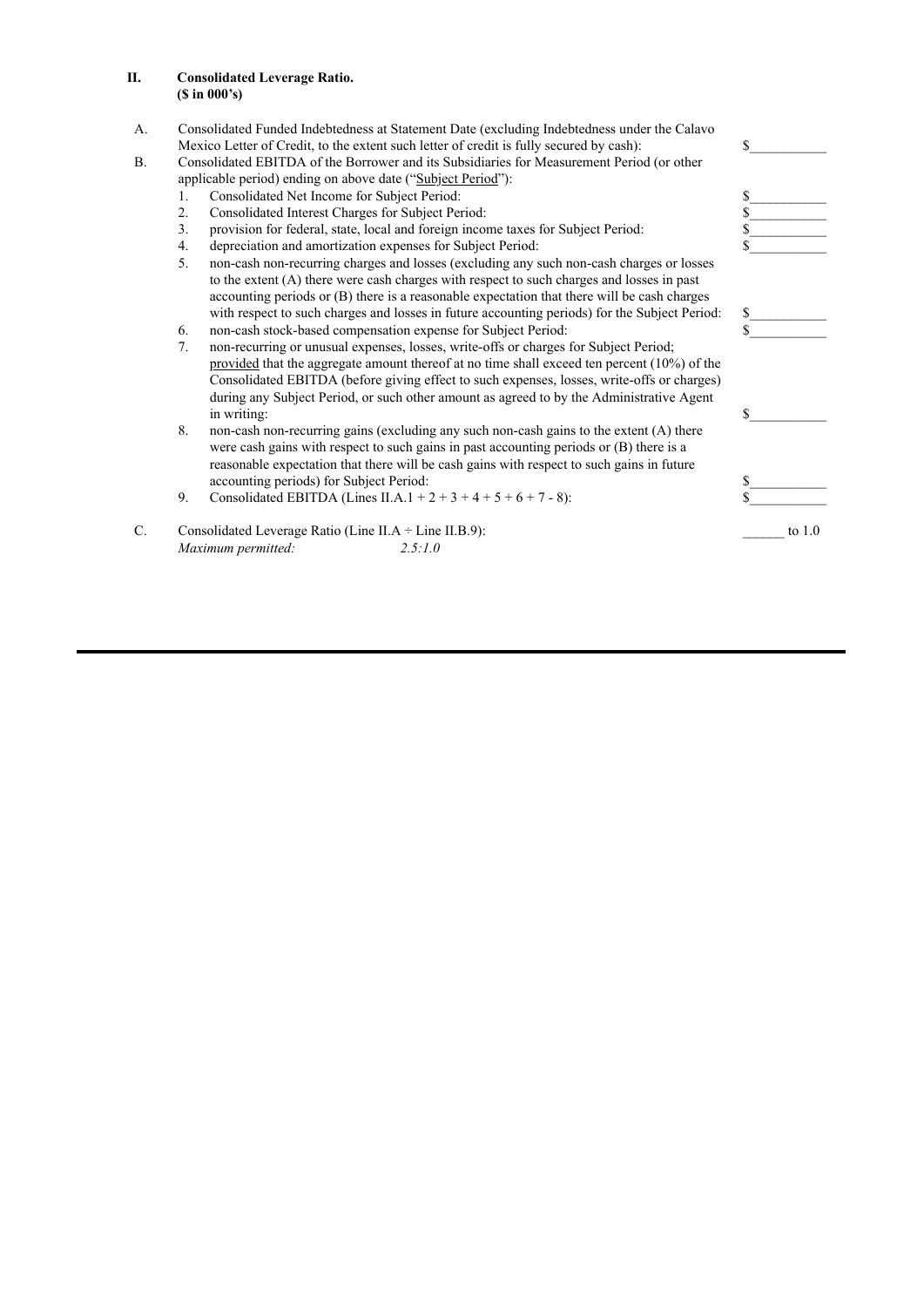**III. Minimum Consolidated EBITDA.** As of [\_\_\_\_\_\_\_\_\_\_\_\_\_ \_\_], 20\_\_, the minimum Consolidated EBITDA was  $\{\$$ [  $\]$ , calculated as set forth below. The minimum Consolidated EBITDA permitted under <u>Section 7.11(c)</u> of the Credit Agreement as of such date is  $\lceil \$\rceil$ .

# **Consolidated EBITDA**

| Consolidated Net Income for the most recently completed Measurement Period:                               |  |
|-----------------------------------------------------------------------------------------------------------|--|
| Consolidated Interest Charges for the most recently completed Measurement Period:                         |  |
| provision for federal, state, local and foreign income taxes for the most recently completed<br>(3)       |  |
| Measurement Period:                                                                                       |  |
| (4) depreciation and amortization expense for the most recently completed Measurement Period:             |  |
| (5) non-cash non-recurring charges and losses (excluding any such non-cash charges or losses to           |  |
| the extent (A) there were cash charges with respect to such charges and losses in past accounting         |  |
| periods or (B) there is a reasonable expectation that there will be cash charges with respect to such     |  |
| charges and losses in future accounting periods) for the most recently completed Measurement              |  |
| Period:                                                                                                   |  |
| (6) non-cash stock-based compensation expense for the most recently completed Measurement                 |  |
| Period:                                                                                                   |  |
| non-recurring or unusual expenses, losses, write-offs or charges; provided that the aggregate             |  |
| amount thereof at no time shall exceed ten percent (10%) of the Consolidated EBITDA (before               |  |
| giving effect to such expenses, losses, write-offs or charges) during any Measurement Period, or          |  |
| such other amount as agreed to by the Administrative Agent in writing, for the most recently              |  |
| completed Measurement Period:                                                                             |  |
| $(8)$ Sum of Items $(1)$ through Item A $(7)$                                                             |  |
| without duplication and to the extent reflected as a gain or otherwise included in the calculation<br>(9) |  |
| of Consolidated Net Income for such period (i) non-cash non-recurring gains (excluding any such           |  |
| non-cash gains to the extent $(A)$ there were cash gains with respect to such gains in past accounting    |  |
| periods or $(B)$ there is a reasonable expectation that there will be cash gains with respect to such     |  |

periods or (B) there is a reasonable expectation that there will be cash gains with respect to such gains in future accounting periods), for the most recently completed Measurement Period:  $\frac{\$}{\$}$  (10) Consolidated EBITDA (Item 8 minus Item 9) (10)Consolidated EBITDA (Item 8 *minus* Item 9) \$\_\_\_\_\_\_\_\_\_\_\_\_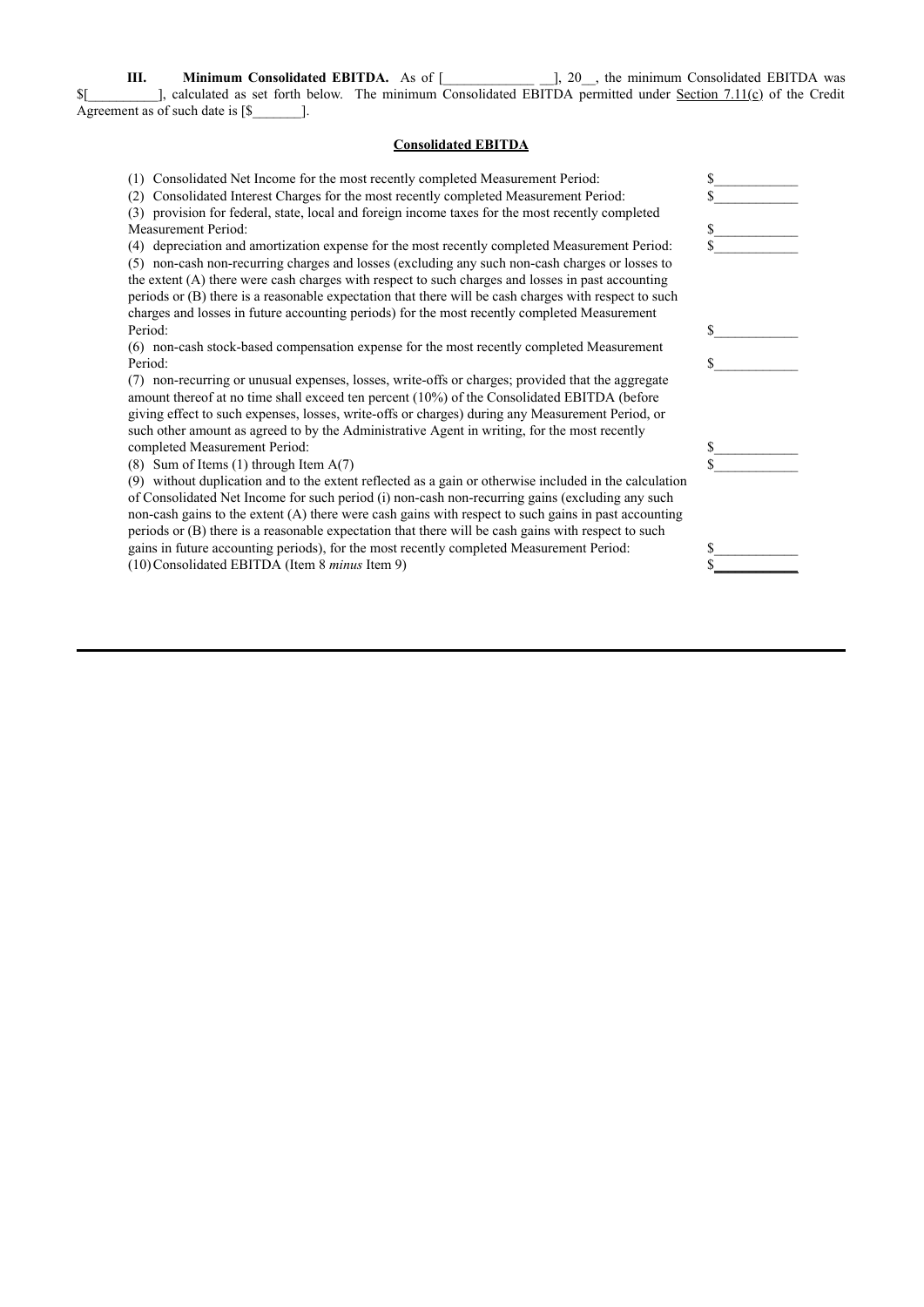# **UNANIMOUS WRITTEN CONSENT OF THE BOARD OF DIRECTORS OF CALAVO GROWERS, INC.**

# May 27, 2022

<span id="page-67-0"></span>The undersigned, constituting all the directors of Calavo Growers, Inc., a California corporation ("Calavo"), acting pursuant to authority granted by the California Corporations Code and Calavo's Amended and Restated Bylaws, hereby take the following actions, approve and adopt the following recitals and resolutions, and transact the following business by written consent without a meeting:

### **Approval of Indemnification Agreement**

WHEREAS, Calavo's Board of Directors (the "Board") desires to attract and retain the services of highly competent individuals to serve as directors and officers of Calavo;

WHEREAS, highly competent persons have become more reluctant to serve corporations as directors, officers or in other capacities unless they are provided with adequate protection through insurance or adequate indemnification against inordinate risks of claims and actions against them arising out of their service to and activities on behalf of the corporation; and

WHEREAS, given the difficulty in attracting and retaining such persons, the Board has determined that it is advisable and in the best interests of Calavo and its shareholders to adopt a form of indemnification agreement that Calavo may use to provide indemnification to selected directors and officers that is broader than the indemnification rights the directors and officers have under applicable law.

RESOLVED, that the form of Indemnification Agreement attached hereto as Exhibit A (the "Indemnification Agreement") is adopted and approved; and

RESOLVED, that Calavo shall enter into an Indemnification Agreement with each of its directors and such executive officers as determined by Calavo in substantially the form attached hereto, together with any changes to each such agreement determined by the proper officers of Calavo to comply with applicable law, and that such determination shall be conclusively evidenced by such officer's execution and delivery of a definitive Indemnification Agreement.

### **General Authorizing Resolutions**

RESOLVED, that the officers of Calavo be, and each of them hereby is, authorized and directed, for and on behalf of Calavo, to take such further actions and execute such documents as may be necessary or appropriate in order to implement the foregoing resolutions; and

RESOLVED, that all actions heretofore taken by the officers of Calavo in connection with the subject matter of the foregoing resolutions are hereby ratified, approved and confirmed in all respects.

This written consent shall be filed with the minutes of the Board's proceedings. This written consent may be executed in counterparts, each of which shall be deemed an original document, with the same effect as if the signatures were upon the same instrument. Signatures to this written consent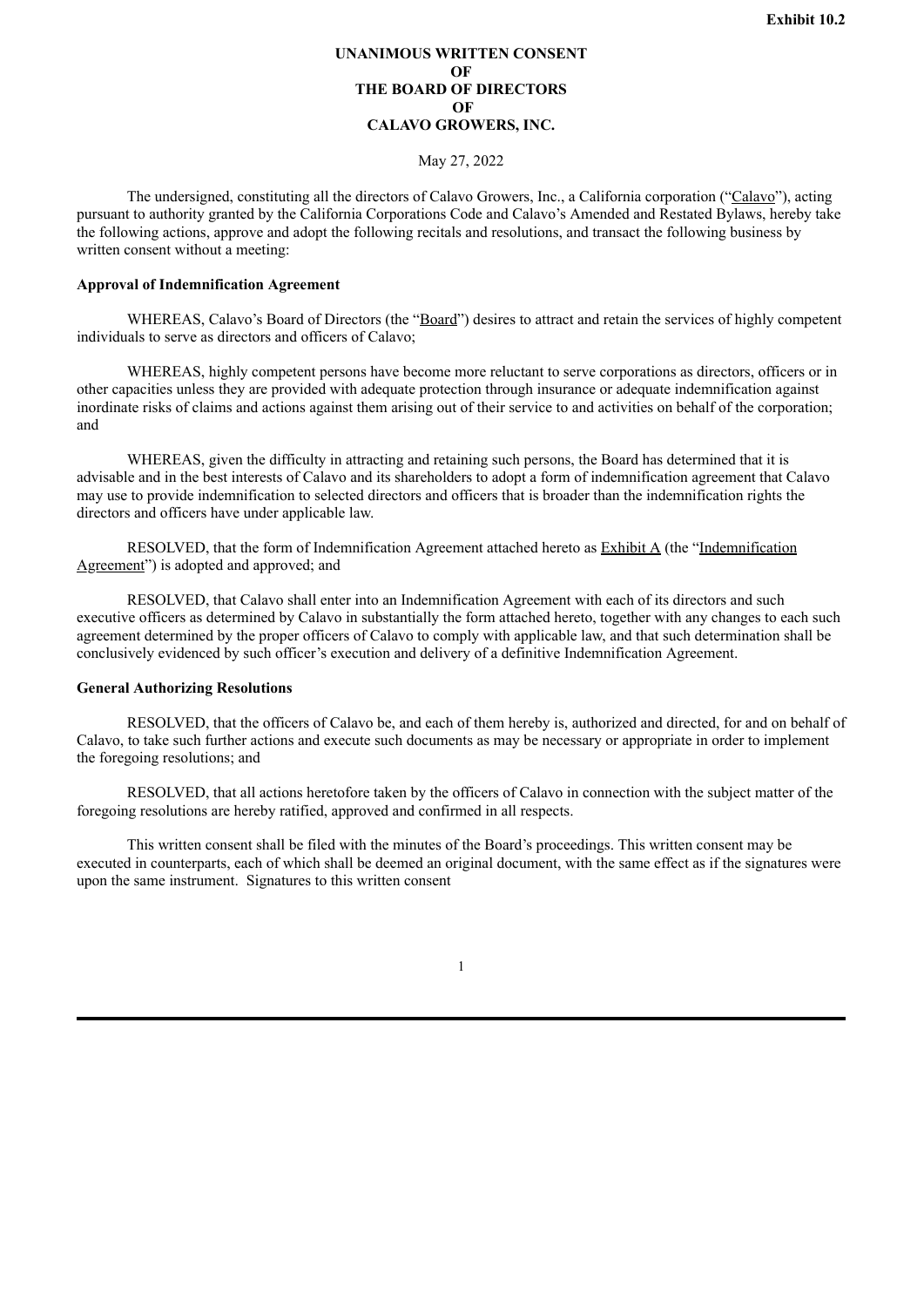delivered by electronic or facsimile transmission, including by DocuSign or by e-mail transmission in PDF format, shall be valid.

[signature page follows]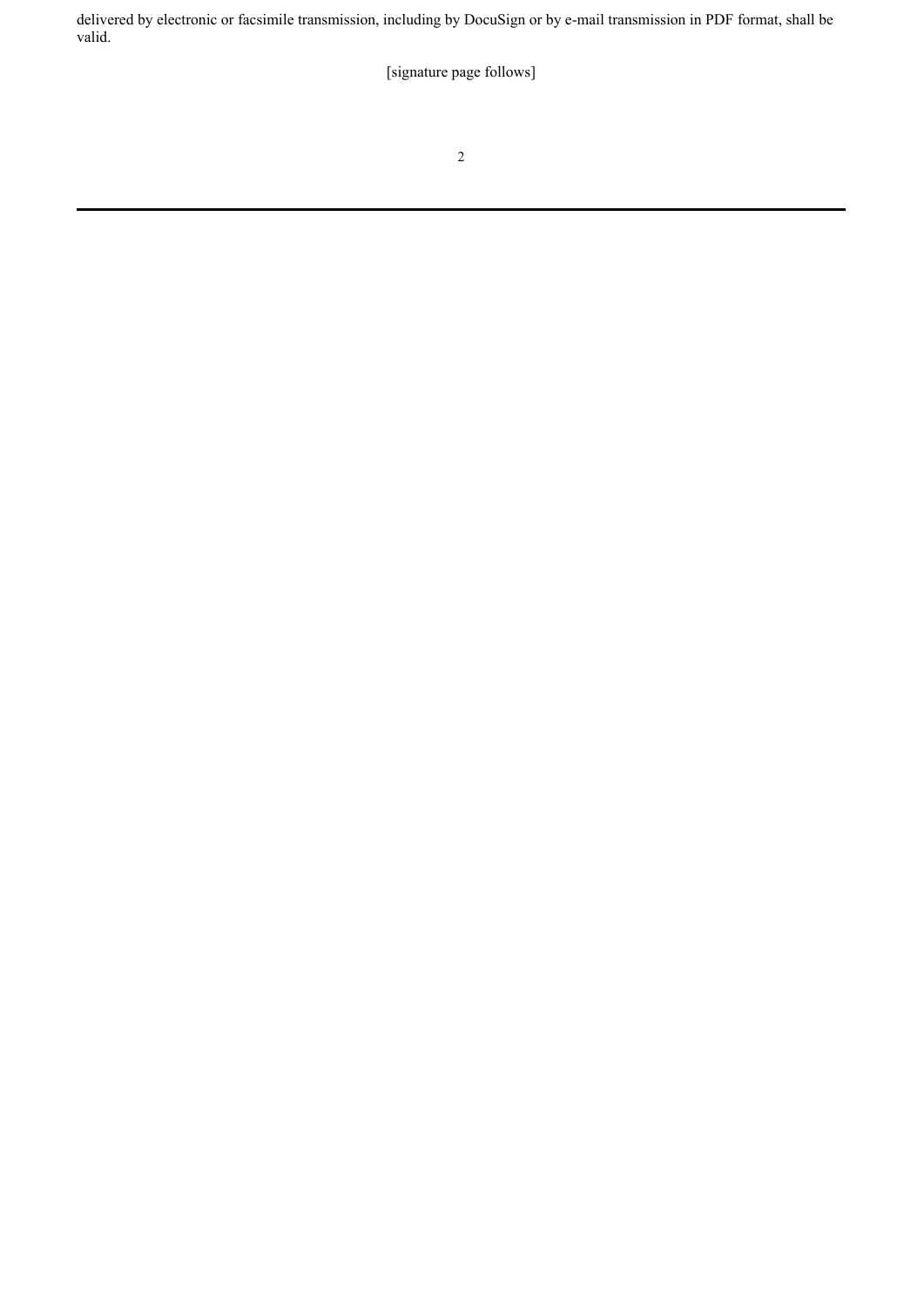IN WITNESS WHEREOF, the undersigned have executed and delivered this Unanimous Written Consent as of the date set forth above.

/s/ Farha Aslam Farha Aslam /s/ Marc L. Brown Marc L. Brown /s/ Michael A. DiGregorio Michael A. DiGregorio /s/ James Helin James Helin /s/ Steven Hollister Steven Hollister /s/ Kathleen M. Holmgren Kathleen M. Holmgren /s/ John M. Hunt John M. Hunt /s/ J. Link Leavens J. Link Leavens /s/ Donald M. Sanders Donald M. Sanders /s/ Adriana Mendizabal Adriana Mendizabal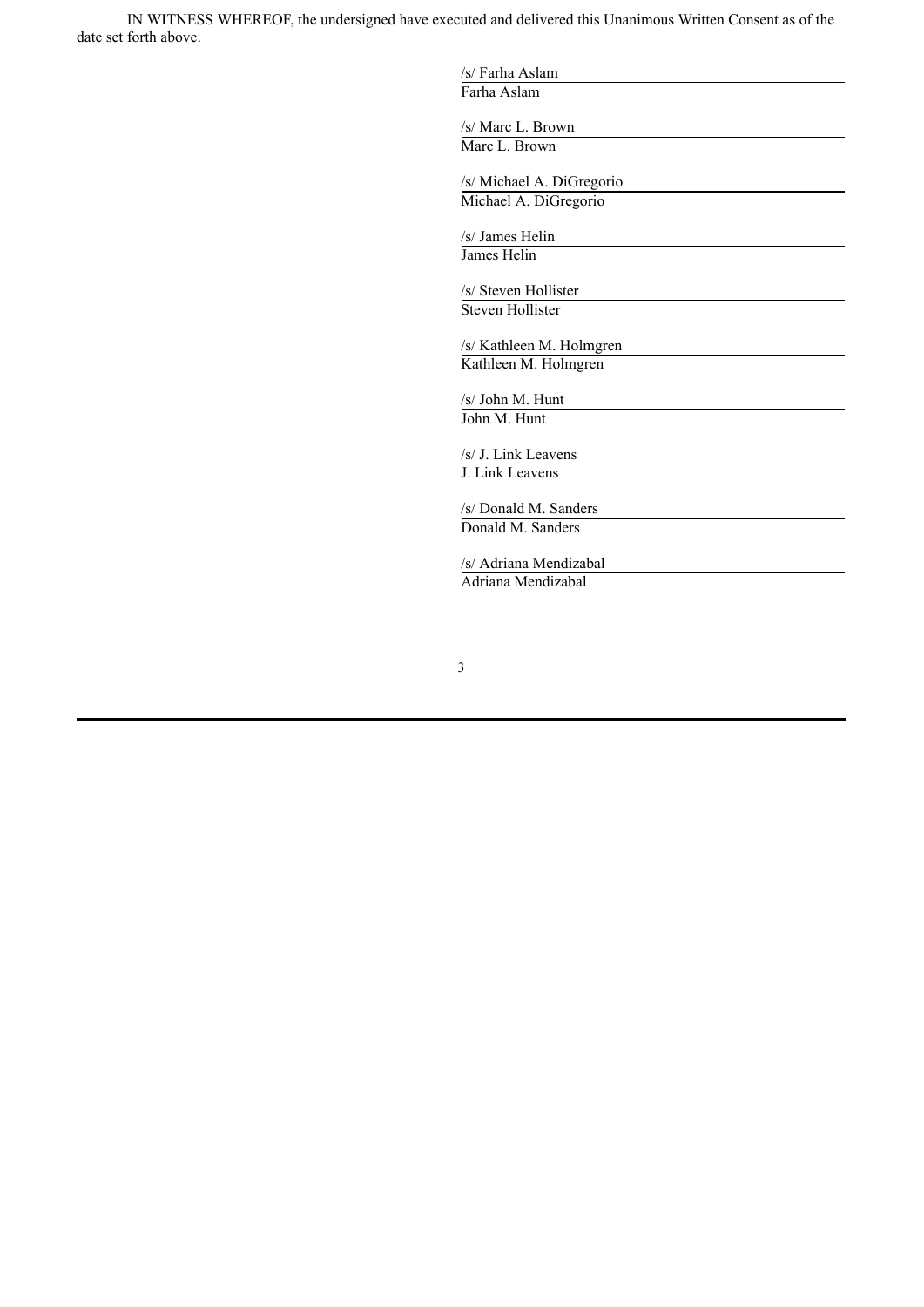# **EXHIBIT A**

## **INDEMNIFICATION AGREEMENT**

This Indemnification Agreement (this "Agreement") is made as of this day of  $\qquad \qquad$ , 2022, by and between Calavo Growers, Inc., a California corporation (the "Company"), and \_\_\_\_\_\_\_\_\_\_\_\_\_\_\_\_\_\_\_\_\_\_\_\_\_\_\_\_\_\_\_\_\_\_ ("Indemnitee").

# **RECITALS**

A. Indemnitee is a director and/or officer of the Company.

B. The Company recognizes that the vagaries of public policy and the interpretation of ambiguous statutes, regulations and court opinions are too uncertain to provide the Company's officers and directors with adequate or reliable advance knowledge or guidance with respect to the legal risks and potential liabilities to which they may become personally exposed as a result of performing their duties in good faith as Agents (as defined below) for the Company Group (as defined below).

C. The Company recognizes that the cost to a director or officer of defending against lawsuits resulting from the performance of his or her duties in good faith for the Company Group, whether or not meritorious, is likely to be burdensome.

D. The Company recognizes that the legal risks and potential liabilities, and the very threat thereof, associated with lawsuits filed against the officers and directors of the Company Group, and the resultant substantial time and expense spent and endured in defending against such lawsuits, bears no reasonable or logical relationship to the amount of compensation received by such officers and directors, and thus poses a significant deterrent to and results in increased reluctance on the part of experienced and capable individuals to serve as Agents of the Company Group.

E. In order to induce and encourage highly experienced and capable persons such as Indemnitee to serve as Agents of the Company Group, secure in the knowledge that certain expenses, costs and liabilities incurred by them in their defense of such litigation will be borne by the Company and that they will receive protection against such risks and liabilities, the Board (as defined below) has determined that entering into this Agreement with Indemnitee is not only reasonable and prudent but necessary to promote and ensure the best interests of the Company and the Company's shareholders.

F. The Company and Indemnitee desire that the indemnification rights provided by this Agreement shall be supplemental to, and shall not supersede or replace, any indemnification rights which may be provided by other sources, including without limitation any indemnification which may be provided by the Company pursuant to its Bylaws, by other agreements or by applicable law.

G. As permitted by Sections 204(a)(11) and 317(g) of the California Corporations Code, Article V(b) of the Company's Articles of Incorporation states that the Company "is authorized to provide indemnification of its agents (as such term is defined in Section 317 of the California Corporations Code), whether by bylaw, agreement, vote of shareholders or disinterested directors, or otherwise, to the fullest extent permissible under California law."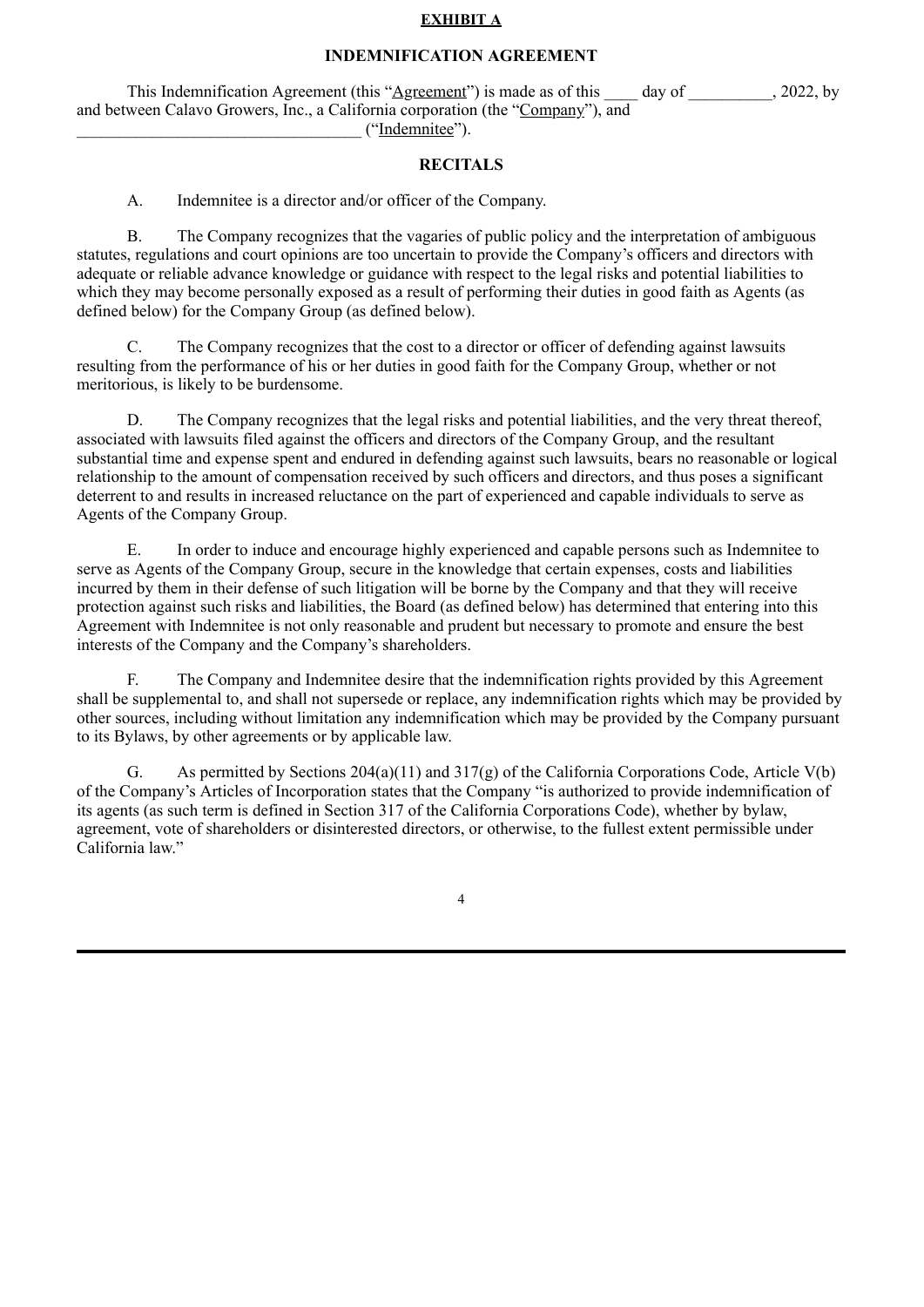### **AGREEMENT**

The Company and Indemnitee hereby agree as follows:

1. **Service by Indemnitee.** Indemnitee agrees to serve and/or to continue to serve as a director and/or officer of the Company; provided, however, that (i) if Indemnitee is a director of the Company, he or she is entitled to resign or retire at any time from such position, and (ii) if Indemnitee is an officer of the Company, he or she is entitled to resign or retire at any time from such position, and the Company is entitled to remove Indemnitee at any time from such position, subject to the terms of any employment agreement that Indemnitee may have entered into with the Company. For the avoidance of doubt, the Company's obligations under this Agreement shall continue notwithstanding that Indemnitee may have ceased for any reason to serve as a director and/or officer of the Company. Furthermore, this Agreement is not an employment agreement between Indemnitee and the Company, and this Agreement does not create any right on the part of Indemnitee to continue to serve as a director or an officer of the Company or in any capacity with any other member of the Company Group.

# 2. **Definitions.**

The following terms have the meanings set forth below:

"Action" means (i) any action, suit, arbitration, alternative dispute resolution mechanism, formal or informal investigation, inquiry, judicial, administrative, or legislative hearing, or any other threatened, pending, or completed proceeding, whether brought by or in the right of the Company or otherwise, including any and all appeals, whether of a civil, criminal, administrative, legislative, investigative, or other nature, to which Indemnitee was or is a party or is threatened to be made a party or is otherwise involved in by reason of the fact that Indemnitee is or was as an Agent of the Company or while an Agent of the Company is or was serving at the request of the Company as an Agent of another corporation or of a partnership, joint venture, trust, or other enterprise, including service with respect to an employee benefit plan (including as a deemed fiduciary thereto), or by reason of anything done or not done by Indemnitee in any such capacity, whether or not Indemnitee is serving in such capacity at the time any expense, liability, or loss is incurred for which indemnification or advancement can be provided under this Agreement, or (ii) any situation that Indemnitee determines in good faith might lead to or culminate in the institution of any such action, suit, proceeding, arbitration or alternative dispute resolution mechanism.

"Agent" means, with respect to Indemnitee, Indemnitee in his or her capacity as an officer, director, employee, agent or trustee of the Company or any member of the Company Group or in his or her capacity as an officer, director, employee, agent or trustee of any other Entity for which he or she is serving in such capacity or capacities as the request of the Company. For purposes of this Agreement, if Indemnitee provides service as an officer, director, employee, agent or trustee of any Entity controlled by the Company or any employee benefit plan of the Company (including as a deemed fiduciary thereto), then Indemnitee shall be deemed to serve at the request of the Company.

"Board" means the Board of Directors of the Company.

"Change in Control" means the occurrence after the date of this Agreement, in a single transaction or in a series of related transactions, of any one or more of the following events:

i. Any Exchange Act Person becomes the Owner, directly or indirectly, of securities of the Company representing more than 50% of the combined voting power of the Company's then-outstanding securities other than by virtue of a merger, consolidation or similar transaction; notwithstanding the foregoing, a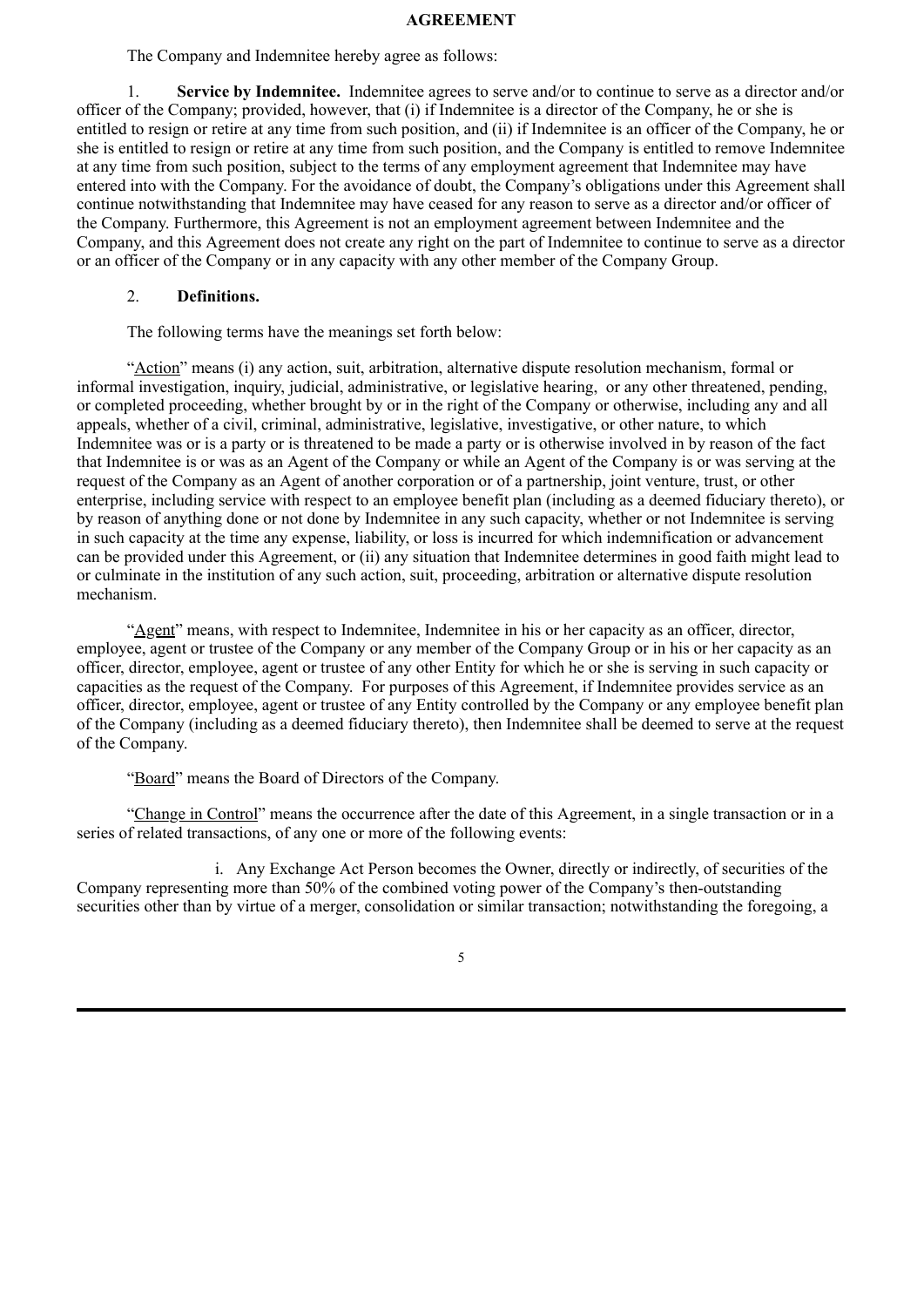Change in Control shall not be deemed to occur (A) on account of the acquisition of securities of the Company directly from the Company, (B) on account of the acquisition of securities of the Company by an investor, any affiliate thereof or any other Exchange Act Person that acquires the Company's securities in a transaction or series of related transactions the primary purpose of which is to obtain financing for the Company through the issuance of equity securities, or (C) solely because the level of Ownership held by any Exchange Act Person (the "Subject Person") exceeds the designated percentage threshold of the outstanding voting securities as a result of a repurchase or other acquisition of voting securities by the Company reducing the number of shares outstanding, provided that if a Change in Control would occur (but for the operation of this clause) as a result of the acquisition of voting securities by the Company, and after such share acquisition, the Subject Person becomes the Owner of any additional voting securities that, assuming the repurchase or other acquisition had not occurred, increases the percentage of the then-outstanding voting securities Owned by the Subject Person over the designated percentage threshold, then a Change in Control shall be deemed to occur;

ii. There is consummated a merger, consolidation or similar transaction involving (directly or indirectly) the Company and, immediately after the consummation of such merger, consolidation or similar transaction, the shareholders of the Company immediately prior thereto do not Own, directly or indirectly, either (A) outstanding voting securities representing more than 50% of the combined outstanding voting power of the surviving Entity in such merger, consolidation or similar transaction or (B) more than 50% of the combined outstanding voting power of the parent of the surviving Entity in such merger, consolidation or similar transaction;

iii. There is consummated a sale, lease, exclusive license or other disposition of all or substantially all of the consolidated assets of the Company Group, other than a sale, lease, license or other disposition of all or substantially all of the consolidated assets of the Company Group to an Entity, more than 50% of the combined voting power of the voting securities of which are Owned by shareholders of the Company in substantially the same proportions as their Ownership of the outstanding voting securities of the Company immediately prior to such sale, lease, license or other disposition; or

iv. Individuals who, at the beginning of any twelve-month period following the date of this Agreement, are members of the Board (the "Incumbent Board") cease for any reason to constitute at least a majority of the members of the Board on any subsequent date during such twelve-month period; provided, however, that if the appointment or election (or nomination for election) of any new Board member was approved or recommended by a majority vote of the members of the Incumbent Board then still in office, such new member shall, for purposes of this Agreement, be considered as a member of the Incumbent Board.

Notwithstanding the foregoing or any other provision of this Agreement, the term Change in Control shall not include a sale of assets, merger or other transaction effected exclusively for the purpose of changing the domicile of the Company.

"Company Group" means the Company, each subsidiary and parent of the Company, and any successor, resulting or surviving corporation of the Company or any subsidiary or parent of such successor, resulting or surviving corporation.

"Disinterested Director" means a director of the Company who is not and was not a party to the Action in respect of which indemnification is sought by Indemnitee.

"Entity" means any corporation, limited liability company, partnership, joint venture, trust or other enterprise, or employee benefit plan.

"Exchange Act" means the Securities Exchange Act of 1934, as amended, and the rules and regulations promulgated thereunder.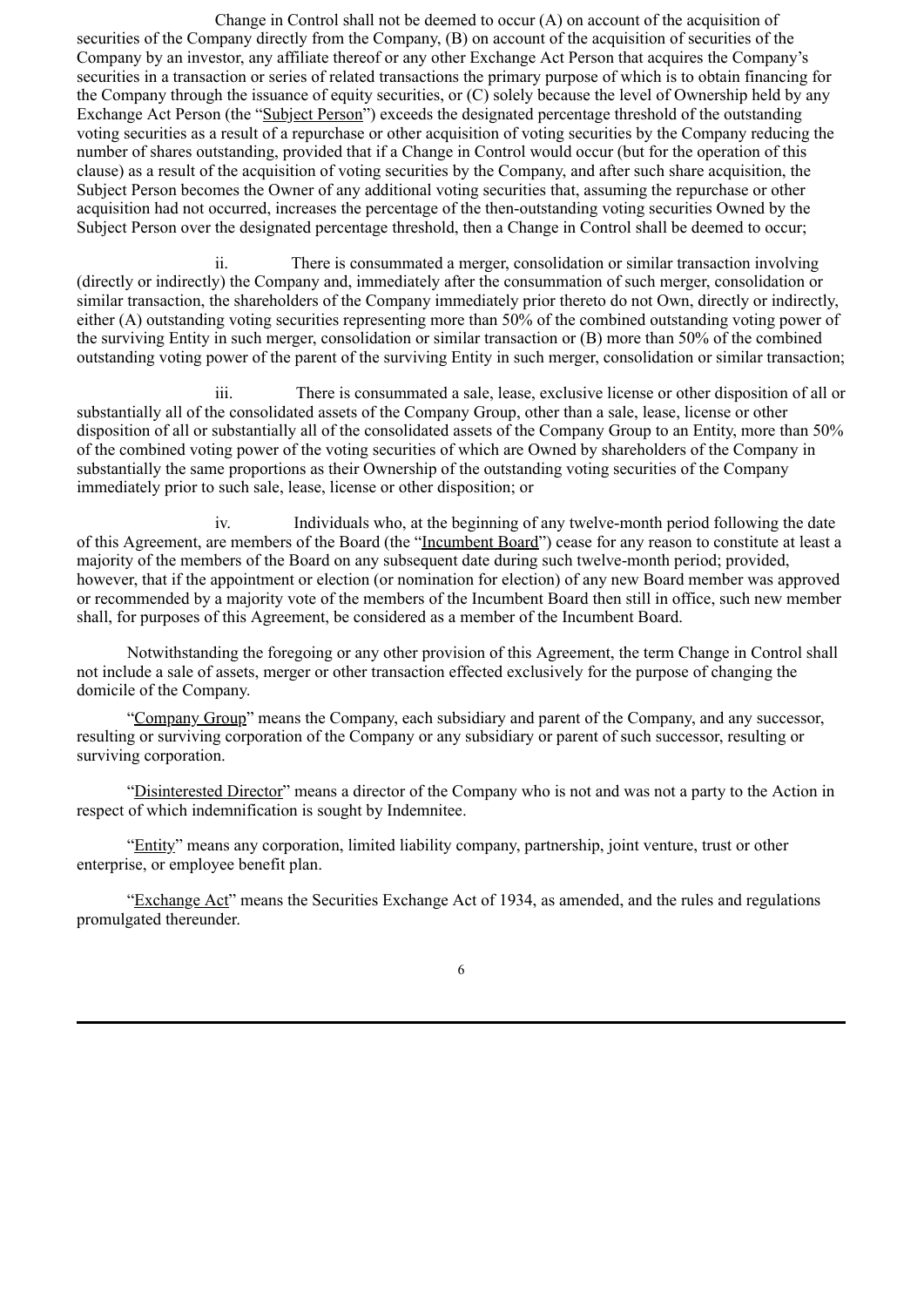"Exchange Act Person" means any natural person, Entity or "group" (within the meaning of Section 13(d) or 14(d) of the Exchange Act), except that "Exchange Act Person" shall not include (i) the Company Group, (ii) any employee benefit plan of the Company Group or any trustee or other fiduciary holding securities under an employee benefit plan of the Company Group, (iii) an underwriter temporarily holding securities pursuant to a registered public offering of such securities, or (iv) an Entity Owned, directly or indirectly, by the shareholders of the Company in substantially the same proportions as their Ownership of stock of the Company.

"Expenses" means any and all expenses, including, without limitation, attorneys' and experts' fees, court costs, transcript costs, travel expenses, duplicating, printing and binding costs, telephone charges, retainers and disbursements and advances thereon, the premium, security for, and other costs relating to any bond (including cost bonds, appraisal bonds, or their equivalents), and all other costs and expenses incurred in connection with investigating, defending, prosecuting, being a witness in or participating in (including on appeal), or preparing to defend or prosecute, be a witness or participate in, any Action, including any appeal regarding such Action and including expenses incurred by Indemnitee in establishing or enforcing a right to indemnification or advances under this Agreement. Expenses, however, shall not include amounts paid in settlement by Indemnitee or the amount of judgments or Fines against Indemnitee.

"Fines" include, in addition to fines, any excise taxes assessed on Indemnitee with respect to an employee benefit plan.

"Independent Counsel" means a law firm, or a member of a law firm, that is experienced in matters of corporate law and neither currently is, nor in the five years prior to its selection or appointment has been, retained to represent (i) the Company or Indemnitee in any matter material to either such party (other than with respect to matters concerning Indemnitee under this Agreement or of other indemnitees under similar indemnification agreements) or (ii) any other party to the Action giving rise to a claim for indemnification hereunder. Notwithstanding the foregoing, the term "Independent Counsel" shall not include any person who, under the applicable standards of professional conduct then prevailing, would have a conflict of interest in representing either the Company or Indemnitee in an action to determine Indemnitee's rights under this Agreement.

"Own," "Owned," "Owner," "Ownership" means that a person or Entity owns, owned, is the owner of or has acquired ownership of securities, directly or indirectly, through any contract, arrangement, understanding, relationship or otherwise and has or shares voting power, which includes the power to vote or to direct the voting, with respect to such securities.

For purposes of this Agreement, if Indemnitee acted in good faith and in a manner Indemnitee reasonably believed to be in the interest of the participants and beneficiaries of an employee benefit plan, Indemnitee shall be deemed to have acted in a manner "in the best interests of the Company" as referred to in this Agreement.

### 3. **Indemnification.**

3.1 Third Party Proceedings. To the fullest extent permitted by applicable law but subject to the indemnification limitations set forth in this Agreement, the Company shall indemnify Indemnitee if Indemnitee is or was a party or is threatened to be made a party to any Action (other than an Action by or in the right of the Company to procure a judgment in its favor) by reason of the fact that Indemnitee is or was an Agent against all Expenses, judgments, Fines, amounts paid in settlement and other amounts actually and reasonably incurred by Indemnitee in connection with such Action unless the Company shall establish, in accordance with the procedures described in Sections 4 and 5 of this Agreement, that Indemnitee did not act in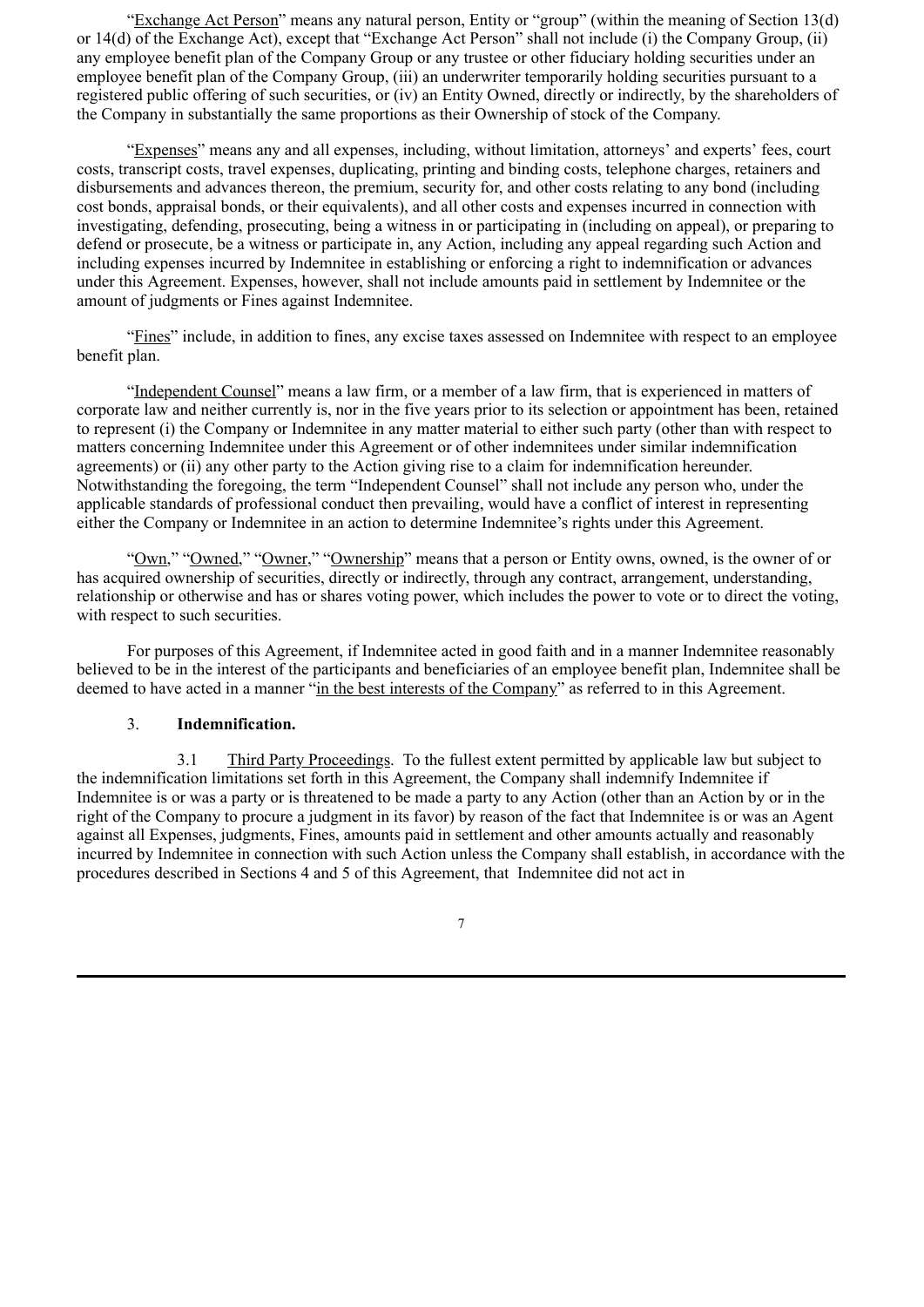good faith and in a manner Indemnitee reasonably believed to be in the best interests of the Company and, with respect to any criminal Action, had no reasonable cause to believe Indemnitee's conduct was unlawful.

3.2 Proceedings by or in the Right of the Company. To the fullest extent permitted by applicable law but subject to the indemnification limitations set forth in this Agreement, the Company shall indemnify Indemnitee if Indemnitee is or was a party or is threatened to be made a party to any Action by or in the right of the Company to procure a judgment in its favor by reason of the fact that Indemnitee is or was an Agent against all Expenses, judgments, Fines, amounts paid in settlement and other amounts actually and reasonably incurred by Indemnitee in connection with such Action unless the Company shall establish, in accordance with the procedures described in Sections 4 and 5 of this Agreement, that Indemnitee did not act in good faith and in a manner Indemnitee reasonably believed to be in the best interests of the Company and its shareholders; provided, however, that if and to the extent that the approval or determination by a court is required pursuant to applicable law in order for indemnification to be provided in the circumstances described in clause (i), (ii) and/or (iii) of this sentence, no indemnification shall be made by the Company (i) in respect of any claim, issue or matter as to which Indemnitee shall have been adjudged to be liable to the Company in the performance of Indemnitee's duty to the Company and its shareholders unless and only to the extent that the court in which such Action is or was pending shall determine upon application that, in view of all the circumstances of the case, Indemnitee is fairly and reasonably entitled to indemnification for such Expenses as the court deems proper, (ii) of amounts paid in settling or otherwise disposing of a pending Action without court approval, and (iii) of Expenses incurred in defending a pending Action which is settled or otherwise disposed of without court approval.

3.3 Mandatory Payment of Expenses. To the extent that Indemnitee has been successful on the merits or otherwise, in whole or in part, in defense of any Action referred to in Section 3.1 or 3.2, or in defense of any claim, issue or matter therein, or if it is ultimately determined, by final judicial decision of a court of competent jurisdiction from which there is no further right to appeal, that Indemnitee is otherwise entitled to be indemnified against Expenses, Indemnitee shall be indemnified against all Expenses actually and reasonably incurred by Indemnitee in connection therewith. For these purposes and without limitation, Indemnitee will be deemed to have been "successful on the merits" in circumstances including but not limited to the termination of any Action or of any claim, issue or matter therein, by the winning of a dismissal (with or without prejudice), motion for summary judgment, settlement (with or without court approval), or upon a plea of nolo contendere or its equivalent.

3.4 Approval of Settlements. Notwithstanding any other provision of this Agreement, the Company shall not be obligated to indemnify Indemnitee for any amounts paid in a settlement entered into by Indemnitee with respect to any Action unless the Company approves in writing such settlement or the Company unreasonably withholds such written approval following not less than ten (10) calendar days prior written notice of the proposed settlement.

## 4. **Expenses; Indemnification Procedure.**

4.1 Advancement of Expenses. The Company shall advance all Expenses actually and reasonably incurred by Indemnitee in connection with any Action referenced in Section 3.1 or 3.2 and in connection with any Action (including an Action under Section 5.1) initiated by Indemnitee to establish or enforce Indemnitee's right to indemnification or advances under this Agreement. The advances to be made hereunder shall be paid by the Company to Indemnitee within thirty (30) calendar days following delivery of a written request therefor by Indemnitee to the Company. Such request shall reasonably evidence the Expenses incurred by Indemnitee, provided, however, that Indemnitee shall not be required to provide any documentation or information to the extent that the provision thereof would undermine or otherwise jeopardize attorney-client privilege. Advances shall include any and all reasonable Expenses incurred pursuing an Action to enforce this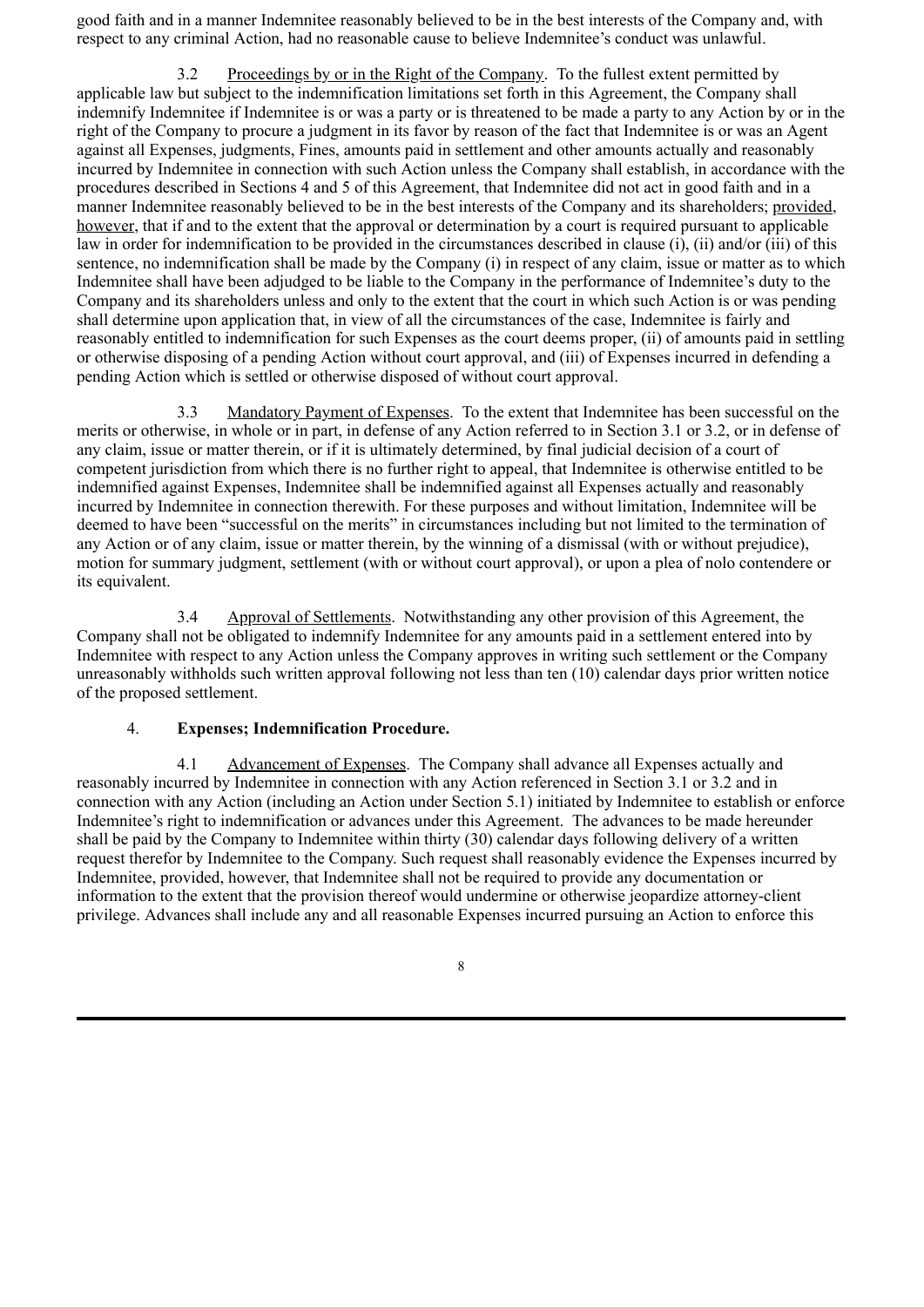right of advancement. Advances shall include Expenses actually and reasonably incurred by Indemnitee in preparing and forwarding statements to the Company to support the advances claimed. Advances shall be unsecured and interest free. Advances shall be made without regard to Indemnitee's ultimate entitlement to indemnification under the other provisions of this Agreement or otherwise, ability to repay the expenses, or entitlement to and availability of insurance coverage, including advancement, payment or reimbursement of defense costs, expenses or covered loss under the provisions of any applicable insurance policy (including, without limitation, whether such advancement, payment or reimbursement is withheld, conditioned or delayed by the insurer(s)). The right to advances under this paragraph shall in all events continue until final disposition of any Action, including any appeal therein. Indemnitee shall qualify for advances upon the execution and delivery to the Company of this Agreement, which shall constitute an undertaking providing that Indemnitee undertakes to the fullest extent permitted by law to repay the advances (without interest) if and to the extent that it is ultimately determined by a court of competent jurisdiction in a final judgment, not subject to further appeal, that Indemnitee is not entitled to be indemnified by the Company. No other form of undertaking shall be required other than the execution of this Agreement. The Company shall not seek from a court, or agree to, a "bar order" which would have the effect of prohibiting or limiting Indemnitee's rights to receive advancement of Expenses under this Agreement.

4.2 Notice to Company by Indemnitee. Indemnitee agrees to notify promptly the Company in writing of any claim made against Indemnitee for which indemnification will or could be sought under this Agreement; provided, however, that a delay in giving such notice will not deprive Indemnitee of any right to be indemnified under this Agreement unless, and then only to the extent that, the Company did not otherwise learn of the Action and such delay is materially prejudicial to the Company's ability to defend such Action; and, provided, further, that notice will be deemed to have been given without any action on the part of Indemnitee in the event the Company is a party to the same Action. The omission to notify the Company will not relieve the Company from any liability for indemnification which it may have to Indemnitee otherwise than under this Agreement. Notice to the Company pursuant to this Section 4.2, shall be directed to the Chief Executive Officer of the Company at the executive offices of the Company (unless Indemnitee is the Chief Executive Officer, in which case the notice shall be addressed to the Board and to the Chief Financial Officer of the Company). In addition, Indemnitee shall give the Company such information and cooperation as it may reasonably require and as shall be within Indemnitee's power, but in no case shall Indemnitee be required to convey any information that would cause Indemnitee to waive any privilege accorded by applicable law.

### 4.3 Determination of Entitlement.

i. Where there has been a written notice by Indemnitee for indemnification pursuant to Section 4.2, then as soon as is reasonably practicable (but in any event not later than sixty (60) calendar days) after final disposition of the relevant Action, the Company shall make a determination by any of the methods set forth in Section 317(e) of the California Corporations Code, if and in the manner required by applicable law, with respect to Indemnitee's entitlement thereto; provided, however, that, if a quorum of Disinterested Directors is not obtainable or a Change in Control shall have occurred, the determination shall be made by an Independent Counsel selected pursuant to Section 4.3(ii), with such determination to be made in a written opinion of such Independent Counsel delivered to the Board and Indemnitee within sixty (60) calendar days after such Independent Counsel is appointed. If it is so determined that Indemnitee is entitled to indemnification, payment to Indemnitee shall be made within ten (10) calendar days after such determination. If the person, persons or entity making such determination shall determine that Indemnitee is entitled to indemnification as to part (but not all) of the application for indemnification, such person shall reasonably prorate such partial indemnification among the claims, issues, or matters at issue at the time of the determination. Indemnitee shall reasonably cooperate with the person, persons or entity making such determination with respect to Indemnitee's entitlement to indemnification, including providing to such person, persons or entity upon reasonable advance request any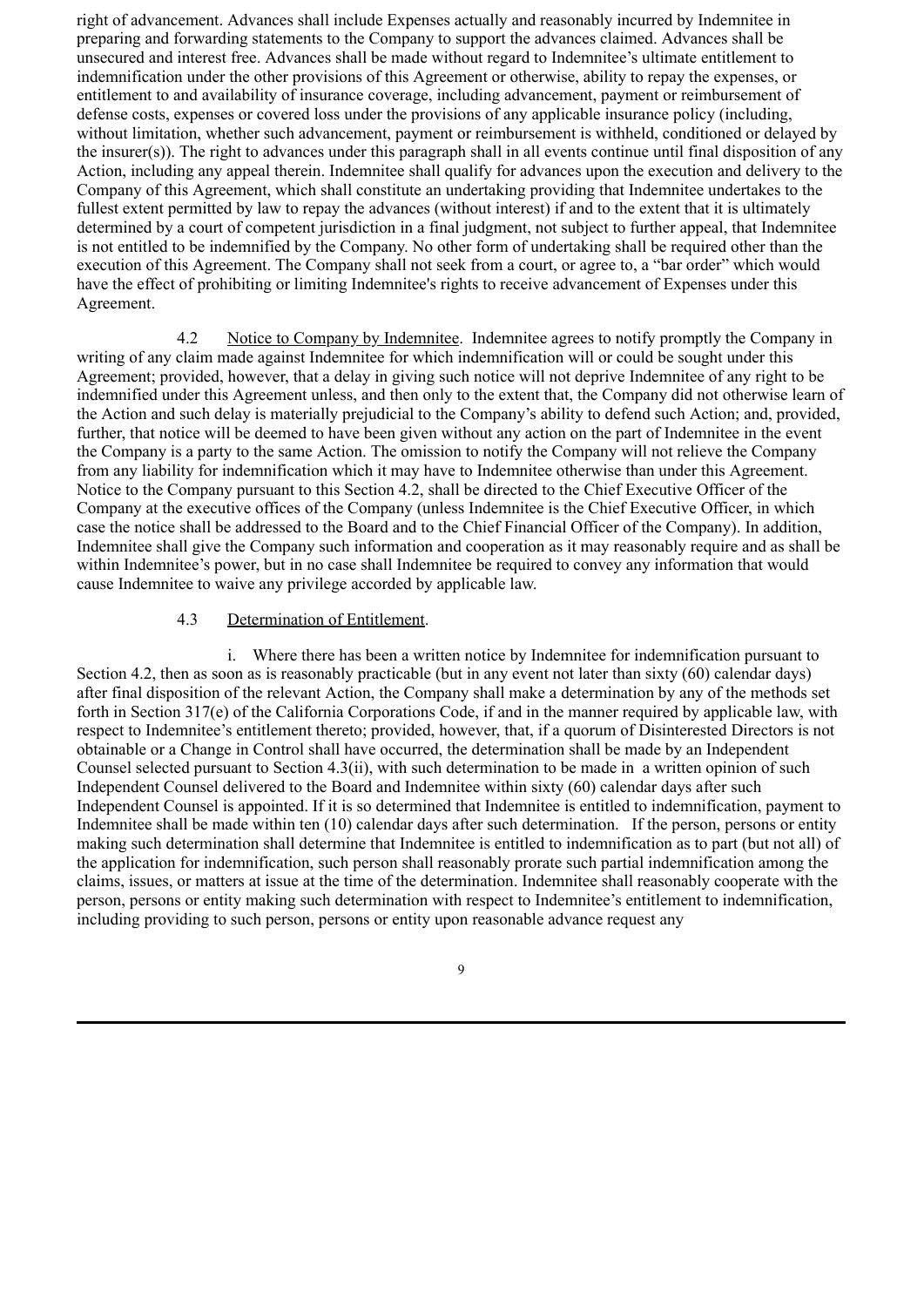documentation or information that is not privileged or otherwise protected from disclosure and that is reasonably available to Indemnitee and reasonably necessary to such determination. All Expenses (including attorneys' fees and disbursements) actually and reasonably incurred by Indemnitee in so cooperating with the person, persons or entity making such determination shall be borne by the Company (irrespective of the determination as to Indemnitee's entitlement to indemnification).

ii. If, prior to the occurrence of a Change in Control, entitlement to indemnification is to be determined by an Independent Counsel because a quorum of Disinterested Directors is not obtainable pursuant to Section 4.3(i), such Independent Counsel shall be selected by the Board. If entitlement to indemnification is to be determined by an Independent Counsel after the occurrence of a Change in Control pursuant to Section 4.3(i), such Independent Counsel shall be selected by Indemnitee.

iii. The party selecting an Independent Counsel pursuant to Section 4.3(ii) shall give written notice to the other party advising it of the identity of the Independent Counsel so selected. Within ten (10) calendar days after such written notice of selection shall have been received, the notified party may deliver to the selecting party a written objection to such selection; provided, however, that such objection may be asserted only on the ground that the Independent Counsel so selected does not meet the requirements of "Independent Counsel" as defined in Section 2 of this Agreement, and the objection shall set forth with particularity the factual basis of such assertion. Absent a proper and timely objection, the person so selected shall act as the Independent Counsel. If such written objection is so made and substantiated, the Independent Counsel so selected may not serve as the Independent Counsel unless and until such objection is withdrawn or a court of competent jurisdiction has determined that such objection is without merit. If, within twenty (20) calendar days after the final disposition of the Action, no Independent Counsel shall have been selected and not objected to, either the Company or Indemnitee may petition a court of competent jurisdiction for resolution of any objection which shall have been made by the Company or Indemnitee to the other party's selection of the Independent Counsel and/or for the appointment as the Independent Counsel of a person selected by the court or by such other person as the court shall designate, and the person with respect to whom all objections are so resolved or the person so appointed shall act as the Independent Counsel under Section 4.3(i) hereof. Upon the due commencement of any judicial proceeding or arbitration pursuant to Section 5.1 of this Agreement, the Independent Counsel shall be discharged and relieved of any further responsibility in such capacity (subject to the applicable standards of professional conduct then prevailing).

iv. The Company agrees to pay the reasonable fees and expenses of any Independent Counsel serving under this Agreement.

# 4.4 Presumptions and Burdens of Proof.

i. In making any determination with respect to Indemnitee's entitlement to indemnification and advances of Expenses under this Agreement, the person, persons or entity making such determination shall, to the fullest extent not prohibited by law, presume that Indemnitee is entitled to indemnification and advances of Expenses under this Agreement and has satisfied all requirements under this Agreement with respect to indemnification and advances of Expenses. The Company shall have, to the fullest extent not prohibited by law, the burden of proof to overcome the presumption described in the preceding sentence in connection with the making of any determination contrary to such presumption. Neither the failure of the person, persons or entity to have made a determination prior to the commencement of an Action pursuant to this Agreement that indemnification or advancement of Expenses is proper in the circumstances because Indemnitee has met the applicable standard of conduct, nor an actual determination by the person, persons or entity that Indemnitee has not met such applicable standard of conduct shall be a defense to the Action or create a presumption that Indemnitee has not met the applicable standard of conduct. Furthermore, any ambiguity in the terms of this Agreement shall be resolved in favor of Indemnitee.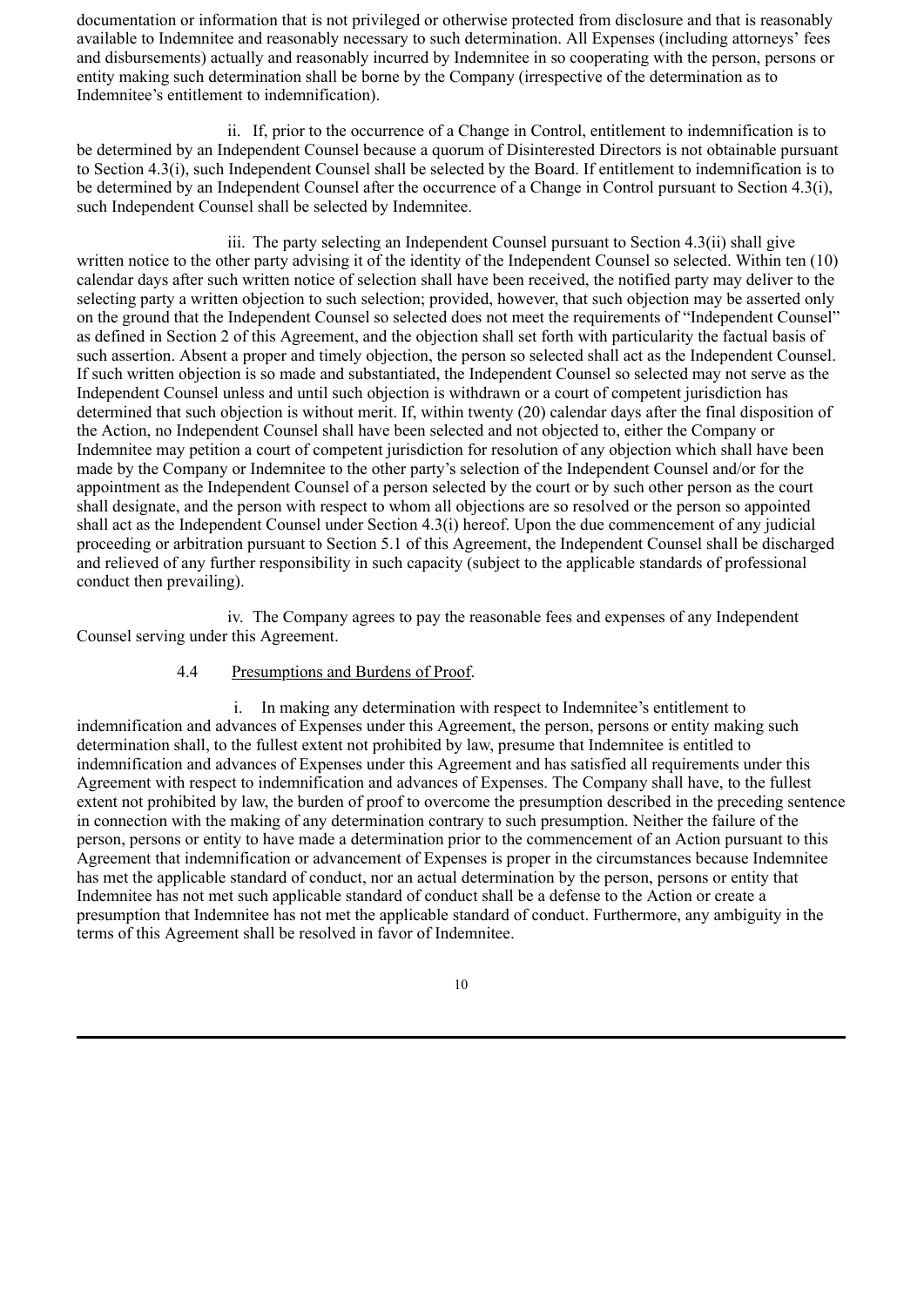ii. The termination of any Action or of any claim, issue or matter therein, by judgment, order, settlement or conviction, or upon a plea of nolo contendere or its equivalent, shall not (except as otherwise expressly provided in this Agreement) of itself adversely affect the right of Indemnitee to indemnification or create a presumption that Indemnitee did not act in good faith and in a manner that he or she reasonably believed to be in or not opposed to the best interests of the Company or its shareholders or, with respect to any criminal Action, that Indemnitee had reasonable cause to believe that Indemnitee's conduct was unlawful. Additionally, any admission of liability by the Company in connection with any settlement by the Company with a regulatory agency shall not, of itself, create a presumption that Indemnitee did not meet any particular standard of conduct or have any particular belief or that a court has determined that indemnification is not permitted by applicable law or otherwise.

iii. For purposes of any determination of good faith, Indemnitee shall be presumed to have acted in good faith if Indemnitee's action is in reliance on the records or books of account of the Company Group, including financial statements, or on information supplied to Indemnitee by the officers of the Company Group in the course of their duties, or on the advice of legal counsel for the Company Group or on information or records given or opinions or reports made to the Company Group or the Board by an independent certified public accountant and/or by an appraiser, financial advisor, compensation consultant or other expert selected by the Company Group or the Board. The provisions of this Section 4.4(iii) shall not be deemed to be exclusive or to limit in any way the other circumstances in which Indemnitee may be deemed or found to have met the applicable standard of conduct set forth in this Agreement. Whether or not the foregoing provisions of this Section 4.4(iii) are satisfied, it shall in any event be presumed that Indemnitee has at all times acted in good faith and in a manner he or she reasonably believed to be in or not opposed to the best interests of the Company and its shareholders.

4.5 Relationship to Other Sources. Indemnitee shall not be required to exercise any rights against any other parties (for example, under any insurance policy purchased by the Company, Indemnitee or any other person or entity) before Indemnitee enforces this Agreement. However, to the extent the Company actually indemnifies Indemnitee or advances Expenses, the Company shall be entitled to enforce any such rights that Indemnitee may have against third parties. Indemnitee shall assist the Company in enforcing those rights if the Company pays Indemnitee's actual and reasonable Expenses of doing so.

4.6 Defense of Claims. The Company shall not settle any Action or claim (in whole or in part) that would impose any Expense, judgment, Fine, penalty, limitation or disclosure obligation with respect to Indemnitee, or that would directly or indirectly constitute or impose any admission or acknowledgment of fault or culpability with respect to Indemnitee, without Indemnitee's prior written consent; provided, however, that, with respect to settlements requiring solely the payment of money either by the Company or by Indemnitee for which the Company is obligated to reimburse Indemnitee promptly and completely, in either case without recourse to Indemnitee, no such consent of Indemnitee shall be required. Indemnitee shall not settle any Action or claim (in whole or in part) that would impose any Expense, judgment, Fine, penalty or limitation on the Company without the Company's prior written consent, such consent not to be unreasonably withheld.

4.7 Selection of Counsel. If the Company shall be obligated under Section 3 or 4 to indemnify Indemnitee or advance Expenses to Indemnitee in connection with any Action, the Company shall be entitled to assume the defense of such Action, with counsel approved by Indemnitee, such approval not to be unreasonably withheld, upon the delivery to Indemnitee of written notice of its election so to do. After delivery of such notice, approval of such counsel by Indemnitee and the retention of such counsel by the Company, the Company will not be liable to Indemnitee under this Agreement for any fees of counsel subsequently incurred by Indemnitee with respect to the same Action; provided that (a) Indemnitee shall have the right to employ separate counsel in any such Action at Indemnitee's expense; and (b) if (i) the employment of counsel by Indemnitee has been previously authorized by the Company, (ii) Indemnitee shall have reasonably concluded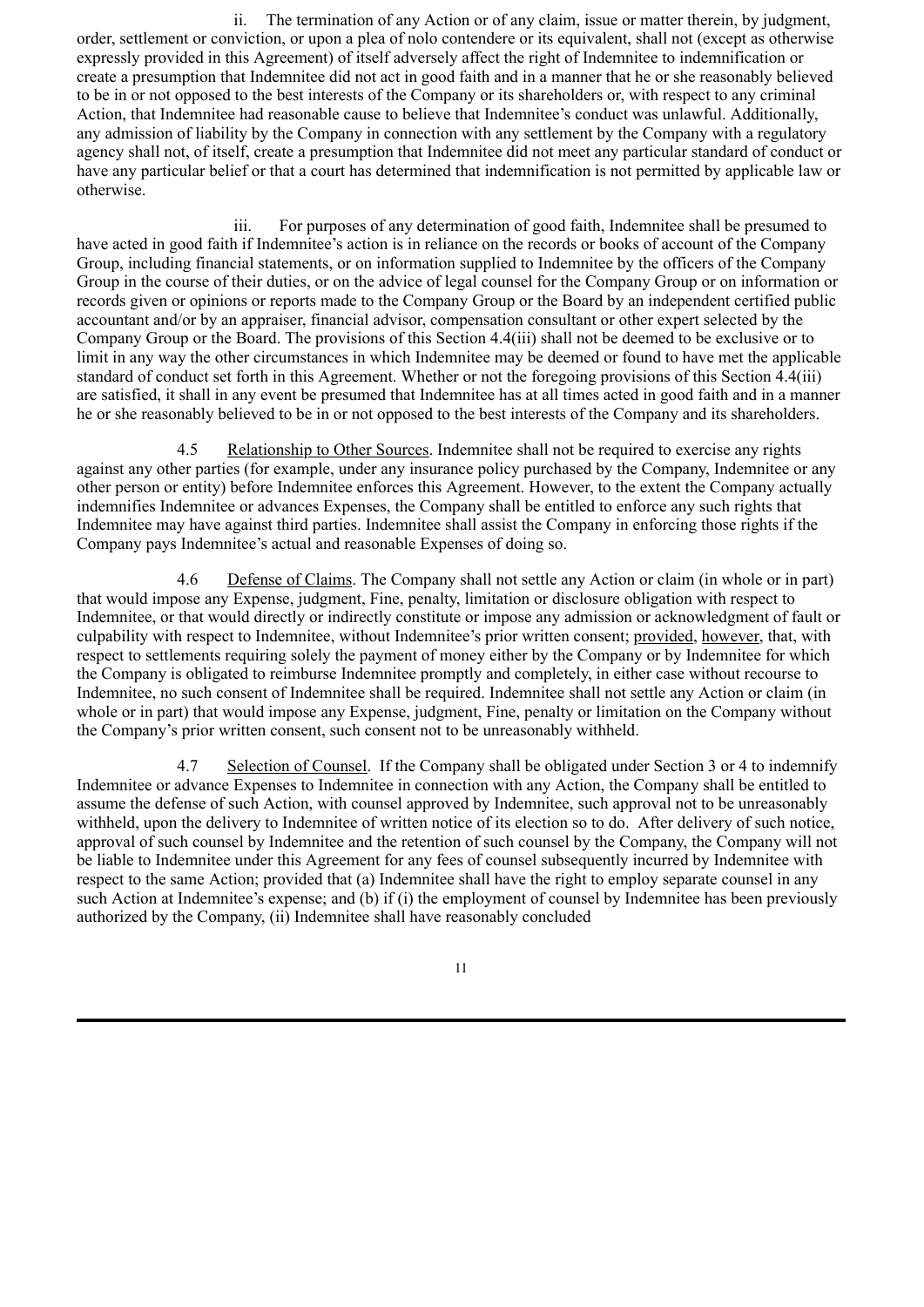that there may be a conflict of interest between the Company and Indemnitee in the conduct of any such defense, or (iii) the Company shall not, in fact, have employed counsel to assume the defense of such Action, then the fees and expenses of Indemnitee's counsel shall be at the expense of the Company.

4.8 Effect of Changes in the Law. Notwithstanding any other provision of this Agreement, (i) in the event of any change in any applicable law or judicial interpretation of such law which narrows the right or obligation of the Company to indemnify Indemnitee, such change, to the extent not otherwise required by such law or judicial interpretation to be applied to this Agreement, shall have no effect on this Agreement or the parties' rights and obligations hereunder, and (ii) in the event of any change in any applicable law or judicial interpretation of such law which expands the right or obligation of the Company to indemnify Indemnitee, Indemnitee shall receive under this Agreement the greater benefit provided by such change, subject to any express indemnification limitations and provisions that are set forth in this Agreement.

4.9 Nonexclusivity. The indemnification provided by this Agreement shall not be deemed exclusive of any rights to which Indemnitee may be entitled under the Company's Articles of Incorporation, its Bylaws, any other agreement, any insurance policy maintained by the Company, any vote of shareholders or disinterested directors, applicable law, or otherwise, both as to action in Indemnitee's official capacity and as to action in another capacity while holding such office. The indemnification provided under this Agreement shall continue as to Indemnitee from any action taken or not taken while serving in an indemnified capacity even though he or she may have ceased to serve in such capacity at the time of the Action.

# 5. **Remedies of Indemnitee**.

5.1 In the event of any dispute between Indemnitee and the Company hereunder as to entitlement to indemnification or advancement of Expenses (including where (i) a determination is made pursuant to Section 4.3 of this Agreement that Indemnitee is not entitled to indemnification under this Agreement, (ii) advancement of Expenses is not timely made pursuant to Section 4.1 of this Agreement, (iii) payment of indemnification pursuant to Section 4.3 of this Agreement is not made within ten (10) calendar days after a determination has been made that Indemnitee is entitled to indemnification, or (iv) no determination as to entitlement to indemnification is timely made pursuant to Section 4.3 of this Agreement), then Indemnitee shall be entitled to an adjudication by a court of Indemnitee's entitlement to such indemnification or advancement. Alternatively, in such case, Indemnitee, at Indemnitee's option, may seek an award in arbitration to be conducted by a single arbitrator pursuant to the Commercial Arbitration Rules of the American Arbitration Association. The Company shall not oppose Indemnitee's right to seek any such adjudication or award in arbitration.

5.2 If a determination shall have been made pursuant to Section 4.3 of this Agreement that Indemnitee is not entitled to indemnification, any judicial proceeding or arbitration commenced pursuant to this Section 5 shall be conducted in all respects as a de novo trial, or arbitration, on the merits, and Indemnitee shall not be prejudiced by reason of that adverse determination. In any judicial proceeding or arbitration commenced pursuant to this Section 5, the Company shall have the burden of proving Indemnitee is not entitled to indemnification or advancement of Expenses and the Company may not refer to or introduce into evidence any determination pursuant to Section 4.3 of this Agreement adverse to Indemnitee for any purpose. If Indemnitee commences a judicial proceeding or arbitration pursuant to this Section 5, Indemnitee shall not be required to reimburse the Company for any advances pursuant to Section 4.1 until a final determination is made with respect to Indemnitee's entitlement to indemnification (as to which all rights of appeal have been exhausted or lapsed).

5.3 If a determination shall have been made pursuant to Section 4.3 of this Agreement that Indemnitee is entitled to indemnification, the Company shall be bound by such determination in any judicial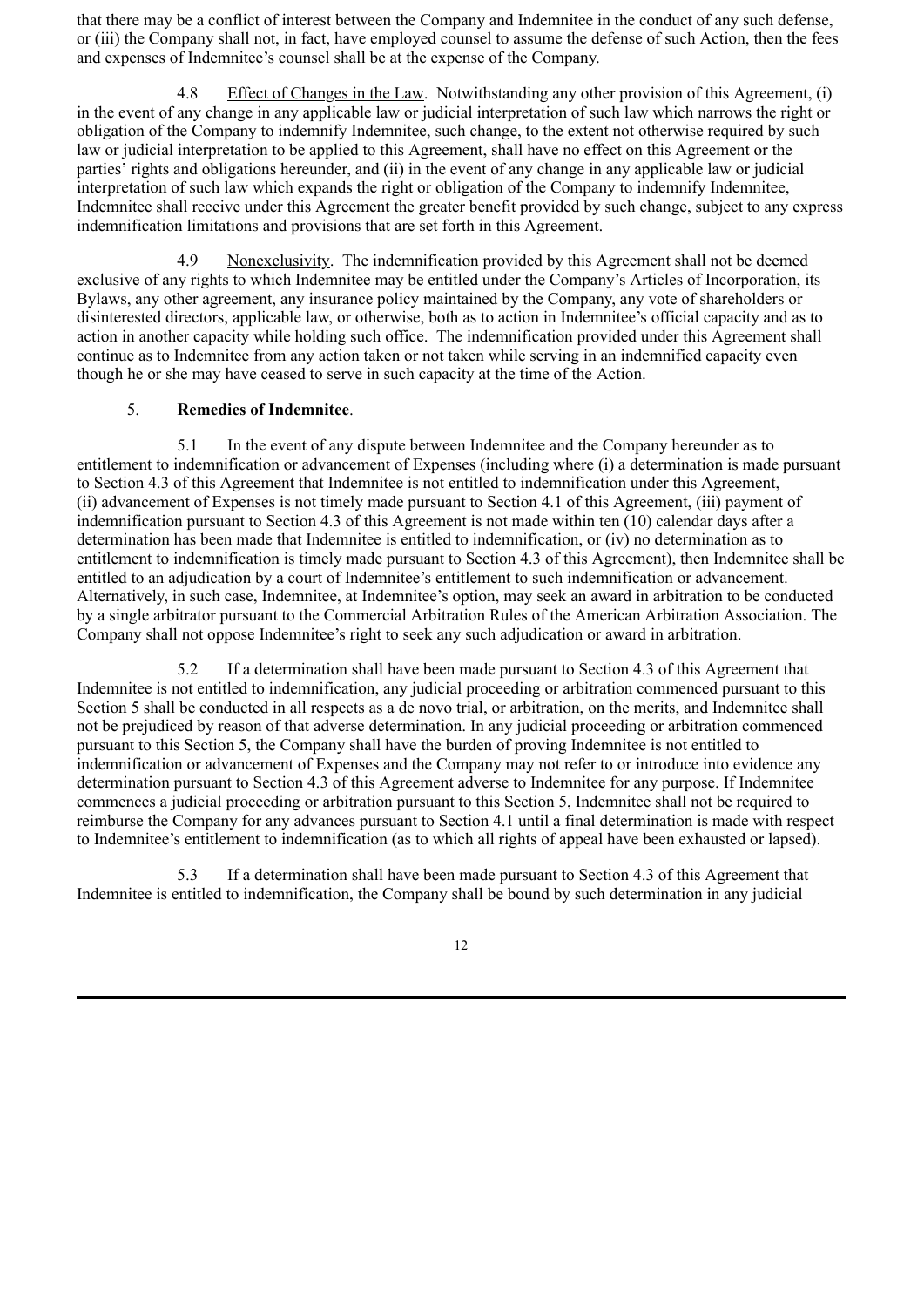proceeding or arbitration commenced pursuant to this Section 5, absent (i) a misstatement by Indemnitee of a material fact, or an omission of a material fact necessary to make Indemnitee's statement not materially misleading, in connection with such determination of Indemnitee's entitlement to indemnification, or (ii) a prohibition of such indemnification under applicable law.

5.4 The Company shall be precluded from asserting in any judicial proceeding or arbitration commenced pursuant to this Section 5 that the procedures and presumptions of this Agreement are not valid, binding or enforceable and shall stipulate in any such court or before any such arbitrator that the Company is bound by all the provisions of this Agreement.

5.5 The Company shall indemnify Indemnitee to the fullest extent permitted by applicable law against all Expenses actually and reasonably incurred by Indemnitee in connection with any judicial proceeding or arbitration brought by Indemnitee for (i) indemnification or advances of Expenses by the Company (or otherwise for the enforcement, interpretation or defense of his or her rights) under this Agreement or any other agreement, including any other indemnification or advancement agreement, or any provision of the Company's Articles of Incorporation or Bylaws now or hereafter in effect or (ii) recovery or advances under any directors' and officers' liability insurance policy maintained by the Company, regardless of whether Indemnitee ultimately is determined to be entitled to such indemnification, advancement or insurance recovery, as the case may be; provided, however, that this Section 5.5 shall not apply if, as part of such judicial proceeding or arbitration, the court of competent jurisdiction or the arbitrator, as the case may be, determines that the material assertions made by Indemnitee as a basis for such judicial proceeding or arbitration were not made in good faith or were frivolous.

5.6 In the event of an Action instituted by or in the name of the Company under this Agreement to enforce or interpret any of the terms of this Agreement, Indemnitee shall be entitled to be paid all Expenses, including attorneys' fees, actually and reasonably incurred by Indemnitee in defense of such Action (including with respect to Indemnitee's counterclaims and cross-claims made in such Action), unless as a part of such Action the court determines that all of Indemnitee's material defenses to such Action were made in bad faith or were frivolous.

6. **Partial Indemnification.** If Indemnitee is entitled under any provision of this Agreement to indemnification by the Company for some or a portion of the Expenses, judgments, Fines, amounts paid in settlement and other amounts actually and reasonably incurred by Indemnitee in connection with any Action, but not, however, for the total amount thereof, the Company shall nevertheless indemnify Indemnitee for the portion of such Expenses, judgments, amounts paid in settlement, Fines and other amounts to which Indemnitee is entitled.

7. **Severability.** If any provision or provisions of this Agreement shall be held to be invalid, illegal, or unenforceable as applied to any person or entity or circumstance for any reason whatsoever, then, to the fullest extent permitted by law (a) the validity, legality, and enforceability of such provision in any other circumstance and of the remaining provisions of this Agreement (including, without limitation, all portions of any paragraphs of this Agreement containing any such provision held to be invalid, illegal, or unenforceable, that are not by themselves invalid, illegal, or unenforceable) and the application of such provision to other persons or entities or circumstances shall not in any way be affected or impaired thereby, and (b) to the fullest extent possible, the provisions of this Agreement (including, without limitation, all portions of any paragraph of this Agreement containing any such provision held to be invalid, illegal, or unenforceable, that are not themselves invalid, illegal, or unenforceable) shall be construed so as to give effect to the intent of the parties that the Company provide protection to Indemnitee to the fullest extent set forth in this Agreement.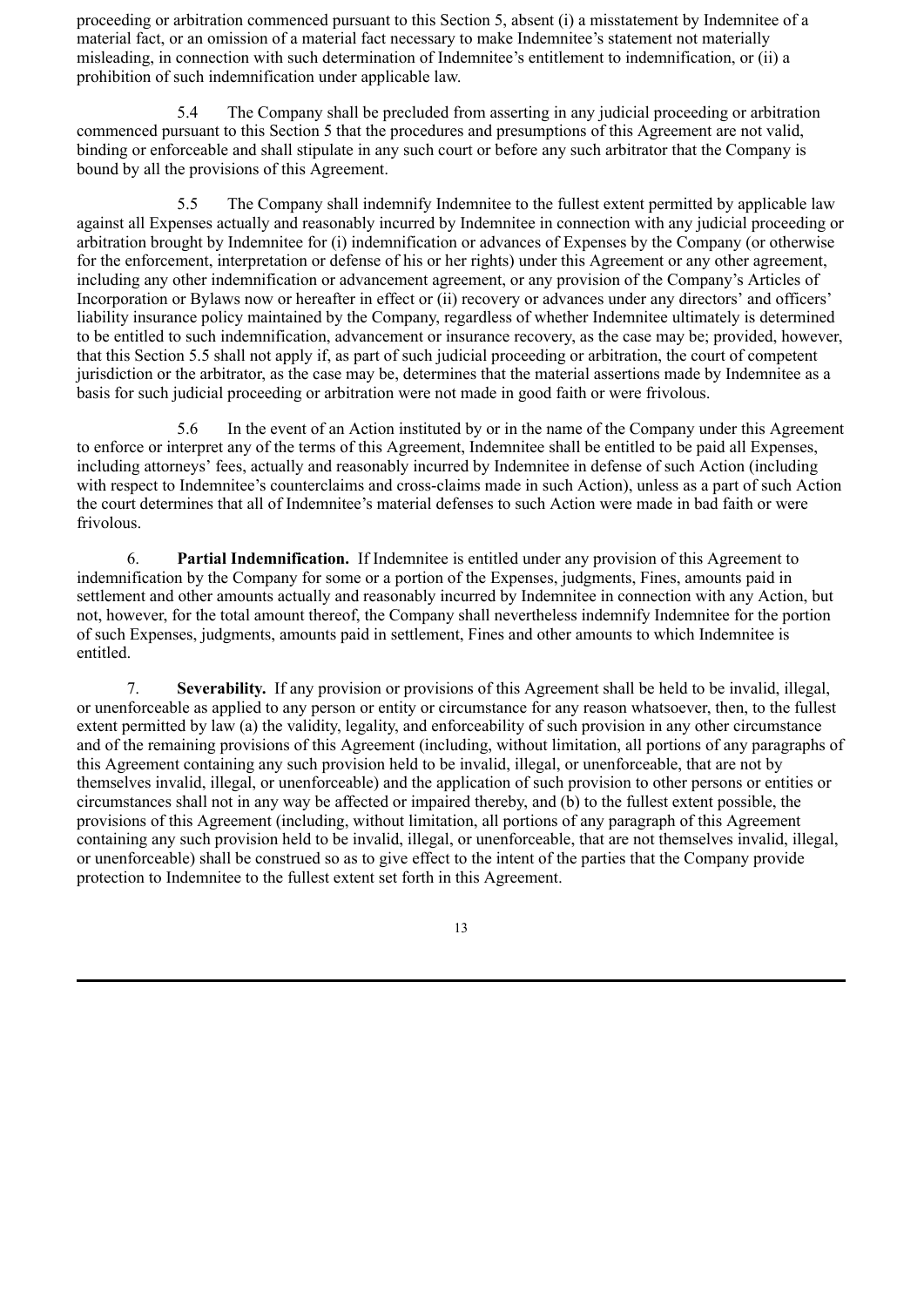8. **Exceptions.** Any other provision herein to the contrary notwithstanding, the Company shall not be obligated pursuant to the terms of this Agreement:

8.1 Claims Initiated by Indemnitee. To indemnify or advance Expenses to Indemnitee with respect to an Action initiated or brought voluntarily by Indemnitee and not by way of defense unless the Company has authorized or ratified the initiation or bringing of such Action in writing or unless such Action is brought by Indemnitee to establish or enforce a right to indemnification under this Agreement or under the Company's Articles of Incorporation, its Bylaws, any other agreement, any insurance policy maintained by the Company, applicable law or otherwise; or

8.2 Lack of Good Faith. To indemnify Indemnitee for any Expenses incurred by Indemnitee with respect to any Action initiated by Indemnitee to enforce or interpret this Agreement, if a court of competent jurisdiction in a final adjudication not subject to further appeal determines that each of the material assertions made by Indemnitee in such Action was not made in good faith or was frivolous; or

8.3 No Duplication of Payments. To make any payment in connection with any claim made against Indemnitee to the extent Indemnitee has otherwise received payment (under any insurance policy maintained by the Company, the Articles of Incorporation or Bylaws of the Company, another agreement or otherwise) of the amounts otherwise indemnifiable hereunder; if the Company makes any indemnification payment to Indemnitee in connection with any claim made against Indemnitee and Indemnitee has already received or thereafter receives payments in connection with the same claim, then Indemnitee shall reimburse the Company in an amount equal to the lesser of (i) the amount of the payment otherwise received by Indemnitee and (ii) the full amount of the indemnification payment made by the Company; or

8.4 Indemnification Prohibited by Applicable Law. To indemnify or advance Expenses to Indemnitee if such indemnification or advance of Expenses is prohibited by applicable law as determined by a court of competent jurisdiction in a final adjudication not subject to further appeal; or

8.5 Employment Agreement. To indemnify or advance Expenses to Indemnitee with respect to an Action if Indemnitee's employment agreement with the Company or any other member of the Company Group expressly states that the Company is not obligated to provide indemnification or advance Expenses with respect to such Action; or

8.6 Claims under Section 16(b). To indemnify Indemnitee for Expenses and the payment of profits arising from the purchase and sale by Indemnitee of securities in violation of Section 16(b) of the Exchange Act or any similar successor statute; or

8.7 Claims under Sarbanes-Oxley Act of 2002; Clawbacks of Compensation. To indemnify Indemnitee for (i) any reimbursement of the Company by Indemnitee of any bonus or other incentive-based or equity-based compensation or of any profits realized by Indemnitee from the sale of securities of the Company, as required in each case under the Exchange Act (including any such reimbursements that arise from an accounting restatement of the Company pursuant to Section 304 of the Sarbanes-Oxley Act of 2002), (ii) the payment to the Company of profits arising from the purchase and sale by Indemnitee of securities in violation of Section 306 of the Sarbanes-Oxley Act of 2002), or (iii) any reimbursement of the Company by Indemnitee of any compensation pursuant to any compensation recoupment or clawback policy adopted by the Board or the Company's Compensation Committee.

# 9. **Liability Insurance; Subrogation.**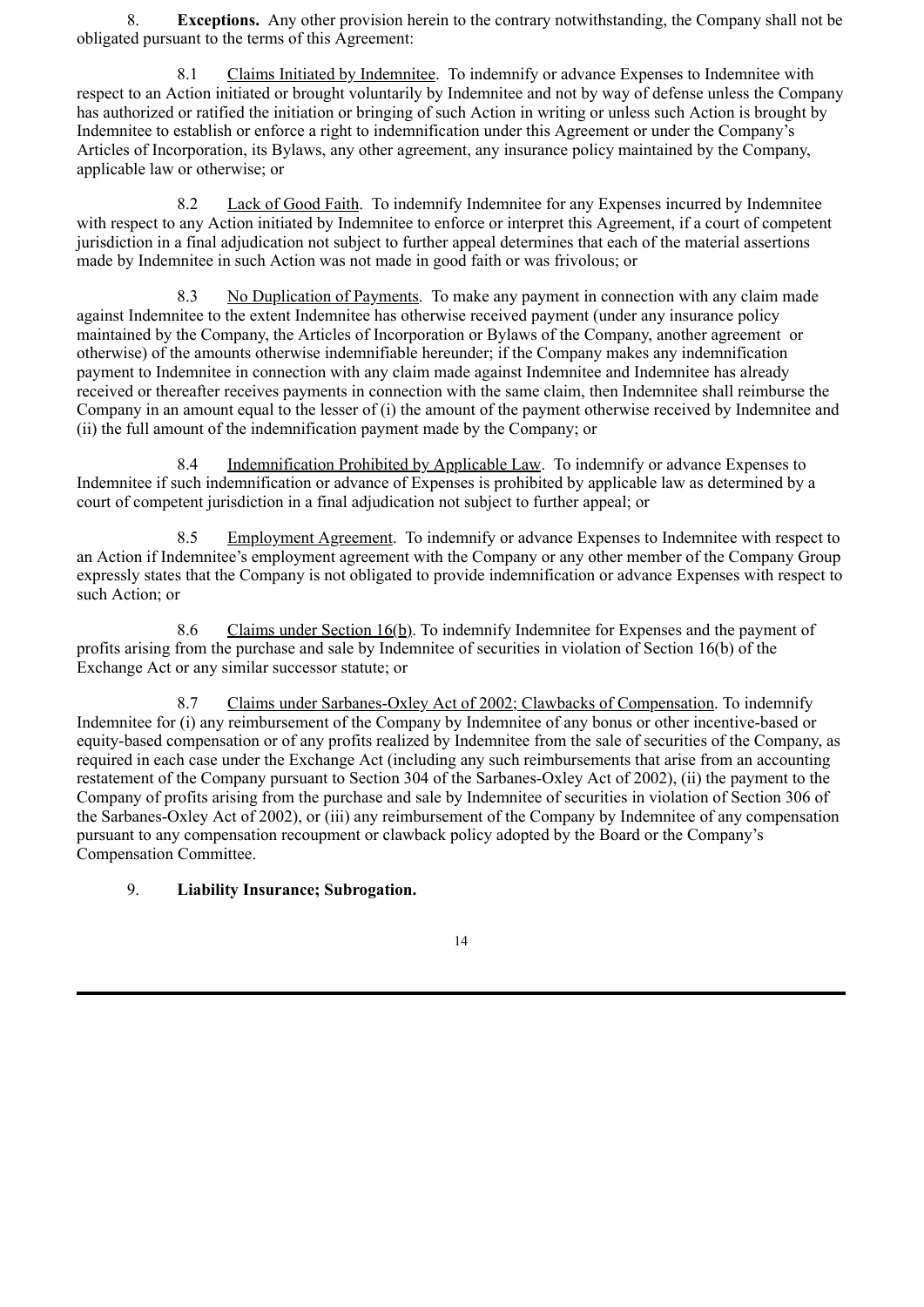9.1 The Company shall give prompt notice of the commencement of each Action to its directors' and officers' liability insurers in accordance with the procedures set forth in the respective policies. The Company shall thereafter take all necessary or desirable action to cause such insurers to pay, on behalf of Indemnitee, all amounts payable as a result of each Action in accordance with the terms of such policies. The Company at its discretion may instruct the insurers and their insurance brokers that they may communicate directly with Indemnitee regarding such Action.

9.2 At all times during which the Company has actual or potential indemnification obligations to Indemnitee under this Agreement, the Company shall purchase and maintain at the Company's expense a policy or policies of insurance with a reputable insurance company or companies providing Indemnitee and other directors and executive officers of the Company with a commercially reasonable amount of coverage against Expenses, judgments, Fines, amounts paid in settlement and other amounts and liabilities asserted against them, or incurred by them, with respect to Actions brought or threatened against them by reason of the fact that they are or were serving as Agents, regardless as to whether the Company has the power to indemnify Indemnitee and such other directors and officers under this Agreement and other indemnification agreements. In all such policies of liability insurance (including with respect to the period after Indemnitee has ceased to serve as a director or an officer of the Company), Indemnitee shall be named as an insured in such a manner as to provide Indemnitee the same rights and benefits as are accorded to the most favorably insured of the Company's directors, if Indemnitee is a director, or of the Company's officers, if Indemnitee is not a director of the Company but is an officer. The Company shall pay any and all premiums, deductibles, retentions and similar payments that are owed under such policies of liability insurance and shall comply with all the terms of such policies of liability insurance.

9.3 In the event of any payment by the Company under this Agreement, the Company shall be subrogated to the extent of such payment to all of the rights of recovery of Indemnitee with respect to any insurance policy purchased by the Company. Indemnitee shall execute all papers reasonably required and shall take all action reasonably necessary to secure such rights, including the execution of documents reasonably necessary to enable the Company effectively to bring suit to enforce such rights. The Company shall pay or reimburse Indemnitee for all Expenses actually and reasonably incurred by Indemnitee in connection with such subrogation.

10. **Execution; Amendments**. This Agreement may be executed in two or more counterparts, all of which when taken together shall be considered one and the same agreement and shall become effective when counterparts have been signed by each party and delivered to the other party, it being understood that both parties need not sign the same counterpart. In the event that any signature is delivered by facsimile transmission or by email delivery of a "pdf" format data file, such signature shall create a valid and binding obligation of the party executing (or on whose behalf such signature is executed) with the same force and effect as if such facsimile or "pdf" signature page were an original thereof. This Agreement may not be amended, modified or terminated except pursuant to a writing executed by Indemnitee and the Company.

11. **Successors and Assigns.** This Agreement shall be binding upon, and shall be enforceable by Indemnitee against, the Company and its successors and assigns and shall inure to the benefit of Indemnitee and Indemnitee's estate, heirs, legal representatives and assigns. Without limiting the generality of the preceding sentence, this Agreement shall be binding upon, and shall be enforceable by Indemnitee against, any Entity that acquires all or substantially all of the assets or outstanding securities of the Company in a merger, consolidation, purchase of assets or other transaction, provided that no such transaction shall relieve the Company of its obligations under this Agreement. In addition, the Company shall require and cause any successor (whether direct or indirect by purchase, merger, consolidation or otherwise) to all, substantially all, or a substantial part, of the business and/or assets of the Company, by written agreement in form and substance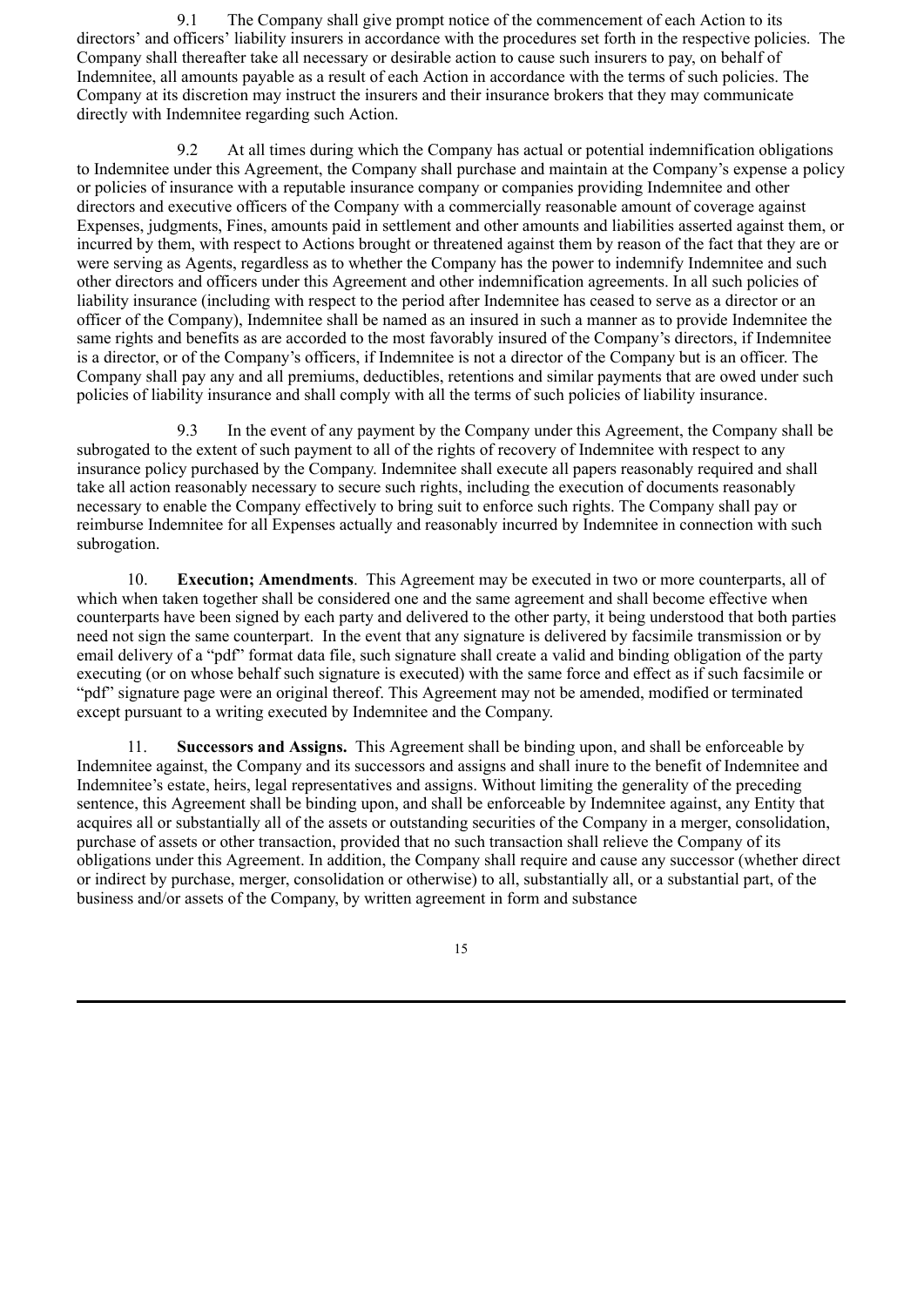satisfactory to Indemnitee, expressly to assume and agree to perform this Agreement and indemnify Indemnitee to the fullest extent permitted by law.

12. **Information Sharing.** If Indemnitee is the subject of or is implicated in any way during an investigation, whether formal or informal, the Company shall promptly notify Indemnitee of such investigation. The Company shall further share with Indemnitee any information it has turned over to any third parties concerning the investigation ("Shared Information") at the time such information is so furnished. By executing this Agreement, Indemnitee agrees that such Shared Information is material non-public information that Indemnitee is obligated to hold in confidence and may not disclose publicly; provided, however, that Indemnitee is permitted to use the Shared Information and to disclose such Shared Information to Indemnitee's legal counsel and third parties solely in connection with defending Indemnitee from legal liability.

13. **Contribution**. If the indemnification provided pursuant to this Agreement is unavailable in whole or in part and may not be paid to Indemnitee for any reason other than those set forth in Section 8, then in respect to an Action in which the Company is jointly liable with Indemnitee (or would be if joined in such Action), to the fullest extent permissible under applicable law, the Company, in lieu of indemnifying and holding harmless Indemnitee, shall pay, in the first instance, the entire amount incurred by Indemnitee, whether for Expenses, judgments, Fines, decisions of arbitrators, penalties, and/or amounts paid or to be paid in settlement, in connection with any Action without requiring Indemnitee to contribute to such payment, and the Company hereby waives and relinquishes any right of contribution it may have at any time against Indemnitee; provided, however, that such right to contribution described in this section shall terminate at the time the Company concludes (pursuant to the terms of this Agreement) that (i) Indemnitee is not entitled to indemnification pursuant to this Agreement, or (ii) such indemnification obligation to Indemnitee has been fully discharged by the Company.

14. **Notices.** All notices, requests, demands and other communications (collectively, "Notices") given pursuant to this Agreement shall be in writing, and shall be delivered by personal service, courier, facsimile transmission or by United States first class, registered or certified mail, postage prepaid, addressed to the Company at its principal executive offices or to Indemnitee at the address set forth on the signature page of this Agreement. Any Notice, other than a Notice sent by registered or certified mail, shall be effective when received; a Notice sent by registered or certified mail, postage prepaid return receipt requested, shall be effective on the earlier of when received or the third day following deposit in the United States mails. Any party may from time to time change its address for further Notices hereunder by giving notice to the other party in the manner prescribed in this Section.

15. **Consent to Jurisdiction.** Each of the Company and Indemnitee irrevocably consents to the jurisdiction of the courts of the State of California for all purposes in connection with any Action which arises out of or relates to this Agreement and agrees that, except with respect to an arbitration commenced by Indemnitee pursuant to Section 5.1, any Action instituted under this Agreement shall be brought only in the state courts of the State of California or in federal courts located in such State.

16. **Governing Law.** This Agreement shall be governed by and its provisions construed in accordance with the laws of the State of California without regard to its conflict of laws rules.

17. **Interpretation.** As used in this Agreement, the word "including" means without limitation, the word "or" is exclusive and the words "herein," "hereof," "hereto" and "hereunder" refer to this Agreement as a whole. Unless the context otherwise requires, references herein to Sections mean the Sections of this Agreement.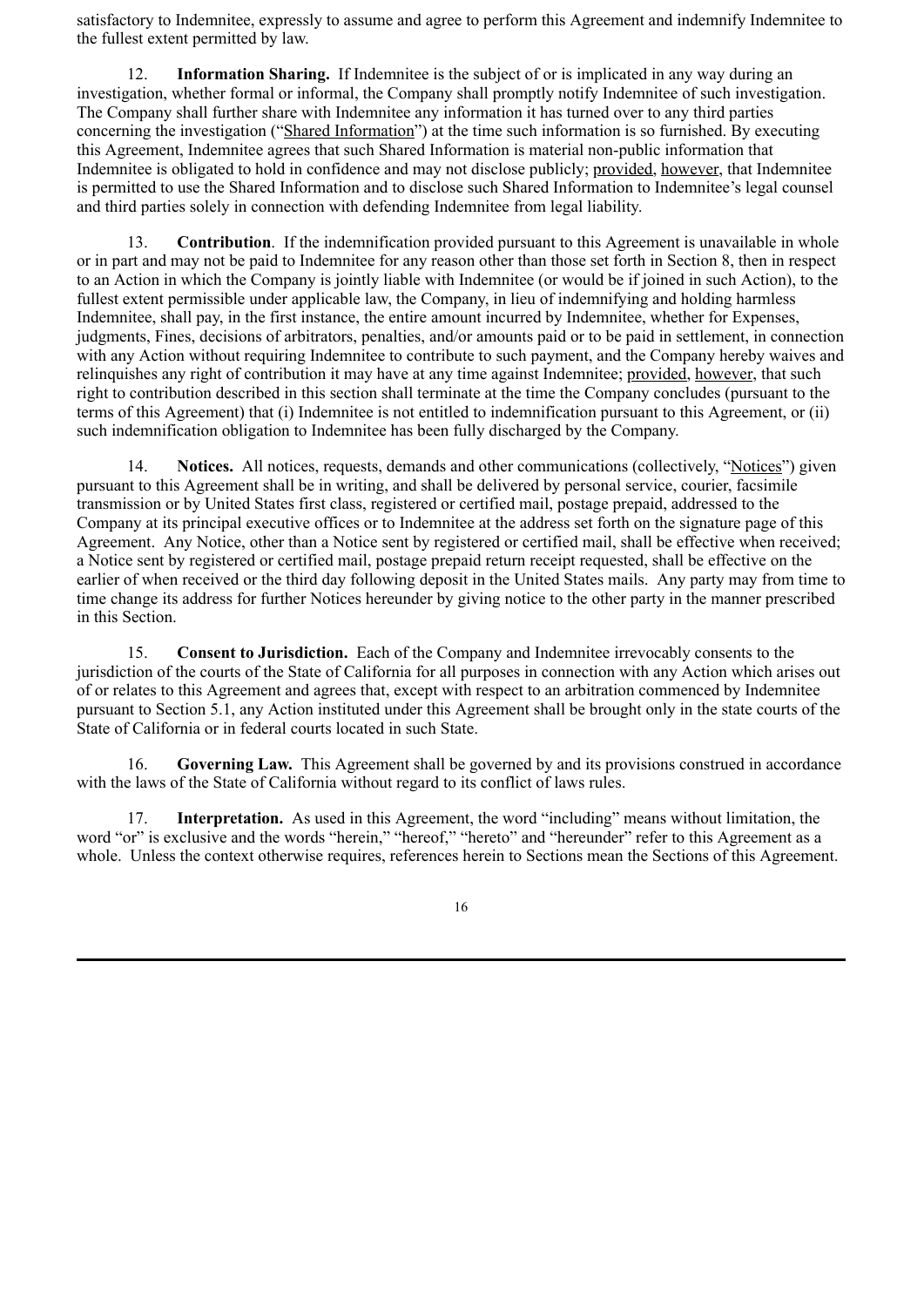IN WITNESS WHEREOF, the parties hereto have executed and delivered this Agreement as of the date first written above.

CALAVO GROWERS, INC.

| By:  |  |  |
|------|--|--|
|      |  |  |
| Its: |  |  |

Agreed to and accepted:

INDEMNITEE:

Name

Signature

Address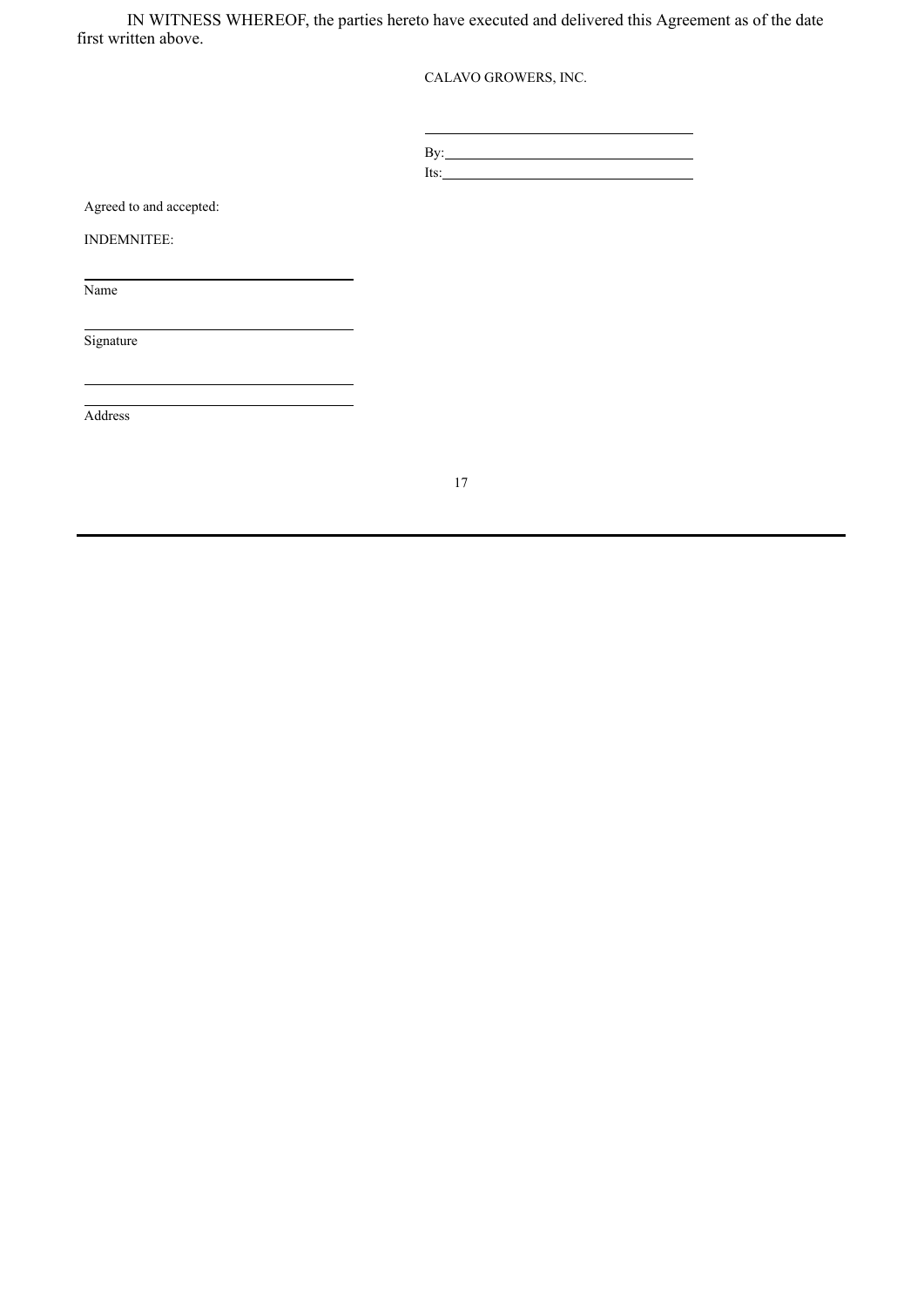#### CERTIFICATION PURSUANT TO 15 U.S.C. § 7241 AS ADOPTED PURSUANT TO SECTION 302 OF THE SARBANES-OXLEY ACT OF 2002

I, Brian Kocher, certify that:

- 1. I have reviewed this quarterly report on Form 10-Q of Calavo Growers, Inc.;
- 2. Based on my knowledge, this report does not contain any untrue statement of a material fact or omit to state a material fact necessary to make the statements made, in light of the circumstances under which such statements were made, not misleading with respect to the period covered by this report;
- 3. Based on my knowledge, the financial statements and other financial information included in this report, fairly present, in all material respects, the financial condition, results of operations, and cash flows of the registrant as of, and for, the periods presented in this report;
- 4. The registrant's other certifying officer and I are responsible for establishing and maintaining disclosure controls and procedures (as defined in Exchange Act Rules 13a-15(e) and 15d-15(e)) and internal control over financial reporting (as defined in Exchange Act Rules  $13a-15(f)$  and  $15d-15(f)$  for the registrant and have:
	- (a) Designed such disclosure controls and procedures, or caused such disclosure controls and procedures to be designed under our supervision, to ensure that material information relating to the registrant, including its consolidated subsidiaries, is made known to us by others within those entities, particularly during the period in which this report is being prepared;
	- (b) Designed such internal control over financial reporting, or caused such internal control over financial reporting to be designed under our supervision, to provide reasonable assurance regarding the reliability of financial reporting and the preparation of the financial statements for external purposes in accordance with generally accepted accounting principles;
	- (c) Evaluated the effectiveness of the registrant's disclosure controls and procedures and presented in this report our conclusions about the effectiveness of the disclosure controls and procedures, as of the end of the period covered by this report based on such evaluation; and
	- (d) Disclosed in this report any change in the registrant's internal control over financial reporting that occurred during the registrant's most recent fiscal quarter that has materially affected, or is reasonably likely to materially affect, the registrant's internal control over financial reporting; and
- 5. The registrant's other certifying officer and I have disclosed, based on our most recent evaluation of internal control over financial reporting, to the registrant's auditors and the audit committee of the registrant's Board of Directors:
	- (a) All significant deficiencies and material weaknesses in the design or operation of internal control over financial reporting which are reasonably likely to adversely affect the registrant's ability to record, process, summarize, and report financial information; and
	- (b) Any fraud, whether or not material, that involves management or other employees who have a significant role in the registrant's internal control over financial reporting.

Date: June 2, 2022 /s/ Brian Kocher

Brian Kocher President, Chief Executive Officer and Interim Chief Financial Officer (Principal Executive Officer and Principal Financial Officer)